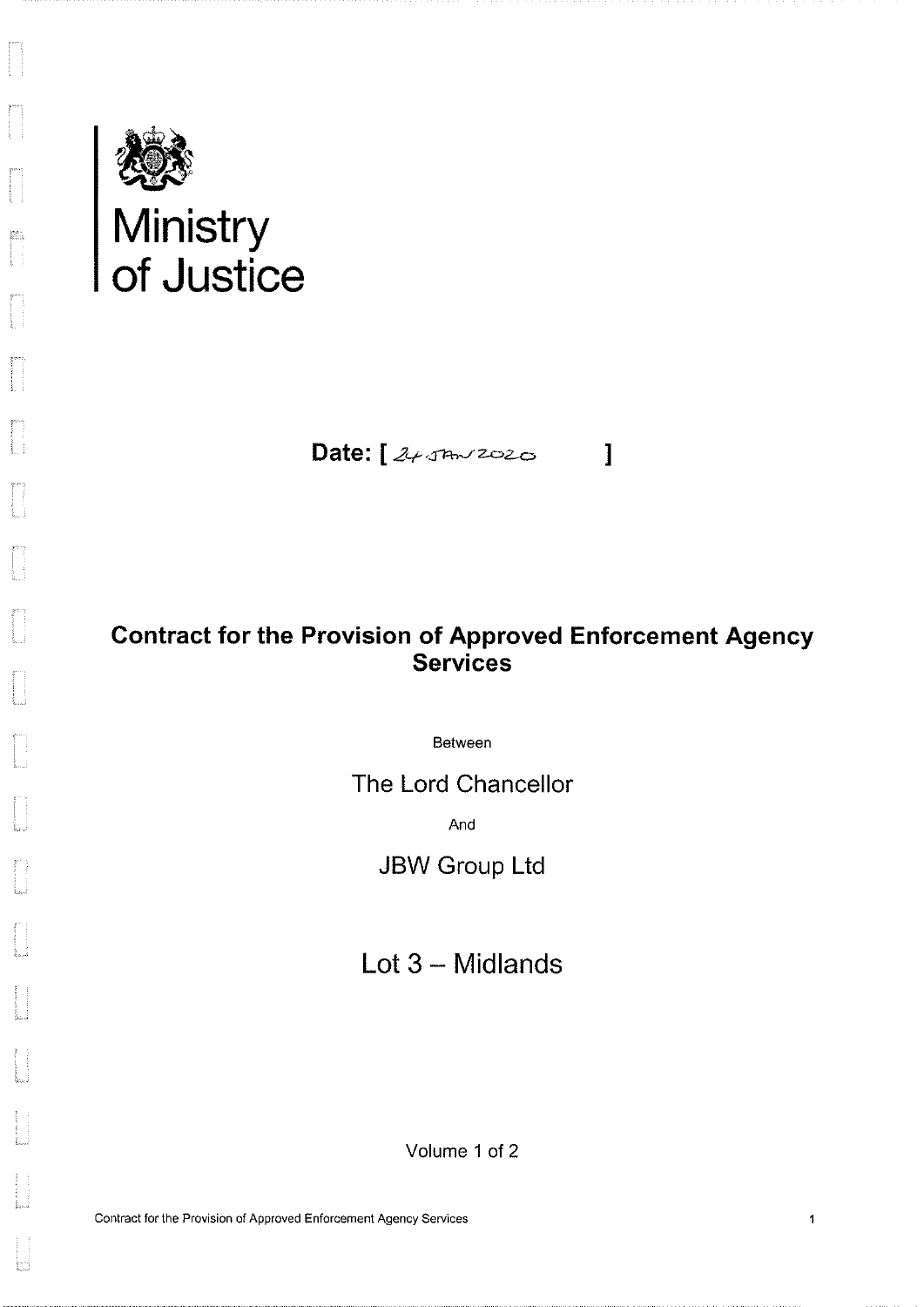#### **PARTIES:**

(1) THE LORD CHANCELLOR of 102 Petty France, London, SW1H 9AJ (the "**Authority**");

#### **AND**

(2) JBW Group Ltd a company registered in England and Wales under number 4118149 whose registered office is 9th Floor, Peninsula House, 30-36 Monument Street, London, EC3R 8LJ (the "**Service Provider**")

(each a "**Party**" and together the "**Parties**").

#### **BACKGROUND**

- A. On 26<sup>th</sup> June 2019 the Authority advertised in the Official Journal of the European Union (reference 2019/S 125-305670) (the "**OJEU Notice**"), inviting prospective suppliers to submit proposals for the delivery of Approved Enforcement Agency services.
- B. On the basis of the Service Provider's response to the advertisement and a subsequent tender process, the Authority selected the Service Provider as its preferred service provider.
- C. This Contract is for the provision of Services under Lot 3 and the Service Provider shall be providing the Services and discharging its obligations under this Contract in the Region(s) set out for Lot 3 in Annex 2 (Regions and Areas) of Schedule 1 (Specification) as a Primary Service Provider.
- D. The Parties have agreed to contract with each other in accordance with the terms and conditions set out below.

#### **NOW IT IS HEREBY AGREED as follows:**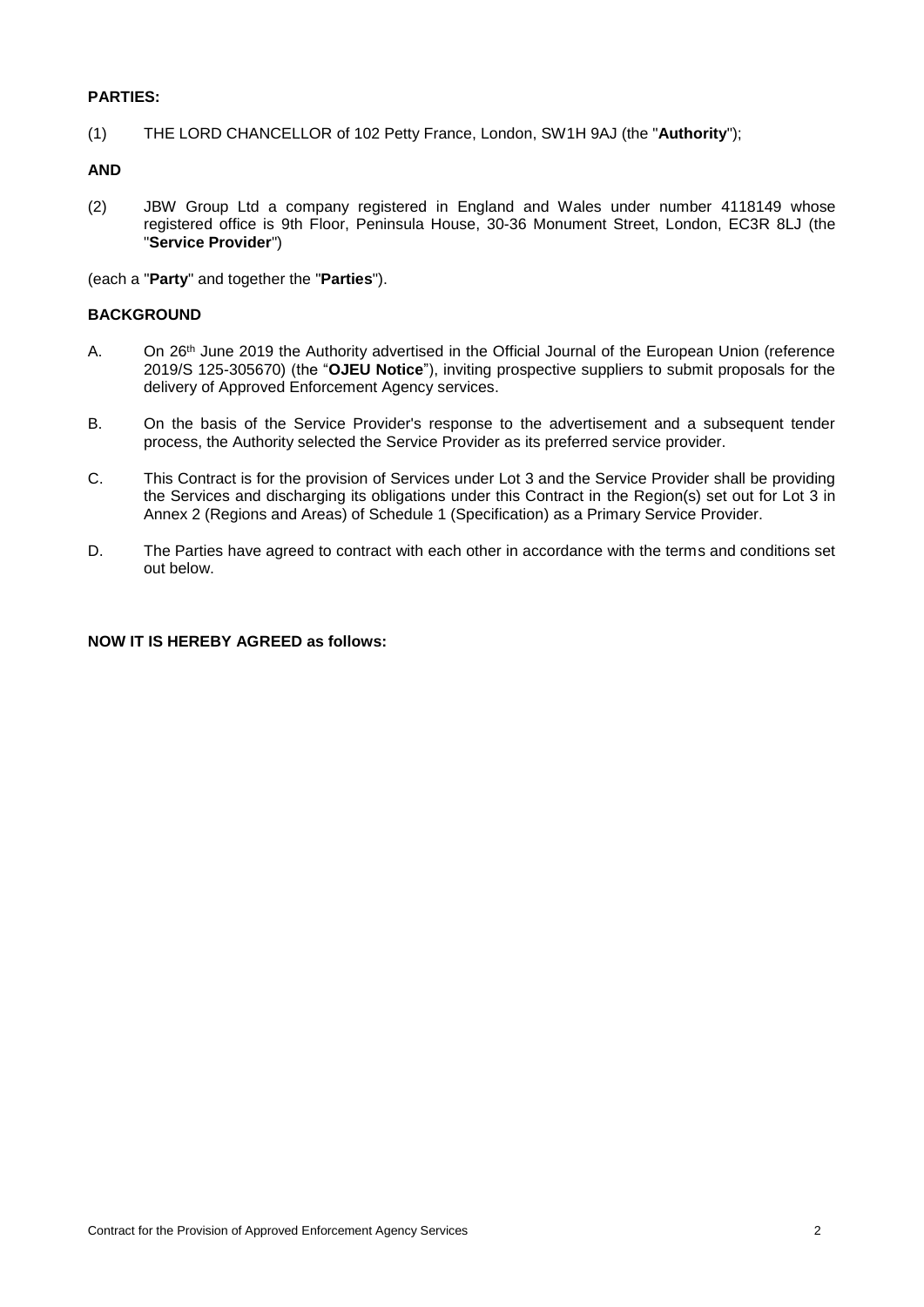### **TERMS OF CONTRACT**

### **CONTENTS**

| A              |  |
|----------------|--|
| A <sub>1</sub> |  |
| A <sub>2</sub> |  |
| A3             |  |
| A4             |  |
| A <sub>5</sub> |  |
| A <sub>6</sub> |  |
| A7             |  |
| B              |  |
| <b>B1</b>      |  |
| B <sub>2</sub> |  |
| B <sub>3</sub> |  |
| <b>B4</b>      |  |
| B <sub>5</sub> |  |
| B <sub>6</sub> |  |
| B7             |  |
| B <sub>8</sub> |  |
| B9             |  |
|                |  |
|                |  |
|                |  |
|                |  |
| $\mathsf{C}$   |  |
| C <sub>1</sub> |  |
| C <sub>2</sub> |  |
| C <sub>3</sub> |  |
| C <sub>4</sub> |  |
| C <sub>5</sub> |  |
| D              |  |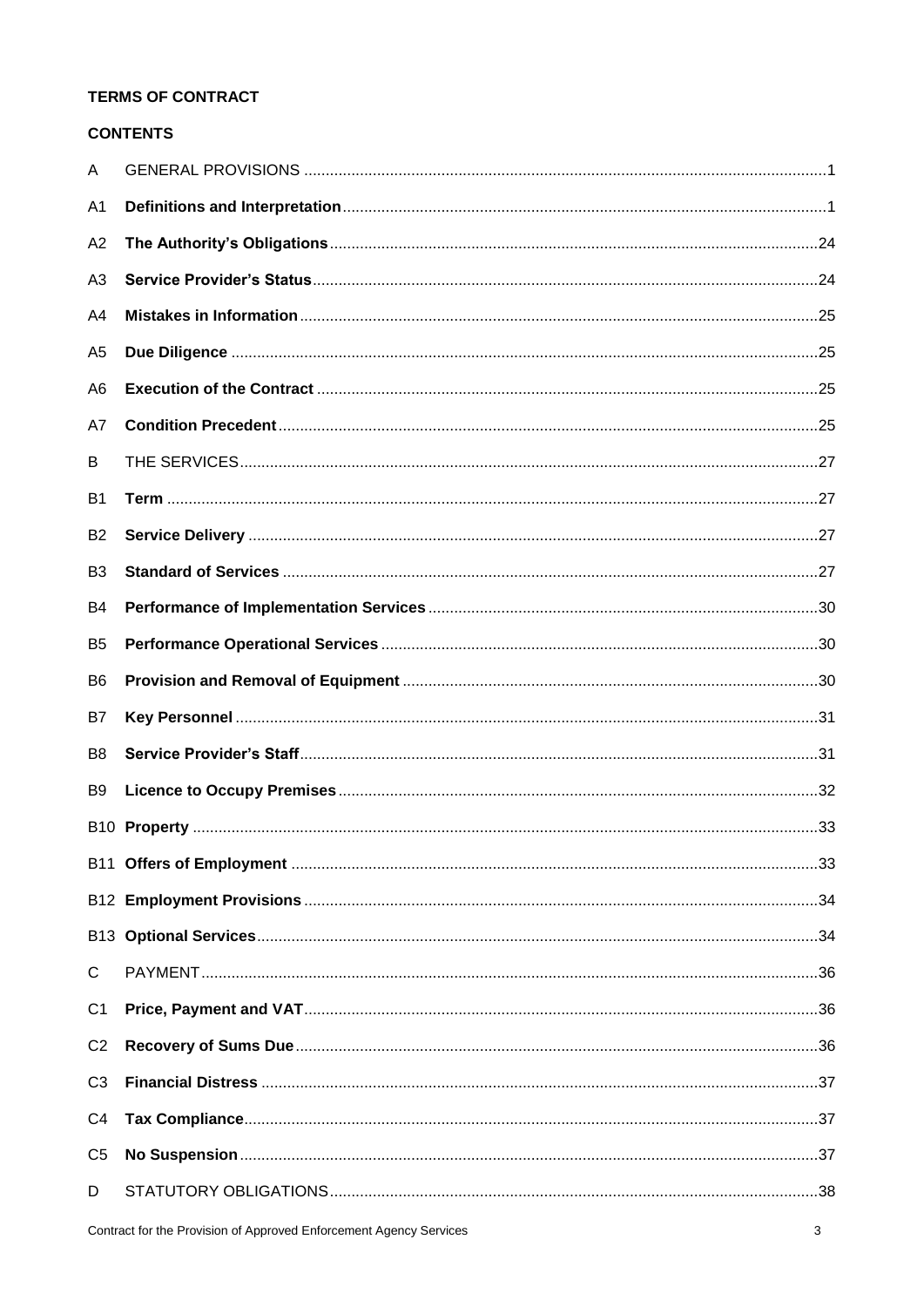| D1             |                                                                                      |  |
|----------------|--------------------------------------------------------------------------------------|--|
| D <sub>2</sub> |                                                                                      |  |
| D <sub>3</sub> |                                                                                      |  |
| D4             |                                                                                      |  |
| E,             |                                                                                      |  |
| E1             |                                                                                      |  |
| E <sub>2</sub> |                                                                                      |  |
| E <sub>3</sub> |                                                                                      |  |
| E <sub>4</sub> |                                                                                      |  |
| E <sub>5</sub> |                                                                                      |  |
| E6             |                                                                                      |  |
| E7             |                                                                                      |  |
| E <sub>8</sub> |                                                                                      |  |
| E <sub>9</sub> |                                                                                      |  |
| F              |                                                                                      |  |
| F <sub>1</sub> |                                                                                      |  |
| F <sub>2</sub> |                                                                                      |  |
| F <sub>3</sub> |                                                                                      |  |
| F4             |                                                                                      |  |
| F <sub>5</sub> |                                                                                      |  |
| F <sub>6</sub> |                                                                                      |  |
| F7             |                                                                                      |  |
| F <sub>8</sub> |                                                                                      |  |
| F <sub>9</sub> |                                                                                      |  |
| G              |                                                                                      |  |
| G <sub>1</sub> |                                                                                      |  |
| G <sub>2</sub> |                                                                                      |  |
| G <sub>3</sub> |                                                                                      |  |
| G4             |                                                                                      |  |
| H              |                                                                                      |  |
| H1             | Termination on Insolvency, Guarantee Enforceability/Validity and Change of Control72 |  |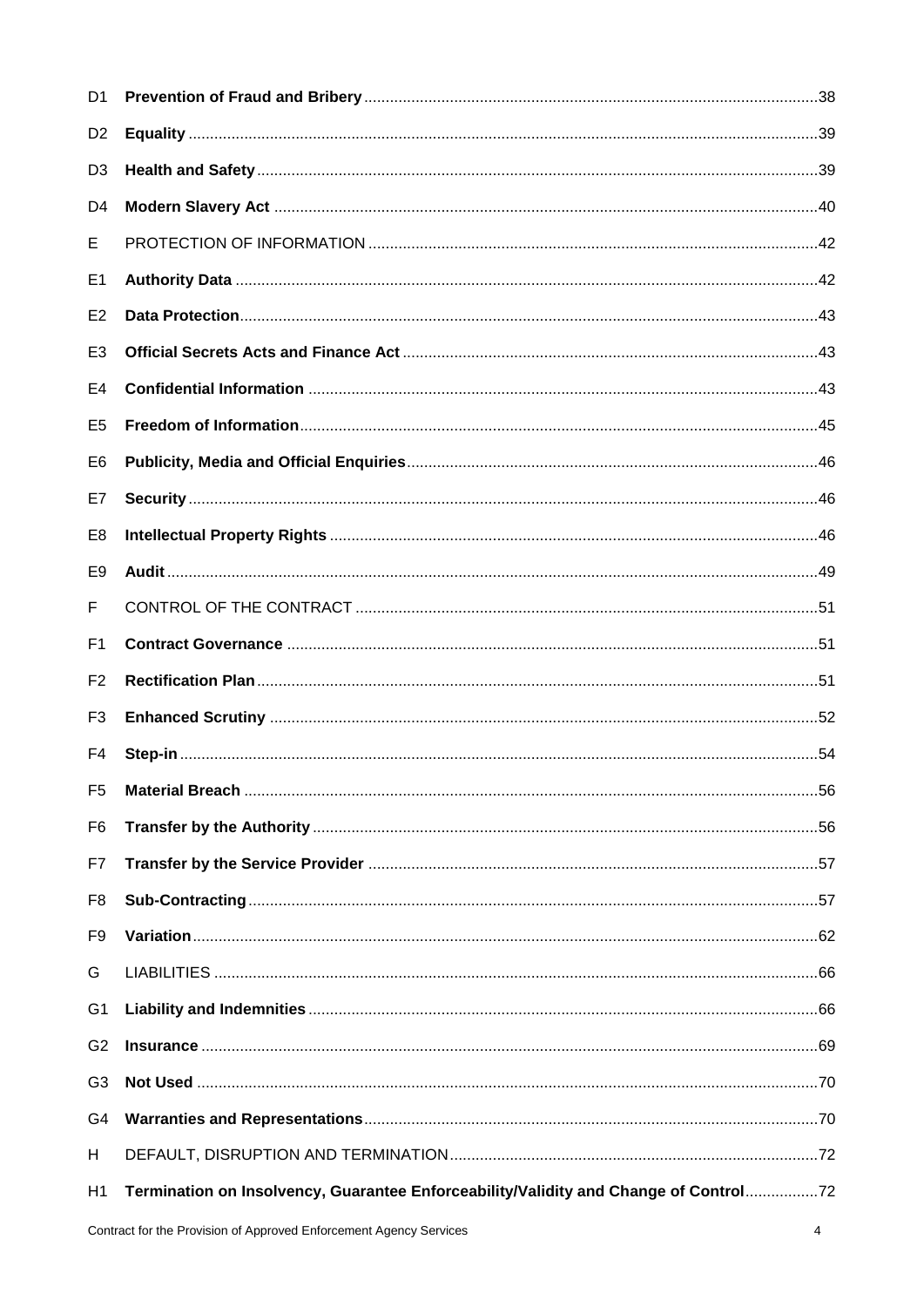| H <sub>2</sub> |  |  |  |
|----------------|--|--|--|
| H <sub>3</sub> |  |  |  |
| H <sub>4</sub> |  |  |  |
| H <sub>5</sub> |  |  |  |
| H <sub>6</sub> |  |  |  |
| H <sub>7</sub> |  |  |  |
| H <sub>8</sub> |  |  |  |
| H <sub>9</sub> |  |  |  |
|                |  |  |  |
|                |  |  |  |
|                |  |  |  |
| L              |  |  |  |
| $\vert$ 1      |  |  |  |
| $\mathsf{I2}$  |  |  |  |
| 13             |  |  |  |
| 14             |  |  |  |
| 15             |  |  |  |
| 16             |  |  |  |
| 7              |  |  |  |
| 18             |  |  |  |
| 19             |  |  |  |
| 110            |  |  |  |
| 111            |  |  |  |
| 112            |  |  |  |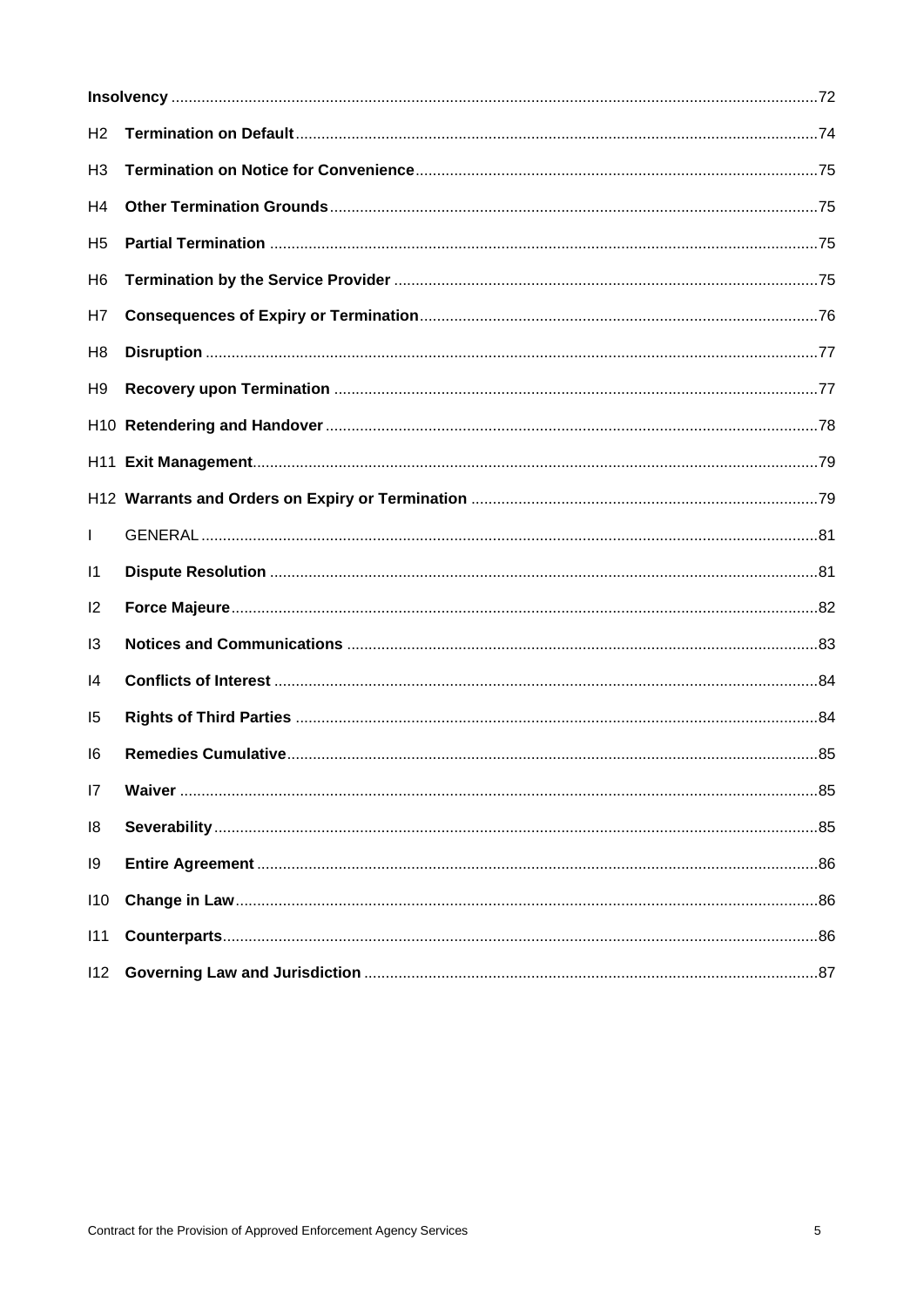#### **SCHEDULES**

- 1. Specification
- 2. Implementation Plan
- 3. Service Provider Solution
- 4. Pricing and Performance
- 5. Change Control
- 6. Commercially Sensitive Information
- 7. Insurance
- 8. Information Assurance and Security
- 9. Data Protection
- 10. Policies and Standards
- 11. Key Personnel
- 12. Governance
- 13. Staff Transfer
- 14. Financial Distress
- 15. Service Continuity Plan and Corporate Resolution Planning
- 16. Guarantee
- 17. Not Used
- 18. Notified Key Sub-contractors
- 19. Management Information and Reporting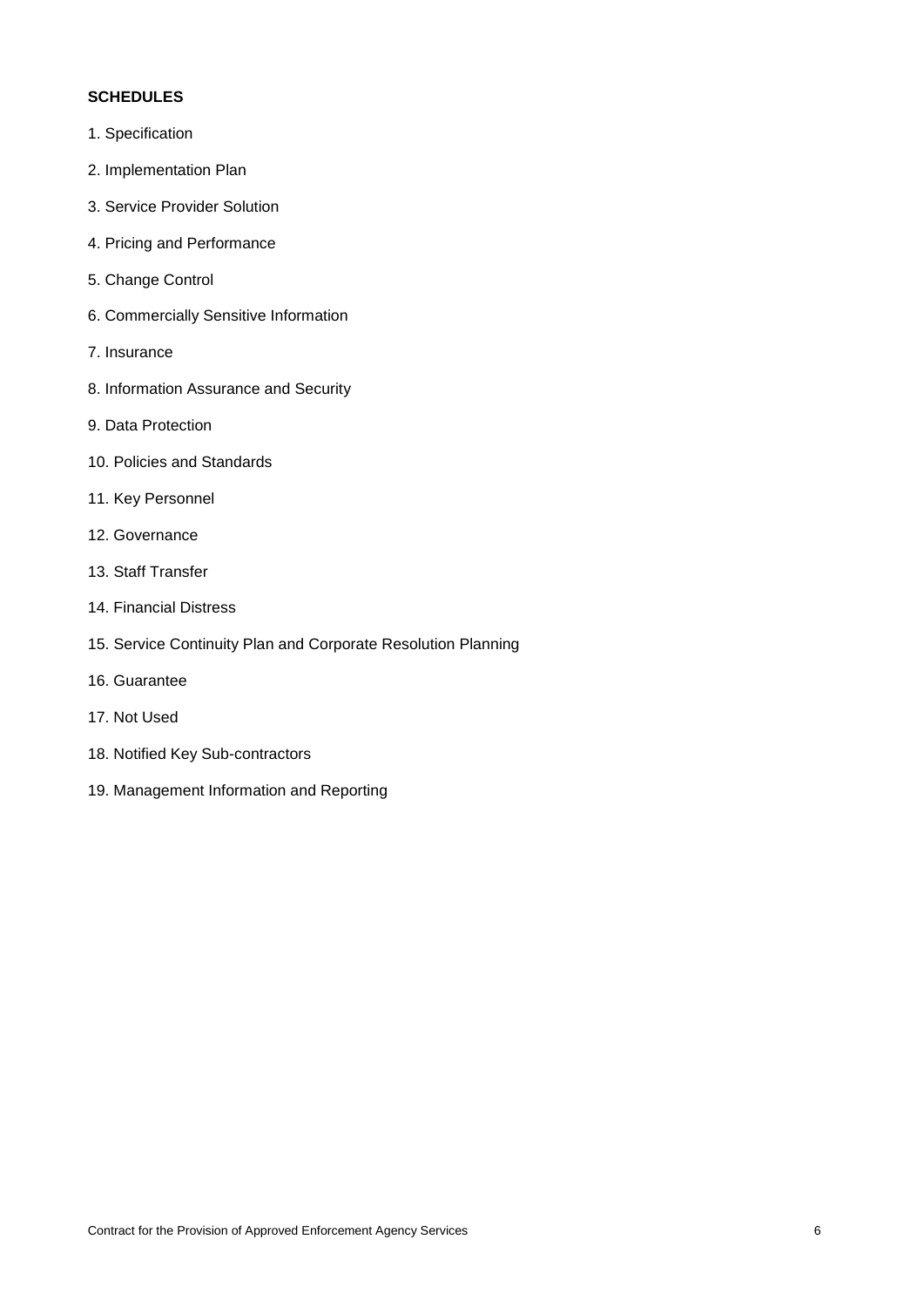# **A GENERAL PROVISIONS**

#### <span id="page-6-0"></span>A1 **Definitions and Interpretation**

A1.1 Unless the context otherwise requires the following terms shall have the meanings given to them below:

**"Accounting Reference Date"** means in each year, the date to which the Service Provider prepares its annual audited financial statements;

"**Admission Agreement**" means an admission agreement in the form available on the Civil Service Pensions website immediately prior to the Relevant Transfer Date to be entered into by the Service Provider where it agrees to participate in the Schemes in respect of the Services.

"**Affected Party**" means the Party seeking to claim relief in respect of a Force Majeure Event.

"**Affiliate**" means in relation to a body corporate, any other entity which directly or indirectly Controls is Controlled by, or is under direct or indirect common Control with, that body corporate from time to time.

"**Annual Contract Review Meeting**" means the governance body with this name described in Schedule 12 (Governance).

**"Annual Revenue"** means, for the purposes of determining whether an entity is a Public Sector Dependent Supplier, the audited consolidated aggregate revenue (including share of revenue of joint ventures and Associates) reported by the Service Provider or, as appropriate, the Service Provider Group in its most recent published accounts, subject to the following methodology:

- (a) figures for accounting periods of other than 12 months should be scaled pro rata to produce a proforma figure for a 12 month period; and
- (b) where the Service Provider, the Service Provider Group and/or their joint ventures and Associates report in a foreign currency, revenue should be converted to British Pound Sterling at the closing exchange rate on the Accounting Reference Date.

"**Annual Statement on Internal Control**" means the document with this title as further described in the Risks, Issues and Assurance Framework, to be completed by the Service Provider in the form set out in Appendix 4 of the Risks, Issues and Assurance Framework.

"**Approval**" and "**Approved**" means the prior written consent of the Authority.

"**Area**" means the locations identified under each Region in Annex 2 of Schedule 1 (Specification).

"**Assignee**" has the meaning given in clause [F7.2.](#page-62-0)

**"Associates**" means, in relation to an entity, an undertaking in which the entity owns, directly or indirectly, between 20% and 50% of the voting rights and exercises a degree of control sufficient for the undertaking to be treated as an associate under generally accepted accounting principles.

**"Assurance"** means written confirmation from a Relevant Authority to the Service Provider that the CRP Information is approved by the Relevant Authority.

"**Authorised Representative**" means the Authority representative named in a CCN as authorised to approve agreed Variations.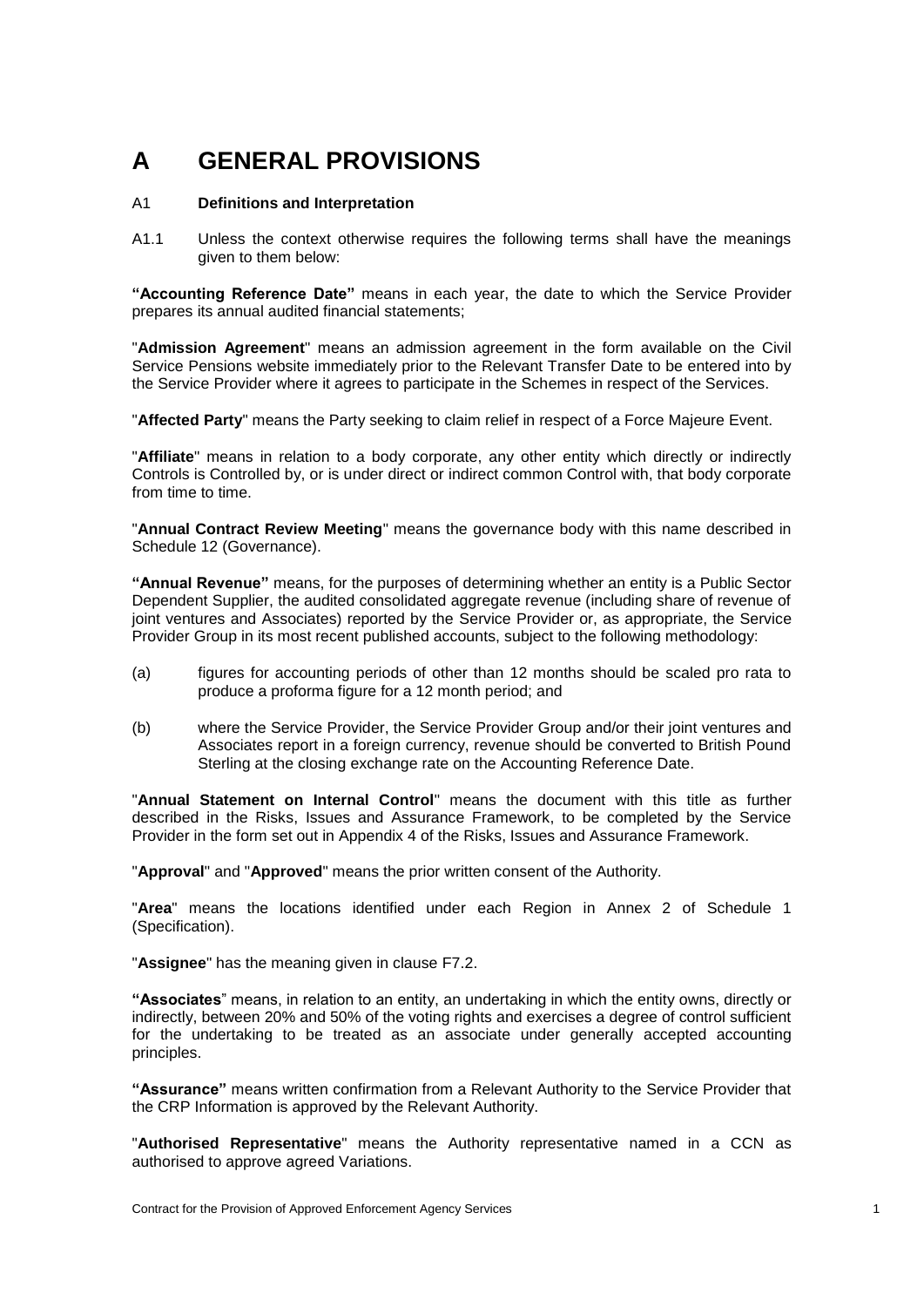#### "**Authority Data**" means:

- (a) the data, text, drawings, diagrams, images or sounds (together with any database made up of any of these) which are embodied in any electronic, magnetic, optical or tangible media, and which are:
	- (i) supplied to the Service Provider by or on behalf of the Authority; or
	- (ii) which the Service Provider is required to generate, process, store or transmit pursuant to the Contract; and/or
- (b) any Personal Data Processed by (or on behalf of) either Party under, or in connection with, the Contract (as such Personal Data is more particularly described in Schedule 9 (Data Protection) which may include Contract Processor Data).

"**Authority Premises**" means any premises owned, occupied or controlled by the Authority or any other Crown Body which are made available for use by the Service Provider or its Sub-Contractors for provision of the Services.

"**Authority Software**" means software which is owned by or licensed to the Authority (other than under or pursuant to the Contract) and which is or will be used by the Service Provider for the purposes of providing the Services.

"**Authority System**" means the Authority's computing environment (consisting of hardware, software and/or telecommunications networks or equipment) used by the Authority or the Service Provider in connection with the Contract which is owned by or licensed to the Authority by a third party and which interfaces with the Service Provider IT System or which is necessary for the Authority to receive the Services.

**"Baseline Security Requirements"** the security requirements specified in Annex 1 of Schedule 8 (Information Assurance and Security).

"**BCDR Plan**" means the business continuity and disaster recovery plan to be prepared and maintained by the Service Provider pursuant to paragraph 1 of Schedule 15 (Service Continuity Plan and Corporate Resolution Planning).

"**BPSS**" means the HMG Baseline Personnel Security Standard for Government employees.

"**Bravo**" means the Authority's electronic procurement and contract management system.

"**Breach of Security**" means an occurrence of:

(a) any unauthorised access to or use of the ICT Environment and/or any Information Assets and/or Authority Data (including Confidential Information) in connection with the Contract;

(b) the loss (physical or otherwise) and/or unauthorised disclosure of any Information Assets and/or Authority Data (including Confidential Information) in Assets and/or Authority Data (including Confidential Information) in connection with the Contract, including copies; and/or

(c) any part of the Service Provider IT System ceasing to be compliant with the Certification Requirements.

"**Breach Warrant**" means a Warrant in respect of which the Service Provider is required to take the steps described in section 4 of Schedule 1 (Specification).

"**BU**" means a business user to be appointed by the Authority in accordance with paragraph 2.1 of Schedule 12 (Governance).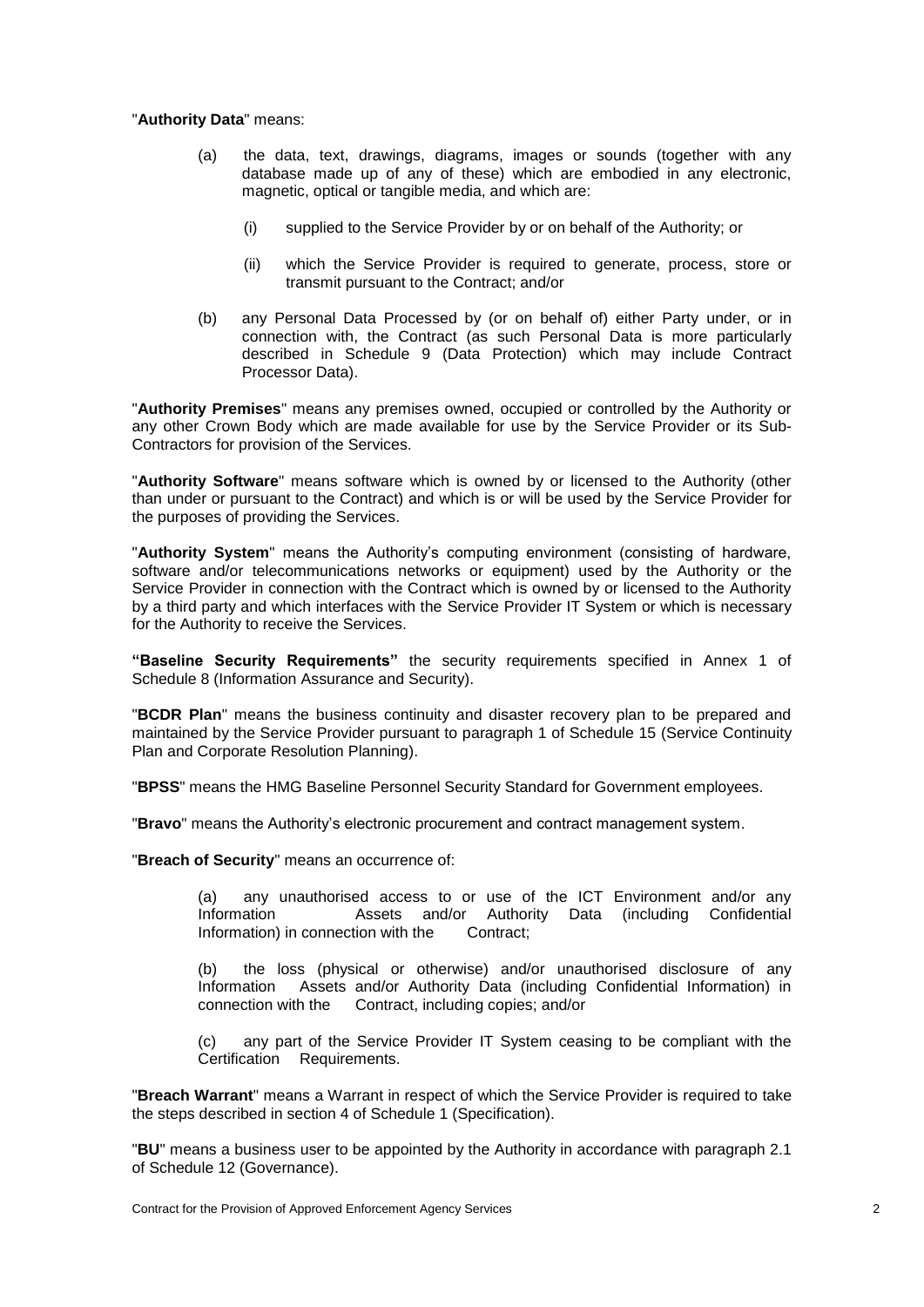"**CCM**" means the commercial contract manager to be appointed by the Authority in accordance with paragraph 2.1(a) of Schedule 12 (Governance).

**"Cabinet Office Markets and Suppliers Team"** means the UK Government's team responsible for managing the relationship between Government and its Strategic Suppliers, or any replacement or successor body carrying out the same function.

"**CCN**" means a contract change notice in the form set out in Schedule 5 (Change Control).

"**Certification Requirements**" means the requirements set out in paragraph 5.1 of Schedule 8 (Information Assurance and Security).

"**Change in Law**" means any change in Law which affects the performance of the Services which comes into force after the Commencement Date.

"**Change of Control**" has the meaning given in clause [H1.6.](#page-79-0)

"**Civilian Enforcement Officer**" or "**CEO**" means a person authorised to carry out the execution of Warrants and/or Orders in accordance with Sections 125A and 125B of the Magistrates' Courts Act 1980, as may be amended from time to time.

"**Clamping Order**" means an Order in respect of which the Service Provider is required to take the steps described in section 5 of Schedule 1 (Specification).

**"Class 1 Transaction"** has the meaning set out in the listing rules issued by the UK Listing Authority.

"**CM**" means the contract manager to be appointed by the Service Provider in accordance with paragraph 3.2 of Schedule 12 (Governance).

"**Commencement Date**" means the date set out in clause [B1.1.](#page-32-0)

"**Commercially Sensitive Information**" means the information listed in Schedule 6 (Commercially Sensitive Information) comprising the information of a commercially sensitive nature relating to:

- (a) the Price; and/or
- (b) the Service Provider's business and investment plans,

which the Service Provider has informed the Authority would cause the Service Provider significant commercial disadvantage or material financial loss if it was disclosed.

"**Commitment Warrant**" means a Warrant in respect of which the Service Provider is required to take the steps described in section 7 of Schedule 1 (Specification).

"**Committal to Custody Overnight at Police Station Warrant**" or "**Committal to Custody Warrant**" means a Warrant in respect of which the Service Provider is required to take the steps described in section 8 of Schedule 1 (Specification).

"**Comparable Supply**" means the supply of services to another customer of the Service Provider that are the same or similar to any of the Services.

"**Condition Precedent**" has the meaning given in clause [A7.1.](#page-30-0)

"**Confidential Information**" means any information which has been designated as confidential by either Party in writing or that ought to be considered as confidential (however it is conveyed or on whatever media it is stored) including information the disclosure of which would, or would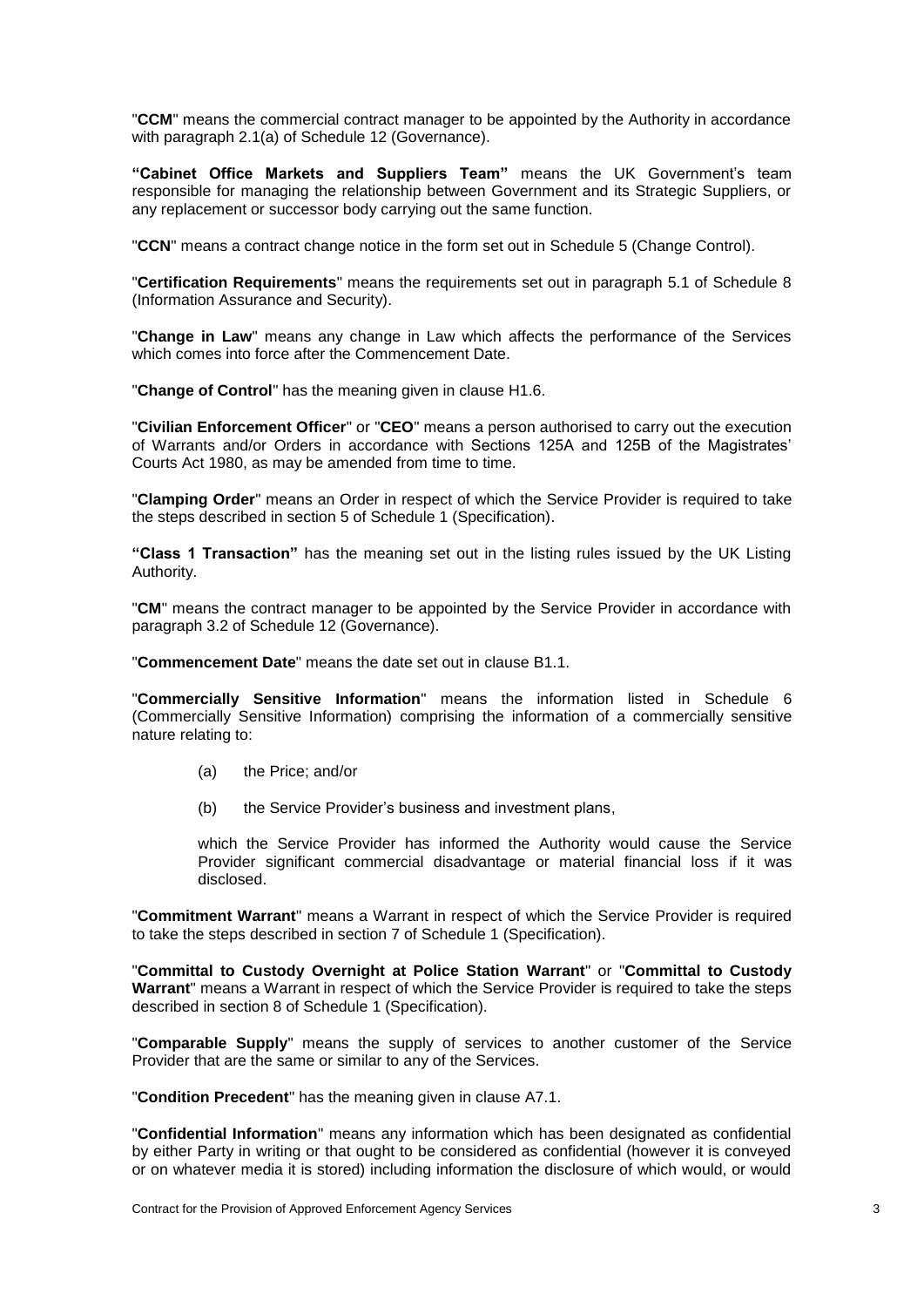be likely to, prejudice the commercial interests of any person or trade secrets or Intellectual Property Rights of either Party and all Personal Data. Confidential Information shall not include information which:

- (a) was public knowledge at the time of disclosure otherwise than by breach of clause [E4;](#page-48-0)
- (b) was in the possession of the receiving Party, without restriction as to its disclosure, before receiving it from the disclosing Party;
- (c) is received from a third party (who lawfully acquired it) without restriction as to its disclosure; or
- (d) is independently developed without access to the Confidential Information; or
- (e) relates to the Service Provider's performance under the Contract or failure to pay any Sub-Contractor pursuant to claus[eF8.19.](#page-67-0)

"**Confiscation Order for Realisation of Specific Assets with Consent**" or "**Confiscation Order**" means an Order in respect of which the Service Provider is required to take the steps described in section 10 of Schedule 1 (Specification).

"**Contract**" means this contract (including its Schedules) which, for the avoidance of doubt and if the Service Provider is a Primary Service Provider, shall apply to the Regions and Areas in Lot 3 – Midlands, as further identified in Annex 2 (Regions and Areas) of Schedule 1 (Specification).

**"Contracts Finder"** means the Government's publishing portals for public sector procurement opportunities.

"**Contract Period**" means the period from the Commencement Date to:

- (a) the End Date; or
- (b) following an Extension, the end date of the Extension,

or such earlier date of termination or partial termination of the Contract in accordance with the Law or the Contract.

**"Contract Processor Data"** means Personal Data which is to be Processed under this Agreement by the Service Provider as a Processor, as more particularly described in Annex 1 (Data Processing Particulars) of Schedule 9 (Data Protection).

**"Contract Year"** means:

- (a) a period of 12 months commencing on the Commencement Date; or
- (b) thereafter a period of 12 months commencing on each anniversary of the Commencement Date,

provided that the final Contract Year shall end on the expiry or termination of the Contract Period.

"**Contracting Authority**" means any contracting authority (other than the Authority) as defined in regulation 3 of the Regulations.

"**Control**" means that a person possesses, directly or indirectly, the power to direct or cause the direction of the management and policies of the other person (whether through the ownership of voting shares, by contract or otherwise) and "**Controls**" and "**Controlled**" are interpreted accordingly.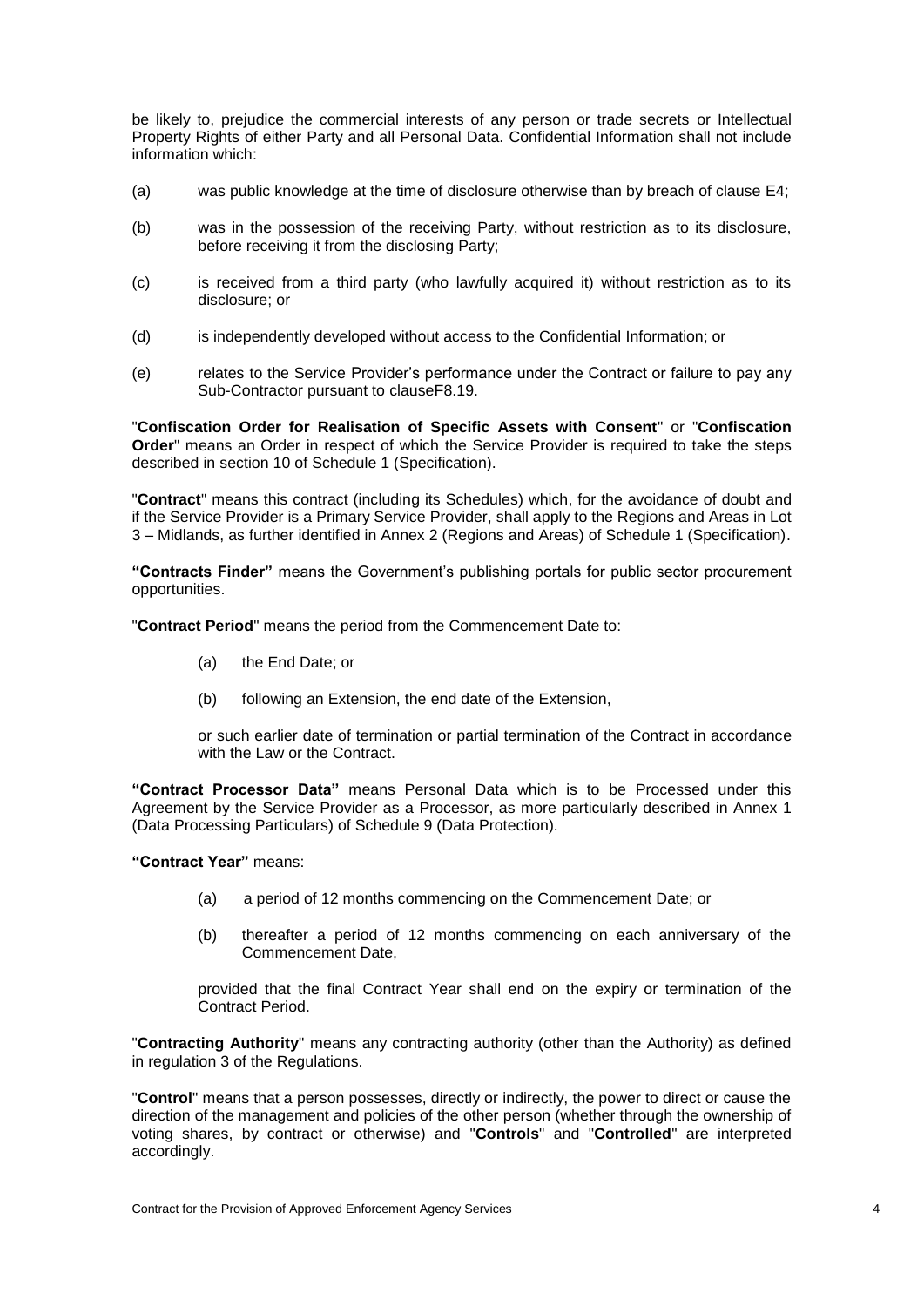"**Controller**" has the meaning set out in, and will be interpreted in accordance with, the Data Protection Laws.

"**Copyright**" means as it is defined in s.1 of Part 1 Chapter 1 of the Copyright, Designs and Patents Act 1988.

#### **"Corporate Change Event"** means:

- (a) any change of Control of the Service Provider or a Parent Undertaking of the Service Provider;
- (b) any change of Control of any member of the Service Provider Group which, in the reasonable opinion of the Authority, could have a material adverse effect on the Services;
- (c) any change to the business of the Service Provider or any member of the Service Provider Group which, in the reasonable opinion of the Authority, could have a material adverse effect on the Services;
- (d) a Class 1 Transaction taking place in relation to the shares of the Service Provider or any Parent Undertaking of the Service Provider whose shares are listed on the main market of the London Stock Exchange plc;
- (e) an event that could reasonably be regarded as being equivalent to a Class 1 Transaction taking place in respect of the Service Provider or any Parent Undertaking of the Service Provider;
- (f) payment of the dividends by the Service Provider or the ultimate Parent Undertaking of the Service Provider Group exceeding 25% of the Net Asset Value of the Service Provider or the ultimate Parent Undertaking of the Service Provider Group respectively in any 12 month period;
- (g) an order is made or an effective resolution is passed for the winding up of any member of the Service Provider Group;
- (h) any member of the Service Provider Group stopping payment of its debts generally or becoming unable to pay its debts within the meaning of section 123(1) of the Insolvency Act 1986 or any member of the Service Provider Group ceasing to carry on all or substantially all its business, or any compromise, composition, arrangement or agreement being made with creditors of any member of the Service Provider Group;
- (i) the appointment of a receiver, administrative receiver or administrator in respect of or over all or a material part of the undertaking or assets of any member of the Service Provider Group; and/or
- (j) any process or events with an effect analogous to those in paragraphs (e) to (g) inclusive above occurring to a member of the Service Provider Group in a jurisdiction outside England and Wales.
- (k) any process or events with an effect analogous to those in paragraphs (e) to (g) inclusive above occurring to a member of the Service Provider Group in a jurisdiction outside Scotland.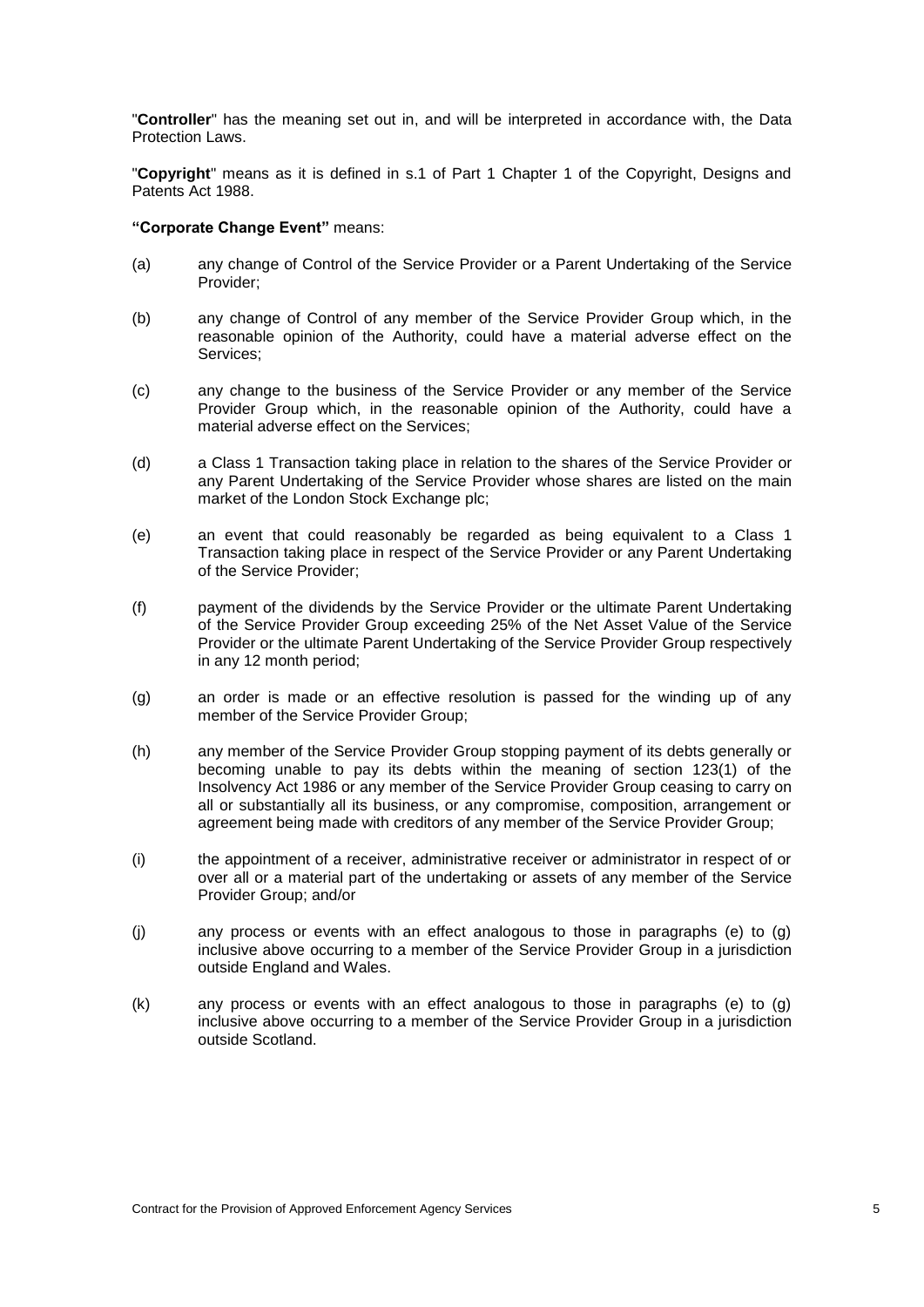"**Court**" means any Magistrates' Court or Crown Court, as applicable.

**"Critical Service Contract"** means the overall status of this Contract, as determined by the Authority and specified in paragraph 11.1 of Part 2 to Schedule 15 (Service Continuity Plan and Corporate Resolution Planning).

"**Critical Service Failure**" means a Service Failure where the level of service performance is below the relevant Service Threshold set out in the column titled "Critical Service Failure" in the table in Part C of Schedule 4.

"**Crown**" means the government of the United Kingdom (including the Northern Ireland Executive Committee and Northern Ireland Departments, the Scottish Executive and the National Assembly for Wales), including, but not limited to, government ministers, government departments, government offices and government agencies and "**Crown Body**" is an emanation of the foregoing.

**"CRP Information"** means the Corporate Planning Information as set out in Part 2 of Schedule 15 (Service Continuity Plan and Corporate Resolution Planning).

"**CRTPA**" has the meaning given in clause [I5.1.](#page-89-0)

"**Data Loss Event**" means any event that results, or may result, in unauthorised access to Personal Data held by the Contractor under this Contract, and/or actual or potential loss and/or destruction of Personal Data in breach of this Contract, including any Personal Data Breach.

"**Data Protection Impact Assessment**" means an assessment of the impact of the envisaged Processing operations on the protection of Personal Data, as required by Article 35 of the GDPR.

#### "**Data Protection Laws**" means:

- (a) all applicable Laws and rules, policies, guidance or recommendations issued by any governmental, statutory or regulatory body and any industry code of conduct or guideline, in each case relating to data protection, the processing of personal data and privacy and in force from time to time, including the GDPR and the Data Protection Act 2018;
- (b) Parts 2 and 3 of the Data Protection Act 2018 to the extent that it relates to processing of Personal Data for the Law Enforcement Purposes;
- (c) Article 8 of the Human Rights Act 1998; and
- (d) any code of practice or guidance published by the ICO from time to time.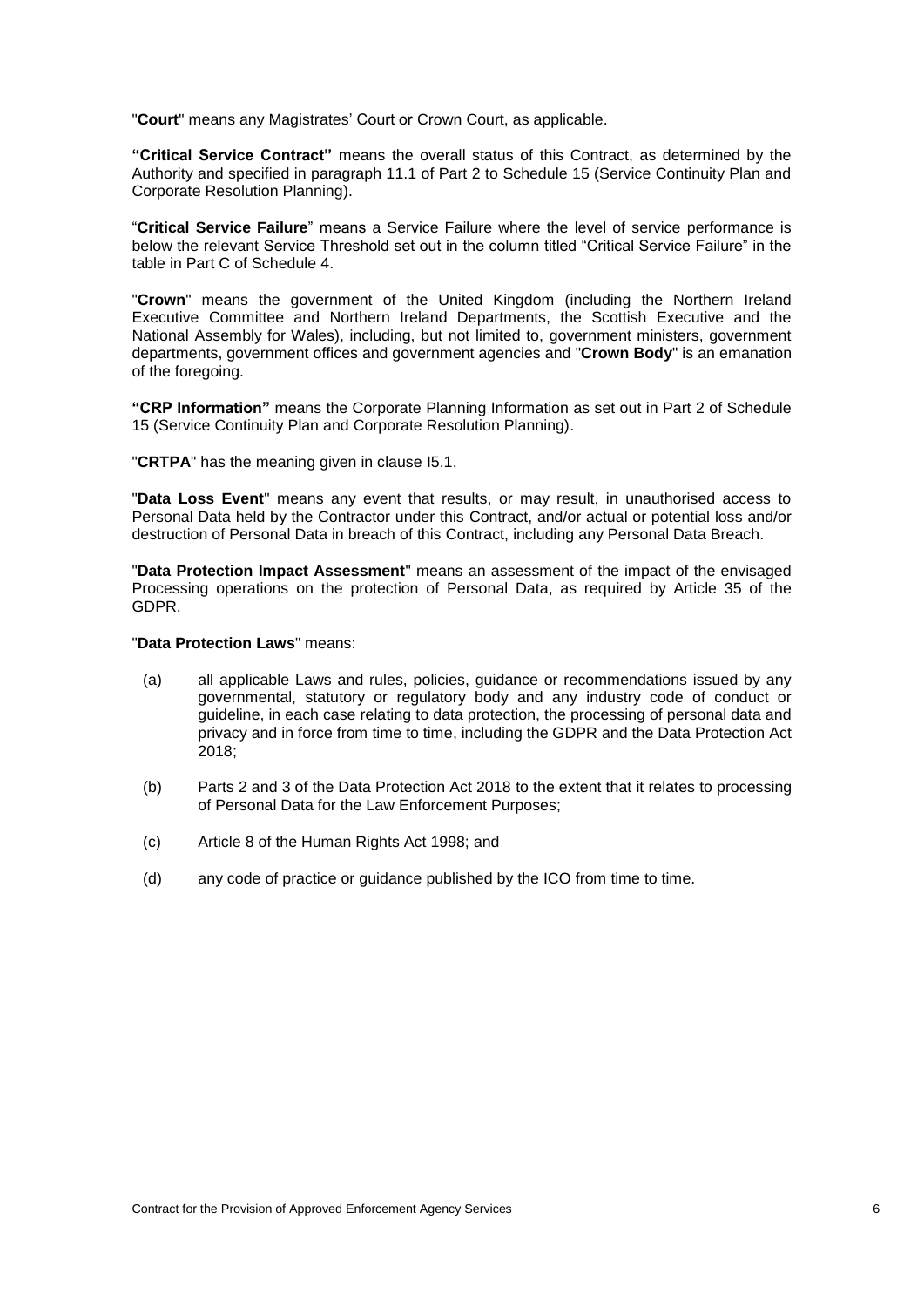"**Data Protection Particulars**" means, in relation to any Processing under the Contract:

- (a) the subject matter and duration of the Processing;
- (b) the nature and purpose of the Processing;
- (c) the type of Personal Data being Processed; and
- (d) the categories of Data Subjects.

"**Data Security Requirements**" means the requirements regarding the security of the Personal Data, as set out in the Data Protection Laws (including, in particular, the measures set out in Article 32(1) of the GDPR (taking due account of the matters described in Article 32(2) of the GDPR)) as applicable.

"**Data Subject**" has the meaning set out in, and will be interpreted in accordance with, the Data Protection Laws.

"**Data Subject Request**" means an actual or purported request or notice or complaint from (or on behalf of) a Data Subject in accordance with that Data Subject's rights granted pursuant to the Data Protection Laws.

"**Data Transfer Risk Assessment"** means a risk assessment which set out details of the following:

- (a) the Authority Data that will be transferred;
- (b) the Restricted Country or Countries to which the Authority Data will be transferred;
- (c) the means by which the Service Provider will ensure an appropriate level of protection and appropriate safeguards in respect of the Authority Data that will be transferred to a Restricted Country so as to ensure the Authority's compliance with Data Protection Laws; and
- (d) in providing and evaluating the risk assessment, the Service Provider shall ensure that it has regard to the Data Protection Laws in connection with transfers of Personal Data to any Restricted Country.

"**Database Rights**" means as rights in databases are defined in s.3A of Part 1 Chapter 1 of the Copyright, Designs and Patents Act 1988.

"**DD**" means the national delivery director to be appointed by the Authority in accordance with paragraph 2.1 of Schedule 12 (Governance).

"**Default**" means any breach of the obligations or warranties of the relevant Party (including abandonment of the Contract in breach of its terms, repudiatory breach or breach of a fundamental term) or any other default, act, omission, negligence or statement of the relevant Party or the Staff in connection with the subject-matter of the Contract and in respect of which such Party is liable to the other.

"**Defendant**" means a person (individual or corporate) convicted of an offence or liable to pay a sum adjudged to be paid by the conviction or order of a Court.

**"Dependent Parent Undertaking"** means any Parent Undertaking which provides any of its Subsidiary Undertakings and/or Associates, whether directly or indirectly, with any financial, trading, managerial or other assistance of whatever nature, without which the Service Provider would be unable to continue the day to day conduct and operation of its business in the same manner as carried on at the time of entering into this Contract, including for the avoidance of doubt the provision of the Services in accordance with the terms of this Contract.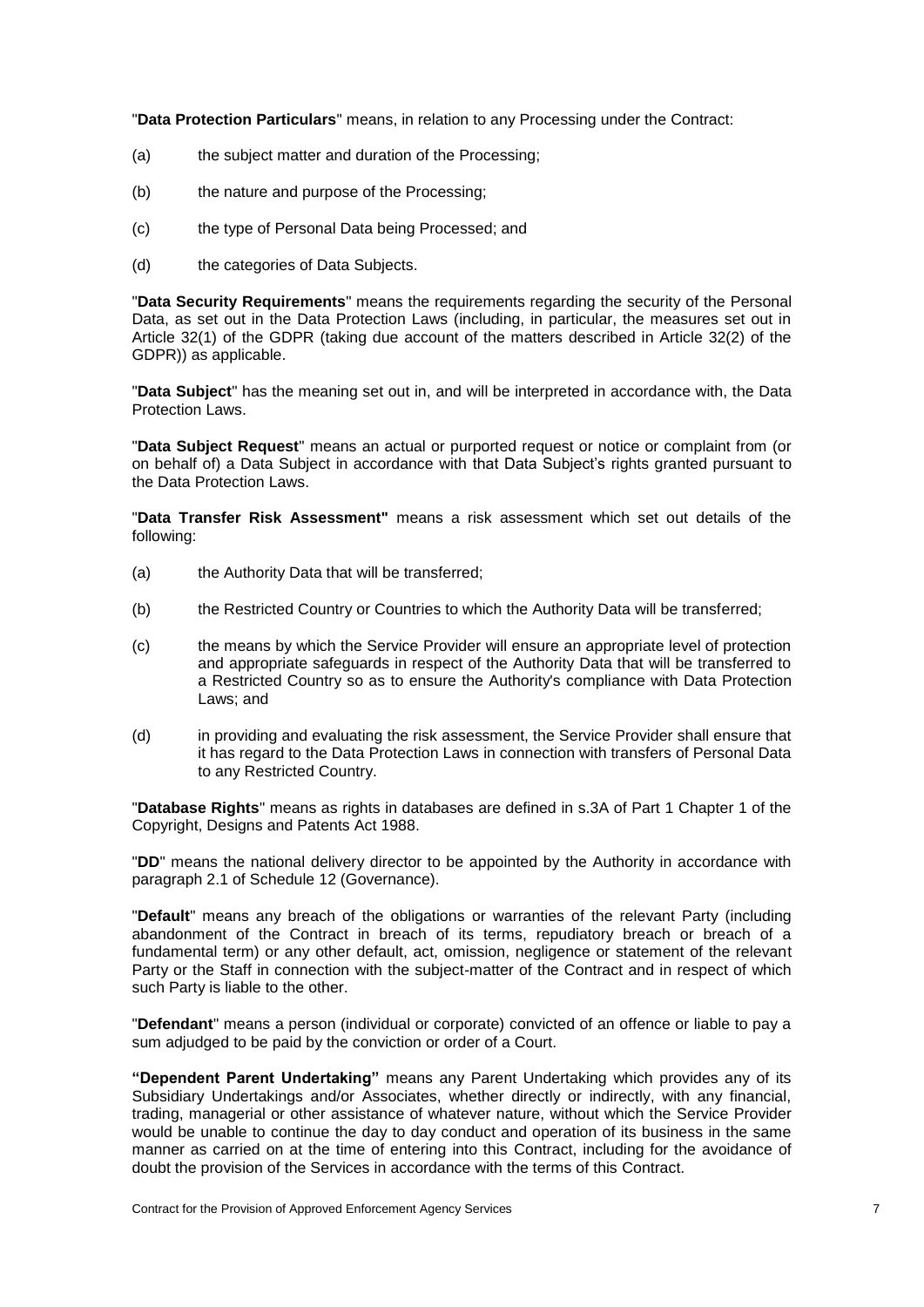"**Detailed Implementation Plan**" means the plan developed and revised from time to time in accordance with paragraph 3 of Schedule 2 (Implementation Plan).

"**DOTAS**" means the Disclosure of Tax Avoidance Schemes rules which require a promotor of tax schemes to tell HMRC of any specified notifiable arrangements or proposals and to provide prescribed information on those arrangements or proposals within set time limits as contained in Part 7 of the Finance Act 2004 and in secondary legislation made under vires contained in Part 7 of the Finance Act and as extended to NICs by the National Insurance (Application of Part 7 of the Finance Act 2004) regulations 2012, SI 2012/1868 made under section 132A of the Social Security Administration Act 1992.

"**Due Diligence Information**" has the meaning given in clause [A5.1\(](#page-30-1)d).

"**EIR**" means the Environmental Information Regulations 2004 (SI 2004/3391) and any guidance and/or codes of practice issued by the Information Commissioner or relevant government department in relation to such regulations.

"**Eligible Employee**" means any Fair Deal Employee who at the relevant time is an eligible employee as defined in the Admission Agreement.

"**Employee Liabilities**" means all claims, actions, proceedings, orders, demands, complaints, investigations (save for any claims for personal injury which are covered by insurance) and any award, compensation, damages, tribunal awards, fine, loss, order, penalty, disbursement, payment made by way of settlement and costs, expenses and legal costs reasonably incurred in connection with a claim or investigation related to employment including in relation to the following:

- (a) redundancy payments including contractual or enhanced redundancy costs, termination costs and notice payments;
- (b) unfair, wrongful or constructive dismissal compensation;
- (c) compensation for discrimination on grounds of sex, race, disability, age, religion or belief, gender reassignment, marriage or civil partnership, pregnancy and maternity or sexual orientation or claims for equal pay;
- (d) compensation for less favourable treatment of part-time workers or fixed term employees;
- (e) outstanding employment debts and unlawful deduction of wages including any PAYE and national insurance contributions;
- (f) employment claims whether in tort, contract or statute or otherwise; and/or
- (g) any investigation relating to employment matters by the Equality and Human Rights Commission or other enforcement, regulatory or supervisory body and of implementing any requirements which may arise from such investigation.

"**End Date**" means the date which is 5 years from the Service Commencement Date.

"**Enforcement Agent**" means a person authorised to carry out the execution of Warrants and/or Orders in accordance with Section 63 and Schedule 12 of the Tribunals, Courts and Enforcement Act 2007, as may be amended from time to time.

#### "**Enforcement Legislation**" means

- (a) Sections 125A and 125B of the Magistrates' Courts Act 1980; and
- (b) Section 63 and Schedule 12 of the Tribunals, Courts and Enforcement Act 2007,

Contract for the Provision of Approved Enforcement Agency Services 8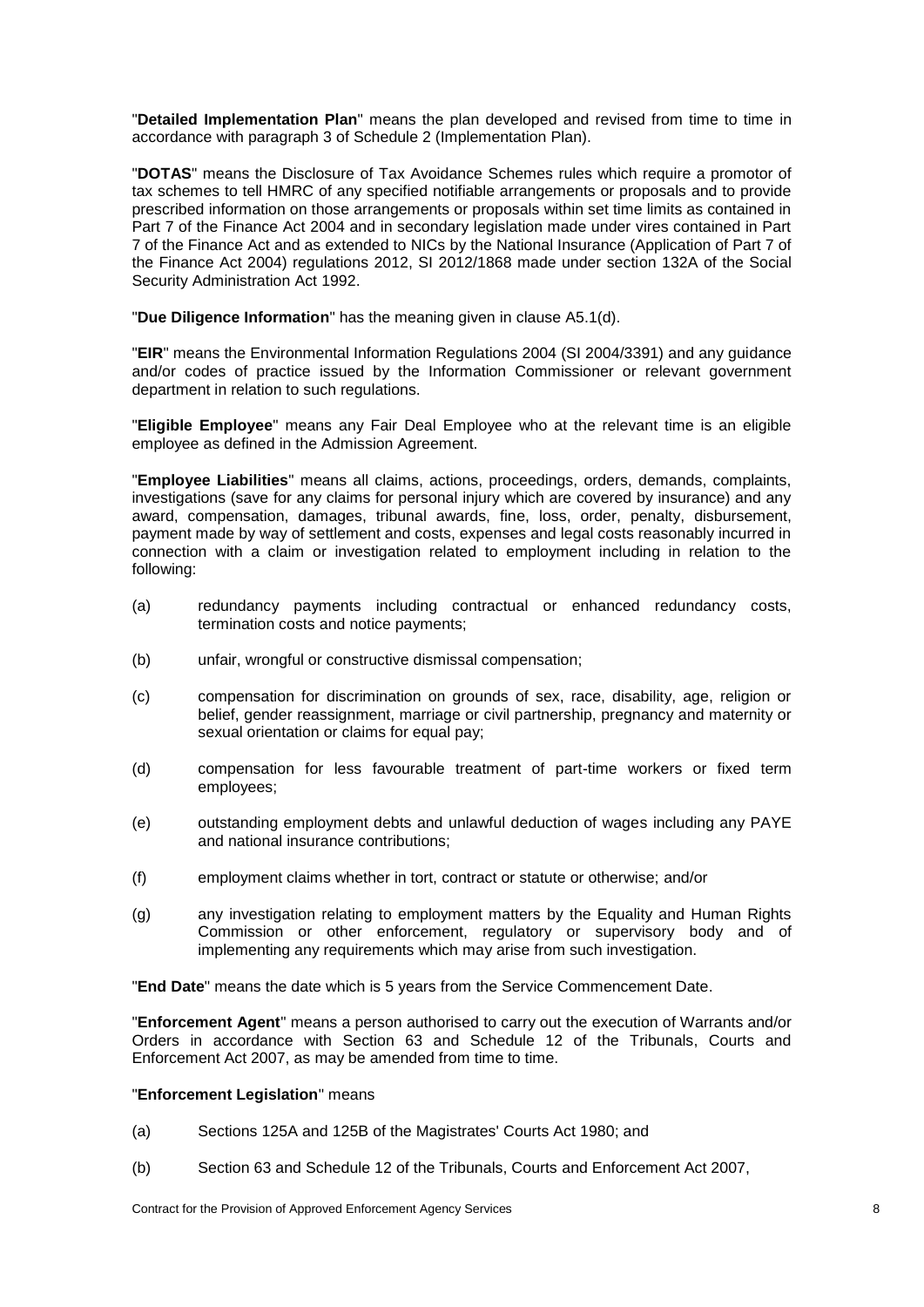each as may be amended from time to time.

"**Enhanced Monitoring**" has the meaning given in clause [F3.2.](#page-58-0)

"**Enhanced Scrutiny Trigger**" has the meaning given in clause [F3.1.](#page-57-0)

"**Equipment**" means the Service Provider's equipment, consumables, plant, materials, vehicles and such other items supplied and used by the Service Provider in the delivery of the Services.

"**Execution Extension Period**" has the meaning given in clause [H12.2.](#page-85-0)

"**Extension**" has the meaning given in clause [B1.2.](#page-32-1)

"**Fair Deal Employees**" means those Transferring Authority Employees who are on the Relevant Transfer Date entitled to the protection of New Fair Deal (and, in the event that Part B of this Schedule applies, and any Transferring Former Service Provider Employees who originally transferred pursuant to a Relevant Transfer under TUPE (or the predecessor legislation to TUPE), from employment with a public sector employer and who were once eligible to participate in the Schemes and who at the Relevant Transfer Date become entitled to the protection of New Fair Deal);

**"Fees"** means any and all statutory fees which the Service Provider is entitled to recover in connection with the execution of Warrants of Control in accordance with the rates and terms set out in the Warrant of Control Legislation.

"**Field Operatives**" means Civilian Enforcement Officers and/or Enforcement Agents.

"**Final Service Provider Staff List**" means a list provided by the Service Provider of all Service Provider Staff who will transfer under TUPE on the Service Transfer Date.

"**Financial Arrest Warrant**" means a Warrant in respect of which the Service Provider is required to take the steps described in section 13 of Schedule 1 (Specification).

"**Financial Distress Event**" means the occurrence of one or more of the events listed in paragraph 3.1 of Schedule 14 (Financial Distress).

"**Financial Distress Remediation Plan**" means a plan setting out how the Service Provider will ensure the continued performance and delivery of the Services in accordance with the Contract in the event that a Financial Distress Event occurs.

"**FOIA**" means the Freedom of Information Act 2000 and any subordinate legislation made under that Act from time to time together with any guidance and/or codes of practice issued by the Information Commissioner or relevant government department in relation to such legislation.

"**Force Majeure Event**" means any event outside the reasonable control of either Party affecting its performance of its obligations under the Contract arising from acts, events, omissions, happenings or non-happenings beyond its reasonable control and which are not attributable to any wilful act, neglect or failure to take reasonable preventative action by that Party, including acts of God, riots, war or armed conflict, acts of terrorism, acts of government, local government or regulatory bodies, for flood, storm or earthquake, or disaster but excluding (i) any industrial dispute relating to the Service Provider or the Staff or any other failure in the Service Provider's supply chain and/or (ii) the United Kingdom ceasing to be a member state of the European Union (or any transition arrangements pertaining thereto).

"**Force Majeure Notice**" has the meaning set out in clause [I2.2.](#page-88-0)

**"Former Service Provider"** means any third party supplier appointed by the Authority to supply any services that are the same as or substantially similar to the Services before the Relevant Transfer Date and shall include any sub-contractor of any such supplier.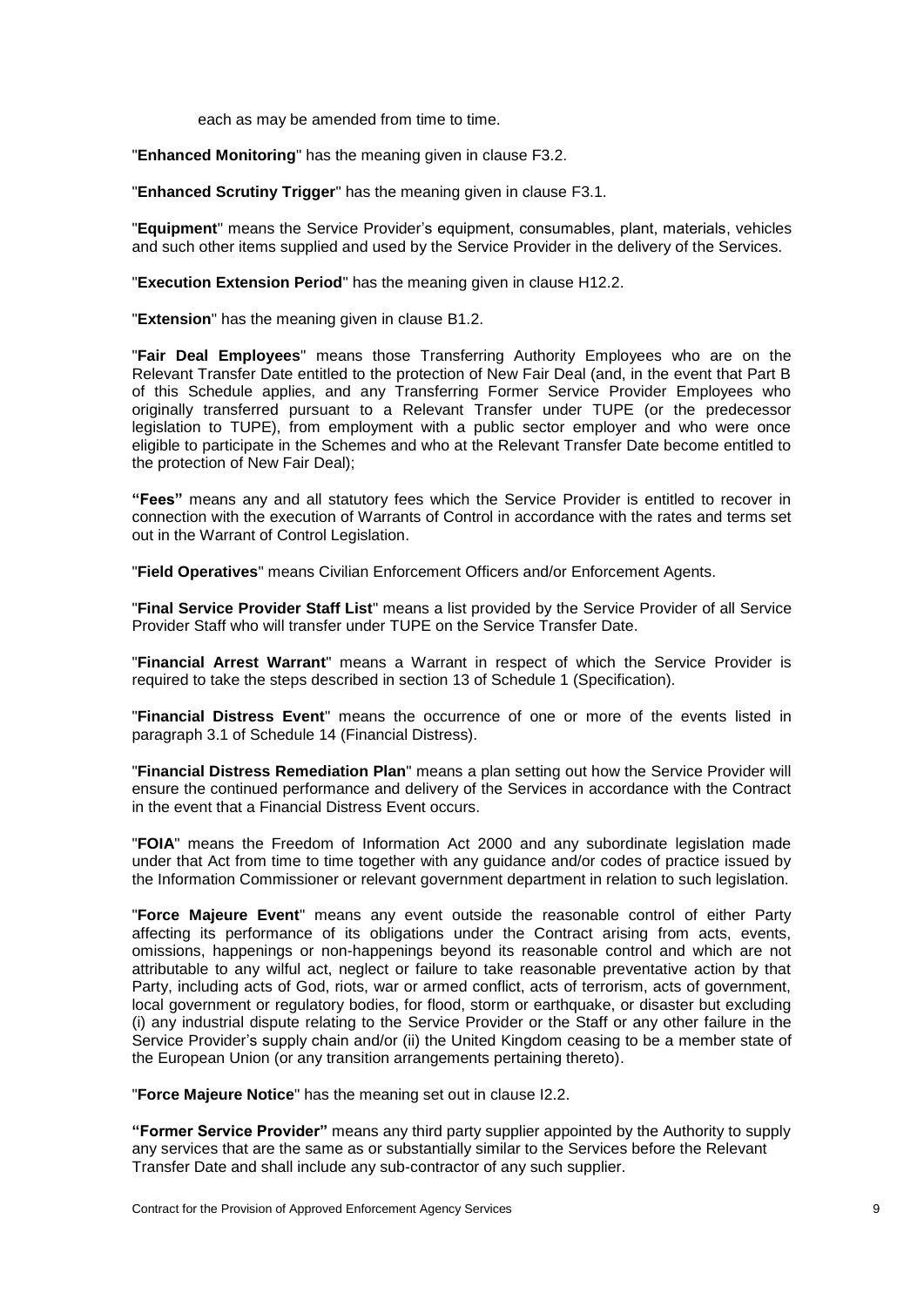"**GDPR**" means Regulation (EU) 2016/679 of the European Parliament and of the Council of 27 April 2016 on the protection of natural persons with regard to the processing of personal data and on the free movement of such data, and repealing Directive 95/46/EC (General Data Protection Regulation) OJ L 119/1, 4.5.2016 and on the United Kingdom's departure from the European Union, the "**UK GDPR**" means the version of the GDPR incorporated into the Laws of England and Wales.

#### "**General Anti-Abuse Rule**" means:

- (a) the legislation in Part 5 of the Finance Act 2013; and
- (b) any future legislation introduced into parliament to counteract tax advantages arising from abusive arrangements to avoid NICs.

"**General Change in Law**" means a Change in Law where the change is of a general legislative nature (including taxation or duties of any sort affecting the Service Provider) or which affects or relates to a Comparable Supply.

"**Good Industry Practice**" means standards, practices, methods and procedures conforming to the Law and the degree of skill and care, diligence, prudence and foresight which would reasonably and ordinarily be expected from a skilled and experienced person or body engaged in a similar type of undertaking under the same or similar circumstances.

**"Government Security Classified (GSC) Data"** means data relating to the Government Security Classification Guidance. The Security Classifications indicate the sensitivity of information (in term of the likely impact resulting from compromise, loss or misuse).

**"Group Structure Information and Resolution Commentary"** means the information requirements set out in accordance with paragraphs 11 to 13 and Annexure 1 of Part 2 to Schedule 15 (Service Continuity Plan and Corporate Resolution Planning).

"**Guarantee**" means the deed of guarantee in favour of the Authority entered into by the Guarantor on or before the date of this Contract (which is in the form set out in Schedule 16 (Guarantee)), or any guarantee acceptable to the Authority that replaces it from time to time.

"**Guarantor**" means JBW Topco Limited, a company registered in **England & Wales** with company number 9903291 and whose registered office is at Floor 9 Peninsular House, 30-36 Monument Street, London, England, EC3R 8LJ.

"**Halifax Abuse Principle**" means the principle explained in the CJEU Case C-255/02 Halifax and others.

"**HMRC**" means HM Revenue & Customs.

"**ICO**" means the UK Information Commissioner's Office, or any successor or replacement body from time to time.

"**ICO Correspondence**" means any correspondence or communication (whether written or verbal) from the ICO in relation to the Processing of Personal Data under this Contract.

"**ICT Environment**" means the Authority System and the Service Provider IT System.

"**Impact Assessment**" means an assessment of a Variation Request in accordance with clause [F9.7.](#page-69-0)

"**Implementation Plan**" means the Outline Implementation Plan or (if and when approved by the Authority pursuant to paragraph 3 of Schedule 2 (Implementation Plan)) the Detailed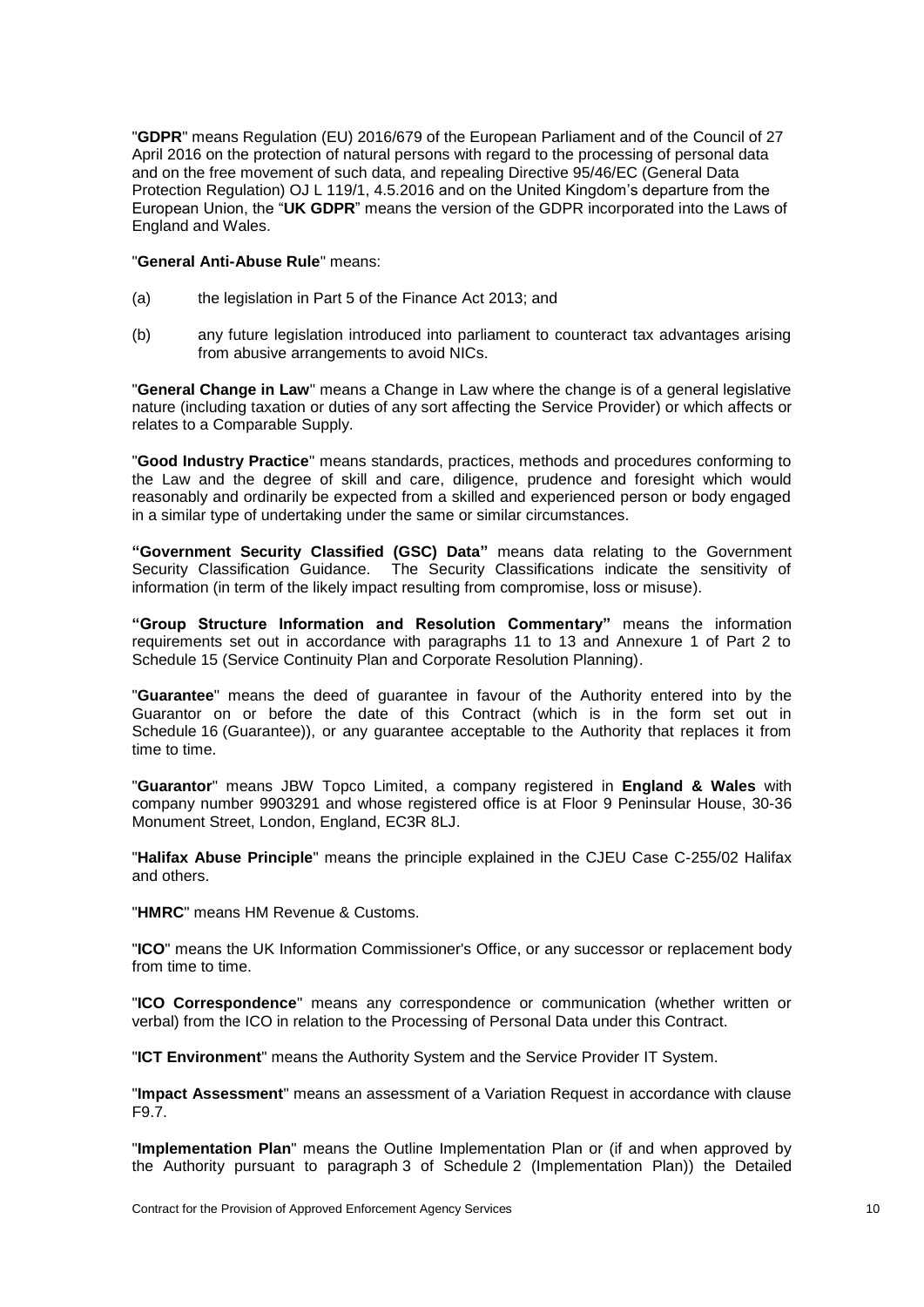Implementation Plan as updated from time to time in accordance with Schedule 2 (Implementation Plan);

"**Implementation Services**" means any mobilisation carried out by the Service Provider to enable the Service Provider to commence the Services on the Service on the Service Commencement Date.

"**Information Assets**" means definable pieces of information stored in any manner which are determined by the Authority to be valuable and relevant to the Services.

"**Information**" has the meaning given under section 84 of the FOIA.

#### "**Intellectual Property Rights**" means:

- (a) patents, utility models, inventions, trademarks, service marks, logos, design rights (whether registrable or otherwise), Copyright, Database Rights, domain names, semiconductor topography rights, rights in Internet domain names and website addresses, plant variety rights, Know-How, trade or business names, moral rights, the right to sue for passing off, trade secrets and other rights in Confidential Information, in each whether registrable or not in any country (including but not limited to the United Kingdom);
- (b) applications for registration, and the right to apply for registration, for any of the rights listed at (a) that are capable of being registered in any country or jurisdiction; and
- (c) all other rights having equivalent or similar effect in any country or jurisdiction;

"**IP Materials**" means any guidance, specifications, reports, studies, instructions, toolkits, plans, data, drawings, databases, patents, patterns, models, designs or other material which is furnished to or made available to the Service Provider by or on behalf of the Authority, whether created before or after the Commencement Date.

"**ISMS**" means the Service Provider's information and management system and processes to manage information security as set out in paragraph 2.3 of Schedule 8 (Information Assurance and Security).

"**ITEPA**" means the Income Tax (Earnings and Pensions) Act 2003.

"**IT Health Check**" means penetration testing of systems under the Service Provider's control on which Information Assets and/or Authority Data are held which are carried out by third parties in accordance with the CHECK scheme operated by CESG or to an equivalent standard.

"**Key Performance Indicator**" or "**KPI**" means the key performance indicators set out in Part C of Schedule 4 (Pricing and Performance).

"**Key Personnel**" means those persons named in Schedule 11 (Key Personnel), as amended from time to time in accordance with clause [B7.](#page-36-0)

"**Key Sub-contract**" means each Sub-Contract with a Key Sub-contractor.

"**Key Sub-contractor**" means any Sub-Contractor which, in the opinion of the Authority, performs (or would perform if appointed) a critical role in the provision of all or any part of the Services.

"**Know-How**" means all information, ideas, concepts, schemes, information, knowledge, techniques, methodology, and anything else in the nature of know-how relating to the Services (not in the public domain or the other Party's possession prior to the Commencement Date) held in any form (including without limitation that comprised in or derived from drawings, data formulae, patterns, specifications, notes, samples, chemical compounds, biological materials,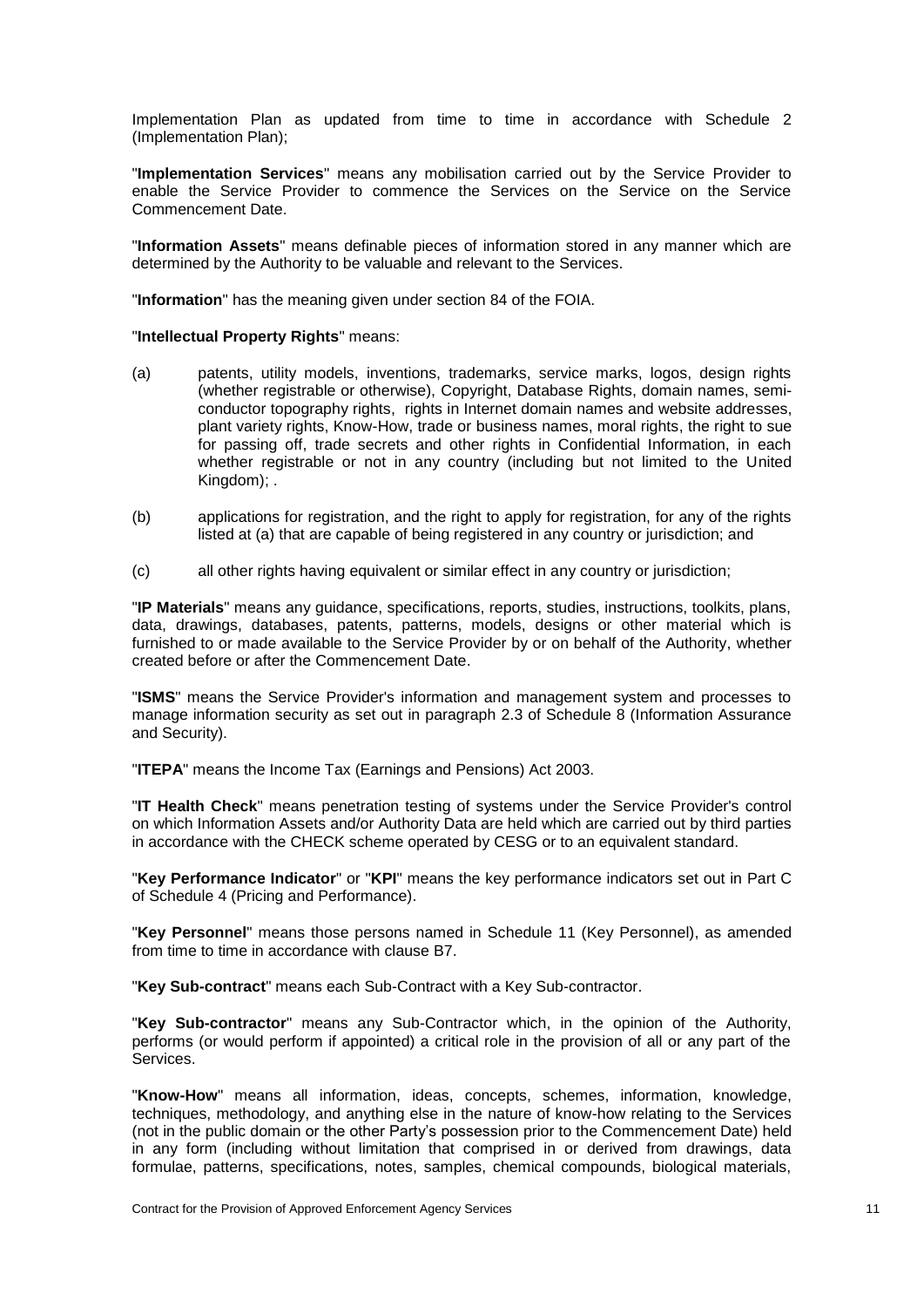computer software, component lists, instructions, manuals, brochures, catalogues and process descriptions and scientific approaches and methods).

"**KPI Balanced Scorecard**" has the meaning given in paragraph 14.1(a) of Schedule 4 (Pricing and Performance).

"**KPI Failure**" means a failure to meet the Target Performance Level in respect of a Key Performance Indicator.

"**Law**" means any law, statute, subordinate legislation within the meaning of section 21(1) of the Interpretation Act 1978, bye-law, enforceable right within the meaning of section 2 of the European Communities Act 1972, regulation, order, mandatory guidance or code of practice, judgment of a relevant court of law, or directives or requirements of any Regulatory Body with which the Service Provider is bound to comply and/or which apply to the provision of the Services.

"**Law Enforcement Purposes**" has the meaning set out in the Data Protection Act 2018.

"**Losses**" means losses, liabilities, damages, costs, fines and expenses (including legal fees on a solicitor/client basis) and disbursements and costs of investigation, litigation, settlement, judgment interest and penalties whether arising in contract, tort (including negligence), breach of statutory duty or otherwise.

**"Lot"** means each individual lot (as described more fully in Annex 2 (Regions and Areas) of Schedule 1 (Specification)) into which the Authority has split its procurement of the Services for all Regions and Areas under the OJEU Notice and **"Lots"** shall be construed accordingly.

"**Malicious Software**" means any software program or code intended to destroy, interfere with, corrupt, or cause undesired effects on program files, data or other information, executable code or application software macros, whether or not its operation is immediate or delayed, and whether the malicious software is introduced wilfully, negligently or without knowledge of its existence.

"**Management Information**" means the management information specified in paragraph 1.3 of Schedule 19 (Management Information and Reporting).

"**Material Breach**" means a breach (including an anticipatory breach):

- (a) that has a serious impact on the benefit which the Authority would otherwise derive from a substantial or material portion of the Contract; or
- (b) of any of the obligations on the part of the Service Provider set out in clauses [C4,](#page-42-0) [D1,](#page-43-0) [E1,](#page-47-0) [E2,](#page-48-1) [E3,](#page-48-2) [E4,](#page-48-0) [E5,](#page-50-0) [E7,](#page-51-0) [E8,](#page-51-1) [I4](#page-89-1) or Schedule 13 (Staff Transfer).

"**Minor Service Failure**" means a Service Failure where the level of service performance is below the Service Threshold set out in the column titled "Minor Service Failure" in the table in Part C of Schedule 4.

"**Moderate Service Failure**" means a Service Failure where the level of service performance is below the Service Threshold set out in the column titled "Moderate Service Failure" in the table in Part C of Schedule 4.

"**Month**" means calendar month.

"**National Operational Forum**" means the governance body with this name described in Schedule 12 (Governance).

"**NCM**" means the national contract manager to be appointed by the Authority in accordance with paragraph 2.1 of Schedule 12 (Governance).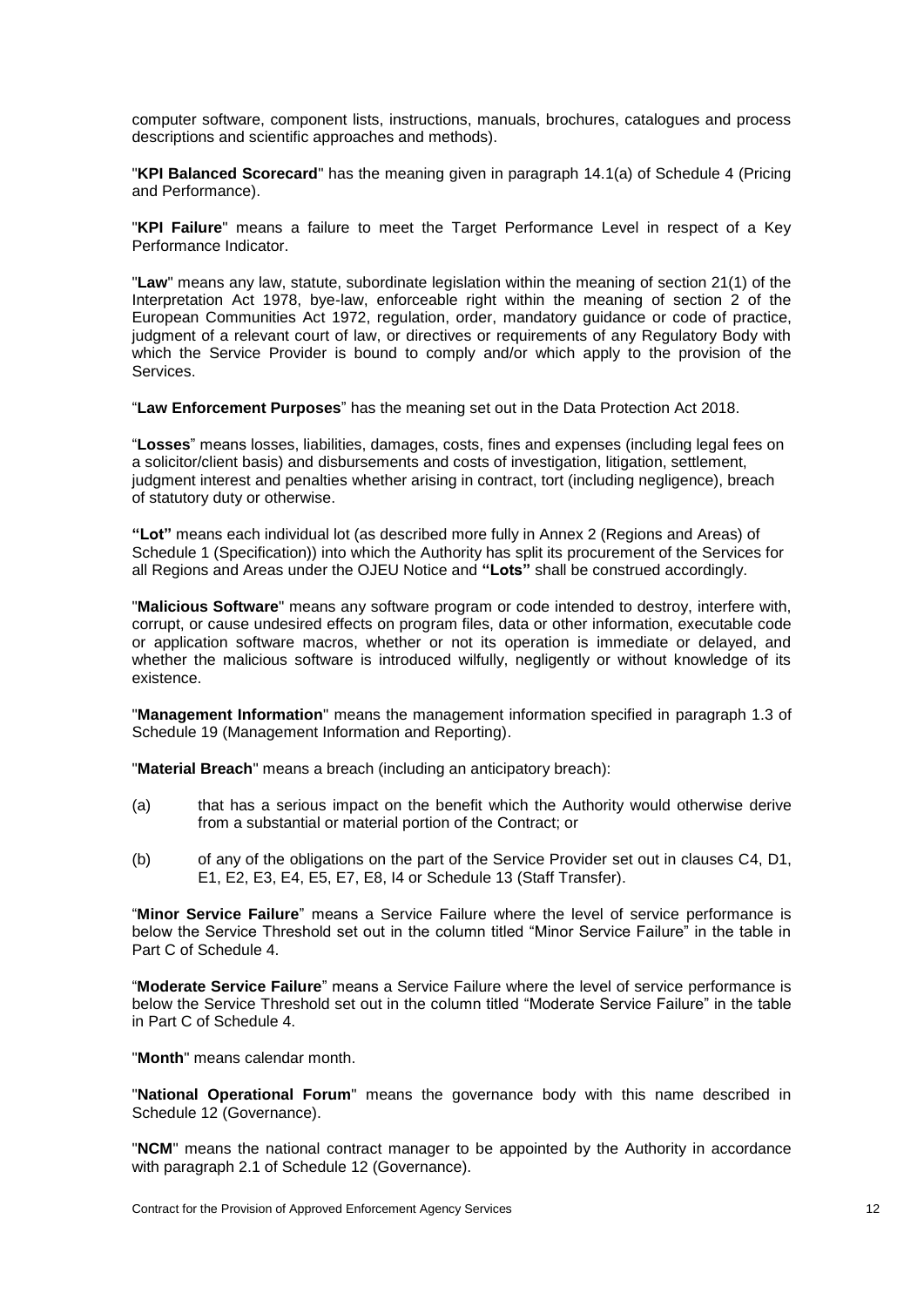**"Net Asset Value"** the total value of assets less the total value of liabilities.

"**New Fair Deal**" means the revised Fair Deal position set out in the HM Treasury guidance: *"Fair Deal for staff pensions: staff transfer from central government"* issued in October 2013 including any amendments to that document immediately prior to the Relevant Transfer Date.

"**NICs**" means National Insurance Contributions.

"**Notifiable Default**" has the meaning given in clause [F2.1.](#page-56-0)

"**Notified Sub-Contractor**" means a Sub-Contractor identified in the Annex to Schedule 13 (Staff Transfer) to whom Transferring Authority Employees and/or Transferring Former Service Provider Employees will transfer on a Relevant Transfer Date.

"**Occasion of Tax Non-Compliance**" means:

- (a) any tax return of the Service Provider submitted to a Relevant Tax Authority on or after 1 October 2012 which is found on or after 1 April 2013 to be incorrect as a result of:
	- (i) a Relevant Tax Authority successfully challenging the Service Provider under the General Anti-Abuse Rule or the Halifax Abuse principle or under any tax rules or legislation that have an effect equivalent or similar to the General Anti-Abuse Rule or the Halifax Abuse Principle;
	- (ii) the failure of an avoidance scheme which the Service Provider was involved in, and which was, or should have been, notified to the Relevant Tax Authority under the DOTAS or any equivalent or similar regime; and/or
- (b) any tax return of the Service Provider submitted to a Relevant Tax Authority on or after 1 October 2012 gives rise on or after 1 April 2013 to a criminal conviction in any jurisdiction for tax related offences which is not spent at the Commencement Date or to a civil penalty for fraud or evasion.

"**OJEU Notice**" has the meaning given to it in paragraph A of the Background Section.

"**OM**" means the operational manager to be appointed by the Authority in accordance with paragraph 2.1 of Schedule 12 (Governance).

"**Operational Review Meeting**" means the governance body with this name described in Schedule 12 (Governance).

"**Open Book Data**" means complete and accurate financial and non-financial information which is sufficient to enable the Authority to verify:

- (a) the Price already paid or payable and Price forecast to be paid; and
- (b) the amounts recovered or recoverable and the amounts forecast to be recovered by the Service Provider in accordance with Paragraphs 3 and 5 of Schedule 4 (Pricing and Performance); and
- (c) the Remittance Sums,

during the remainder of the Contract Period, including details and all assumptions relating to:

(d) the Service Provider's costs and manpower resources broken down against each element of the Services, including: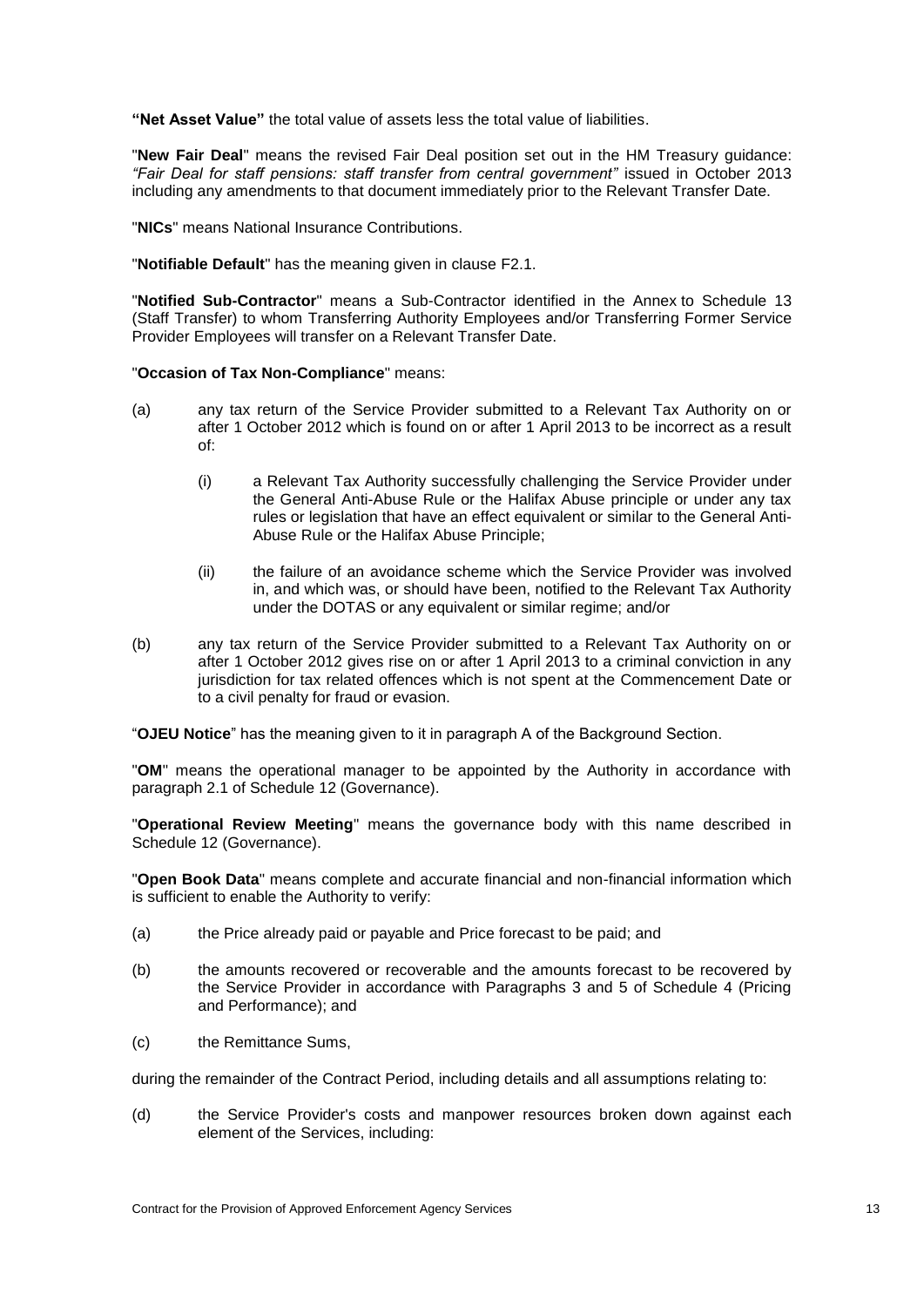- (i) the cost to the Service Provider of engaging the Staff and Sub-Contractors, including base salary, tax and pension contributions and other contractual employment benefits;
- (ii) operational costs which are not included within (i) above, to the extent that such costs are necessary and properly incurred by the Service Provider in the delivery of the Services;
- (e) all interest, expenses and any other third party financing costs incurred in relation to the provision of the Services; and
- (f) the profit achieved over the Contract Period and on an annual basis.

"**Operational Services**" means the Services described in the Specification.

**"Optional Services"** in respect of a Secondary Service Provider only, means the services described as such in Schedule 1 (Specification) which are to be provided by the Service Provider if required by the Authority in accordance with clause [B13](#page-39-0) (Optional Services);

**"Optional Services Implementation Plan"** in respect of a Secondary Service Provider only, the implementation plan to effect the Optional Services agreed between the Parties prior to the Commencement Date (as set out in Annex 2 of Schedule 2 (Implementation Plan) and, if not agreed prior to the Commencement Date, to be developed by the Service Provider and Approved by the Authority;

**"Optional Services Period"** the period(s) determined in accordance with clause [B13.5;](#page-40-0)

"**Order**" means an order which the Service Provider is entitled to execute under the Enforcement Legislation.

#### "**Other Warrants and Orders**" means

- (a) Breach Warrants;
- (b) Commitment Warrants;
- (c) Committal to Custody Overnight at Police Station Warrants;
- (d) Confiscation Orders for Realisation of Specific Assets with Consent; and/or
- (e) Financial Arrest Warrants.

"**Outline Implementation Plan**" means the outline implementation plan set out at Annex 1 of Schedule 2 (Implementation Plan).

**"Parent Undertaking"** has the meaning set out in section 1162 of the Companies Act 2006.

"**Performance Measures**" means the performance measures set out in Part C of Schedule 4 (Pricing and Performance).

"**Permitted Purpose**" means the purpose of the Processing as set out in more detail in the Data Protection Particulars.

"**Personal Data**" has the meaning set out in, and will be interpreted in accordance with, the Data Protection Laws, and for the purposes of this Contract includes Sensitive Data and Special Category Personal Data (both as defined in Schedule 9 (Data Protection)) which is Processed by the Service Provider (or any Sub-Contractor) on behalf of the Authority or a Crown Body pursuant to or in connection with this Contract.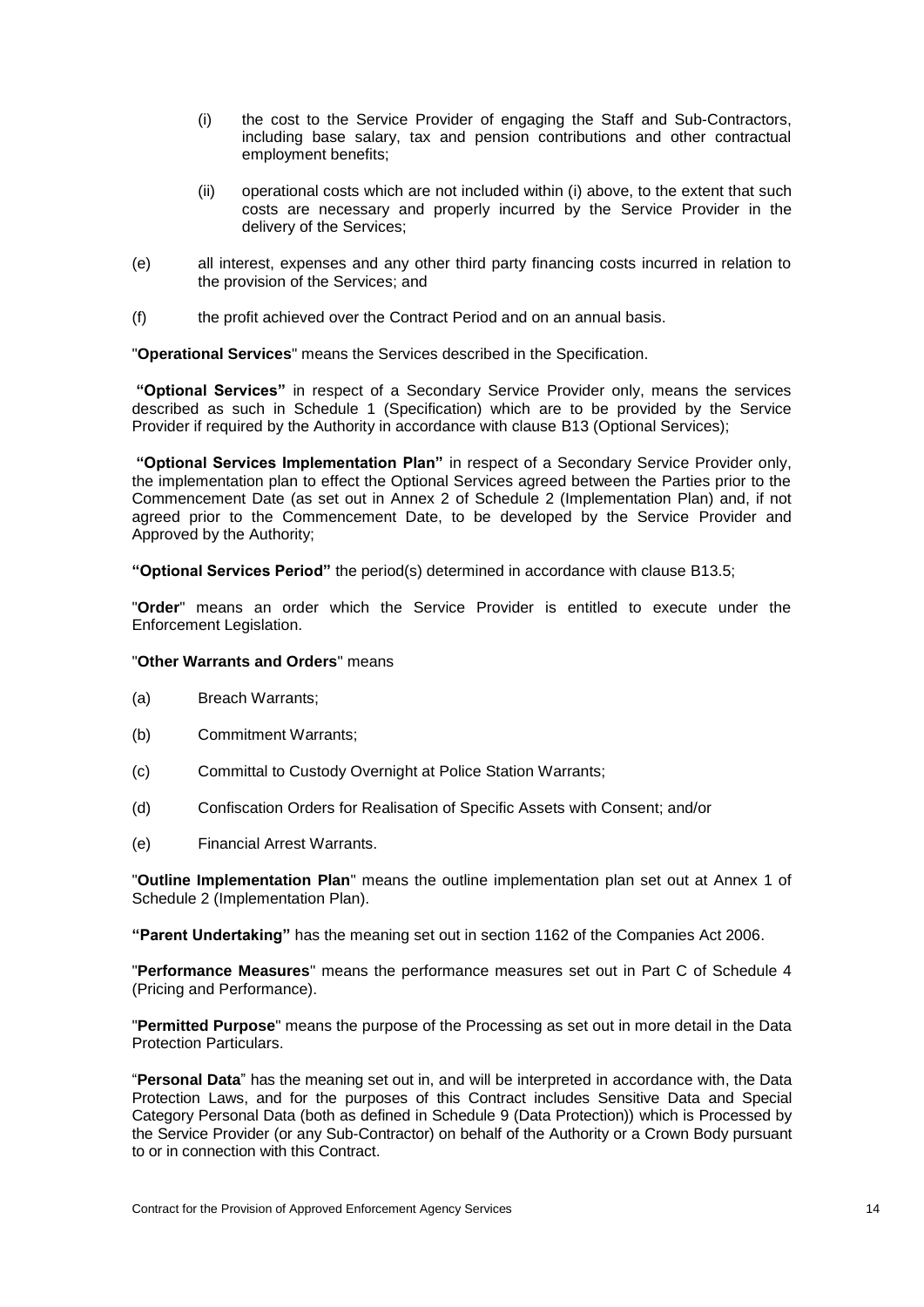#### "**Personal Data Breach**" means:

- <span id="page-20-0"></span>(a) a breach of security leading to the accidental or unlawful destruction, loss, alteration, unauthorised disclosure of, or access to, Personal Data transmitted, stored or otherwise Processed;
- (b) a discovery or reasonable suspicion that there is a vulnerability in any technological measure used to protect any Personal Data that has previously been subject to a breach within the scope of **paragraph [\(a\),](#page-20-0)** which may result in exploitation or exposure of Authority Data; or
- (c) any defect or vulnerability in systems, processes and/or procedures that has the potential to impact the ongoing resilience, security and/or integrity of systems or Personal Data held on such systems,

and, for the avoidance of doubt, includes a breach of paragraph 2.4(c) of Schedule 9 (Data Protection) or of any replacement provision which relates to the security measures put in place to protect the Personal Data by the Service Provider.

"**Policies and Standards**" means the Authority policies and standards set out in Annex 1 of Schedule 10 (Policies and Standards) as may be amended to or added to by the Authority from time to time.

**"Potential Year 1 Service Provider Revenue"** means the sum set out in Annex 5 of Schedule 4 (Pricing and Performance) for the Lot or Region(s) for which the Service Provider is providing the Services under this Contract. For avoidance of doubt this includes, in respect of a Secondary Service Provider during any Optional Services Period, the Region(s) in respect of which it is required to provide Optional Services.

"**Premises**" means the location(s) where the Services are to be supplied as set out in the Specification.

"**Price**" means the price (excluding any applicable VAT) payable (if any) to the Service Provider by the Authority in consideration of the full and proper performance by the Service Provider of its obligations under the Contract, as set out in Schedule 4 (Pricing and Performance).

"**Price Review Request**" has the meaning given in paragraph 6.1 of Schedule 4 (Pricing and Performance).

"**Priority Key Performance Indicators**" means the Key Performance Indicators identified as priority in Part C of Schedule 4 (Pricing and Performance).

"**Primary Service Provider**" means the providers of services under Lots 1-7.

"**Processing**" has the meaning set out in, and will be interpreted in accordance with, the Data Protection Laws (and "**Process**" and "**Processed**" shall be construed accordingly).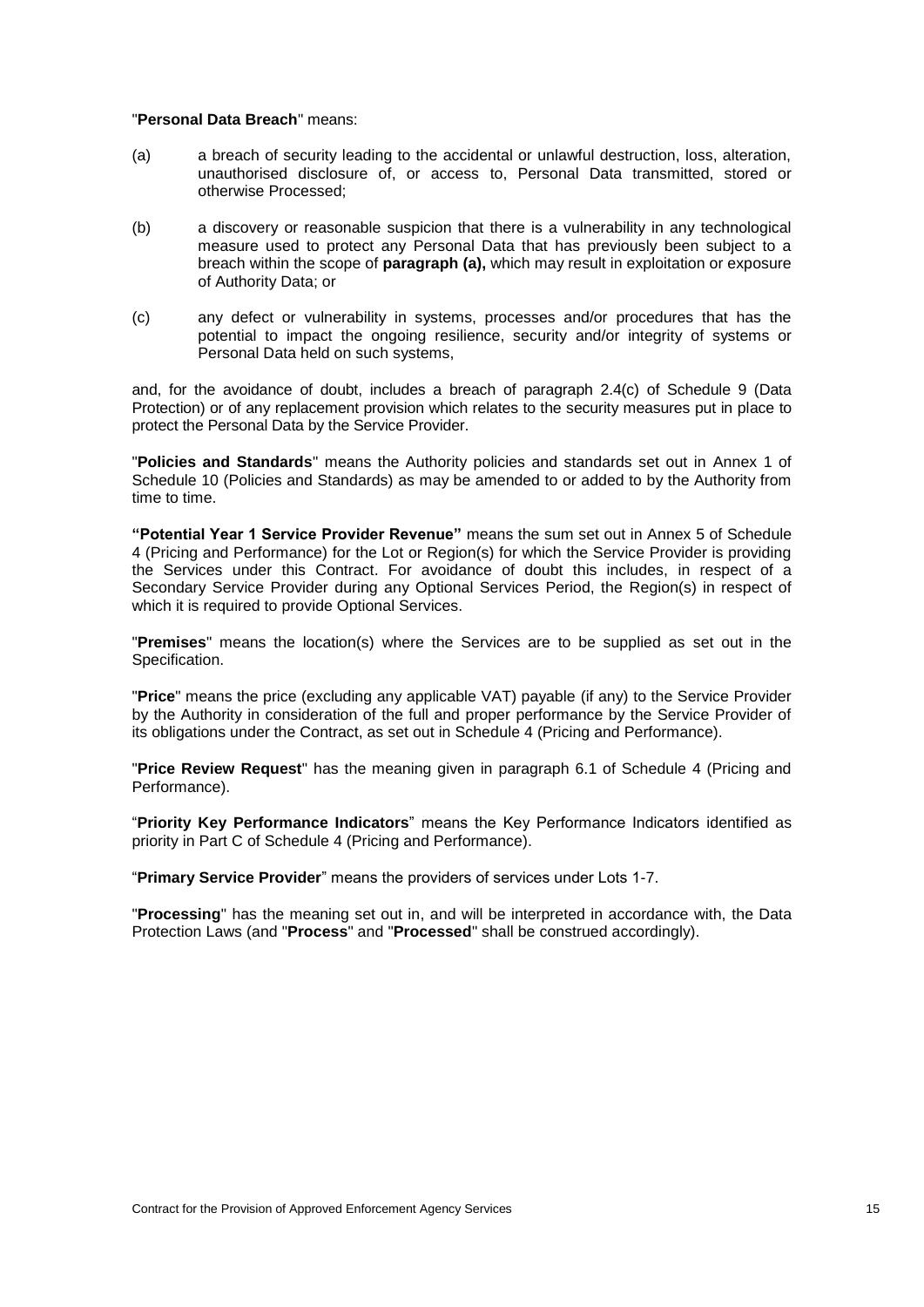"**Processor**" has the meaning set out in, and will be interpreted in accordance with, the Data Protection Laws.

#### "**Prohibited Act**" means:

- (a) to directly or indirectly offer, promise or give any person working for or engaged by the Authority a financial or other advantage to:
	- (i) induce that person to perform improperly a relevant function or activity; or
	- (ii) reward that person for improper performance of a relevant function or activity;
- (b) to directly or indirectly request, agree to receive or accept any financial or other advantage as an inducement or a reward for improper performance of a relevant function or activity in connection with the Contract;
- (c) an offence:
	- (i) under the Bribery Act 2010 (or any legislation repealed or revoked by such Act);
	- (ii) under legislation or common law concerning fraudulent acts; or
	- (iii) the defrauding, attempting to defraud or conspiring to defraud the Authority;
- (d) any activity, practice or conduct which would constitute one of the offences listed under (c) above if such activity, practice or conduct has been carried out in the UK.

"**Property**" means the property, other than real property, issued or made available to the Service Provider by the Authority in connection with the Contract.

"**Protective Measures**" means appropriate technical and organisational measures which may include: pseudonymising and encrypting Personal Data, ensuring confidentiality, integrity, availability and resilience of systems and services, ensuring that availability of and access to Personal Data can be restored in a timely manner after an incident, and regularly assessing and evaluating the effectiveness of such measures.

"**Provisional Service Provider Staff List**" means a list prepared and updated by the Service Provider of all Service Provider Staff who are at the date of the list wholly or mainly engaged in or assigned to the provision of the Services or any relevant part of the Services which it is envisaged as at the date of such list will no longer be provided by the Service Provider.

**"Public Sector Dependent Supplier"** means a supplier where that supplier, or that supplier's group has Annual Revenue of £50 million or more of which over 50% is generated from UK Public Sector Business;

"**Public Sector Equality Duty**" means the duty applicable to public authorities and persons exercising public functions under Section 149 of the Equality Act 2010.

"**Purchase Order**" means the Authority's order for the supply of the Services for the purposes of the invoicing process in Part B (Invoicing) of Schedule 4 (Pricing and Performance).

"**Quarterly Statement of Risk on Internal Control**" means the document with this title as further described in the Risks, Issues and Assurance Framework, to be completed by the Service Provider in the form set out in Appendix 3 of the Risks, Issues and Assurance Framework.

"**Receipt**" means the physical or electronic arrival of the invoice at the address specified in paragraph 9.9 of Schedule 4 (Pricing and Performance) or at any other address given by the Authority to the Service Provider for the submission of invoices from time to time.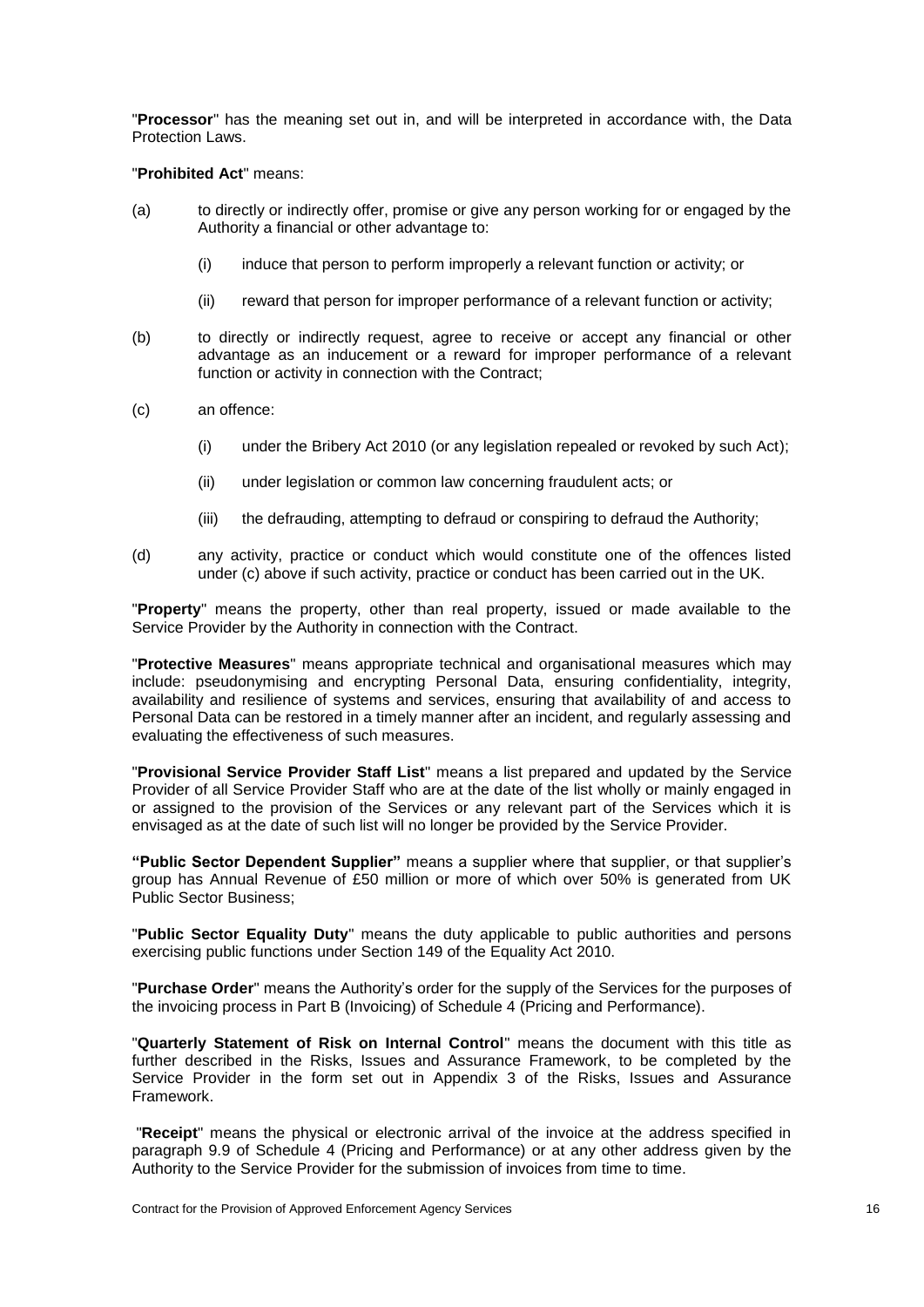"**Records**" has the meaning given in paragraph 2.4 of Schedule 19 (Management Information and Reporting).

"**Recovery Point Objective**" means the maximum targeted age of data that must be recovered from backup storage for normal operations to resume if a computer, system, or network goes down as a result of a hardware, program, or communications failure.

"**Recovery Time Objective**" means the targeted duration of time and a service level within which a business process must be restored after a disaster (or disruption) in order to avoid unacceptable consequences associated with a break in business continuity.

"**Rectification Plan**" means a plan to address the impact of, and prevent the reoccurrence of, a Notifiable Default.

**"Rectification Plan Failure"** means a failure of the Service Provider to comply with the Rectification Plan Process or where the implementation of the Rectification Plan fails to rectify the Notifiable Default.

"**Rectification Plan Process**" has the meaning given in clause [F2.3.](#page-57-1)

"**Region**" means the HMCTS regions described in Annex 2 of Schedule 1 (Specification) (and "**Regional**" shall be construed accordingly).

"**Regional Contract Management Meeting**" means the governance body with this name described in Schedule 12 (Governance).

"**Regulations**" means the Public Contract Regulations 2015 (SI 2015/102).

"**Regulatory Body**" means a government department and regulatory, statutory and other entities, committees, ombudsmen and bodies which, whether under statute, rules, regulations, codes of practice or otherwise, are entitled to regulate, investigate, or influence the matters dealt with in the Contract or any other affairs of the Authority.

**"Relevant Authority"** means the Authority or, where the Service Provider is a Strategic Supplier, the Cabinet Office Markets and Suppliers Team.

"**Relevant Requirements**" means all applicable Law relating to bribery, corruption and fraud, including the Bribery Act 2010 and any guidance issued by the Secretary of State for Justice pursuant to section 9 of the Bribery Act 2010.

"**Relevant Tax Authority**" means HMRC or, if applicable, a tax authority in the jurisdiction in which the Service Provider is established.

"**Relevant Transfer**" means a transfer of employment to which TUPE applies.

"**Relevant Transfer Date**" means, in relation to a Relevant Transfer, the date upon which the Relevant Transfer takes place.

"**Remittance Guarantee**" means a bank guarantee or guarantee backed by a surety, in either case provided by a reputable guarantor of good financial standing, covering the liabilities described in clause [G3](#page-75-0) and substantially in the form set out in Schedule 17 (Remittance Guarantee) or in a form otherwise acceptable to the Authority.

"**Remittance Sums**" means, of the amounts collected by the Service Provider in the course of executing Warrants and Orders, any and all sums which the Service Provider is required to remit to the Authority under applicable Law and in accordance with Paragraph 9 of Schedule 4 (Pricing and Performance) of this Contract.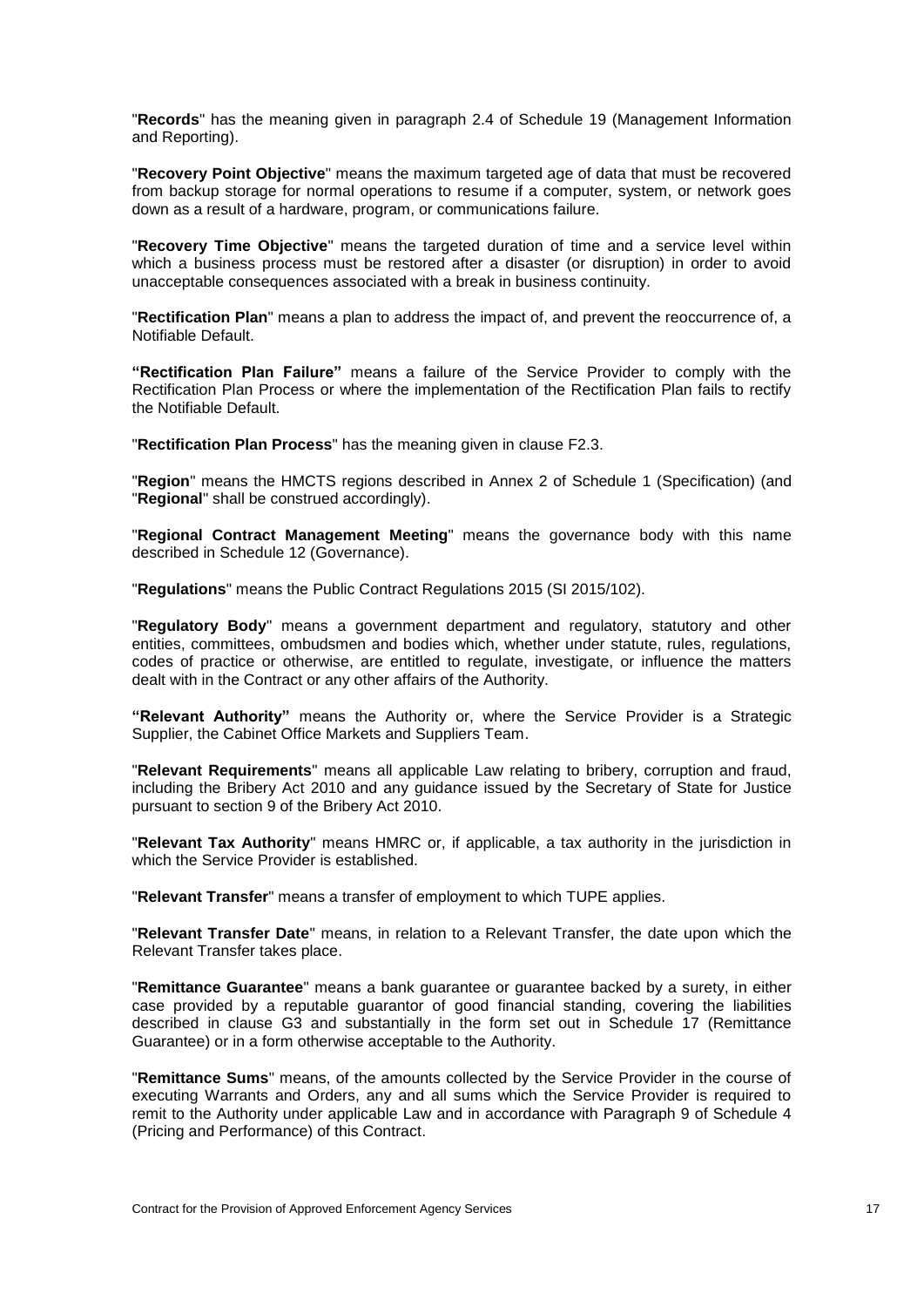**"Replacement Services"** means any services which are the same as or substantially similar to any of the Services and which the Authority receives in substitution for any of the Services following the expiry or termination (or partial termination) of this Contract, whether those services are provided by the Authority internally and/or by any third party.

"**Replacement Service Provider**" means any third party supplier appointed by the Authority to supply any Replacement Services.

"**Replacement Sub-Contractor**" means a sub-contractor of the Replacement Service Provider to whom Transferring Service Provider Employees will transfer on a Service Transfer Date (or any sub-contractor of any such sub-contractor).

"**Request for Information**" means a request for information under the FOIA or the EIR.

"**Required Action**" has the meaning given in clause [F4.2\(](#page-59-0)a).

"**Required Insurances**" has the meaning given in clause [G2.1.](#page-74-0)

"**Restricted Country**" means any country, territory or jurisdiction outside the European Economic Area as it is made up from time to time ("**EEA**") (provided always that in the event that the United Kingdom ceases to be a member of the EEA, the United Kingdom will not be deemed to be a Restricted Country).

**"Results"** means any guidance, specifications, reports, studies, instructions, toolkits, plans, data, drawings, databases, patents, patterns, models, designs or other material which is:

- (a) prepared by or for the Service Provider for use in relation to the performance of its obligations under the Contract (save for IP Materials); or
- (b) the result of any work done by the Service Provider, any Sub-Contractor or any Staff in relation to the provision of the Services.

"**Retention Period**" means the period of time during which the Service Provider is entitled to conduct execution activity in relation to a Warrant or Order prior to returning it to the Authority, as set out in Annex 5 of the Specification.

"**Return Codes**" means the codes to be used by the Service Provider when completing any Warrant or Order on its IT system to return the Warrant or Order to the Authority, as set out in Annex 4 of the Specification. These codes will be in set wording to correspond to the reason why the Warrant or Order was returned.

"**Risk and Issues Register**" means the register of risks, contingencies and other relevant information to be maintained by the Service Provider in accordance with the Risks, Issues and Assurance Framework, in the form set out in Appendix 2 of the Risks, Issues and Assurance Framework.

"**Risk, Issues and Assurance Framework**" means the document contained in Annex 2 of Schedule 19 (Management Information and Reporting).

"**SBO**" means the senior business owner to be appointed by the Authority in accordance with paragraph 2.1 of Schedule 12 (Governance).

"**Schemes**" means the Principal Civil Service Pension Scheme available to Civil Servants and employees of bodies under Schedule 1 of the Superannuation Act 1972 ( and eligible employees of other bodies admitted to participate under a determination under section 25 of the Public Service Pensions Act 2013), as governed by rules adopted by Parliament; the Partnership Pension Account and its (i) Ill health Benefits Scheme and (ii) Death Benefits Scheme; the Civil Service Additional Voluntary Contribution Scheme; the Designated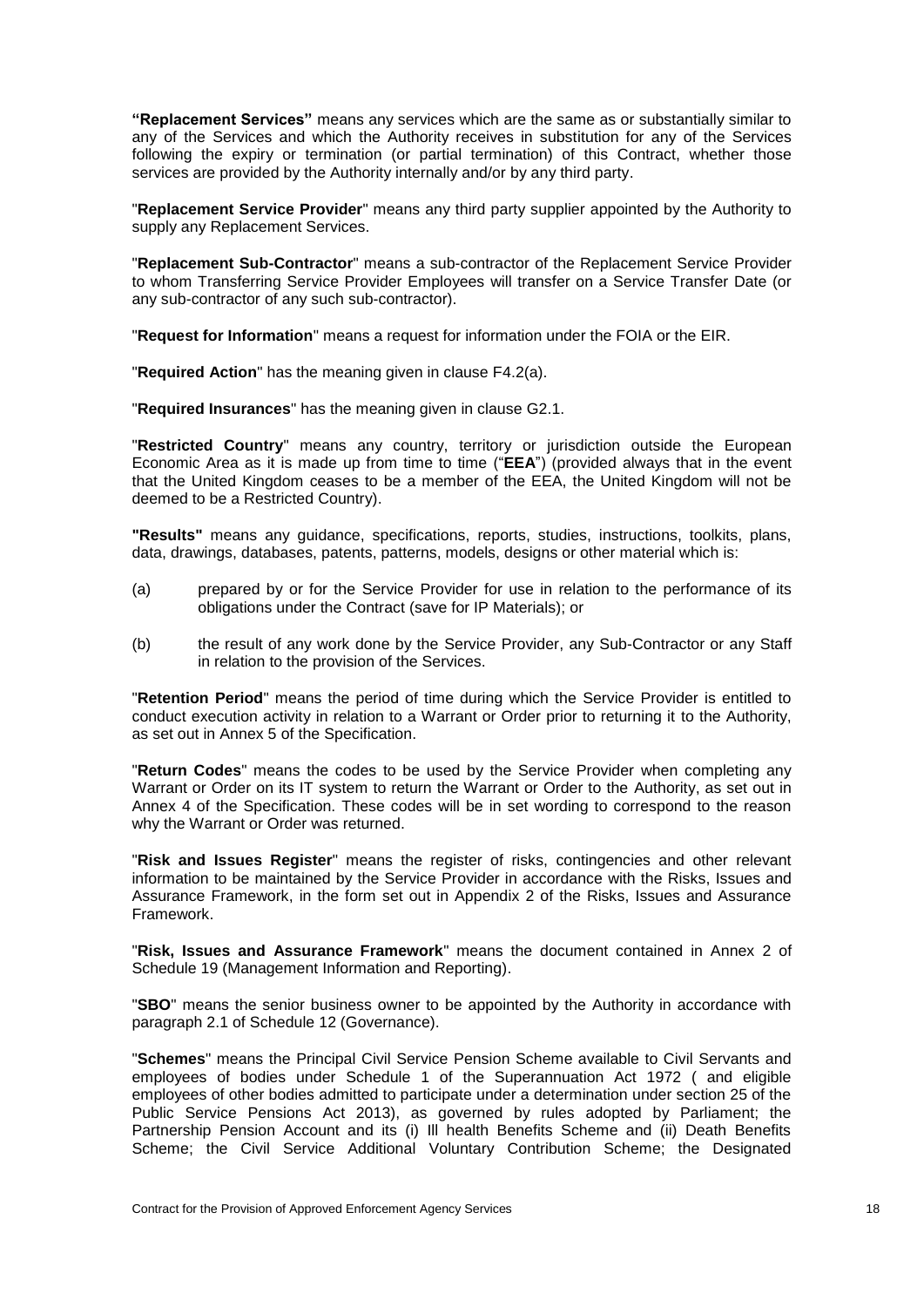Stakeholder Pension Scheme and "alpha" introduced under The Public Service (Civil Servants and Others) Pensions Regulations 2014.

"**Secondary Service Provider**" means providers of services under Lot 8.

"**Security Plan**" means the plan prepared by the Service Provider which includes the matters set out in paragraph 3.2 of Schedule 8 (Information Assurance and Security).

"**Security Policy Framework**" means the HMG Security Policy Framework (available from the Cabinet Office's Government Security Secretariat) as updated from time to time.

"**Security Test**" means a test carried out by the Service Provider, the Authority or a third party to validate the ISMS and the security of all relevant processes and systems on which Information Assets and/or Authority Data are held.

"**Sensitive Personal Data**" has the meaning set out in the Data Protection Act 1998 and shall otherwise mean the special categories of Personal Data as are listed in Article 9(1) of the GDPR.

"**Service Commencement Date**" means the date identified in the Implementation Plan upon which the Operational Services are to commence.

"**Service Failure**" means a failure by the Service Provider to provide the Services which results in a failure to meet the standards of performance as set out in Schedule 4 (Pricing and Performance) and this Contract generally.

"**Service Period**" means a calendar month, save that:

- (a) the first service period shall begin on the Service Commencement Date and shall expire at the end of the calendar month in which the Service Commencement Date falls; and
- (b) the final service period shall commence on the first day of the calendar month in which the Contract Period expires or terminates and shall end on the expiry or termination of the Contract Period.

**"Service Provider Group"** means the Service Provider, its Dependent Parent Undertakings and all Subsidiary Undertakings and Associates of such Dependent Parent Undertakings.

"**Service Provider Revenue**" means the sum of:

- (a) the Price paid or payable to the Service Provider by the Authority for the full and proper performance of its obligations under the Contract calculated in accordance with the terms of Schedule 4 (Pricing and Performance); and
- (b) any and all statutory fees which the Service Provider is entitled to recover in connection with the execution of Warrants of Control in accordance with the rates and terms set out in the Warrant of Control Legislation.

"**Service Provider Software**" means software which is proprietary to the Service Provider, including software which is or will be used by the Service Provider for the purposes of providing the Services.

"**Service Provider Solution**" means the Service Provider's solution for the Services set out in Schedule 3 (Service Provider Solution).

"**Service Provider IT System**" means the information and communications technology system used by the Service Provider in performing the Services including the Service Provider Software, Equipment and related cabling (but excluding the Authority System).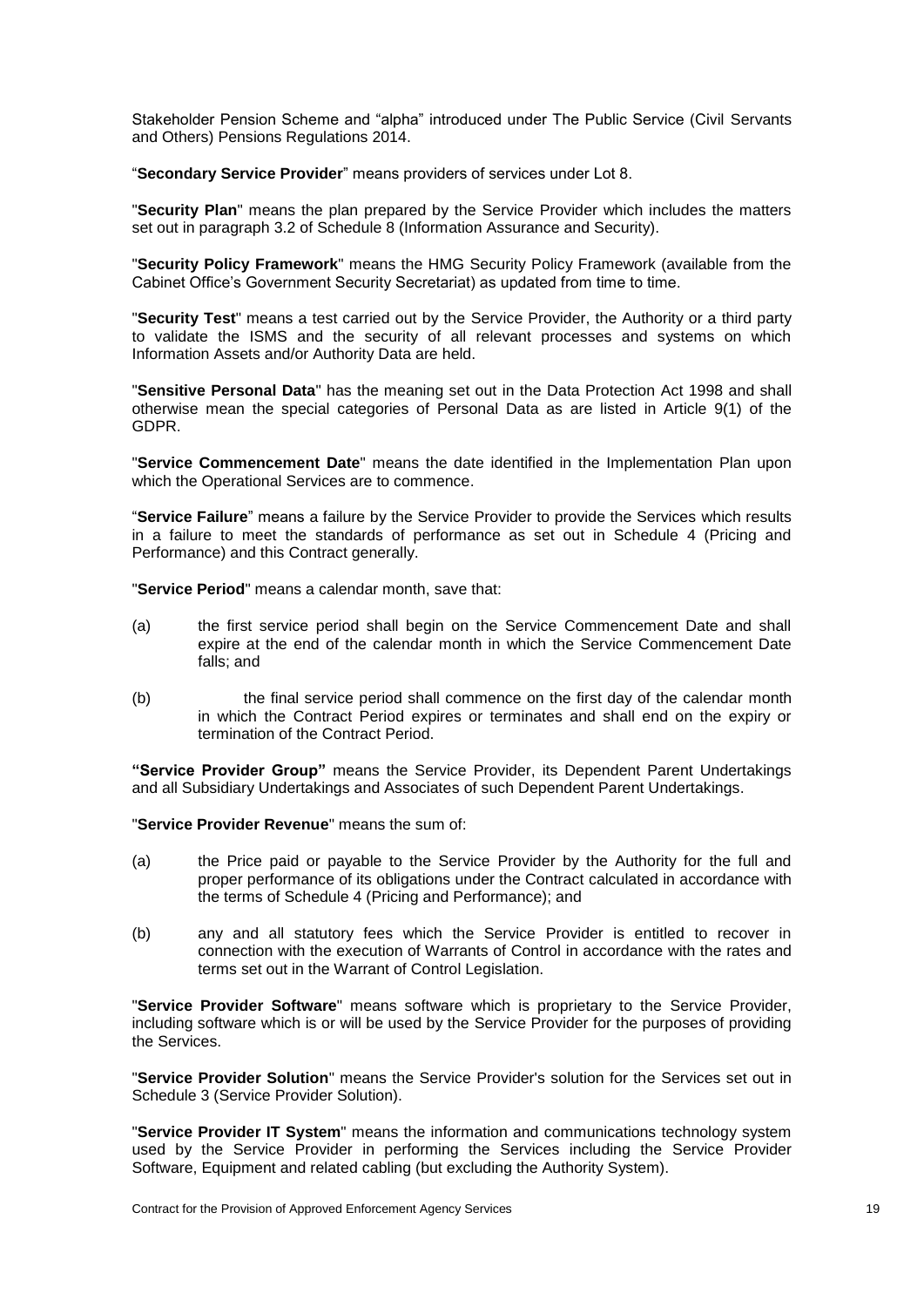"**Service Threshold**" means in respect of each Key Performance Indicator, the minimum level of performance stated in the "Service Threshold" column of the table set out in Part C of Schedule 4.

"**Service Transfer**" means any transfer of the Services (or any part of the Services), for whatever reason, from the Service Provider or any Sub-Contractor to a Replacement Service Provider or a Replacement Sub-Contractor.

"**Service Transfer Date**" means the date of a Service Transfer or, if more than one, the date of the relevant Service Transfer as the context requires.

"**Services**" means any and all of the services to be provided by the Service Provider under the  $(i)$  those set out in Schedule 1 (Specification); (ii) the Implementation Services; (iii) the Operational Services; and (iv) where relevant, any Optional Services.

**"SME"** means an enterprise falling within the category of micro, small and medium sized enterprises defined by the Commission Recommendation of 6 May 2003 concerning the definition of micro, small and medium sized enterprises.

**"SME Management Information Reports"** has the meaning given to it in clause [F8.9.](#page-63-0)

"**SME MI Reporting Template**" means the template set out in Annex C to Crown Commercial Service's Procurement Policy Note 01/18 entitled "Supply Chain Visibility", as may be amended from time to time and notified by the Authority to the Service Provider on not less than thirty (30) days prior written notice.

"**Specific Change in Law**" means a Change in Law that relates specifically to the business of the Authority and which would not affect a Comparable Supply.

"**Specification**" means the description of the Services to be supplied under the Contract as set out in Schedule 1 (Specification) including, where appropriate, the Premises.

"**SSCBA**" means the Social Security Contributions and Benefits Act 1992.

"**Staff**" means all directors, officers, employees, agents, consultants and contractors of the Service Provider and/or of any Sub-Contractor engaged in the performance of the Service Provider's obligations under this Contract.

"**Staffing Information**" means, in relation to all persons identified on the Service Provider's Provisional Service Provider Staff List or Service Provider's Final Service Provider Staff List, as the case may be, such information as the Authority may reasonably request (subject to all applicable provisions of the Data Protection Laws), but including in an anonymised format:

- (a) their ages, dates of commencement of employment or engagement, gender and place of work;
- (b) details of whether they are employed, self-employed contractors or consultants, agency workers or otherwise;
- (c) the identity of the employer or relevant contracting Party;
- (d) their relevant contractual notice periods and any other terms relating to termination of employment, including redundancy procedures, and redundancy payments;
- (e) their wages, salaries, bonuses and profit sharing arrangements as applicable;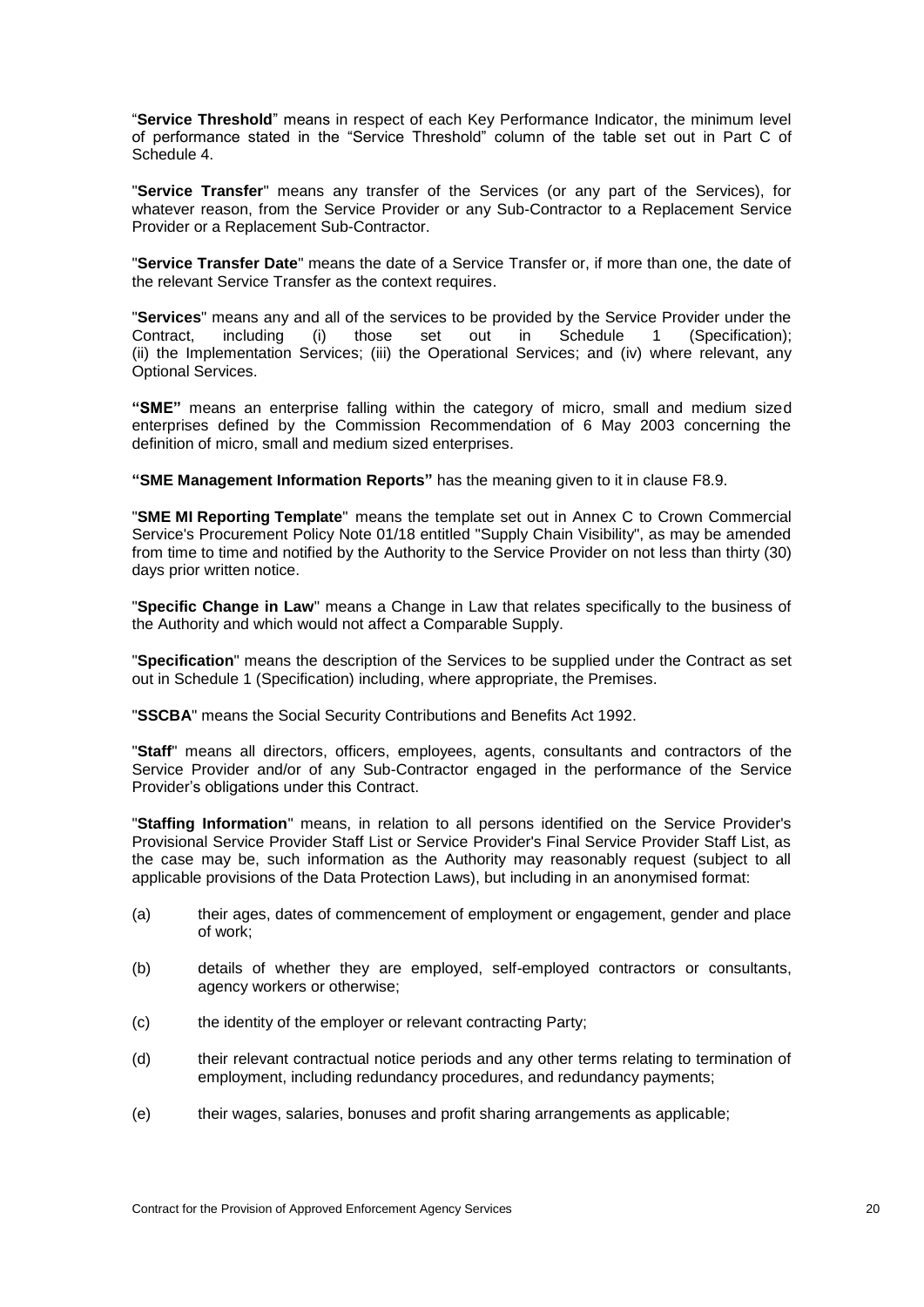- (f) details of other employment-related benefits, including (without limitation) medical insurance, life assurance, pension or other retirement benefit schemes, share option schemes and company car schedules applicable to them;
- (g) any outstanding or potential contractual, statutory or other liabilities in respect of such individuals (including in respect of personal injury claims);
- (h) details of any such individuals on long term sickness absence, parental leave, maternity leave or other authorised long term absence;
- (i) copies of all relevant documents and materials relating to such information, including copies of relevant contracts of employment (or relevant standard contracts if applied generally in respect of such employees); and
- (j) any other "employee liability information" as such term is defined in regulation 11 of TUPE.

**"Standard Key Performance Indicators"** means the Key Performance Indicators identified as standard in Part C of Schedule 4 (Pricing and Performance).

"**Step-In Notice**" has the meaning given in clause [F4.2.](#page-59-0)

"**Step-in Trigger**" has the meaning given in clause [F4.1.](#page-59-1)

"**Step-Out Date**" has the meaning given in clause [F4.6\(](#page-60-0)b).

"**Step-Out Notice**" has the meaning given in clause [F4.6.](#page-60-0)

"**Step-Out Plan**" has the meaning given in clause [F4.7.](#page-60-1)

**"Strategic Supplier"** means those suppliers to the Government listed at https://www.gov.uk/government/publications/strategic-suppliers.

"**Sub-Contract**" means any contract or agreement (or proposed contract or agreement) between the Service Provider (or a Sub-Contractor) and any third party whereby that third party agrees to provide to the Service Provider (or the Sub-Contractor) all or any part of the Services or facilities or services which are material for the provision of the Services (or any part thereof) or necessary for the management, direction or control of the Services (or any part thereof).

**"Sub-Contractor"** means any third party with whom:

- (a) the Service Provider enters into a Sub-Contract; or
- (b) a third party under (a) above enters into a Sub-Contract,

or the servants or agents of that third party;

**"Subsidiary Undertaking"** has the meaning set out in section 1162 of the Companies Act 2006.

**"Supervisory Authority"** has the meaning given in, and will be interpreted in accordance with, the Data Protection Laws.

"**Target Performance Level**" means the level of performance for a KPI which is required by the Authority, as set out against the relevant KPI in the table in Annex 2 of Schedule 4 (Pricing and Performance).

"**Tender**" means the Service Provider's tender submitted in response to the Authority's invitation to suppliers for formal offers to supply the Services.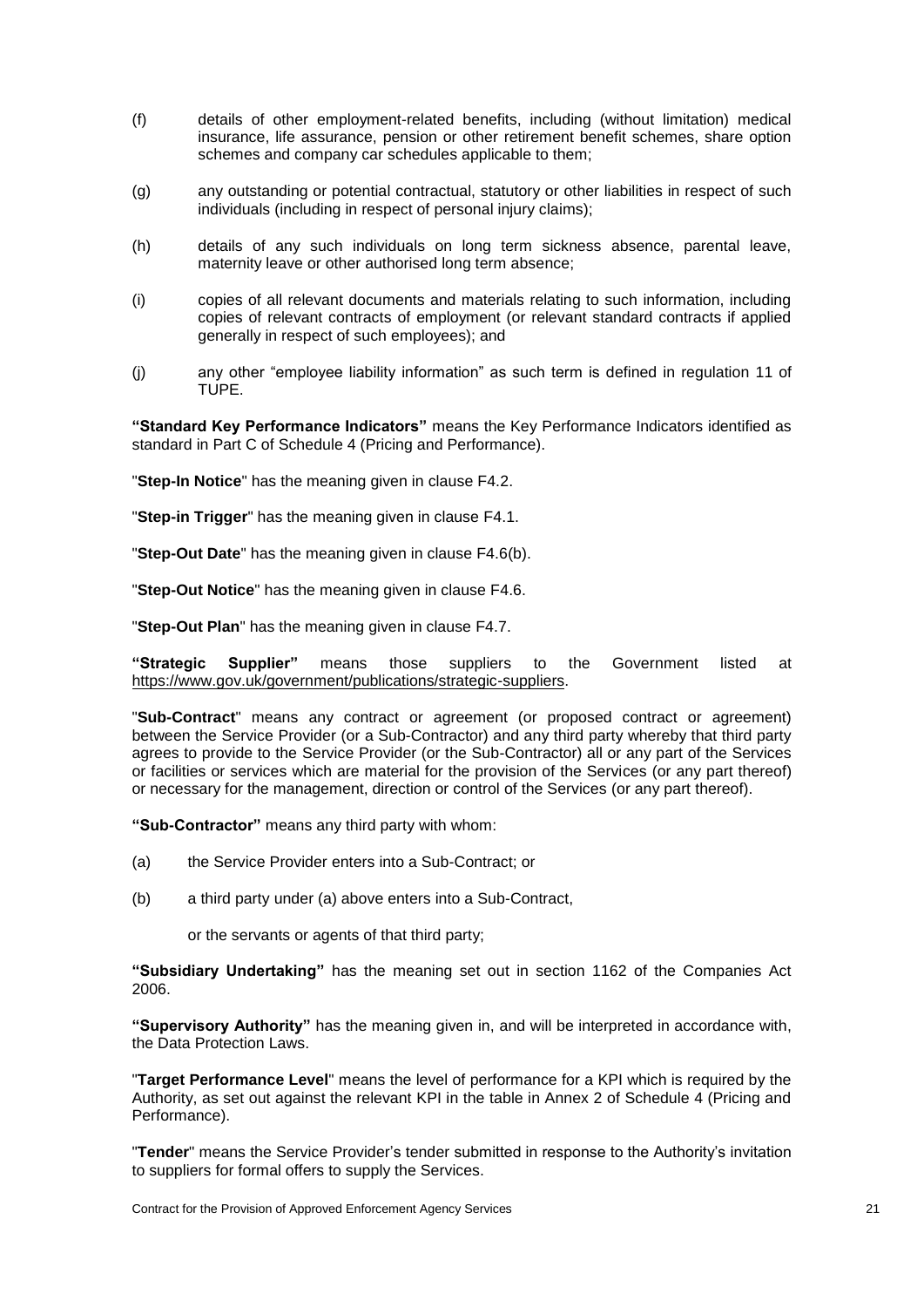"**TFEU**" means the Treaty on the Functioning of the European Union.

"**Third Party IP Claim**" has the meaning given to it in clause [E8.10](#page-53-0) (Intellectual Property Rights).

"**Third Party Beneficiary**" has the meaning given in clause [I5.1.](#page-89-0)

"**Third Party Provisions**" has the meaning given in clause [I5.1.](#page-89-0)

"**Third Party Request**" means a written request from any third party for disclosure of Authority Data where compliance with such request is required or purported to be required by law or regulation.

"**Third Party Software**" means software which is proprietary to any third party which is or will be used by the Service Provider to provide the Services including the software.

"**Threshold Performance Level**" means the Target Performance Level minus 10%.

"**Transferee**" has the meaning given in clause [F6.3.](#page-61-0)

"**Transferring Authority Employees**" means those employees of the Authority to whom TUPE will apply on the Relevant Transfer Date.

"**Transferring Former Service Provider Employees**" means those employees of a Former Service Provider to whom TUPE will apply on the Relevant Transfer Date.

"**Transferring Service Provider Employees**" means those employees of the Service Provider and/or the Service Provider's Sub-Contractors to whom TUPE will apply on the Service Transfer Date.

"**Treaties**" means the TFEU and the Treaty on European Union.

"**TUPE**" means the Transfer of Undertakings (Protection of Employment) Regulations 2006.

**"UK Public Sector Business"** means any goods, service or works provision to UK public sector bodies, including Central Government Departments and their arm's length bodies and agencies, non departmental public bodies, NHS bodies, local authorities, health bodies, police, fire and rescue, education bodies and devolved administrations.

**"UK Public Service and CNI Contract Information"** means the information relating to the Service Provider Group to be provided by the Service Provider in accordance with paragraphs 11-13 and Annexure 2 of Part 2 of Schedule 15 (Service Continuity Plan and Corporate Resolution Planning).

"**Unit Charge**" means the amount set out in Annex 4 of Schedule 4 (Pricing and Performance) applicable to the Warrant or Order to which the calculation set out in paragraph 15.3 of Schedule 4 (Pricing and Performance) relates.

**"Valid"** in respect of an Assurance, has the meaning given to it in paragraph 11.7 of Schedule 15 (Service Community Plan and Corporate Resolution Planning).

"**Valid Invoice**" means an invoice containing the information set out in paragraph 9.6 of Schedule 4 (Pricing and Performance).

"**Variation**" means a variation in the Specification, the Price or any of the terms or conditions of the Contract except a replacement of Schedule 9 (Data Protection) in accordance with paragraph 8 of that Schedule.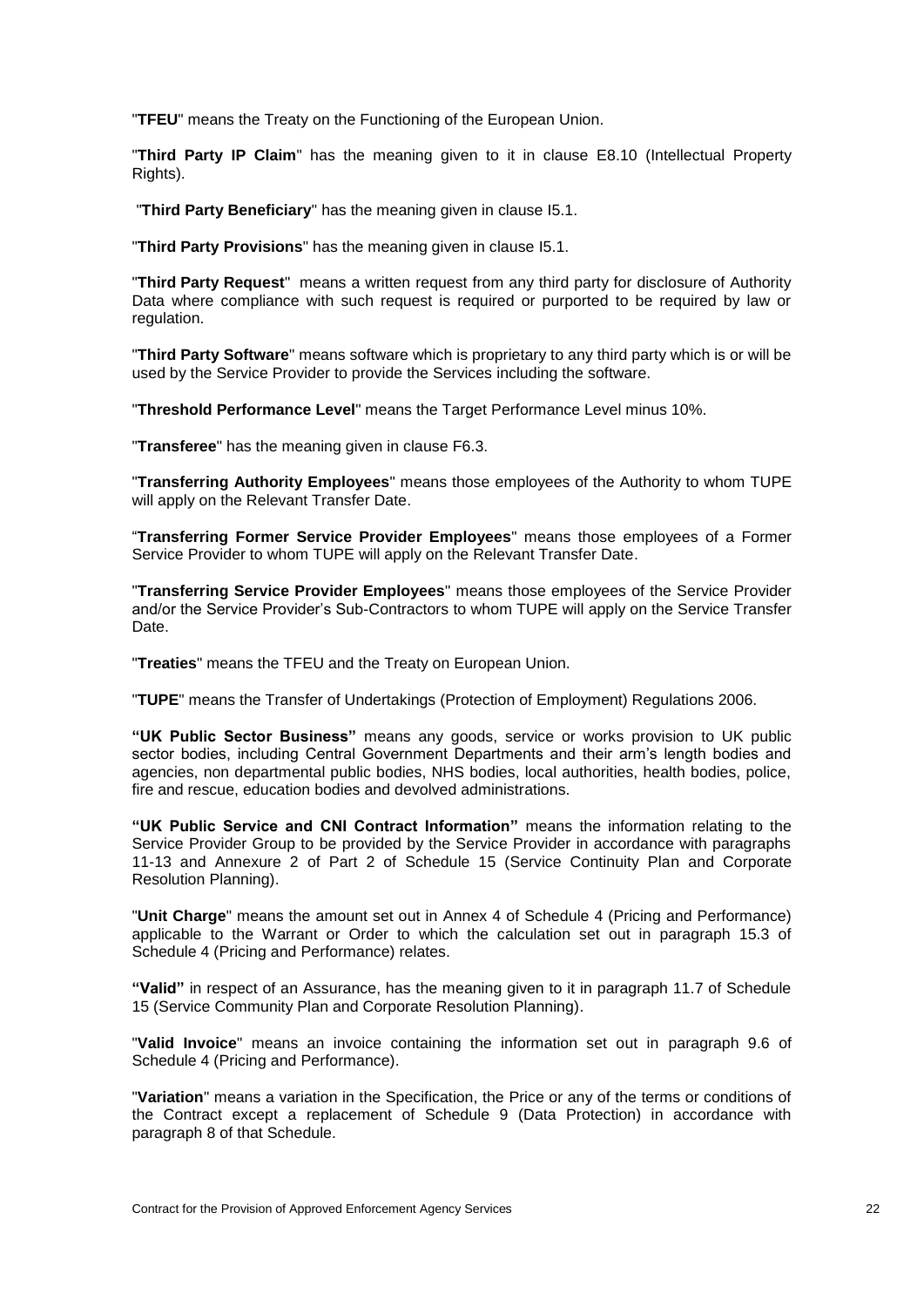"**Variation Request**" means a written request for a Variation.

"**VAT**" means value added tax charged or regulated in accordance with the provisions of the Value Added Tax Act 1994.

**"VCSE"** means a non-governmental organisation that is value driven and which principally reinvests its surpluses to further social, environmental or cultural objectives.

"**Vulnerability Correction Plan**" means a remedial plan prepared by the Service Provider to address vulnerabilities identified in an IT Health Check report.

"**Waiver Period**" means the period of time, from and including the Services Commencement Date, as set out in Part C of Schedule 4.

"**Warrant**" means a warrant which the Service Provider is entitled to execute under the Enforcement Legislation.

"**Warrant of Control**" means a Warrant in respect of which the Service Provider is required to take the steps described in section 19 of Schedule 1 (Specification).

#### "**Warrant of Control Legislation**" means:

- (a) Sections 62 and 63 and Schedule 12 of the Tribunals, Courts and Enforcement Act 2007;
- (b) The Taking Control of Goods Regulations 2013;
- (c) The Taking Control of Goods (Fees) Regulations 2014;
- (d) The Tribunals, Courts and Enforcement Act 2007 (Consequential, Transitional and Saving Provision) Order 2014,

as may be amended from time to time.

"**Warrants Not Progressed**" means, of all of the live Warrants and/or Orders whose Retention Period ended during the relevant Service Period, those Warrants and/or Orders that the Service Provider has failed to progress or execute.

"**Working Day**" means a day (other than a Saturday or Sunday) on which banks are open for general business in the City of London.

**"Working Hours"** means 9am to 5pm on any Working Day.

- A1.2 In the Contract, unless the context implies otherwise:
	- (a) the singular includes the plural and vice versa;
	- (b) words importing the masculine include the feminine and the neuter;
	- (c) reference to a clause is a reference to the whole of that clause unless stated otherwise;
	- (d) references to a person include natural persons, a company, body corporate, corporation, unincorporated association, firm, partnership or other legal entity or central Government body;
	- (e) the words "other", "in particular", "for example", "including" and similar words shall not limit the generality of the preceding words and shall be construed as if they were immediately followed by the words "without limitation";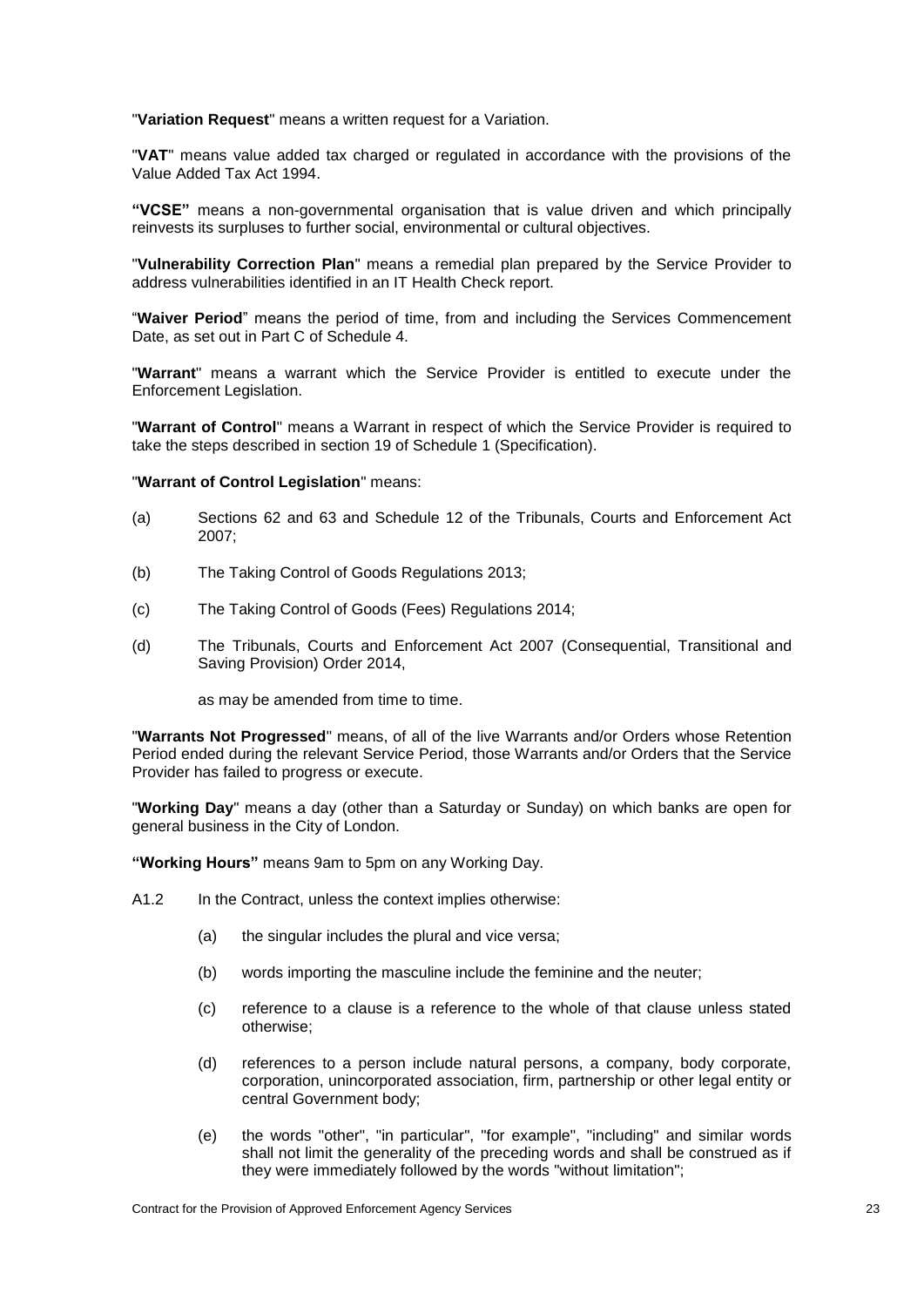- (f) headings are included for ease of reference only and shall not affect the interpretation or construction of the Contract;
- (g) the Schedules form an integral part of the Contract and have effect as if set out in full in the body of the Contract. A reference to the Contract includes the Schedules;
- (h) a reference to any Law includes a reference to that Law as amended, extended, consolidated or re-enacted from time to time;
- (i) references to re-enactment of any statute or statutory provision (including any subordinate legislation) include references to the preservation, continuation of effect, conversion or incorporation of any of them into the law of England and Wales, Scotland and Northern Ireland, whether by the European Union (Withdrawal) Act 2018 or any other legislation relating to the withdrawal of the United Kingdom from the European Union; and
- (j) references to the Contract are references to the Contract as amended from time to time in accordance with its terms.
- A1.3 If there is any conflict between the clauses and the Schedules forming this Contract, the conflict shall be resolved in accordance with the following order of precedence:
	- (a) the clauses;
	- (b) Schedule 1 (Specification) and 4 (Pricing and Performance);
	- (c) any other Schedules (other than Schedule 3 (Service Provider Solution); and
	- (d) Schedule 3 (Service Provider Solution).
- A1.4 The Service Provider will be responsible for providing the Services and performing its other obligations under this Agreement as a Primary Service Provider or a Secondary Service Provider as identified in Recital (C). Where in this Contract there are requirements which apply only to a Primary Service Provider or a Secondary Service Provider, the Service Provider shall only be required to comply with those requirements that relate to the capacity in which the Service Provider is appointed, as identified in Recital (C).

#### A2 **The Authority's Obligations**

A2.1 Save as otherwise expressly provided, the obligations of the Authority under the Contract are obligations of the Authority in its capacity as a contracting counterparty and nothing in the Contract shall operate as an obligation upon, or in any other way fetter or constrain the Authority in any other capacity, and the exercise by the Authority of its duties and powers in any other capacity shall not lead to any liability (howsoever arising) on the part of the Authority to the Service Provider.

#### <span id="page-29-0"></span>A3 **Service Provider's Status**

- A3.1 The Service Provider shall be an independent Service Provider and nothing in the Contract shall create a contract of employment, a relationship of agency or partnership or a joint venture between the Parties and accordingly neither Party shall be authorised to act in the name of, or on behalf of, or otherwise bind the other Party save as expressly permitted by the terms of the Contract.
- A3.2 The Service Provider shall not (and shall ensure that any other person engaged in relation to the Contract shall not) say or do anything that might lead any other person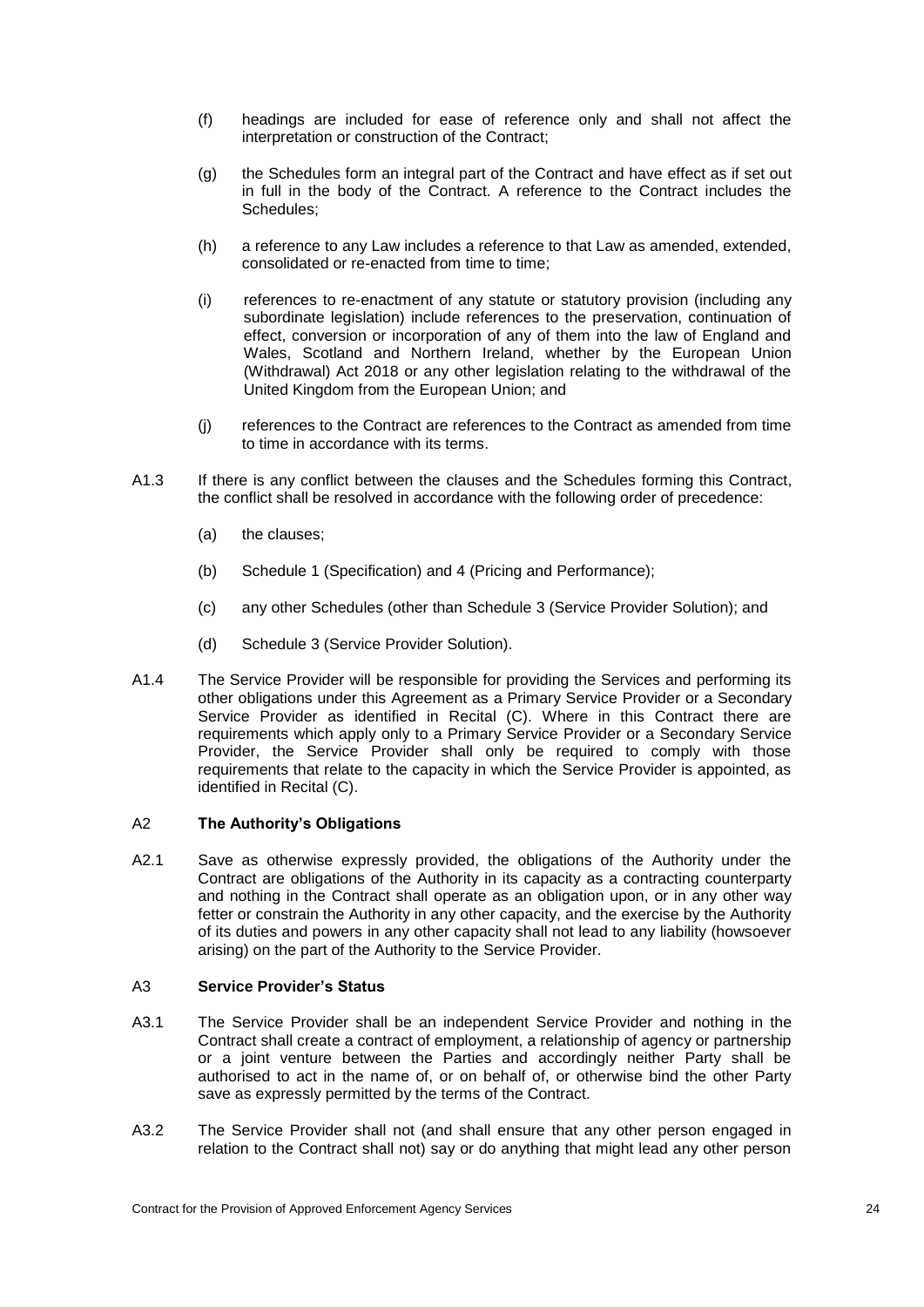to believe that the Service Provider is acting as the agent or employee of the Authority.

#### A4 **Mistakes in Information**

A4.1 The Service Provider is responsible for the accuracy of all drawings, documentation and information supplied to the Authority by the Service Provider in connection with the Services and shall pay the Authority any extra costs occasioned by, or any Losses resulting from, any discrepancies, errors or omissions therein.

#### A5 **Due Diligence**

- <span id="page-30-1"></span>A5.1 The Service Provider acknowledges that:
	- (a) the Authority has delivered or made available to the Service Provider all of the information and documents that the Service Provider considers necessary or relevant for the performance of its obligations under the Contract;
	- (b) it has made its own enquiries to satisfy itself as to the accuracy and adequacy of any and all information supplied to the Service Provider by or on behalf of the Authority prior to the Commencement Date (the "**Due Diligence Information**"); and
	- (c) it has (i) satisfied itself (whether by inspection or having raised all relevant due diligence questions with the Authority before the Commencement Date) of all relevant details relating to the Contract (including the Specification and the requirements for delivery of the Services), the ownership, functionality, capacity, condition and suitability for use in the Services of the Property, the operating processes and procedures and the working methods of the Authority, and the existing contracts which may be novated to, assigned to or managed by the Service Provider under this Contract and/or which the Service Provider will require the benefit of for the provision of the Services (if any); and (ii) has advised the Authority of the actions needed to remedy any unsuitable aspects and confirms that any such actions are fully reflected and costed in this Contract.
- A5.2 The Service Provider shall not be excused from the performance of any of its obligations under this Contract on the grounds of, nor shall the Service Provider be entitled to recover any additional costs or charges arising as a result of, any misinterpretation of the Contract or any failure by the Service Provider to satisfy itself as to the accuracy and/or adequacy of the Due Diligence Information.

#### A6 **Execution of the Contract**

- A6.1 The Parties acknowledge that the execution of the Contract may be carried out in accordance with EU Directive 99/93 (Community framework for electronic signatures) and the Electronic Communications Act 2000, in which case the Contract shall be deemed to be formed on the date on which both Parties communicate acceptance of its terms on the MoJ eSourcing Portal.
- A6.2 The Service Provider accepts full responsibility for any wrongful act or misdoing arising during the execution of the Contract, and agrees to indemnify the Authority for all Losses in respect of any claim against the Authority arising from any error by the Service Provider.

#### <span id="page-30-2"></span>A7 **Condition Precedent**

<span id="page-30-0"></span>A7.1 Save for clauses [A1](#page-6-0) (Definitions and Interpretation), [A3](#page-29-0) (Service Provider's Status), [A7](#page-30-2) (Condition Precedent), [E4](#page-48-0) (Confidential Information), [E5](#page-50-0) (Freedom of Information), [E6](#page-51-2)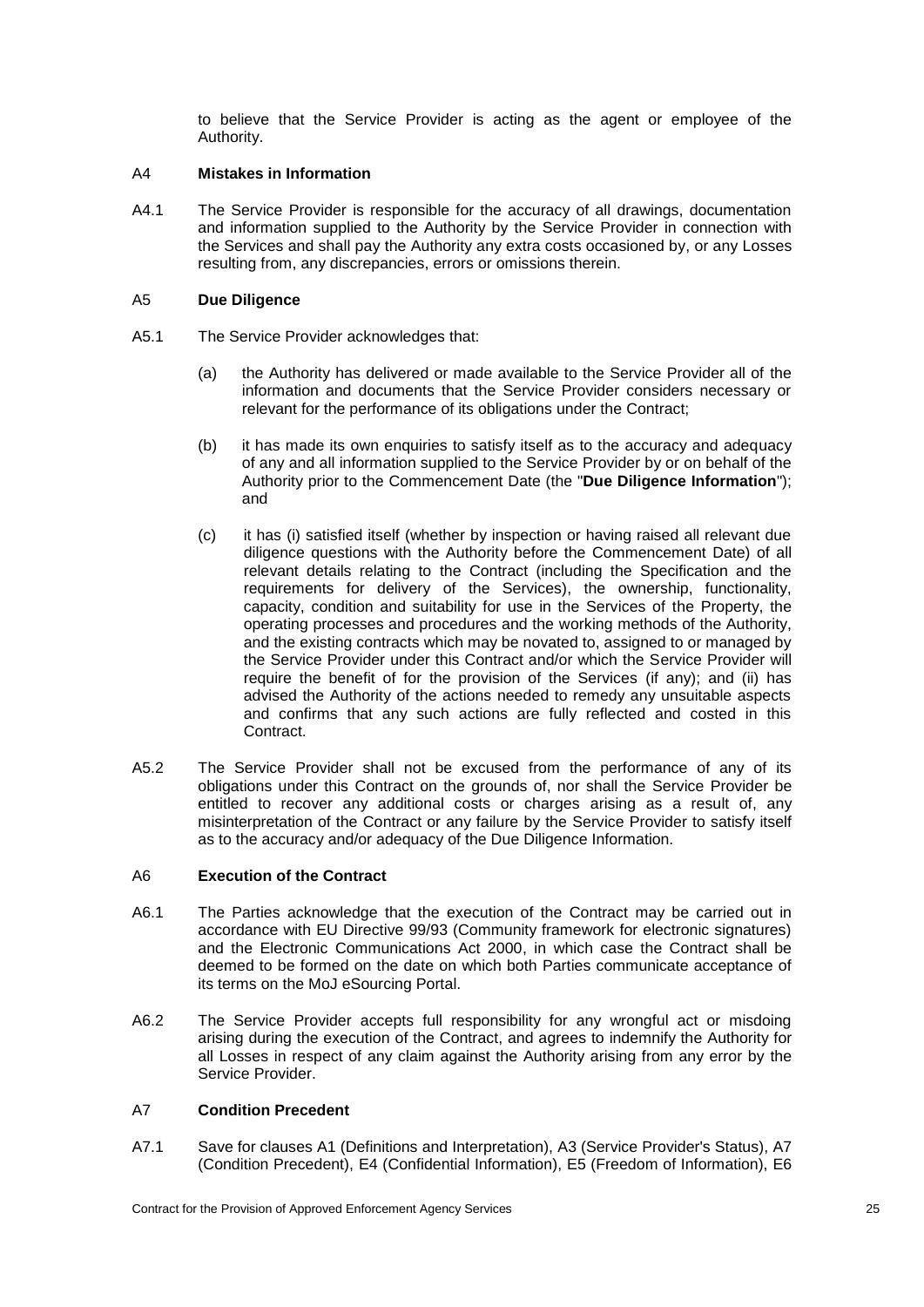(Publicity, Media and Official Enquiries), [G1](#page-71-0) (Liability and Indemnities), [G4](#page-75-1) (Warranties and Representations), [I1](#page-86-0) (Dispute Resolution), [I3](#page-88-1) (Notices and Communications), [I5](#page-89-2) (Rights of Third Parties), [I7](#page-90-0) (Waiver), [I8](#page-90-1) (Severability), [I9](#page-91-0) (Entire Agreement) and I12 (Governing Law and Jurisdiction), the Contract is conditional upon the valid execution and delivery to the Authority of the Guarantee (the "**Condition Precedent**"). The Authority may in its sole discretion at any time agree to waive compliance with the Condition Precedent by giving the Service Provider notice in writing.

- <span id="page-31-0"></span>A7.2 The Service Provider shall satisfy, or procure the satisfaction of, the Condition Precedent as soon as possible. In the event that the Condition Precedent is not satisfied within 20 Working Days after the date of the Contract then, unless the Condition Precedent is waived by the Authority in accordance with clause [A7.1:](#page-30-0)
	- (a) the Contract shall automatically cease and shall not come into effect; and
	- (b) neither Party shall have any obligation to pay any compensation to the other Party as a result of such cessation.
- A7.3 The Service Provider shall consult with the Authority in relation to the steps it takes to satisfy the condition set out in clause [A7.1](#page-30-0) and shall keep the Authority fully informed of its progress in satisfying the condition and of any circumstances which are likely to result in the condition not being satisfied by the date set out in clause [A7.2.](#page-31-0)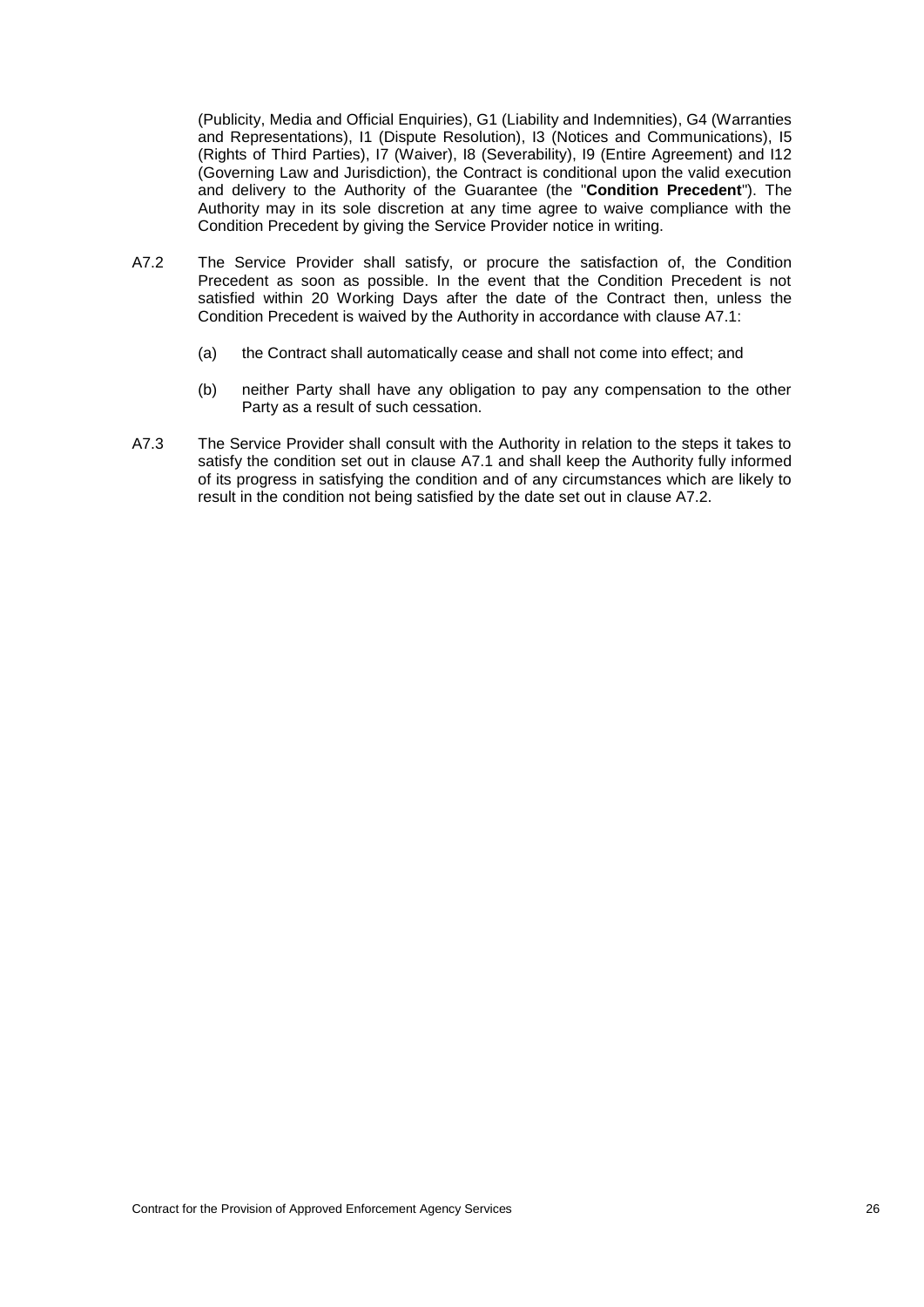## **B THE SERVICES**

#### B1 **Term**

- <span id="page-32-0"></span>B1.1 The Contract starts on the date indicated on the Contract cover (page 1) (the "**Commencement Date**") and ends on the End Date unless it is terminated early or extended in accordance with clause [B1.2.](#page-32-1)
- <span id="page-32-1"></span>B1.2 The Authority may at its sole discretion extend the term of the Contract:
	- (a) upon a minimum of 6 Months' written notice, by a period of 12 Months from the End Date (such extension period being the "**First Extension Period**"); and
	- (b) upon a minimum of 3 Months' written notice, by a further period of 12 Months from the end of the First Extension Period (such extension period being the "**Second Extension Period**"),

each an ("**Extension**"). The terms of the Contract will apply throughout the period of any Extension.

#### B2 **Service Delivery**

- B2.1 The Service Provider shall provide:
	- (a) the Implementation Services from (and including) the Commencement Date; and
	- (b) the Operational Services from (and including) the Service Commencement Date.

#### B3 **Standard of Services**

- B3.1 The terms and conditions contained in the Contract apply to the exclusion of any other terms that the Service Provider seeks to impose or incorporate, or which are implied by trade, custom, practice or course of dealing.
- B3.2 The Service Provider shall ensure that the Services:
	- (a) comply in all respects with the Specification; and
	- (b) subject always, in the event of any conflict or discrepancy between the Specification and the Service Provider Solution, to the primacy of clause B3.2(a), are supplied in accordance with the Service Provider Solution; and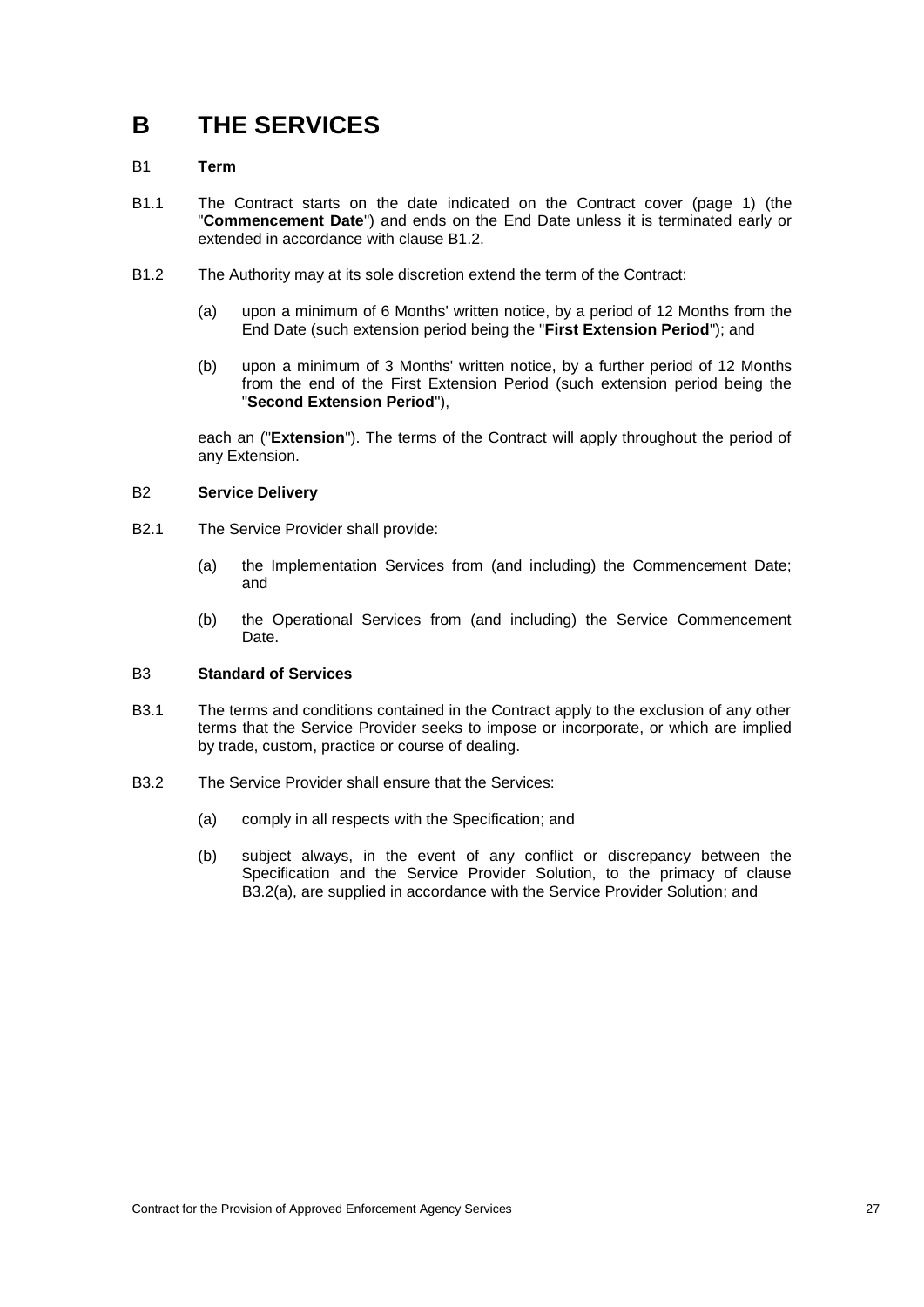- (c) are supplied in accordance with the provisions of this Contract.
- B3.3 The Service Provider shall perform its obligations under the Contract, including in relation to the provision of the Services:
	- (a) with all due skill, care and diligence;
	- (b) in accordance with:
		- (i) Good Industry Practice;
		- (ii) all applicable Laws; and
		- (iii) the Policies and Standards; and
		- (iv) the Security Policy Framework.

In the event that the Service Provider becomes aware of any inconsistency between the requirements of clauses B3.3(b)(i) to B3.3(iv), the Service Provider shall immediately notify the Authority in writing of such inconsistency and the Authority shall, as soon as practicable, notify the Service Provider which requirement the Service Provider shall comply with.

- B3.4 The Service Provider shall ensure that at all times it has and maintains all the licences, permissions, authorisations, consents and permits (in each case statutory, regulatory, contractual or otherwise) that it needs to carry out its obligations under the Contract.
- B3.5 The Service Provider acknowledges that the Authority relies on the skill and judgment of the Service Provider in the supply of the Services and the performance of the Service Provider's obligations under the Contract. The Service Provider shall ensure that any documentation and/or training provided by the Supplier to the Authority are comprehensive, accurate and prepared in accordance with Good Industry Practice.
- B3.6 The Service Provider shall ensure that all Staff are properly managed and supervised. The Service Provider shall ensure that all Staff supplying the Services: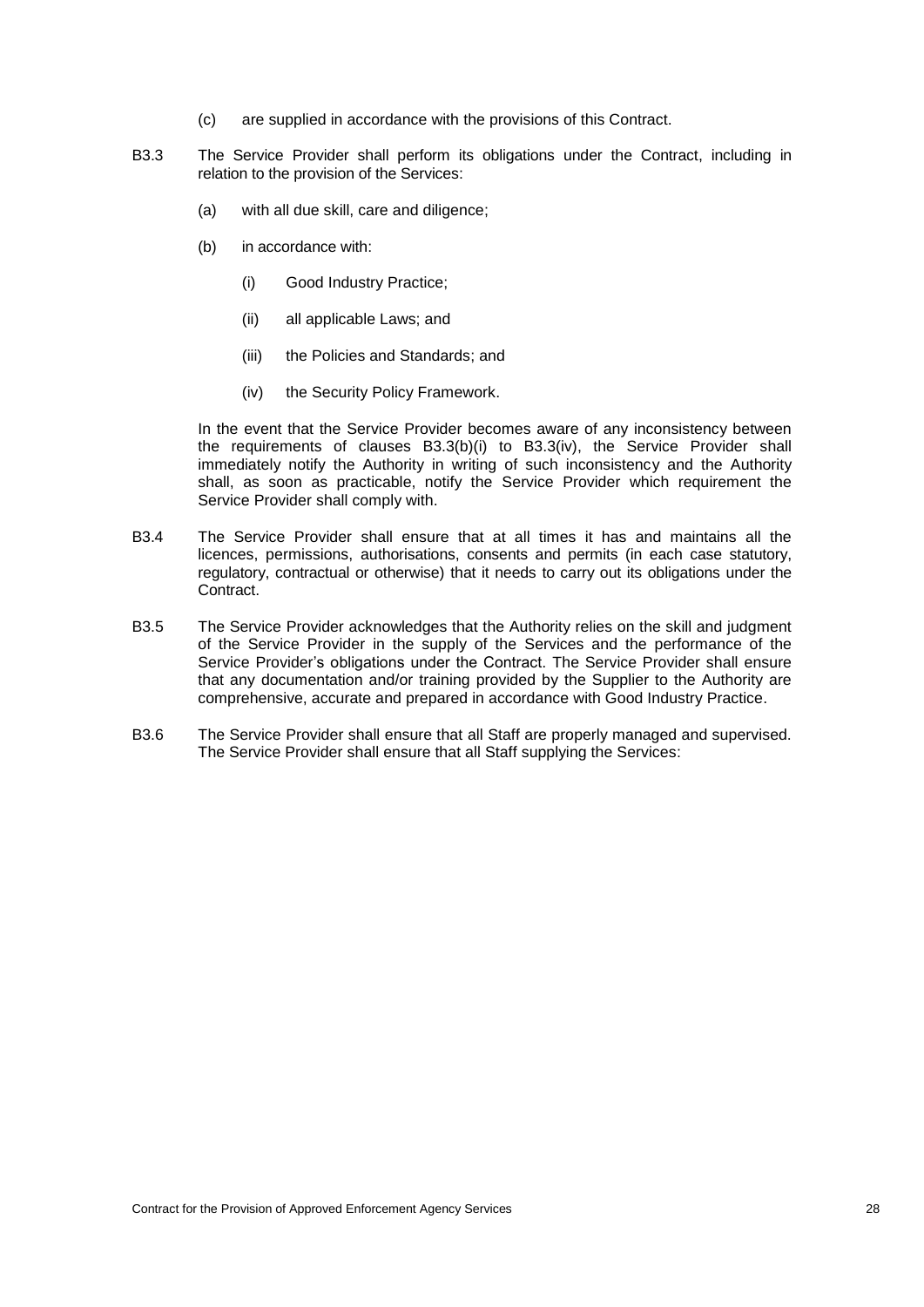- (a) do so with all due skill, care and diligence;
- (b) possess such qualifications, skills, training and experience as are necessary for the proper supply of the Services; and
- (c) where such Staff are engaged in the execution of Warrants and Orders, are fully authorised and certified to act as Civilian Enforcement Officers or Enforcement Agents (as the case may be); and
- (d) comply with the applicable requirements in Schedule 8 (Information Assurance and Security) and Schedule 9 (Data Protection).
- B3.7 During the Contract Period, the Service Provider shall not, in delivering the Services, in any manner endanger the safety or convenience of the public.
- <span id="page-34-0"></span>B3.8 The Authority may inspect the manner in which the Service Provider supplies the Services at the Premises during normal business hours on reasonable notice. The Service Provider shall provide at its own cost all such facilities as the Authority may reasonably require for such inspection. In this clause [B3.8,](#page-34-0) 'Services' include planning or preliminary work in connection with the supply of the Services.
- B3.9 If reasonably requested to do so by the Authority, the Service Provider shall coordinate its activities in supplying the Services with those of the Authority and other service providers engaged by the Authority.
- B3.10 If the Authority informs the Service Provider in writing that the Authority reasonably believes that any part of the Services do not meet the requirements of the Contract or differs in any way from those requirements, and this is not as a result of a default by the Authority, the Service Provider shall at its own expense re-schedule and carry out the Services in accordance with the requirements of the Contract within such reasonable time (having due regard to the fact that such failure to meet the requirements of the Contract are not as a result of a default by the Authority) as may be specified by the Authority.
- B3.11 The Service Provider shall ensure that neither it, nor any of its Affiliates or Sub-Contractors, embarrasses the Authority or otherwise brings the Authority into disrepute by engaging in any act or omission which is reasonably likely to diminish the trust that the public places in the Authority, regardless of whether or not such act or omission is related to the Service Provider's obligations under this Contract.
- B3.12 The Service Provider shall provide the Authority with such assistance as the Authority may reasonably require during the Contract Period in respect of the supply of the Services, including co-operation with other third party suppliers to the Authority.
- B3.13 The Service Provider shall gather, collate and provide such information and cooperation as the Authority may reasonably request for the purposes of ascertaining the Service Provider's compliance with its obligations under this Contract.
- B3.14 The Service Provider shall at all times allocate sufficient resources with the appropriate technical expertise to provide the Services in accordance with this Contract.
- B3.15 The Service Provider shall continue to perform all of its obligations under this Contract and shall not suspend the supply of the Services, notwithstanding: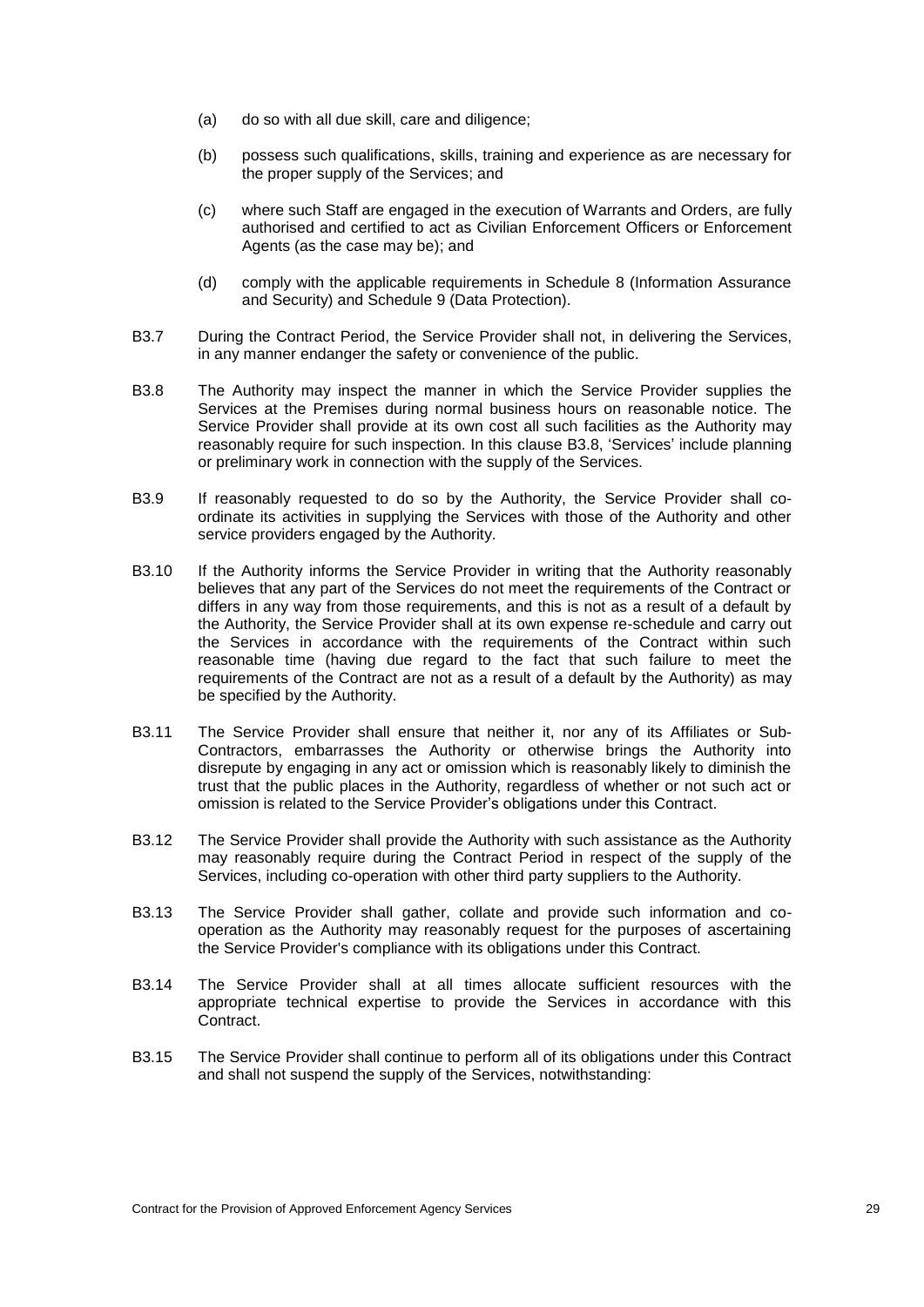- (a) any withholding of or deduction from the Price by the Authority pursuant to clause [C2.1\(a\)](#page-41-0) (Recovery of Sums Due);
- (b) the existence of an unresolved Dispute; and/or
- (c) any failure by the Authority to pay the Price,

unless the Service Provider is entitled to terminate this Contract under clause [H6.1](#page-80-0) (Termination by the Service Provider) for failure to pay undisputed Price.

#### B4 **Performance of Implementation Services**

- B4.1 The Parties shall comply with the provisions of Schedule 2 (Implementation Plan) in relation to the agreement and maintenance of the Detailed Implementation Plan.
- B4.2 The Service Provider shall comply with the Implementation Plan.
- B4.3 In the event that there is, or is reasonably likely to be, any delay in the Service Provider's performance of the Implementation Services and/or readiness to deliver the Operational Services from Service Commencement Date, the Service Provider shall (i) comply with the terms of clause [F2](#page-56-1) (Rectification Plan) and (ii) use all reasonable endeavours to eliminate or mitigate the consequences of any delay or anticipated delay.
- B4.4 The Service Provider will comply with its obligations under clauses B4.1 to B4.3 regardless of the responsibility or cause of such delay.
- B4.5 The Service Provider acknowledges that measurement of the Service Provider's performance against KPIs shall begin from the Service Commencement Date.

#### B5 **Performance Operational Services**

- B5.1 The Service Provider shall:
	- (a) provide the Operational Services in such a manner so as to meet the Target Performance Level for each KPI; and
	- (b) comply with the provisions of Schedule 4 (Pricing and Performance) and Schedule 19 (Management Information and Reporting) in relation to the monitoring and reporting on its performance against the KPIs.

#### B6 **Provision and Removal of Equipment**

- B6.1 The Service Provider shall provide all the Equipment and resources necessary for the supply of the Services.
- B6.2 All Equipment brought onto the Premises is at the Service Provider's own risk and the Authority has no liability for any loss of or damage to any Equipment unless the Service Provider demonstrates that such loss or damage was caused or contributed to by the Authority's Default. The Service Provider shall provide for the haulage or carriage thereof to the Premises and the removal of Equipment when no longer required at its sole cost.
- B6.3 Unless otherwise agreed, Equipment brought onto the Premises remains the property of the Service Provider.
- B6.4 The Service Provider shall maintain all Equipment in a safe, serviceable and clean condition and the loss or destruction for any reason of any Equipment shall not relieve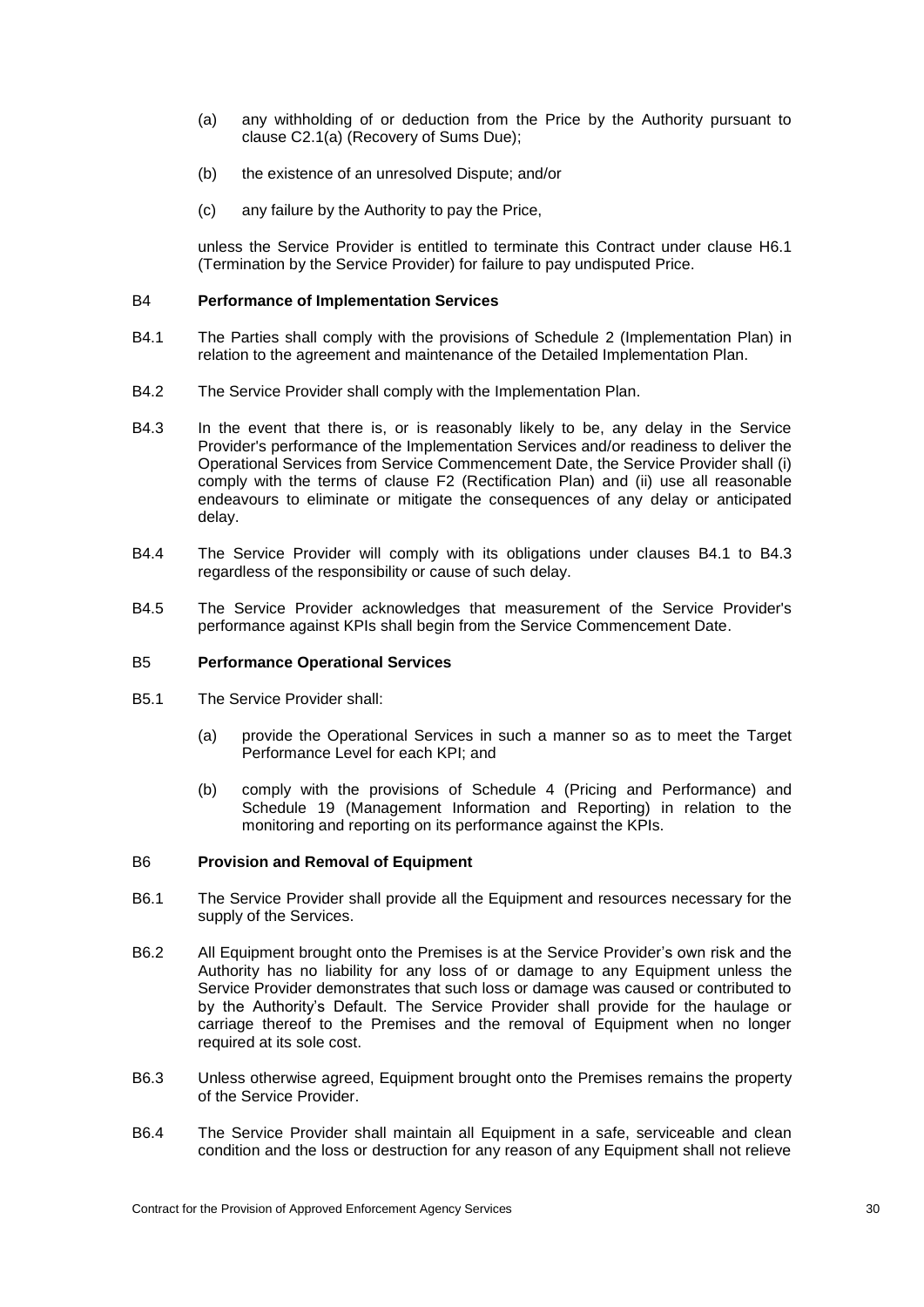the Service Provider of its obligation to supply the Services in accordance with this **Contract.** 

- B6.5 The Service Provider shall, at the Authority's written request, at its own expense and as soon as reasonably practicable:
	- (a) remove immediately from the Premises Equipment which is, in the Authority's opinion, hazardous, noxious or not supplied in accordance with the Contract; and
	- (b) replace such item with a suitable substitute item of Equipment.
- B6.6 Within 20 Working Days of the end of the Contract Period, the Service Provider shall remove the Equipment together with any other materials used by the Service Provider to supply the Services and shall leave the Premises in a clean, safe and tidy condition. The Service Provider shall make good (at its own cost) any damage to those Premises and any fixtures and fitting in the Premises which is caused by the Service Provider or Staff.

#### B7 **Key Personnel**

- B7.1 The Service Provider acknowledges that Key Personnel are essential to the proper provision of the Services.
- <span id="page-36-0"></span>B7.2 Key Personnel shall not be released from supplying the Services without Approval except by reason of long-term sickness, maternity leave, paternity leave or termination of employment or other similar extenuating circumstances.
- <span id="page-36-1"></span>B7.3 The Authority may interview and assess any proposed replacement for Key Personnel and any replacements to Key Personnel shall be subject to Approval. Such replacements shall be of at least equal status, experience and skills to Key Personnel being replaced and be suitable in all regards for the responsibilities of that person in relation to the Services.
- B7.4 The Authority shall not unreasonably withhold its Approval under clauses [B7.2](#page-36-0) or [B7.3.](#page-36-1) Such Approval shall be conditional on appropriate arrangements (in the opinion of the Authority) being made by the Service Provider to minimise any adverse effect on the Services which could be caused by a change in Key Personnel.

#### B8 **Service Provider's Staff**

- B8.1 The Authority may, by notice to the Service Provider, refuse to admit onto, or withdraw permission to remain on, the Authority Premises:
	- (a) any member of the Staff; or
	- (b) any person employed or engaged by any member of the Staff,

whose admission or continued presence would, in the Authority's reasonable opinion, be undesirable.

B8.2 The Authority shall maintain the security of the Authority Premises in accordance with its standard security requirements, including Prison Rules 1999 Part III, the Prison (Amendment) Rules 2005, the Young Offender Institute Rules 2000 Part III and the Young Offender Institute (Amendment) Rules 2008 (together the "**Security Requirements**"), available to the Service Provider on request. The Service Provider shall comply with all security requirements of the Authority (including the Security Requirements) while on the Authority Premises, and shall ensure that all Staff comply with such requirements.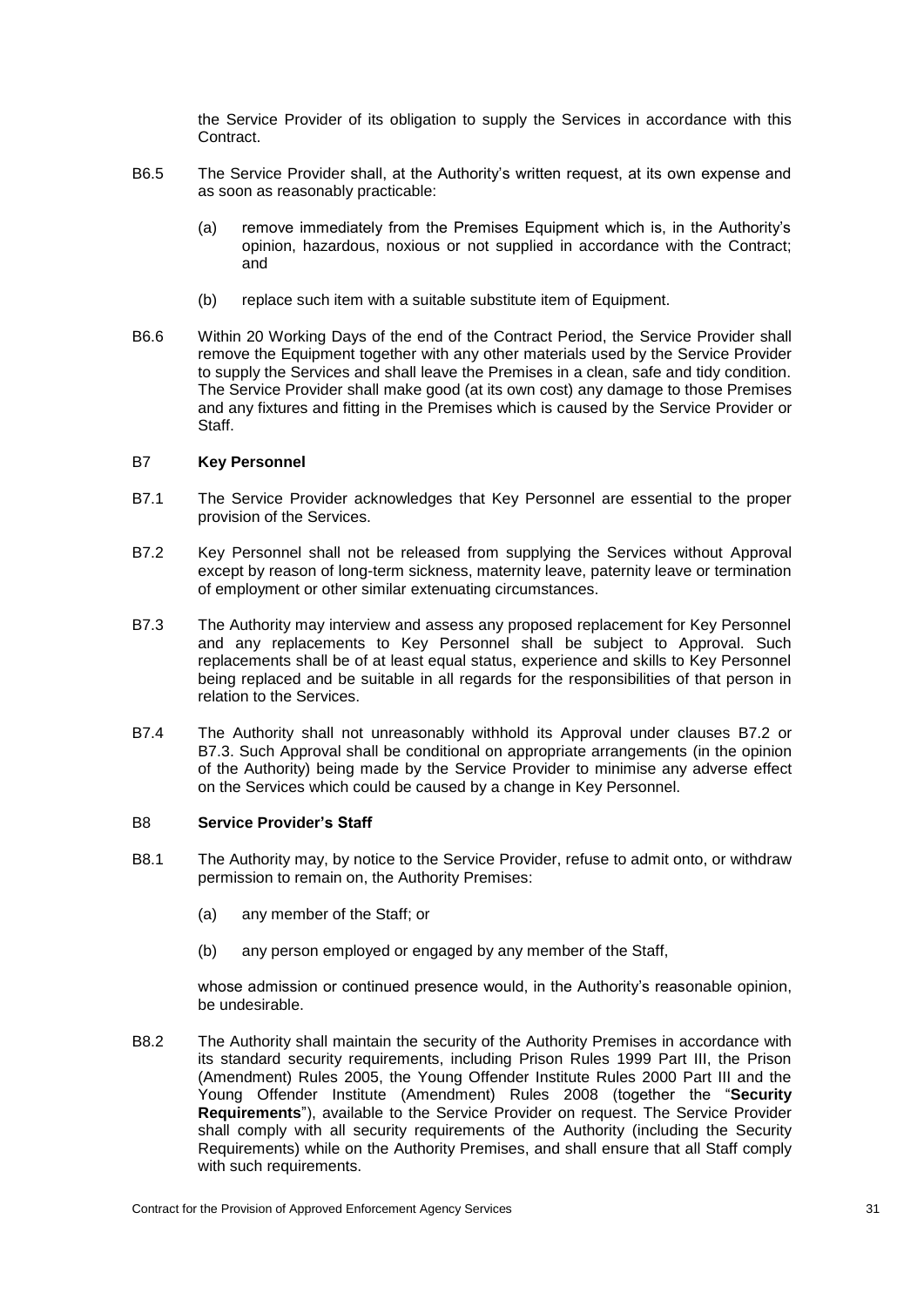- B8.3 The Authority may search any persons or vehicles engaged or used by the Service Provider at the Authority Premises.
- B8.4 The Service Provider shall not, and shall procure that all Staff shall not, take photographs on the Authority Premises without Approval.
- B8.5 At the Authority's written request, the Service Provider shall, at its own cost, provide a list of the names, addresses, national insurance numbers and immigration status of all persons who may require admission to the Authority Premises, specifying the capacities in which they are concerned with the Contract and giving such other particulars as the Authority may reasonably request.
- B8.6 The Service Provider shall ensure that all Staff who have access to the Authority Premises, the Authority System or the Authority Data have been cleared in accordance with the BPSS before any such access is granted.
- B8.7 The Service Provider shall co-operate with any investigation relating to security carried out by the Authority or on behalf of the Authority and, at the Authority's request:
	- (a) use reasonable endeavours to make available any Staff requested by the Authority to attend an interview for the purpose of an investigation; and
	- (b) provide documents, records and/or other material in whatever form which the Authority may reasonably request or which may be requested on the Authority's behalf, for the purposes of an investigation.
- B8.8 The Service Provider shall be liable at all times for all acts or omissions of Staff, so that any act or omission of a member of any Staff which results in a Default under this Contract shall be deemed to be a Default by the Service Provider.
- B8.9 The Service Provider shall use all reasonable endeavours to minimise the number of changes in Staff and replace (temporarily or permanently, as appropriate) any Staff as soon as practicable if any Staff have been removed or are unavailable for any reason whatsoever. The Service Provider shall bear the programme familiarisation and other costs associated with any replacement of any Staff.

### B9 **Licence to Occupy Premises**

B9.1 Subject to any restrictions in the relevant title documentation, any land or Premises made available from time to time to the Service Provider by the Authority in connection with the Contract are on a non-exclusive licence basis, free of charge, and are used by the Service Provider solely for the purpose of performing its obligations under the Contract and during Working Hours. The Service Provider has the use of such land or Premises as licensee and shall vacate the same on termination of the Contract.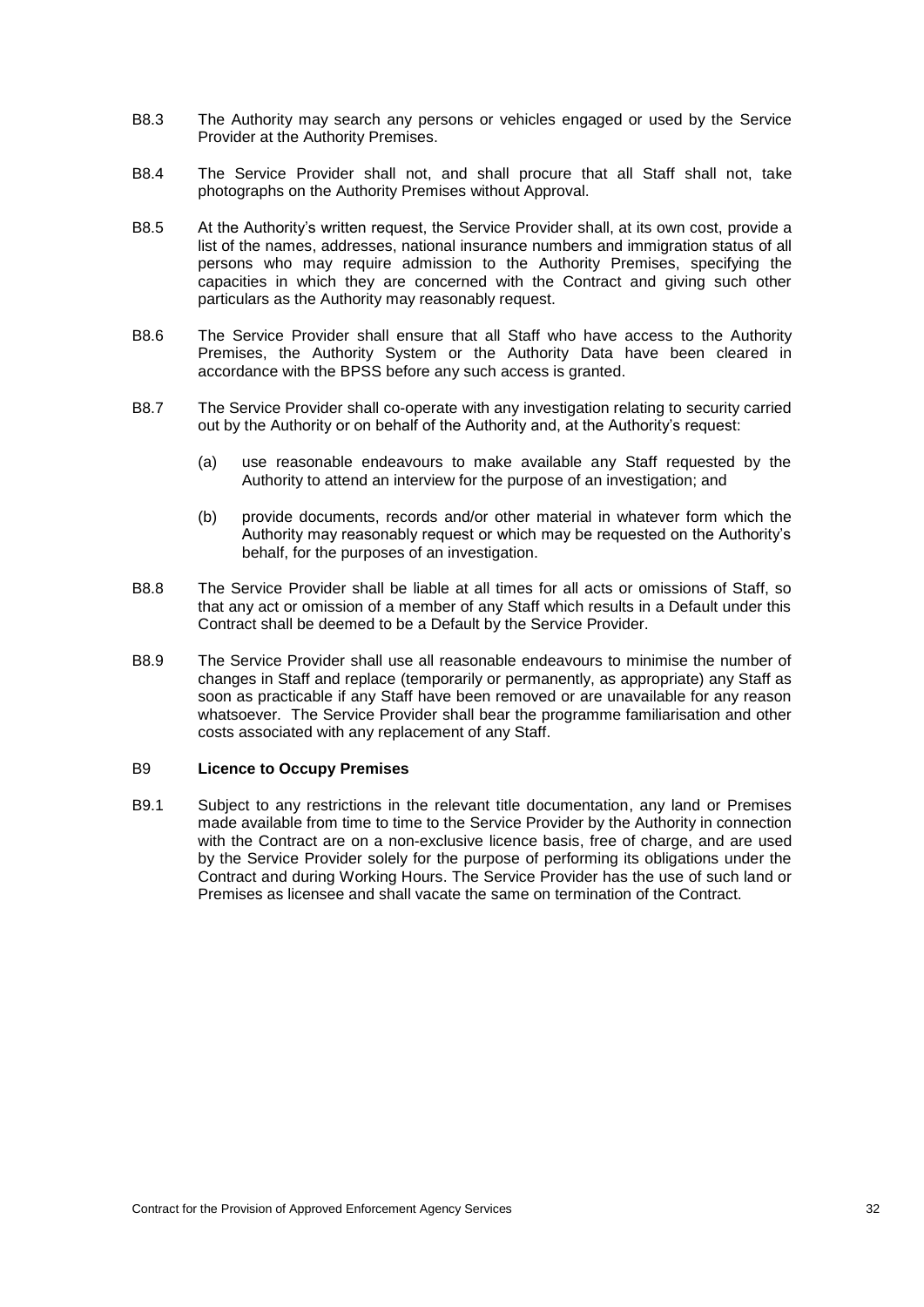- B9.2 The Service Provider shall limit access to the land or Premises to such Staff as is necessary for it to perform its obligations under the Contract and the Service Provider shall co-operate (and ensure that its Staff co-operate) with other persons working concurrently on such land or Premises as the Authority may reasonably request.
- B9.3 Should the Service Provider require modifications to the Authority Premises such modifications are subject to Approval and shall be carried out by the Authority at the Service Provider's expense. The Authority shall undertake Approved modification work without undue delay.
- B9.4 The Service Provider shall (and shall ensure that any Staff on the Authority Premises shall) observe and comply with such rules, regulations and requirements (including those relating to security arrangements) as may be in force from time to time for the conduct of Staff when on the Authority Premises as determined by the Authority.
- B9.5 The Contract does not create a tenancy of any nature whatsoever in favour of the Service Provider or its Staff (nor entitle the Service Provider or any Staff to exclusive occupancy or exclusive possession) and no such tenancy has or shall come into being and, notwithstanding any rights granted pursuant to the Contract, the Authority may use the Premises owned or occupied by it in any manner it sees fit.

## B10 **Property**

- B10.1 All Property is and remains the property of the Authority and the Service Provider irrevocably licenses the Authority and its agents to enter any Premises of the Service Provider during normal business hours on reasonable notice to recover any such Property. The Service Provider does not have a lien or any other interest on the Property and the Service Provider at all times possesses the Property as fiduciary agent and bailee of the Authority. The Service Provider shall take all reasonable steps to ensure that the title of the Authority to the Property and the exclusion of any such lien or other interest are brought to the notice of all Sub-Contractors and other appropriate persons and shall, at the Authority's request, store the Property separately and ensure that it is clearly identifiable as belonging to the Authority.
- B10.2 The Property is deemed to be in good condition when received by or on behalf of the Service Provider unless the Service Provider notifies the Authority otherwise within 5 Working Days of receipt.
- B10.3 The Service Provider shall maintain the Property in good order and condition (excluding fair wear and tear), and shall use the Property solely in connection with the Contract and for no other purpose without Approval.
- B10.4 The Service Provider shall ensure the security of all the Property whilst in its possession, either on the Premises or elsewhere during the supply of the Services, in accordance with the Authority's reasonable security requirements as required from time to time.
- B10.5 The Service Provider is liable for all loss of or damage to the Property, unless such loss or damage was caused by the Authority's negligence. The Service Provider shall inform the Authority immediately of becoming aware of any defects appearing in, or losses or damage occurring to, the Property.

### B11 **Offers of Employment**

<span id="page-38-0"></span>B11.1 Neither Party shall, directly or indirectly, solicit or procure (otherwise than by general advertising or under TUPE, any employees or contractors (including the Staff) of the other Party who are directly employed or engaged in connection with the provision of the Services while such persons are employed or engaged and for a period of 6 Months thereafter.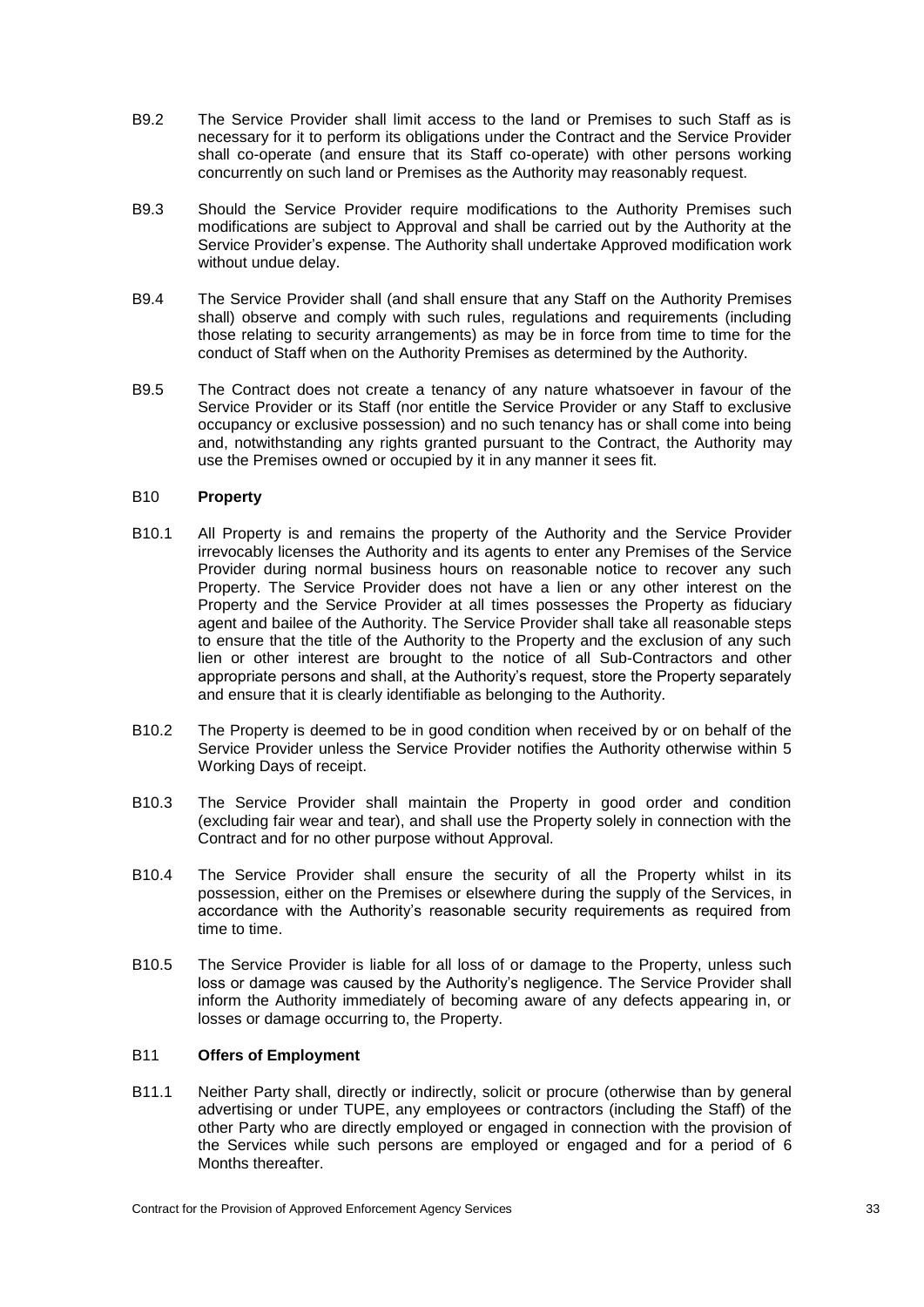- <span id="page-39-0"></span>B11.2 If either Party breaches the provisions of clause [B11.1,](#page-38-0) it shall pay the other Party a sum equivalent to 20% (twenty per cent) of the annual base salary payable by the Party in breach in respect of the first year of person's employment.
- B11.3 The Parties agree that the sum specified in clause [B11.2](#page-39-0) is a reasonable pre-estimate of the loss and damage which the party not in breach would suffer if there was a breach of clause [B11.1](#page-38-0)

# <span id="page-39-1"></span>B12 **Employment Provisions**

- B12.1 The Parties agree that:
- (a) where the commencement of the provision of the Services or any part of the Services results in one or more Relevant Transfers, Schedule 13 (*Staff Transfer*) shall apply as follows:
	- (i) where the Relevant Transfer involves the transfer of Transferring Authority Employees, Part A of Schedule 13 (Staff Transfer) shall apply;
	- (ii) where the Relevant Transfer involves the transfer of Transferring Former Service Provider Employees, Part B of Schedule 13 (Staff Transfer) shall apply;
	- (iii) where the Relevant Transfer involves the transfer of Transferring Authority Employees and Transferring Former Service Provider Employees, Parts A and B of Schedule 13 (Staff Transfer) shall apply; and
	- (iv) Part C of Schedule 13 (Staff Transfer) shall not apply;
	- (b) where commencement of the provision of the Services or a part of the Services does not result in a Relevant Transfer, Part C of Schedule 13 (*Staff Transfer*) shall apply and Parts A and B of Schedule 13 (*Staff Transfer*) shall not apply; and
	- (c) Part D of Schedule 13 (*Staff Transfer*) shall apply on the expiry or termination of the Services or any part of the Services.
- B12.2 This clause [B12](#page-39-1) applies during the Contract Period and indefinitely thereafter.

### <span id="page-39-3"></span>B13 **Optional Services**

- B13.1 This clause B13.1 (Optional Services) only applies to the Service Provider if it is a Secondary Service Provider as specified in clause [A1.4.](#page-29-0)
- <span id="page-39-2"></span>B13.2 The Authority may require the Service Provider to provide any or all of the Optional Services at any time for such duration as the Authority may specify by giving notice to the Service Provider in writing. The Service Provider acknowledges that the Authority is not obliged to take any Optional Services from the Service Provider and that nothing shall prevent the Authority from receiving services that are the same as or similar to the Optional Services from any third party.
- B13.3 If a Variation Request is submitted by the Authority, the Service Provider shall, as part of the Impact Assessment provided by the Service Provider in relation to such Variation Request, provide details of the impact (if any) that the proposed Variation will have on the relevant Optional Services.
- B13.4 Following receipt of the Authority's notice pursuant to clause [B13.2](#page-39-2) above: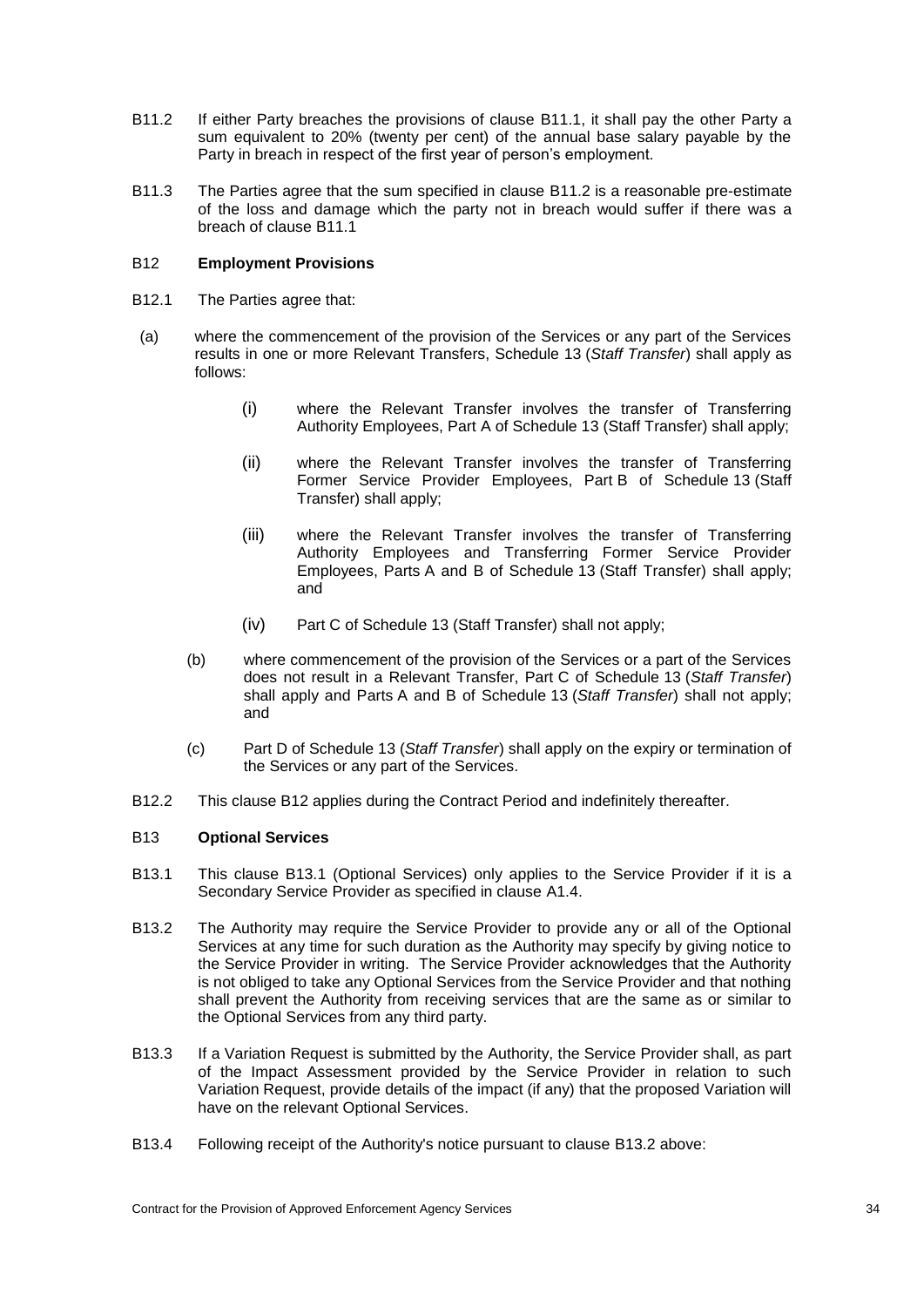(a) the Parties shall document the inclusion of the relevant Optional Services within the Services in accordance with the Variation procedure set out in clause F9 (Variation), modified to reflect the fact that the terms and conditions on which the Service Provider shall provide the relevant Optional Services have already been agreed and set out in this Contract; and

- (b) for the relevant Optional Services Period:
	- (i) the Service Provider shall implement the relevant Optional Services in accordance with the Optional Services Implementation Plan and shall provide the relevant Optional Services in accordance with Part 1C of Schedule 1 (Specification) and the related part of Schedule 3 (Service Provider Solution);
	- (ii) any charges for the relevant Optional Services as specified in Schedule 4 (Pricing and Performance) shall be incorporated in the Price;
	- (iii) any KPIs or Performance Measures for the relevant Optional Services as specified in Annex 4 of Schedule 4 (Pricing and Performance) shall be incorporated in the KPIs and Performance Measures (as applicable); and
	- (iv) the Service Provider shall provide the relevant Optional Services to meet or exceed the applicable Target Performance Level in respect of all KPIs applicable to the Optional Services as set out in Annex 4 of Schedule 4 (Pricing and Performance).
- B13.5 The Optional Services Period starts following receipt of an notice from the Authority pursuant to clause [B13.2](#page-39-2) on the date agreed in the Optional Services Implementation Plan and ends on the date specified in the Authority's notice, unless the Optional Services Period or the Contract is terminated early or unless the Optional Services Period is extended in accordance with clause [B13.6.](#page-40-0)
- <span id="page-40-0"></span>B13.6 The Authority may at its sole discretion extend the Optional Services Period by notice in writing to the Service Provider, save that the Optional Services Period may not continue beyond the Contract term specified in clause B1.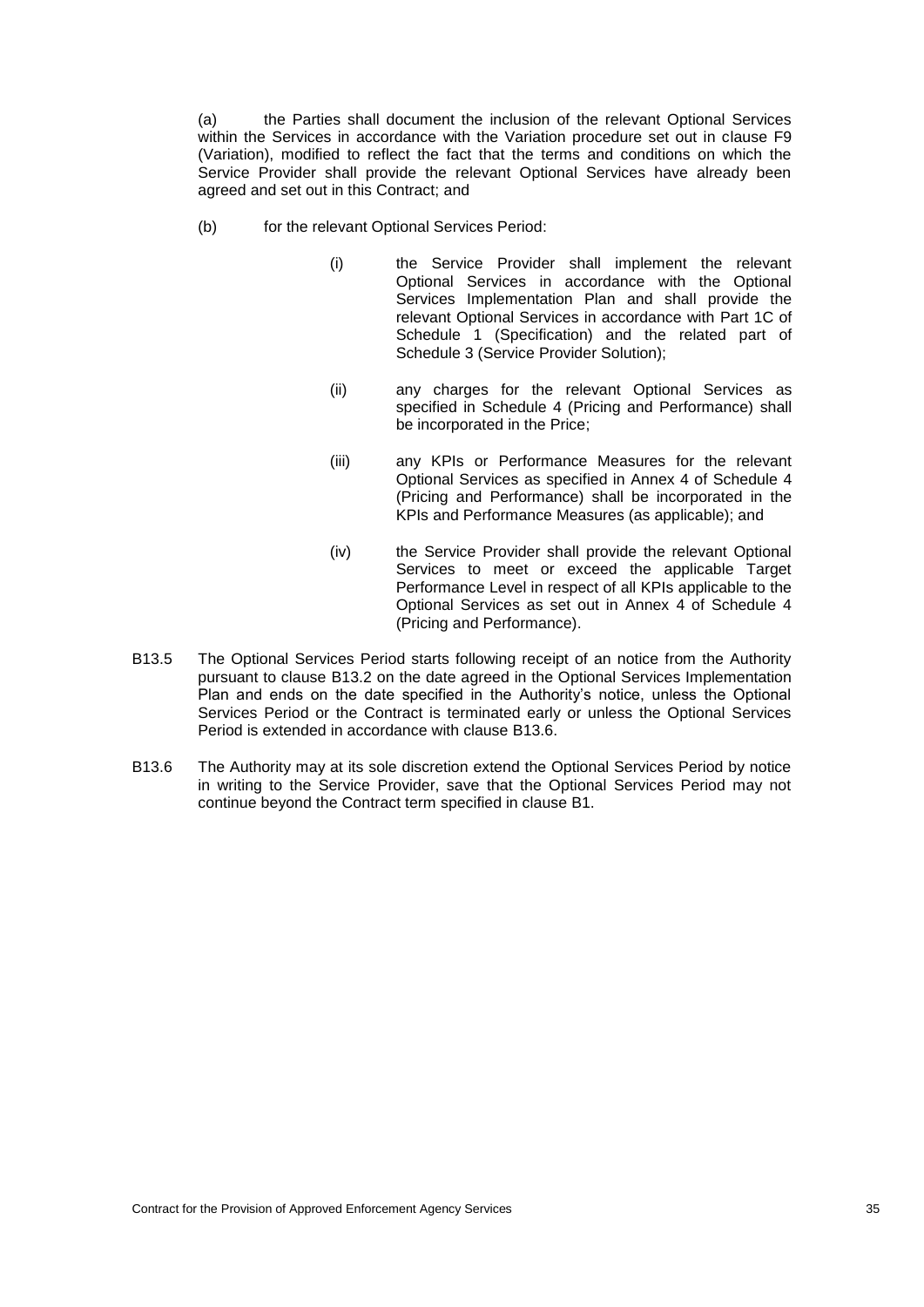# **C PAYMENT**

# C1 **Price, Payment and VAT**

- C1.1 The Authority shall pay to the Service Provider the Price in accordance with the pricing and payment profile and the invoicing procedure specified in Schedule 4 (Pricing and Performance).
- C1.2 The Service Provider shall be entitled to recover Service Provider Revenue in accordance with Schedule 4 (Pricing and Performance).

# <span id="page-41-0"></span>C2 **Recovery of Sums Due**

C2.1 If under the Contract any sum of money is recoverable from or payable by the Service Provider to the Authority (including any sum which the Service Provider is liable to pay to the Authority in respect of any breach of the Contract), the Authority may:

(a) unilaterally withhold or deduct that sum from any sum then due, or which at any later time may become due, to the Service Provider from the Authority under the Contract or under any other agreement with the Authority or the Crown; or

(b) if no further sums become due to the Service Provider from the Authority under the Contract or under any other agreement with the Authority or the Crown, recover such sum of money from the Service Provider as a debt.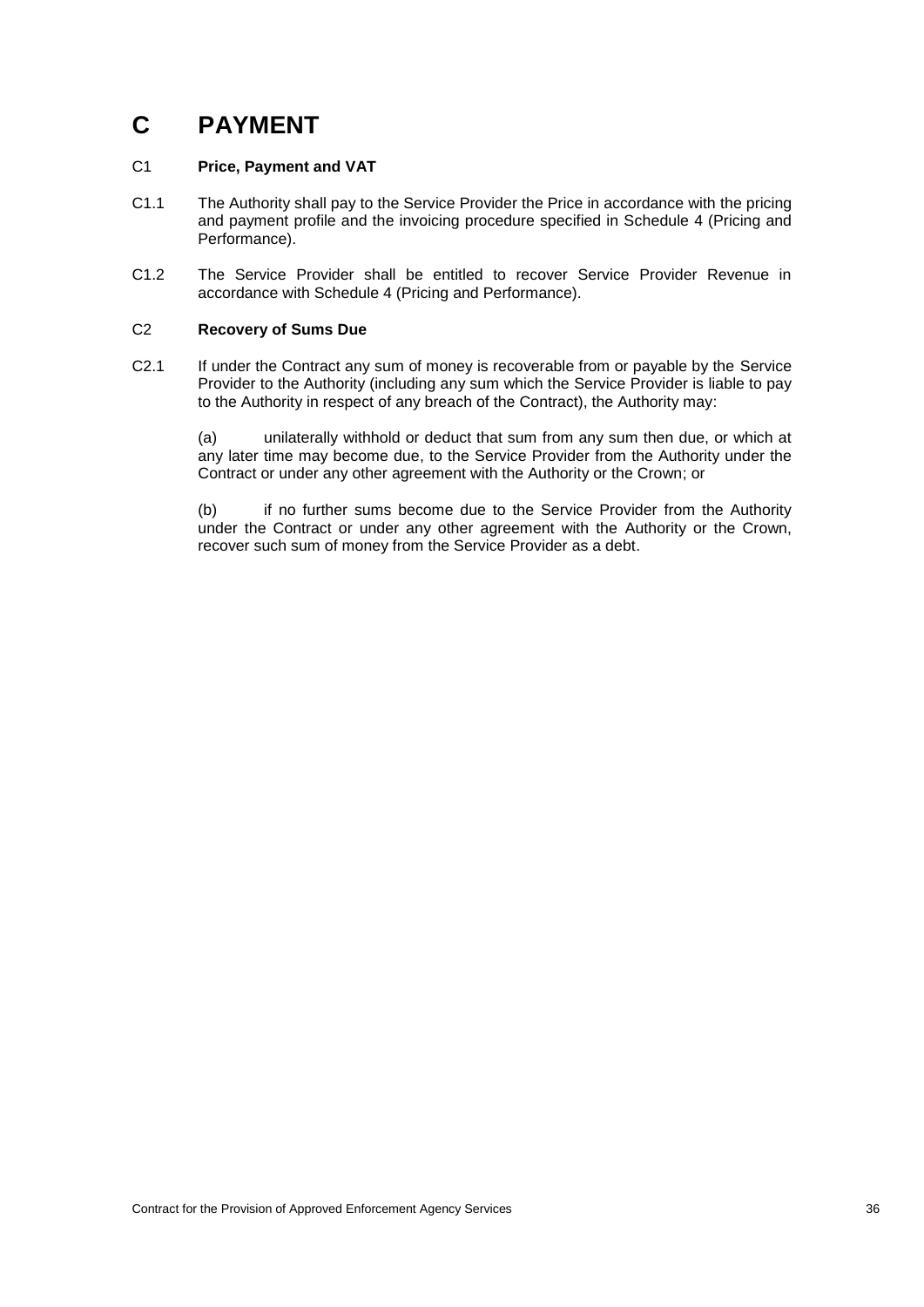- C2.2 Any overpayment by either Party, whether of the Price or of VAT or otherwise, is a sum of money recoverable by the Party who made the overpayment from the Party in receipt of the overpayment.
- C2.3 The Service Provider shall make all payments due to the Authority without any deduction whether by way of set-off, counterclaim, discount, abatement or otherwise unless the Service Provider has a valid court order requiring an amount equal to such deduction to be paid by the Authority to the Service Provider.
- C2.4 All payments due shall be made within a reasonable time unless otherwise specified in the Contract, in cleared funds, to such bank or building society account as the recipient Party may from time to time direct.

### C3 **Financial Distress**

C3.1 The Parties shall comply with the provisions of Schedule 14 (Financial Distress) in relation to the assessment of the financial standing of the Service Provider and the consequences of a change to that financial standing.

### C4 **Tax Compliance**

C4.1 If, during the Contract Period, an Occasion of Tax Non-Compliance occurs, the Service Provider shall:

(a) notify the Authority in writing of such fact within 5 Working Days of its occurrence; and

- (b) promptly give the Authority:
	- (i) details of the steps it is taking to address the Occasion of Tax Non-Compliance and to prevent the same from recurring, together with any mitigating factors it considers relevant; and
	- (ii) such other information in relation to the Occasion of Tax Non-Compliance as the Authority may reasonably require.
- <span id="page-42-0"></span>C4.2 If the Service Provider or any Staff are liable to be taxed in the UK or to pay NICs in respect of consideration received under the Contract, the Service Provider shall:
	- (a) at all times comply with ITEPA and all other statutes and regulations relating to income tax, and SSCBA and all other statutes and regulations relating to NICs, in respect of that consideration; and
	- (b) indemnify the Authority against any income tax, NICs and social security contributions and any other liability, deduction, contribution, assessment or claim arising from, or made in connection with, the provision of the Services by the Service Provider or any Staff.

## C5 **No Suspension**

C5.1 The Service Provider shall not suspend the Services unless the Service Provider is entitled to terminate the Contract under clause [H6.1](#page-80-0) for failure to pay undisputed sums of money.

## C5.2 **Costs**

Except as otherwise provided, each Party shall each bear its own costs and expenses incurred in respect of compliance with its obligations under this Contract.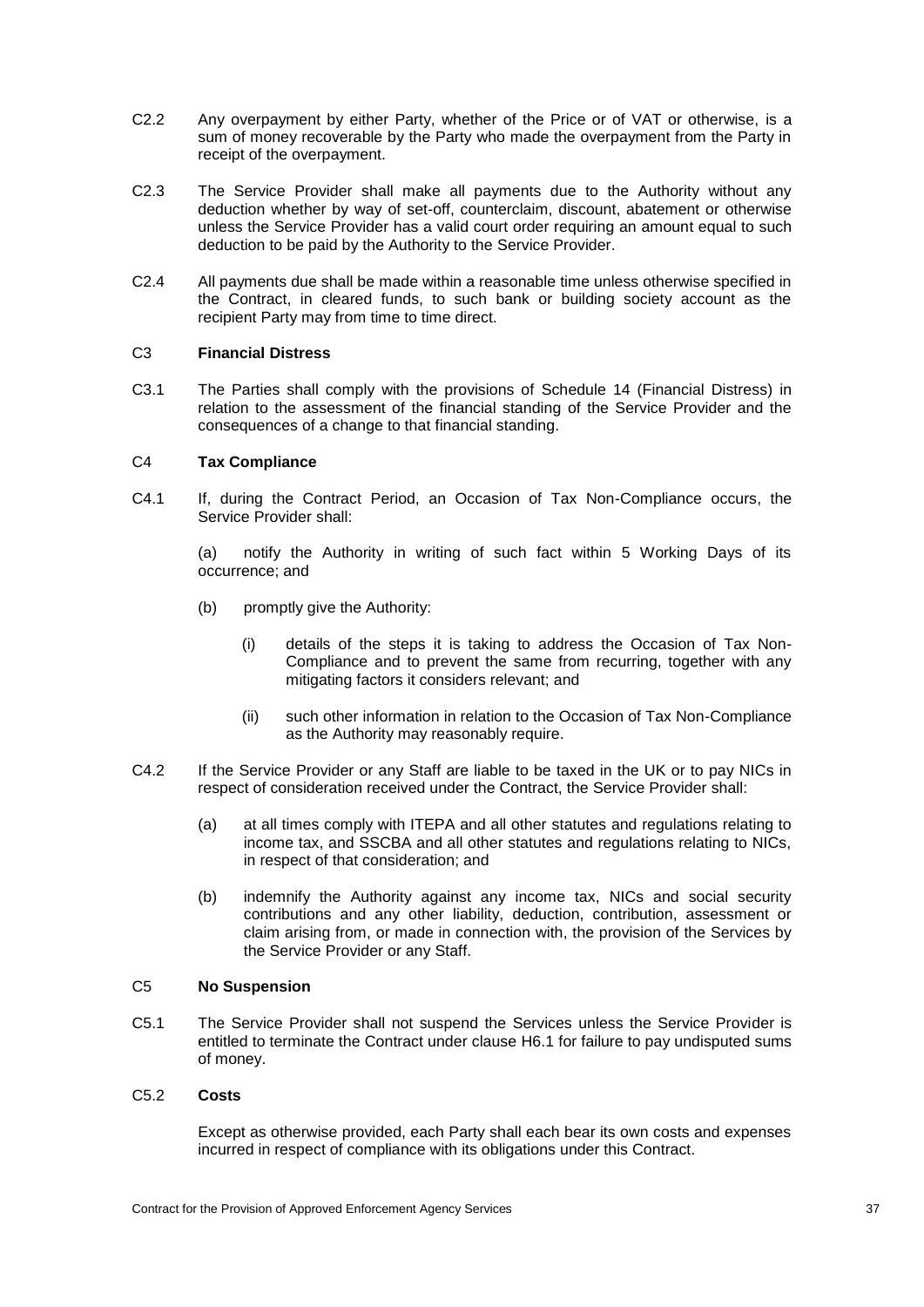# **D STATUTORY OBLIGATIONS**

## <span id="page-43-6"></span>D1 **Prevention of Fraud and Bribery**

- <span id="page-43-2"></span>D1.1 The Service Provider represents and warrants that neither it, nor to the best of its knowledge any Staff, have at any time prior to the Commencement Date:
	- (a) committed a Prohibited Act or been formally notified that it is subject to an investigation or prosecution which relates to an alleged Prohibited Act; and/or
	- (b) been listed by any government department or agency as being debarred, suspended, proposed for suspension or debarment, or otherwise ineligible for participation in government procurement programmes or contracts on the grounds of a Prohibited Act.
- <span id="page-43-3"></span>D1.2 The Service Provider shall not during the Contract Period:
	- (a) commit a Prohibited Act; and/or
	- (b) do or suffer anything to be done which would cause the Authority or any of its employees, consultants, contractors, sub-contractors or agents to contravene any of the Relevant Requirements or otherwise incur any liability in relation to the Relevant Requirements.
- <span id="page-43-1"></span><span id="page-43-0"></span>D1.3 The Service Provider shall, during the Contract Period:
	- (a) establish, maintain and enforce, and require that its Sub-Contractors establish, maintain and enforce, policies and procedures which are adequate to ensure compliance with the Relevant Requirements and prevent the occurrence of a Prohibited Act; and
	- (b) keep appropriate records of its compliance with its obligations under clause [D1.3](#page-43-0)[\(a\)](#page-43-1) and make such records available to the Authority on request.
- <span id="page-43-4"></span>D1.4 The Service Provider shall immediately notify the Authority in writing if it becomes aware of any breach of clauses [D1.1](#page-43-2) and/or [D1.2,](#page-43-3) or has reason to believe that it has or any of the Staff have:

(a) been subject to an investigation or prosecution which relates to an alleged Prohibited Act;

- (b) been listed by any government department or agency as being debarred, suspended, proposed for suspension or debarment, or otherwise ineligible for participation in government procurement programmes or contracts on the grounds of a Prohibited Act; and/or
- (c) received a request or demand for any undue financial or other advantage of any kind in connection with the performance of the Contract or otherwise suspects that any person directly or indirectly connected with the Contract has committed or attempted to commit a Prohibited Act.
- D1.5 If the Service Provider notifies the Authority pursuant to clause [D1.4,](#page-43-4) the Service Provider shall respond promptly to the Authority's enquiries, co-operate with any investigation, and allow the Authority to audit any books, records and/or any other relevant documentation.
- <span id="page-43-5"></span>D1.6 If the Service Provider is in Default under clauses [D1.1](#page-43-2) and/or [D1.2,](#page-43-3) the Authority may by notice: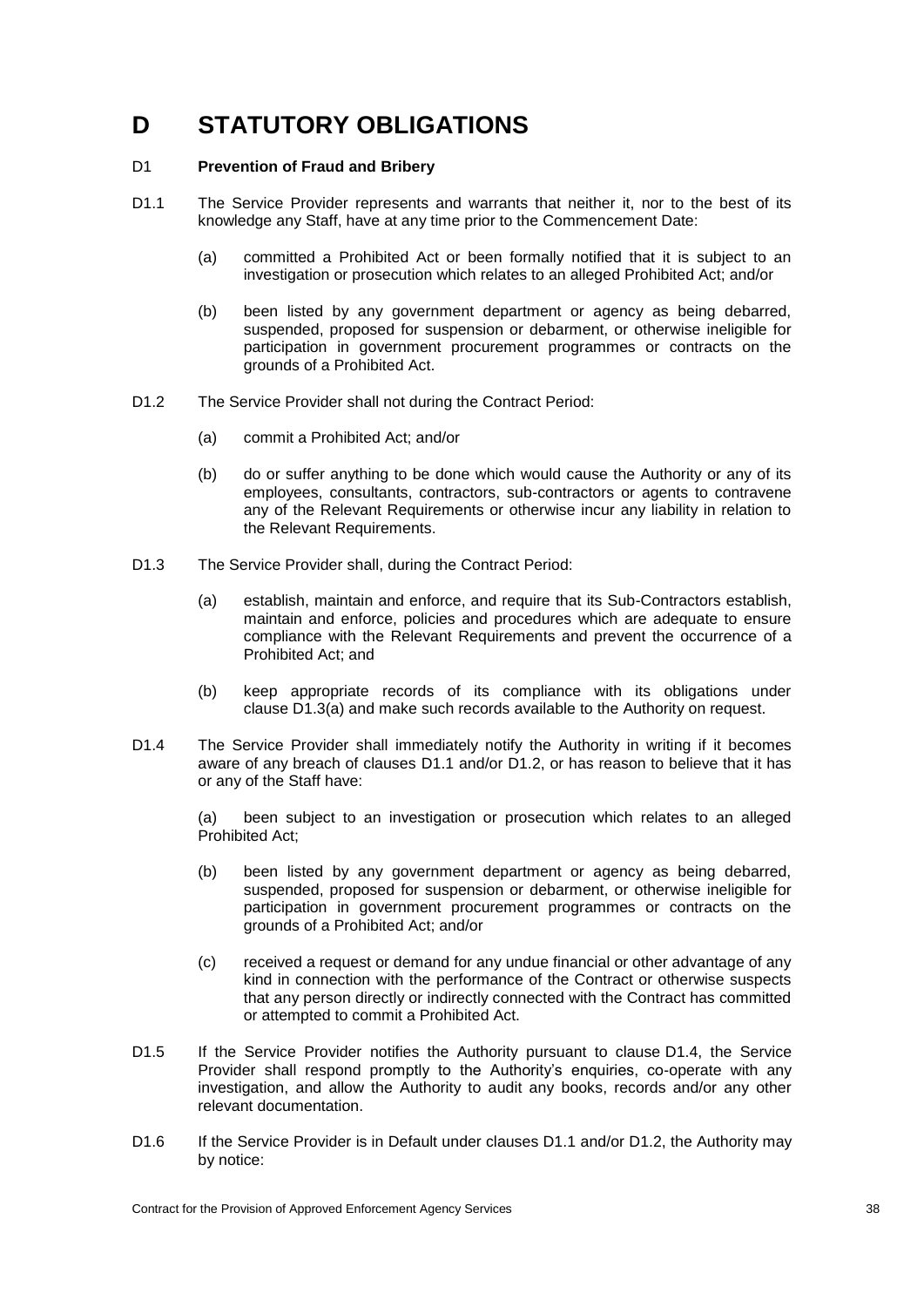- (a) require the Service Provider to remove from performance of the Contract any Staff whose acts or omissions have caused the Default; or
- (b) immediately terminate the Contract.
- D1.7 Any notice served by the Authority under clause [D1.6](#page-43-5) shall specify the nature of the Prohibited Act, the identity of the party who the Authority believes has committed the Prohibited Act and the action that the Authority has taken (including, where relevant, the date on which the Contract terminates).

## D2 **Equality**

- D2.1 The Service Provider shall:
	- (a) perform its obligations under the Contract in accordance with:
		- (i) all applicable equality Law (whether in relation to race, sex, gender reassignment, age, disability, sexual orientation, religion or belief, pregnancy, maternity, marriage and civil partnership or otherwise);
		- (ii) the Authority's equality and diversity policy as given to the Service Provider from time to time;
		- (iii) any other requirements and instructions which the Authority reasonably imposes in connection with any equality obligations imposed on the Authority at any time under applicable equality Law; and
	- (b) take all necessary steps and inform the Authority of the steps taken to prevent unlawful discrimination designated as such by any court or tribunal, or the Equality and Human Rights Commission (or any successor organisation).
- D2.2 The Service Provider acknowledges that the performance of its obligations under the Contract entails the exercising of public functions. The Service Provider acknowledges that it is subject to, and agrees to perform the Services and at all times act in accordance with:
	- (a) the Equality Act 2010, including the Public Sector Equality Duty, which places a continuing legal duty on the Authority and its delivery arms (including contractors) to pay 'due regard' to the need to:
		- (i) eliminate unlawful discrimination, harassment and victimisation and other conduct prohibited under the Equality Act 2010;
		- (ii) advance equality of opportunity between different groups of persons who share a protected characteristic and those who do not, and
		- (iii) foster good relations between those who share such a characteristic and those who do not; and
	- (b) Section 6 of the Human Rights Act 1998 (as may be amended from time to time).

### D3 **Health and Safety**

- D3.1 The Service Provider shall perform its obligations under the Contract in accordance with:
	- (a) all applicable Law regarding health and safety; and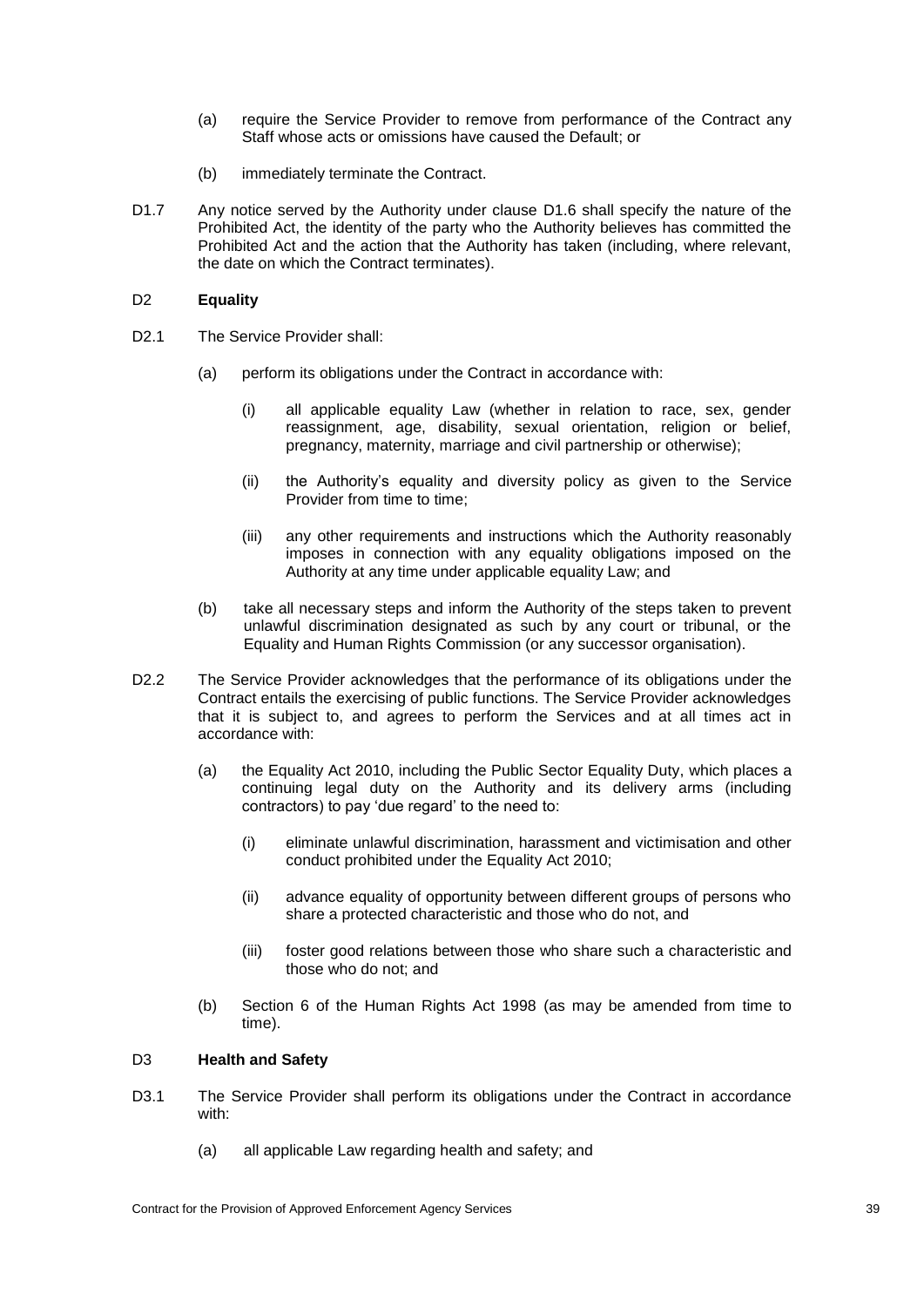- (b) the Authority's health and safety policy while at the Authority Premises.
- D3.2 Each Party shall notify the other as soon as practicable of any health and safety incidents or material health and safety hazards at the Authority Premises of which it becomes aware and which relate to or arise in connection with the performance of the Contract. The Service Provider shall instruct Staff to adopt any necessary associated safety measures in order to manage any such material health and safety hazards.

## D4 **Modern Slavery Act**

- D4.1 The Service Provider shall, and shall ensure that each of its suppliers and Sub-Contractors shall, comply with:
	- (a) all applicable Laws, statutes, regulations and codes from time to time in force including but not limited to the Modern Slavery Act 2015; and
	- (b) the Authority's anti-slavery policy as provided to the Service Provider from time to time ("**Anti-slavery Policy**").
- D4.2 The Service Provider shall:
	- (a) implement due diligence procedures for its own suppliers, sub-contractors and other participants in its supply chains, to ensure that there is no slavery or human trafficking in its supply chains;
	- (b) respond promptly to all slavery and human trafficking due diligence questionnaires issued to it by the Authority from time to time and shall ensure that its responses to all such questionnaires are complete and accurate;
	- (c) prepare and deliver to the Authority each year, an annual slavery and human trafficking report setting out the steps it has taken to ensure that slavery and human trafficking is not taking place in any of its supply chains or in any part of its business;
	- (d) maintain a complete set of records to trace the supply chain of all hardware, software and Services provided to the Authority in connection with this Contract; and
	- (e) implement a system of training for its employees to ensure compliance with the Modern Slavery Act 2015.
- D4.3 The Service Provider represents, warrants and undertakes on an ongoing basis throughout the continuance of this Contract that it conducts its business in a manner that is consistent with all applicable laws, regulations, codes including but not limited to the Modern Slavery Act 2015 and all analogous legislation in place in any part of the world.
- D4.4 The Service Provider represents and warrants on an ongoing basis throughout the continuance of this Contract that:
	- (a) its responses to all slavery and human trafficking due diligence questionnaires issued to it by the Authority from time to time are complete and accurate; and
	- (b) neither the Service Provider nor any of its officers, employees, suppliers or subcontractors or other persons associated with it:
		- (i) has been convicted of any offence involving slavery and human trafficking; and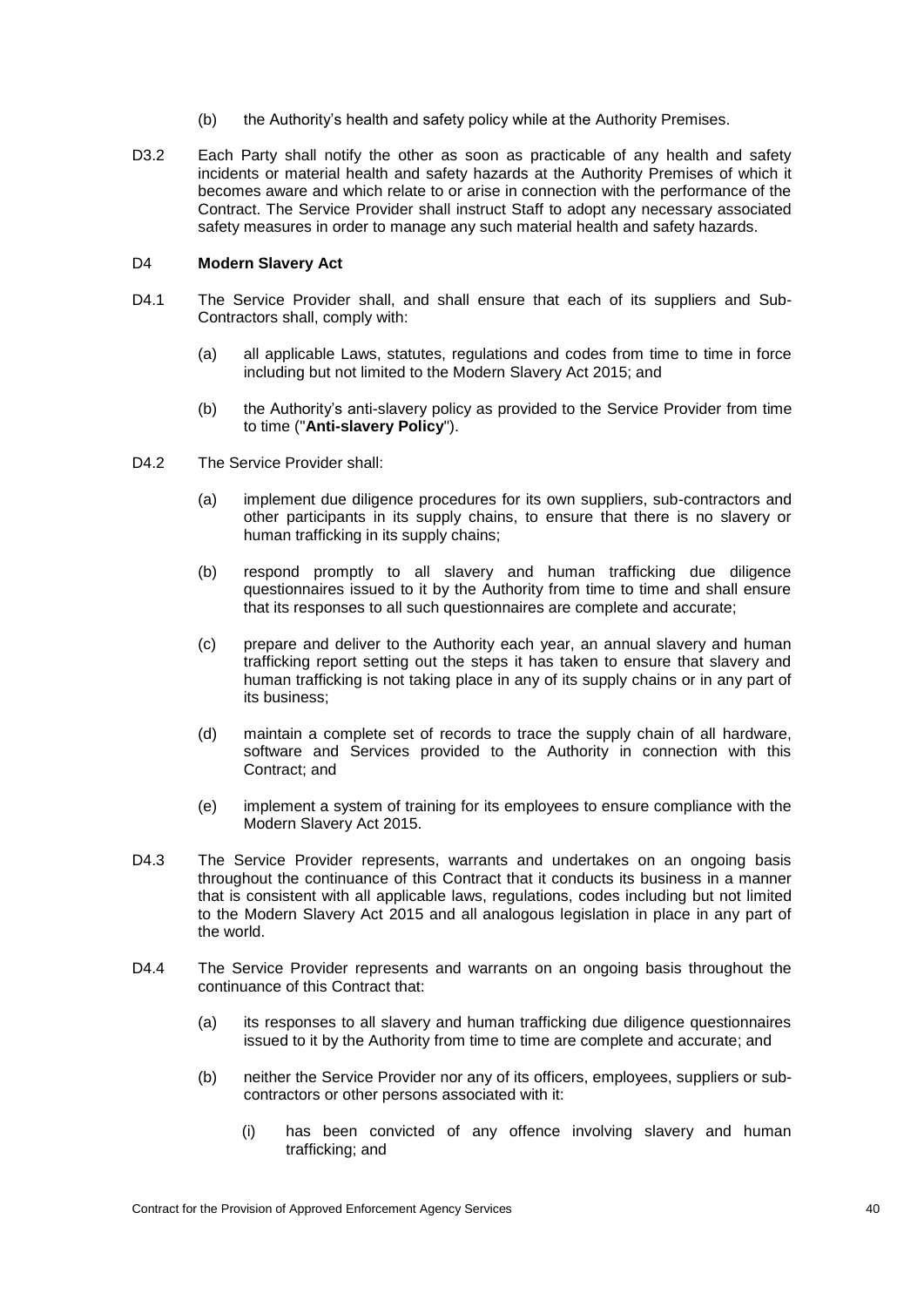- (ii) has been or is it the subject of any investigation, inquiry or enforcement proceedings by any governmental, administrative or regulatory body regarding any offence or alleged offence of or in connection with slavery and human trafficking.
- <span id="page-46-0"></span>D4.5 The Service Provider shall notify the Authority as soon as it becomes aware of:
	- (a) any breach, or potential breach, of the Anti-slavery Policy; or
	- (b) any actual or suspected slavery or human trafficking in a supply chain which has a connection with this Contract.
- D4.6 If the Service Provider makes a notification to the Authority pursuant to clause [D4.5,](#page-46-0) the Service Provider shall respond promptly to the Authority's enquiries, co-operate with any investigation, and allow the Authority to audit any books, records and/or any other relevant documentation in accordance with clause [E9](#page-54-0) (Audit).
- D4.7 If the Service Provider is in Default under clause [D4.5,](#page-46-0) the Authority may by notice:
	- (a) require the Service Provider to remove from performance of this Contract any officers, employees, suppliers or sub-contractors or other persons associated with it whose acts or omissions have caused the Default; or
	- (b) immediately terminate this Contract.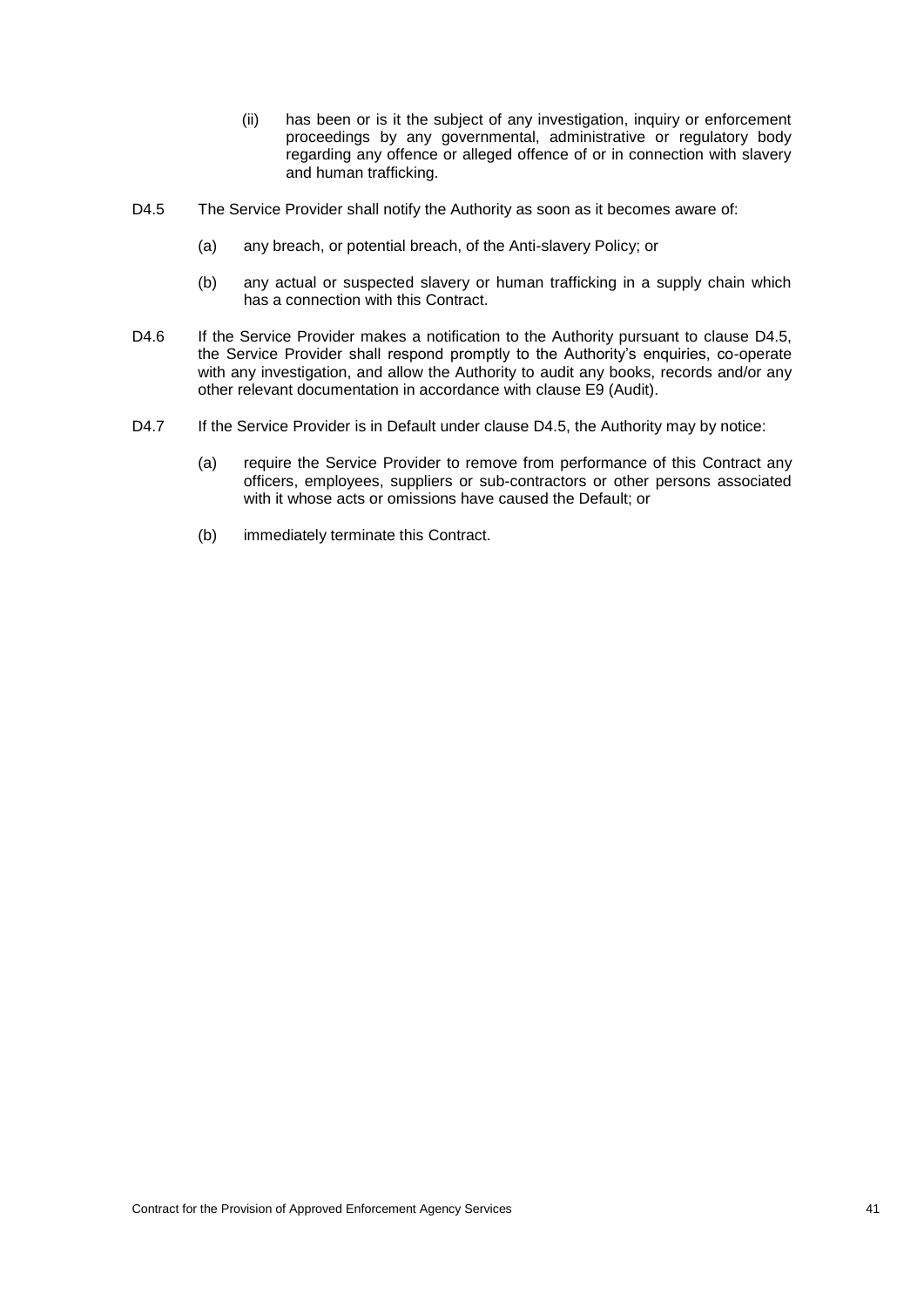# **E PROTECTION OF INFORMATION**

## <span id="page-47-0"></span>E1 **Authority Data**

- E1.1 The Service Provider shall (subject to Schedule 9 (Data Protection)):
	- (a) not store, copy, disclose, or use the Authority Data except as necessary for the performance by the Service Provider of its obligations under the Contract or as otherwise Approved;
	- (b) preserve the integrity of Authority Data and prevent the corruption or loss of Authority Data;
	- (c) not delete or remove any proprietary notices contained within or relating to the Authority Data;
	- (d) to the extent that Authority Data is held and/or Processed by the Service Provider, supply Authority Data to the Authority as requested by the Authority in the format specified in the Specification;
	- (e) perform secure back-ups of all Authority Data and ensure that up-to-date backups are stored securely off-site. The Service Provider shall ensure that such back-ups are made available to the Authority immediately upon request;
	- (f) ensure that any system on which the Service Provider holds any Authority Data, including back-up data, is a secure system that complies with the Security Policy Framework;
	- (g) NOT USED;
	- (h) without prejudice to Schedule 9 (Data Protection) and the Service Provider's obligation to implement Protective Measures and protect against a Data Loss Event on request, give the Authority details of its policy for reporting, managing and recovering from information risk incidents, including losses of Personal Data, and its procedures for reducing risk;
	- (i) without prejudice to Schedule 9 (Data Protection) and the Service Provider's obligation to notify the Authority immediately or at least within 12 hours of becoming aware of any Data Loss Event, notify the Authority immediately and inform the Authority of the remedial action the Service Provider proposes to take if it has reason to believe that Authority Data has or may become corrupted, lost or sufficiently degraded in any way for any reason; and
- E1.2 Subject to Schedule 9 (Data Protection) and specifically the terms relating to notification and handling a Personal Data Breach, if Authority Data is corrupted, lost or sufficiently degraded as a result of the Service Provider's Default so as to be unusable, the Authority may:
	- (a) require the Service Provider (at the Service Provider's expense) to restore or procure the restoration of Authority Data and the Service Provider shall do so promptly; and/or
	- (b) itself restore or procure the restoration of Authority Data, and shall be repaid by the Service Provider any reasonable expenses incurred in doing so.
- E1.3 Subject to Schedule 9 (Data Protection) and specifically the terms relating to notification and handling a Personal Data Breach and liability in relation thereto, if, through any Default of the Service Provider, data transmitted or processed in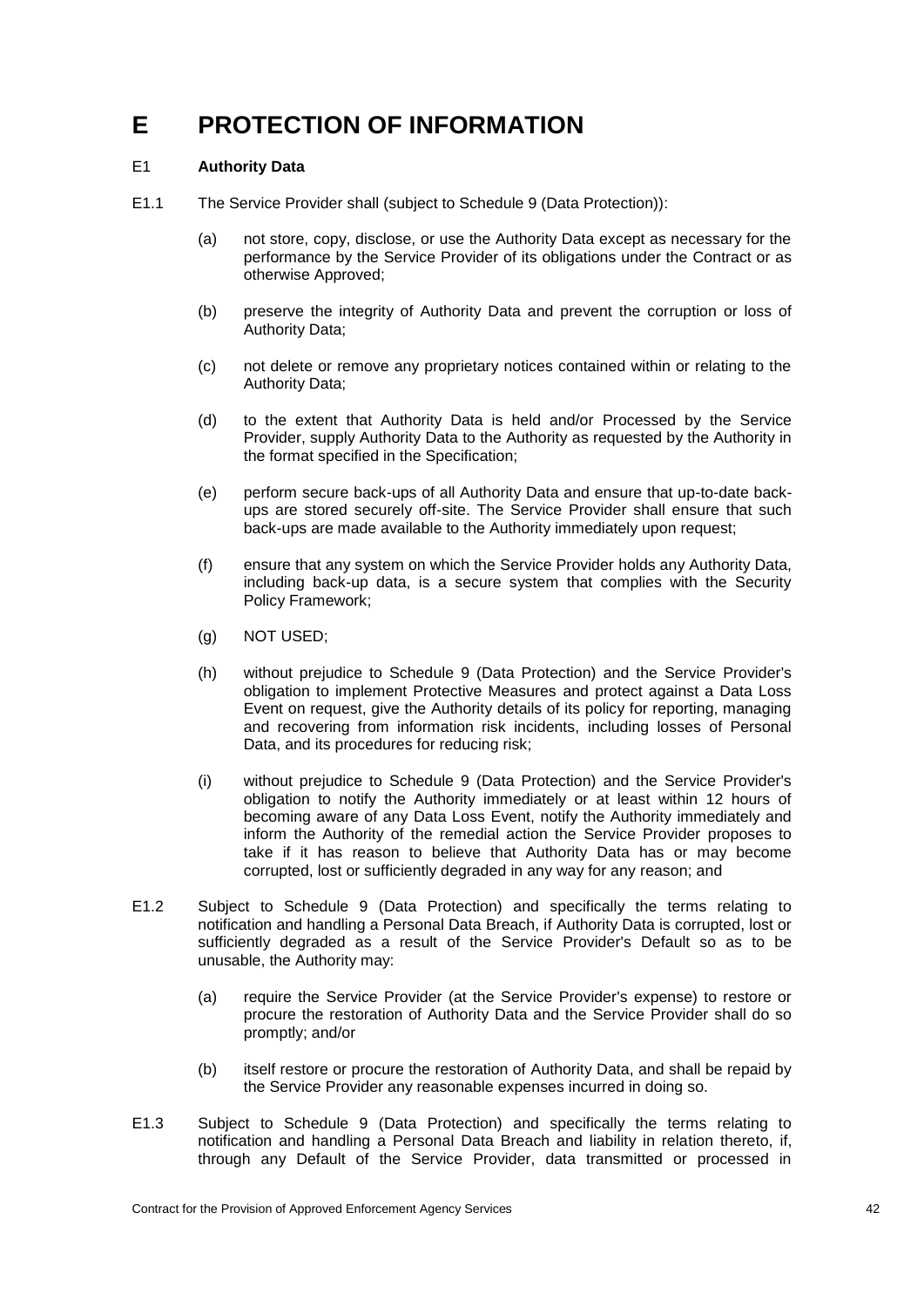connection with the Contract is either lost or sufficiently degraded as to be unusable, the Service Provider shall be liable for the cost of reconstitution of that data and shall reimburse the Authority in respect of any charge levied for its transmission and any other costs charged in connection with such Default.

## <span id="page-48-4"></span>E2 **Data Protection**

E2.1 The Parties shall comply with the provisions of Schedule 9 (Data Protection) in relation to the handling by the Service Provider of Personal Data under or in connection with this Contract.

### E3 **Official Secrets Acts and Finance Act**

- E3.1 The Service Provider shall comply with the provisions of:
	- (a) the Official Secrets Acts 1911 to 1989; and
	- (b) section 182 of the Finance Act 1989.

## <span id="page-48-0"></span>E4 **Confidential Information**

- <span id="page-48-2"></span>E4.1 Except to the extent set out in this clause [E4](#page-48-0) or if disclosure or publication is expressly permitted elsewhere in the Contract each Party shall treat all Confidential Information belonging to the other Party as confidential and shall not disclose any Confidential Information belonging to the other Party to any other person without the other Party's consent, except to such persons and to such extent as may be necessary for the performance of the Party's obligations under the Contract.
- E4.2 The Service Provider hereby gives its consent for the Authority to publish the whole Contract (but with any information which is Confidential Information belonging to the Authority redacted) including from time to time agreed changes to the Contract, to the general public.
- <span id="page-48-1"></span>E4.3 If required by the Authority, the Service Provider shall ensure that Staff, professional advisors and consultants sign a non-disclosure agreement prior to commencing any work in connection with the Contract in a form approved by the Authority. The Service Provider shall maintain a list of the non-disclosure agreements completed in accordance with this clause [E4.3.](#page-48-1)
- E4.4 If requested by the Authority, the Service Provider shall give the Authority a copy of the list referred to in clause E4.3 and, subsequently upon request by the Authority, copies of such of the listed non-disclosure agreements as required by the Authority. The Service Provider shall ensure that its Staff, professional advisors and consultants are aware of the Service Provider's confidentiality obligations under the Contract.
- E4.5 The Service Provider may disclose the Authority's Confidential Information only to the Staff who are directly involved in providing the Services and who need to know the information, and shall ensure that such Staff are aware of and shall comply with the obligations in clause E4 as to confidentiality.
- <span id="page-48-3"></span>E4.6 The Service Provider shall not, and shall procure that the Staff do not, use any of the Authority's Confidential Information received otherwise than for the purposes of the Contract.
- E4.7 Clause [E4.1](#page-48-2) shall not apply to the extent that:
	- (a) such disclosure is a requirement of Law placed upon the Party making the disclosure, including any requirements for disclosure under the FOIA or the EIR;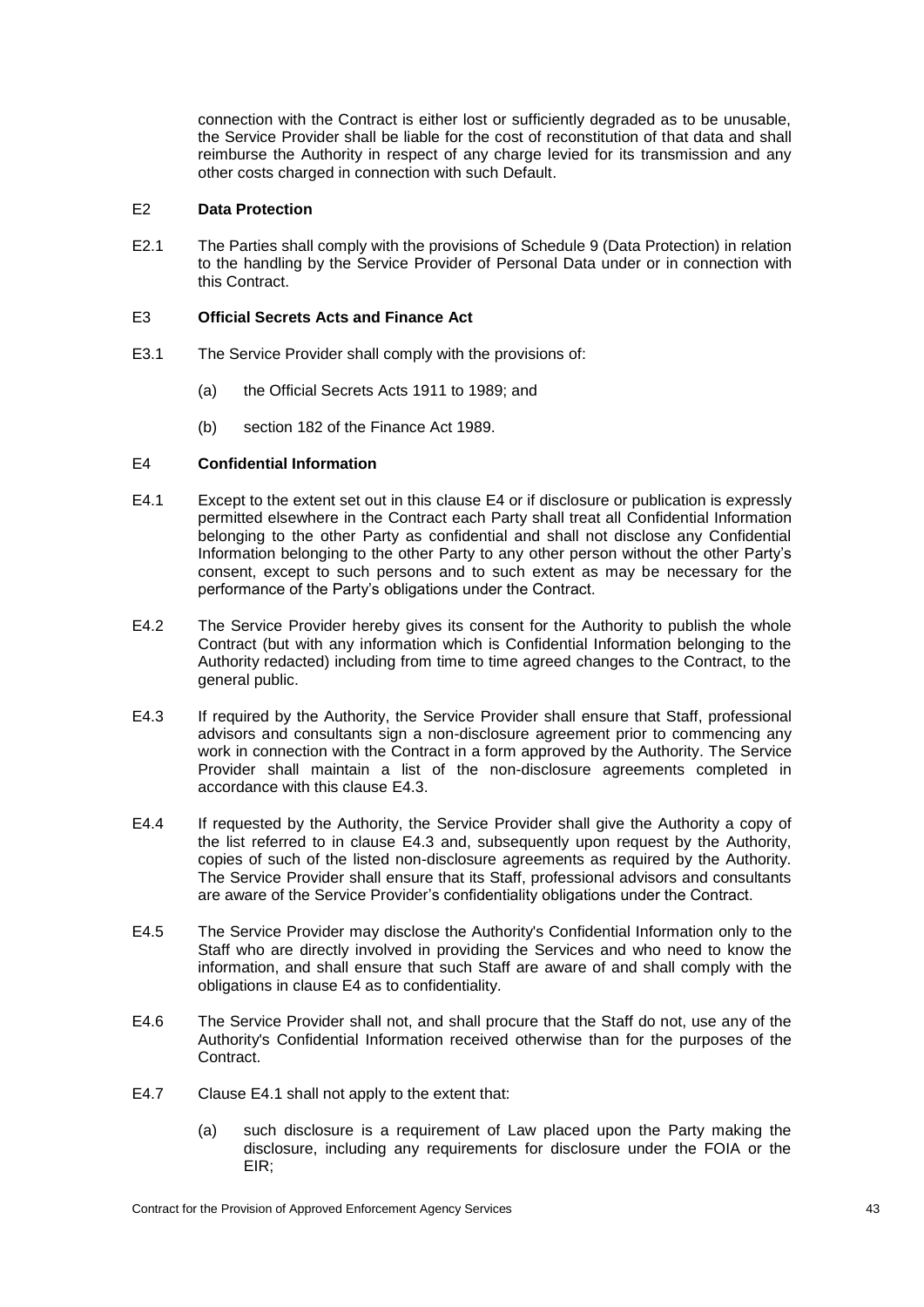- (b) such information was in the possession of the Party making the disclosure without obligation of confidentiality prior to its disclosure by the information owner;
- (c) such information was obtained from a third party without obligation of confidentiality;
- (d) such information was already in the public domain at the time of disclosure otherwise than by a breach of this Contract (or any other contract between the Authority and the Service Provider); or
- (e) it is independently developed without access to the other Party's Confidential Information.
- <span id="page-49-0"></span>E4.8 Nothing in clause [E4.1](#page-48-2) prevents the Authority disclosing any Confidential Information obtained from the Service Provider:
	- (a) for the purpose of the examination and certification of the Authority's accounts;
	- (b) for the purpose of any examination pursuant to Section 6(1) of the National Audit Act 1983 of the economy, efficiency and effectiveness with which the Authority has used its resources;
	- (c) to Parliament and Parliamentary committees;
	- (d) to any Crown Body or any Contracting Authority and the Service Provider hereby acknowledges that all government departments or Contracting Authorities receiving such Confidential Information may further disclose the Confidential Information to other government departments or other Contracting Authorities on the basis that the information is confidential and is not to be disclosed to a third party which is not part of any government department or any Contracting Authority; or
	- (e) to any consultant, contractor or other person engaged by the Authority

<span id="page-49-2"></span><span id="page-49-1"></span>provided that in disclosing information under clauses [E4.8](#page-49-0)[\(d\)](#page-49-1) and [E4.8](#page-49-0)[\(e\)](#page-49-2) the Authority discloses only the information which is necessary for the purpose concerned and requests that the information is treated in confidence and that a confidentiality undertaking is given where appropriate.

- E4.9 Nothing in clauses [E4.1](#page-48-2) to [E4.6](#page-48-3) shall prevent either Party from using any techniques, ideas or Know-How gained during the performance of its obligations under the Contract in the course of its normal business, to the extent that this does not result in a disclosure of the other Party's Confidential Information or an infringement of the other Party's Intellectual Property Rights.
- E4.10 The Authority shall use all reasonable endeavours to ensure that any government department, Contracting Authority, employee, third party or Sub-Contractor to whom the Service Provider's Confidential Information is disclosed pursuant to clause [E4.6](#page-48-3) is made aware of the Authority's obligations of confidentiality.
- E4.11 If the Service Provider does not comply with clauses [E4.1](#page-48-2) to [E4.6](#page-48-3) the Authority may terminate the Contract immediately on notice to the Service Provider and/or seek injunctive relief in a court of competent jurisdiction.
- <span id="page-49-3"></span>E4.12 In order to ensure that no unauthorised person gains access to any Confidential Information or any data obtained in the supply of the Services, the Service Provider shall maintain adequate security arrangements that meet the requirements of professional standards and best practice. The Service Provider shall treat the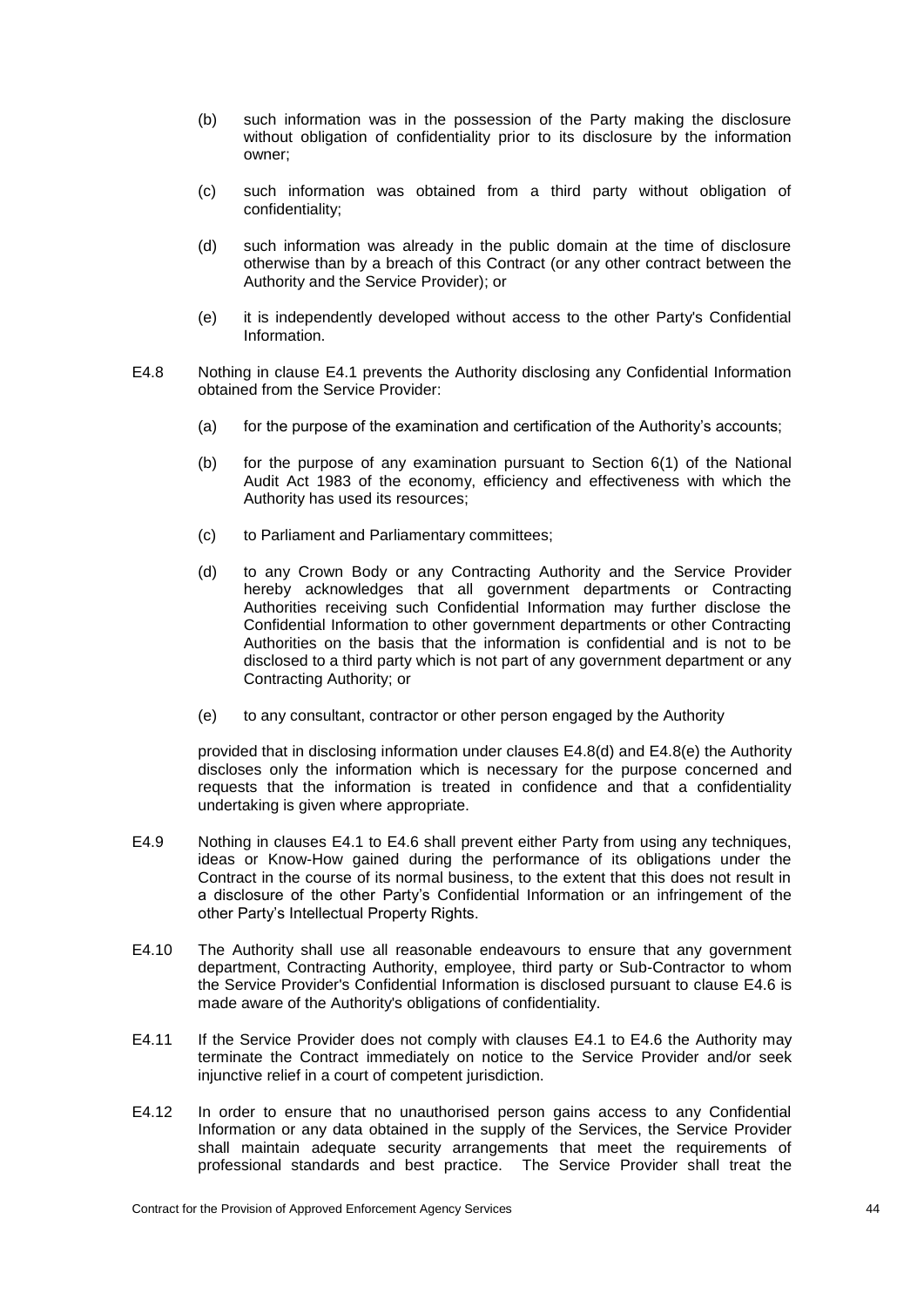Authority's Confidential Information as confidential and keep it in secure custody (which is appropriate depending upon the form in which such materials are stored and the nature of the Confidential Information contained in those materials).The Service Provider shall immediately notify the Authority of any breach of security in relation to Confidential Information and all data obtained in the supply of the Services and will keep a record of such breaches. The Service Provider will use its best endeavours to recover such Confidential Information or data however it may be recorded. The Service Provider will co-operate with the Authority in any investigation as a result of any breach of security in relation to Confidential Information or data.

E4.13 The Service Provider shall, at its own expense, alter any security systems at any time during the Contract Period at the Authority's request if the Authority reasonably believes the Service Provider has failed to comply with clause [E4.12.](#page-49-3)

### <span id="page-50-0"></span>E5 **Freedom of Information**

- E5.1 The Service Provider acknowledges that the Authority is subject to the requirements of the FOIA and the EIR.
- E5.2 The Service Provider shall transfer to the Authority all Requests for Information that it receives as soon as practicable and in any event within 2 Working Days of receipt and shall:
	- (a) give the Authority a copy of all Information requested in the Request for Information in its possession or control in the form that the Authority requires within 5 Working Days (or such other period as the Authority may specify) of the Authority's request;
	- (b) provide all necessary assistance as reasonably requested by the Authority to enable the Authority to comply with its obligations under the FOIA and EIR; and
	- (c) not respond to directly to a Request for Information unless authorised to do so in writing by the Authority.
- E5.3 The Service Provider acknowledges that the Authority may be required under the FOIA and EIRs to disclose Information (including Commercially Sensitive Information) without consulting or obtaining consent from the Service Provider. The Authority shall determine in its absolute discretion and notwithstanding any other provision in the Contract or any other agreement whether the Commercially Sensitive Information and any other Information is exempt from disclosure in accordance with the provisions of the FOIA and/or the EIR.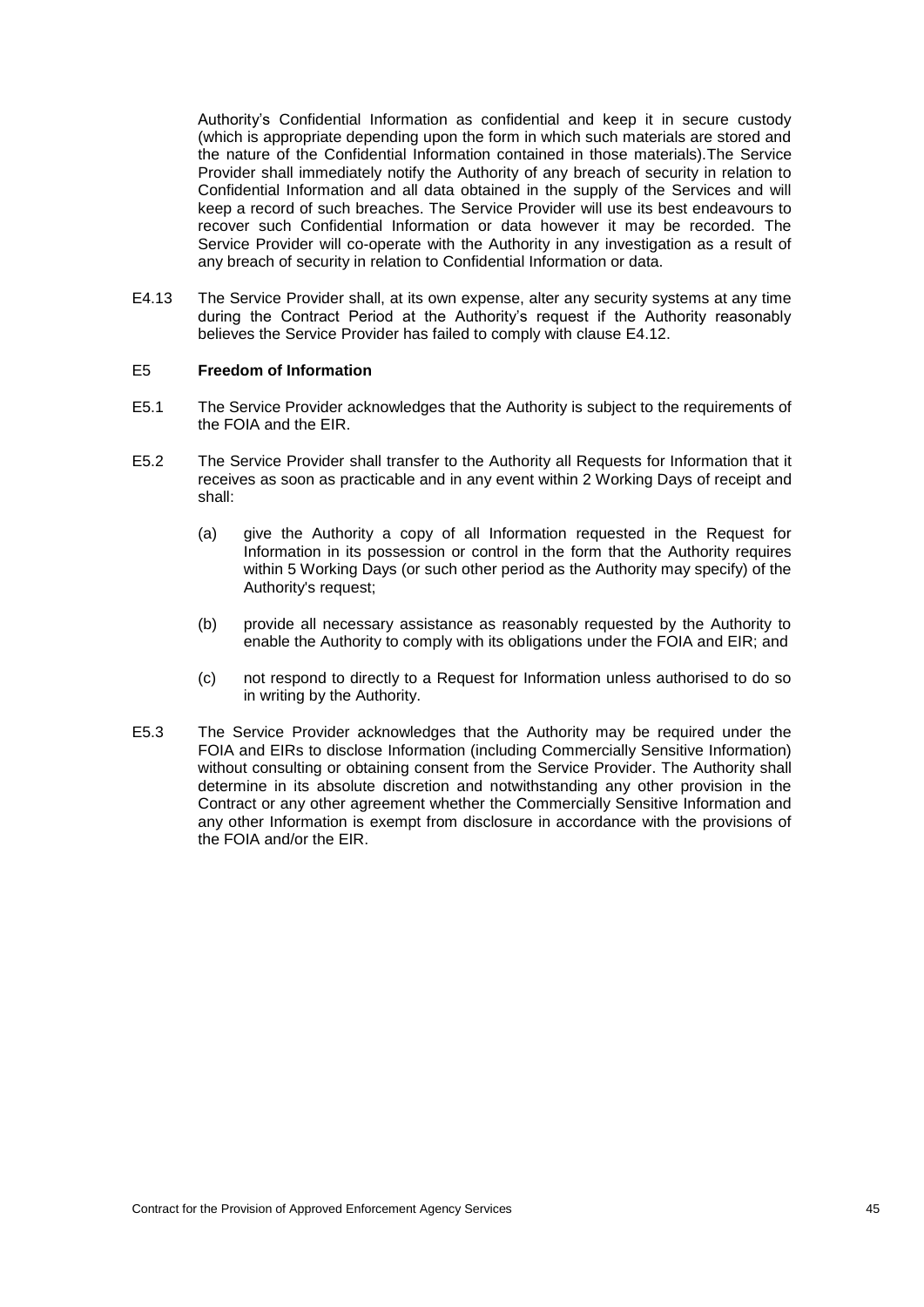## E6 **Publicity, Media and Official Enquiries**

- <span id="page-51-0"></span>E6.1 Without prejudice to the Authority's obligations under the FOIA, the EIR or any obligations under the Regulations or any policy requirements as to transparency, the Service Provider shall not make any press announcement or publicise the Contract or any part thereof in any way, without Approval.
- E6.2 The Service Provider shall use all reasonable endeavours to ensure that its Staff, professional advisors and consultants comply with [E6.1.](#page-51-0)

### <span id="page-51-4"></span>E7 **Security**

- E7.1 The Service Provider shall comply with the terms of Schedule 8 (Information Assurance and Security) and Schedule 15 (Service Continuity Plan and Corporate Resolution Planning).
- <span id="page-51-1"></span>E7.2 The Service Provider shall, as an enduring obligation during the Contract Period, use the latest versions of anti-virus programs available from an industry accepted antivirus software vendor to check for and delete Malicious Software from the ICT Environment.
- <span id="page-51-2"></span>E7.3 Subject to Schedule 9 (Data Protection) and notwithstanding clause [E7.2,](#page-51-1) if Malicious Software is found, the Parties shall co-operate to reduce the effect of the Malicious Software and, particularly if Malicious Software causes loss of operational efficiency or loss or corruption of the Authority Data, assist each other to mitigate any losses and to restore the provision of Services to their desired operating efficiency.
- E7.4 Any cost arising out of the actions of the Parties taken in compliance with clause [E7.3](#page-51-2) shall be borne by the Parties as follows:
	- (a) by the Service Provider where the Malicious Software originates from the Service Provider Software, the Third Party Software or the Authority Data (whilst the Authority Data was under the control of the Service Provider); and
	- (b) by the Authority if the Malicious Software originates from the Authority Software or Authority Data (whilst the Authority Data was under the control of the Authority).

### <span id="page-51-3"></span>E8 **Intellectual Property Rights**

- E8.1 Except as expressly stated in this clause, no Intellectual Property Rights of either party are transferred or licensed as a result of the Contract.
- E8.2 As between the Parties all Intellectual Property Rights in the IP Materials shall vest or remain vested (as the case may be) in the Authority (save for Copyright and Database Rights in the IP Materials which shall vest in Her Majesty the Queen) and the Service Provider shall not, and shall ensure that the Staff shall not, use or disclose any IP Materials without Approval save to the extent necessary for performance by the Service Provider of its obligations under the Contract.
- E8.3 The Authority grants the Service Provider a non-exclusive, non-transferable and royalty-free licence for the duration of the Contract Period to use the IP Materials to the extent necessary to enable the Service Provider to deliver the Services and otherwise perform its obligations under the Contract
- E8.4 As between the Parties all Intellectual Property Rights in the Results:
	- (a) shall vest in the Authority to the extent that the relevant Results relate specifically to the Contract and/or the Services (including any continuation or re-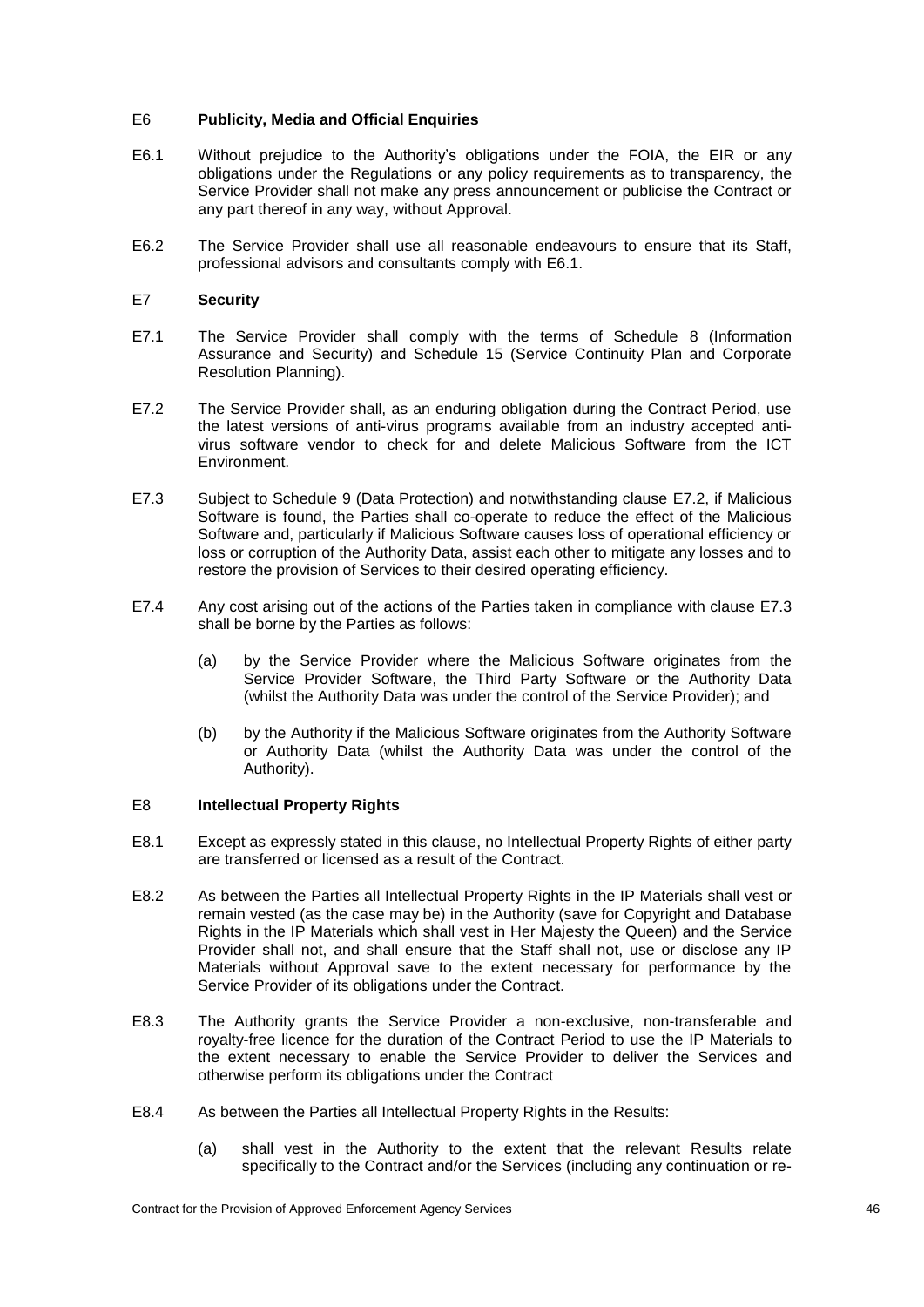procurement thereof following expiry or termination of the Contract) and not to the general business or operations of the Service Provider, and to the extent that such Intellectual Property Rights do not vest in the Authority, by virtue of this clause or by operation of law or otherwise, the Service Provider hereby assigns such Intellectual Property Rights to the Authority including by way of present assignment of future rights. In respect of any such Intellectual Property Rights prepared for the Service Provider and/or by any Sub-Contractor or Staff then the Service Provider will procure either (i) that such Intellectual Property Rights are assigned to it so that it can assign the same to the Authority in accordance with this clause or that (ii) such Intellectual Property Rights are assigned directly to the Authority by all such Sub-Contractor(s) and/or Staff as applicable; and

- (b) shall in all other cases vest in the Service Provider.
- <span id="page-52-1"></span>E8.5 In relation to the Results:
	- (a) The Service Provider grants the Authority a non-exclusive, perpetual, royaltyfree, worldwide and irrevocable licence to use, reproduce, modify and develop the Results owned by the Service Provider (to the extent that the relevant rights are not already held by the Authority) to the extent necessary to enable the Authority to make use of the Services and/or otherwise perform its obligations under the Contract and/or to provide or make use of any Replacement Services. Such licence shall include the right for the Authority to sub-license, transfer, novate or assign to other Contracting Authorities, the Crown, the Replacement Service Provider or to any other third party supplying goods and/or services to the Authority.
	- (b) The Authority grants the Service Provider a non-exclusive, non-transferable and royalty-free licence for the duration of the Contract Period to use, reproduce, modify and develop the Results owned by the Authority (to the extent that the relevant rights are not already held by the Service Provider) to the extent necessary to enable the Service Provider to deliver the Services and otherwise perform its obligations under the Contract.
	- (c) In respect of any Results owned by any third party (including Sub-Contractors and/or Staff) the Service Provider will procure the grant to the Authority by all such third parties of a non-exclusive, perpetual, royalty-free, worldwide and irrevocable licence to use, reproduce, modify and develop such Results to the extent necessary to enable the Authority to make use of the Services and/or otherwise perform its obligations under the Contract and/or to provide or make use of any Replacement Services. Such licence shall include the right for the Authority to sub-license, transfer, novate or assign to other Contracting Authorities, the Crown, the Replacement Service Provider or to any other third party supplying goods and/or services to the Authority.
- <span id="page-52-2"></span><span id="page-52-0"></span>E8.6 The Service Provider shall:
	- (a) waive and/or procure a waiver of any and all moral rights held by it and/or any third party in copyright material arising as a result of the Contract or the performance of its obligations under the Contract, including in relation to the Intellectual Property Rights in Results that vest in the Authority under the Contract;
	- (b) ensure that the third party owner of any Intellectual Property Rights that are or which may be used to perform the Services grants to the Authority a nonexclusive licence or, if itself a licensee of those rights, shall grant to the Authority an authorised sub-licence, to use, reproduce, modify, develop and maintain the Intellectual Property Rights in the same. Such licence or sub-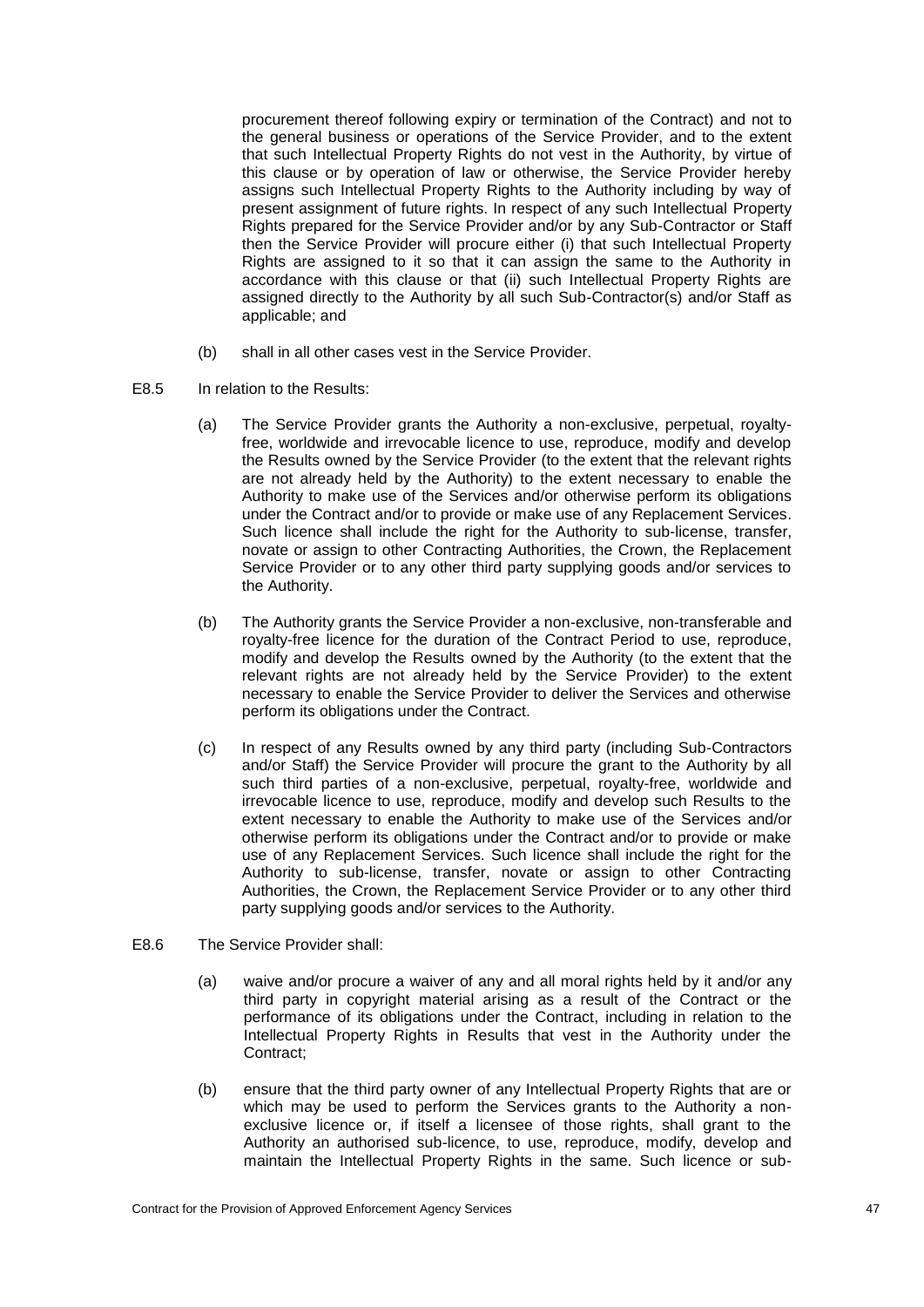licence shall be non-exclusive, perpetual, royalty-free, worldwide and irrevocable and shall include the right for the Authority to sub-license, transfer, novate or assign to other Contracting Authorities, the Crown, the Replacement Service Provider or to any other third party supplying goods and/or services to the Authority ("**Indemnified Persons**");

(c) not infringe any Intellectual Property Rights of any third party in supplying the Services; and

- (d) during and after the Contract Period, indemnify and keep indemnified the Authority and Indemnified Persons from and against all actions, suits, claims, demands, losses, charges, damages, costs and expenses and other liabilities which the Authority and Indemnified Persons may suffer or incur as a result of or in connection with any breach of this clause [E8.6,](#page-52-0) except to the extent that any such claim results directly from:
	- (i) designs supplied by the Authority; or
	- (ii) data supplied by the Authority which is not required to be verified by the Service Provider under any provision of the Contract.
- E8.7 The Authority shall notify the Service Provider in writing of any claim or demand brought against the Authority or Indemnified Person for infringement or alleged infringement of any Intellectual Property Right in materials supplied and/or licensed by the Service Provider to the Authority.
- E8.8 The Service Provider shall at its own expense conduct all negotiations and any litigation arising in connection with any claim, demand or action by any third party for infringement or alleged infringement of any third party Intellectual Property Rights (whether by the Authority, the Service Provider or Indemnified Person) arising from the performance of the Service Provider's obligations under the Contract (**"Third Party IP Claim**"), provided that the Service Provider shall at all times:
	- (a) consult the Authority on all material issues which arise during the conduct of such litigation and negotiations;
	- (b) take due and proper account of the interests of the Authority; and
	- (c) not settle or compromise any claim without Approval (not to be unreasonably withheld or delayed).
- <span id="page-53-0"></span>E8.9 The Authority shall, at the request of the Service Provider, afford to the Service Provider all reasonable assistance for the purpose of contesting any Third Party IP Claim and the Service Provider shall indemnify the Authority for all costs and expenses (including, but not limited to, legal costs and disbursements) incurred in doing so. The Service Provider shall not be required to indemnify the Authority under this clause [E8.9](#page-53-0) in relation to any costs and expenses to the extent that such arise directly from the matters referred to in clauses [E8.6\(](#page-52-0)d)(i) and [E8.6\(](#page-52-0)d)(ii).
- E8.10 The Authority shall not, without the Service Provider's consent, make any admissions which may be prejudicial to the defence or settlement of any Third Party IP Claim.
- <span id="page-53-1"></span>E8.11 If any Third Party IP Claim is made or in the reasonable opinion of the Service Provider is likely to be made, the Service Provider shall notify the Authority and any relevant Indemnified Person, at its own expense and subject to Approval (not to be unreasonably withheld or delayed), shall (without prejudice to the rights of the Authority under clauses [E8.5](#page-52-1)[\(b\)](#page-52-2) and [G4.1](#page-75-0)[\(g\)\)](#page-76-0) use its best endeavours to: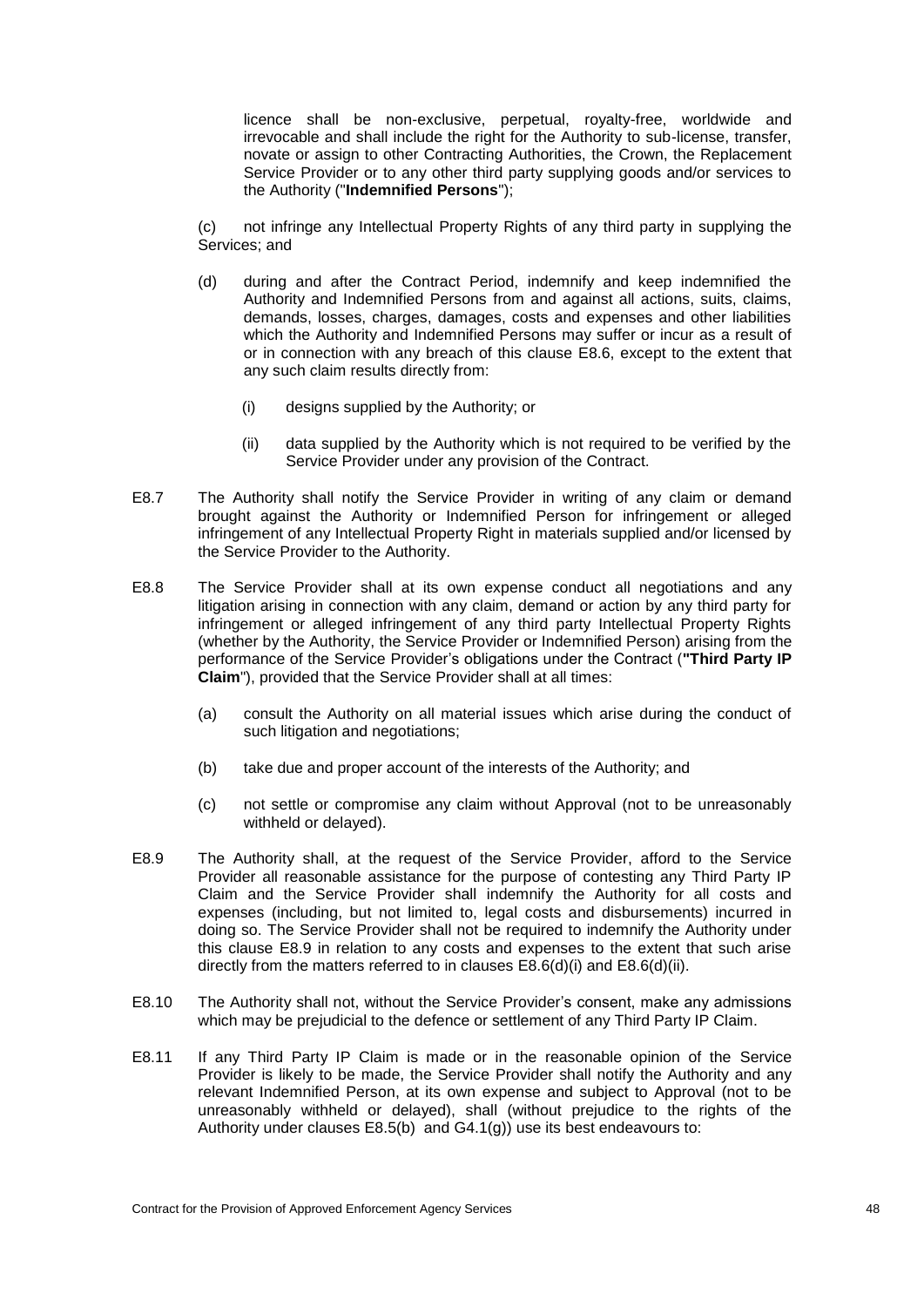- <span id="page-54-1"></span>(a) modify any or all of the Services without reducing the performance or functionality of the same, or substitute alternative services of equivalent performance and functionality, so as to avoid the infringement or the alleged infringement; or
- <span id="page-54-2"></span>(b) procure a licence to use the Intellectual Property Rights and supply the Services which are the subject of the alleged infringement, on terms which are acceptable to the Authority,

and if the Service Provider is unable to comply with clauses [E8.11](#page-53-1)[\(a\)](#page-54-1) or [E8.11](#page-53-1)[\(b\)](#page-54-2) within 20 Working Days of receipt by the Authority of the Service Provider's notification the Authority may terminate the Contract immediately by notice to the Service Provider.

- E8.12 The Service Provider hereby grants to the Authority and, if requested by the Authority, will grant to a Replacement Service Provider, a royalty-free, irrevocable, worldwide, non-exclusive licence (with a right to sub-license) to use any Intellectual Property Rights that the Service Provider owned or developed prior to the Commencement Date, or owns or develops after the Commencement Date but that are not Results, and which the Authority (or the Replacement Service Provider) reasonably requires in order for the Authority to exercise its rights under, and receive the benefit of, the Contract (including, without limitation, the Services).
- E8.13 The Service Provider agrees to execute all documents and do all acts as are necessary to give effect to the provisions of this clause [E8.](#page-51-3)

### <span id="page-54-0"></span>E9 **Audit**

- E9.1 The Service Provider shall keep and maintain until 6 years after the end of the Contract Period, or as long a period as may be agreed between the Parties, full and accurate records of its compliance with, and discharge of its obligations under, the Contract (including the Services supplied under it, all expenditure reimbursed by the Authority, and all payments made by the Authority). The Service Provider shall on request afford the Authority or the Authority's representatives such access to those records and processes as may be requested by the Authority in connection with the Contract.
- E9.2 The Service Provider agrees to make available to the Authority, free of charge, whenever requested, copies of audit reports obtained by the Service Provider in relation to the Services.
- E9.3 The Authority, acting by itself or through its duly authorised representatives and/or the National Audit Office and/or any Regulatory Body, shall have the right during the Contract Period and for a period of 18 Months thereafter, to assess compliance by the Service Provider of the Service Provider's obligations under this Contract, including for the following purposes:
	- (a) to verify the accuracy of the Price and any other amounts payable by the Authority under this Contract;
	- (b) to verify the Open Book Data;
	- (c) to verify the Service Provider's compliance with this Contract and applicable Law;
	- (d) to identify or investigate actual or suspected fraud, impropriety or accounting mistakes or any breach or threatened breach of security and in these circumstances the Authority shall have no obligation to inform the Service Provider of the purpose or objective of its investigations;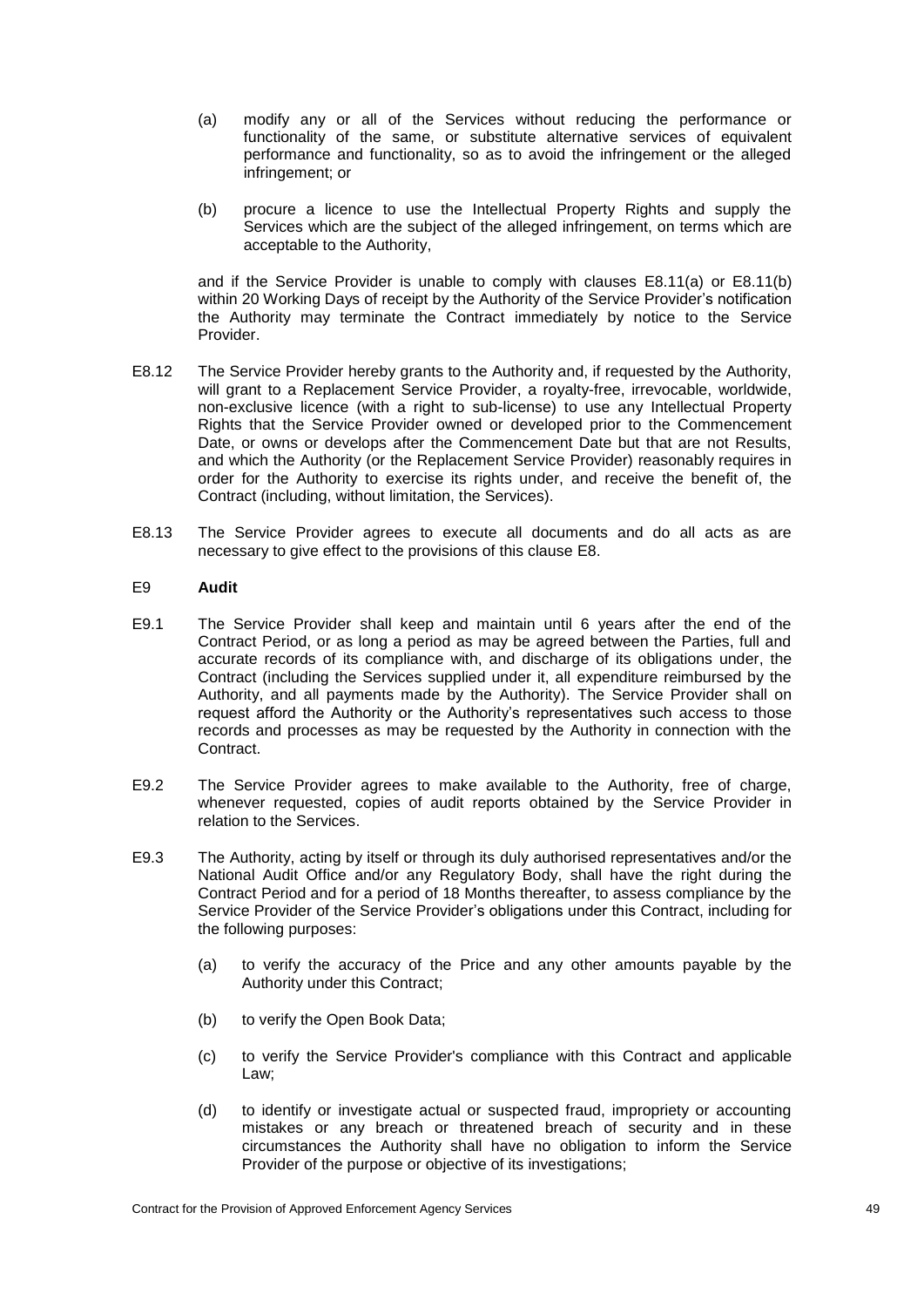- (e) to identify or investigate any circumstances which may impact upon the financial stability of the Service Provider and/or the Guarantor or their ability to perform the Services;
- (f) to obtain such information as is necessary to fulfil the Authority's obligations to supply information for parliamentary, ministerial, judicial or administrative purposes;
- (g) to carry out the Authority's internal and statutory audits and to prepare, examine and/or certify the Authority's annual and interim reports and accounts;
- (h) to enable the National Audit Office to carry out an examination pursuant to Section 6(1) of the National Audit Act 1983 of the economy, efficiency and effectiveness with which the Authority has used its resources;
- (i) to verify the accuracy and completeness of any Management Information delivered or required by this Contract;
- (j) to review the Service Provider's compliance with the Policies and Standards; and/or
- (k) to review the integrity, confidentiality and security of the Authority Data,

and the Service Provider (and its agents) shall permit access free of charge during normal business hours on reasonable notice to all such documents (including computerised documents and data) and other information as the Authority (or those acting on its behalf) may reasonably require for the purposes of conducting such an audit.

- E9.4 The Service Provider (and its agents) shall permit the Comptroller and Auditor General (and his appointed representatives) access free of charge during normal business hours on reasonable notice to all such documents (including computerised documents and data) and other information as the Comptroller and Auditor General may reasonably require for the purposes of conducting a financial audit of the Authority and for carrying out examinations into the economy, efficiency and effectiveness with which the Authority has used its resources. The Service Provider shall provide such explanations as are reasonably required for these purposes.
- E9.5 The Authority shall during each audit comply with those security, sites, systems and facilities operating procedures of the Service Provider that the Authority deems reasonable and use its reasonable endeavours to ensure that the conduct of each audit does not unreasonably disrupt the Service Provider or delay the provision of the Services. The Authority shall endeavour to (but is not obliged to) provide at least 15 Working Days' notice of its intention to conduct an audit.
- E9.6 The Parties agree that they shall bear their own respective costs and expenses incurred in respect of compliance with their obligations under this clause [E9,](#page-54-0) unless the audit identifies a material Default by the Service Provider in which case the Service Provider shall reimburse the Authority for all the Authority's reasonable costs incurred in connection with the audit.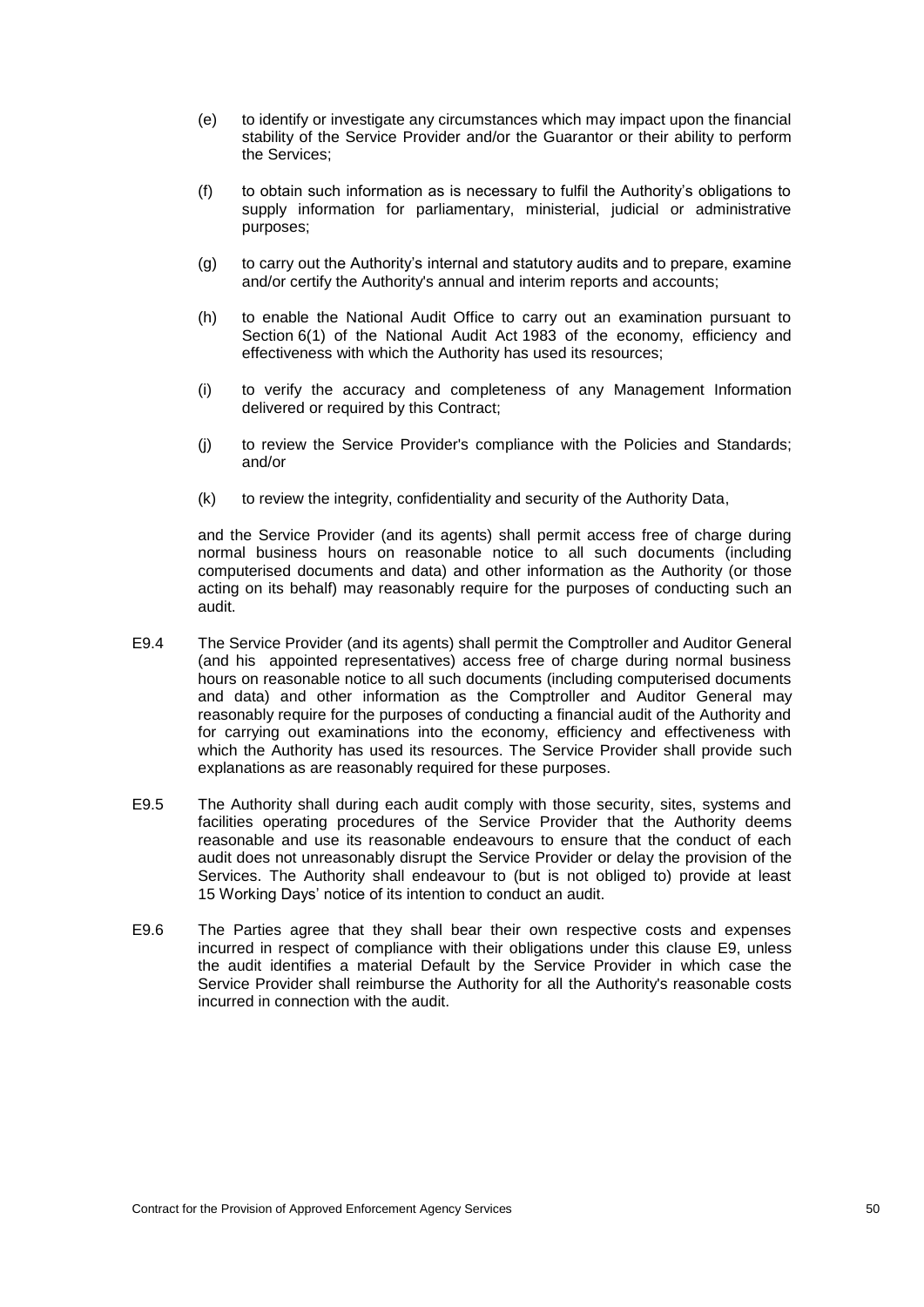# **F CONTROL OF THE CONTRACT**

## F1 **Contract Governance**

- F1.1 The Parties shall comply with the provisions of:
	- (a) Schedules 12 (Governance) in relation to the management and governance of the Contract; and
	- (b) Schedule 19 (Management Information and Reporting) in relation to the:
		- (i) provision of the Management Information and the Open Book Data; and
		- (ii) retention of records in connection with the Contract.

## F2 **Rectification Plan**

- <span id="page-56-0"></span>F2.1 If:
	- (a) there is, or is reasonably likely to be, any delay in:
		- (i) the Service Provider's performance of the Implementation Services or in discharging its obligations under the Implementation Plan; and/or
		- (ii) the Service Provider's readiness to deliver the Operational Services from Service Commencement Date;
	- (b) in any Service Period there has been a KPI Failure;
	- (c) the Service Provider has committed any breach of its obligations under any of:
		- (i) clause [B3](#page-32-0) (Standard of Services);
		- (ii) clause [E1](#page-47-0) (Authority Data);
		- (iii) clause [E2](#page-48-4) (Data Protection) and/or Schedule 9 (Data Protection);
		- (iv) clause [E4](#page-48-0) (Confidential Information);
		- (v) clause [E5](#page-50-0) (Freedom of Information); or
		- (vi) clause [E7](#page-51-4) (Security) and/or Schedule 8 (Information Assurance and Security); and/or

(d) the Service Provider commits a material Default that is capable of remedy (and for these purposes a 'material Default' may be a single material Default or a number of Defaults or repeated Defaults (whether of the same or different obligations and regardless of whether such Defaults are remedied) which taken together constitute a material Default),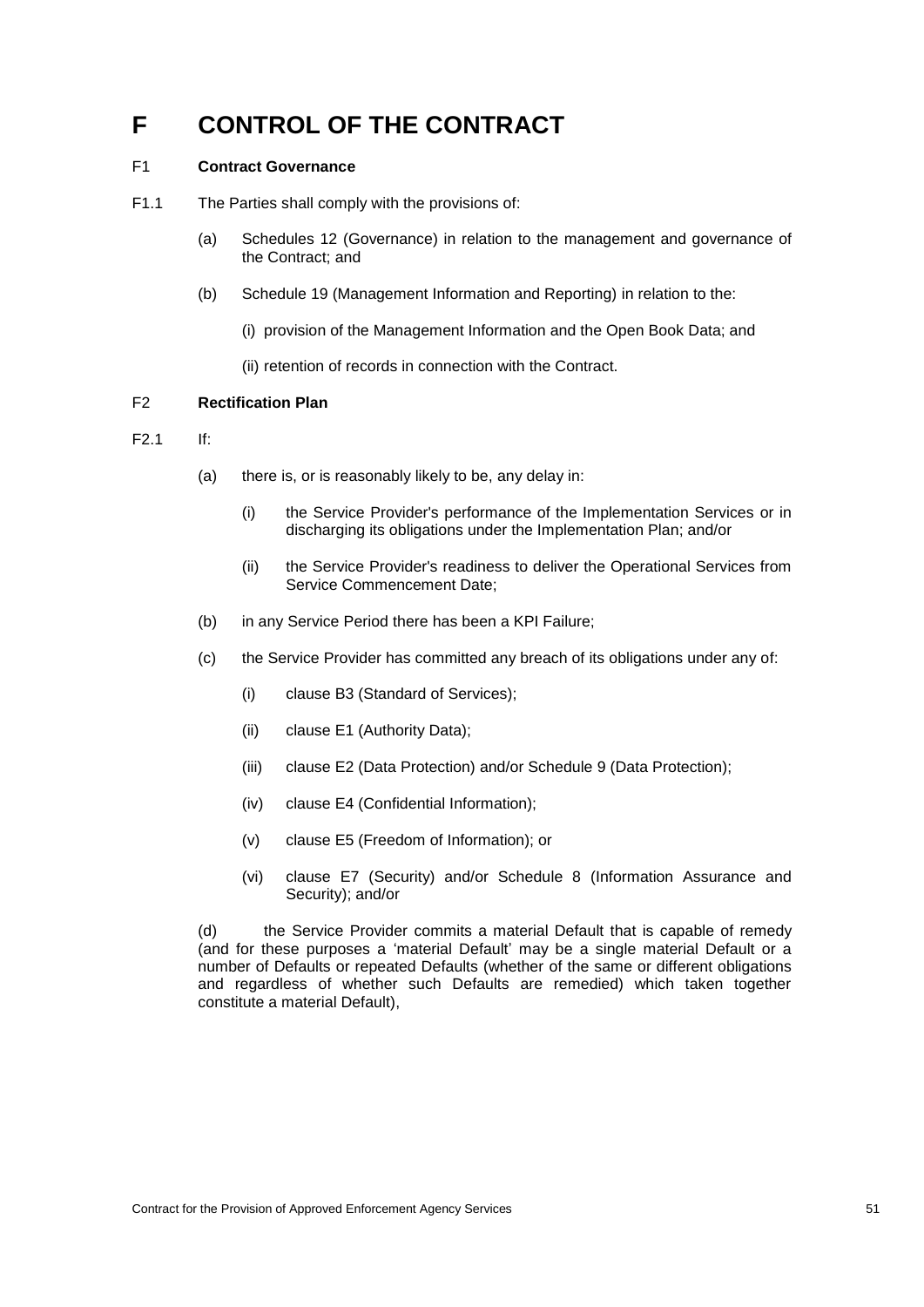(each a "**Notifiable Default**"), then the Service Provider shall notify the Authority of the Notifiable Default as soon as practicable (and, without prejudice to the foregoing provision, in any event within two Working Days), detailing the actual or anticipated effect of the Notifiable Default.

<span id="page-57-2"></span> $F2.2$  If

- (a) the Service Provider notifies the Authority pursuant to clause [F2.1](#page-56-0) that a Notifiable Default has occurred; or
- (b) the Authority notifies the Service Provider that it considers that a Notifiable Default has occurred (setting out sufficient detail so that it is reasonably clear what the Service Provider has to rectify),

then the Authority may, by written notice to the Service Provider at any time following the Notifiable Default, require the Service Provider to comply with the Rectification Plan Process.

- F2.3 The "**Rectification Plan Process**" shall be as set out in clauses [F2.4](#page-57-0) to [F2.5.](#page-57-1)
- <span id="page-57-0"></span>F2.4 Even if the Service Provider disputes it is responsible for the Notifiable Default, the Service Provider shall, within 5 Working Days of receipt of the Authority's notice pursuant to clause [F2.2,](#page-57-2) submit a draft Rectification Plan to the Authority for review, along with any further documentation that the Authority reasonably requires in order to assess the draft Rectification Plan. The draft Rectification Plan shall set out:
	- (a) full details of the Notifiable Default that has occurred, including a root cause analysis;
	- (b) the actual or anticipated effect of the Notifiable Default; and
	- (c) the steps which the Service Provider proposes to take to rectify the Notifiable Default (if applicable) and to prevent such Notifiable Default from recurring, including timescales for such steps and for the rectification of the Notifiable Default (where applicable).
- <span id="page-57-1"></span>F2.5 The Authority shall, acting reasonably, accept or reject the draft Rectification Plan and shall notify the Service Provider of its decision as soon as reasonably practicable. If the Authority rejects the draft Rectification Plan, the Authority shall give reasons for its decision and the Service Provider shall take the reasons into account in the preparation of a revised Rectification Plan. The Service Provider shall submit the revised draft of the Rectification Plan to the Authority for review within 5 Working Days (or such other period as agreed between the Parties) of the Authority's notice rejecting the first draft (and this process may be repeated as many times as the Authority requires). If the Authority consents to the Rectification Plan, the Service Provider shall immediately start work on the actions set out in the Rectification Plan.

## <span id="page-57-4"></span>F3 **Enhanced Scrutiny**

- <span id="page-57-3"></span>F3.1 The occurrence of any of the following during the Contract Period shall in each case be an "**Enhanced Scrutiny Trigger**":
	- (a) one of the circumstances set out in clause [H2](#page-79-0) (Termination on Default) has occurred (regardless of whether the Authority's right to terminate in connection with the same are subject to compliance with the Rectification Plan Process, service of a notice or any other condition);
	- (b) the Service Provider has committed any breach of its obligations under any of: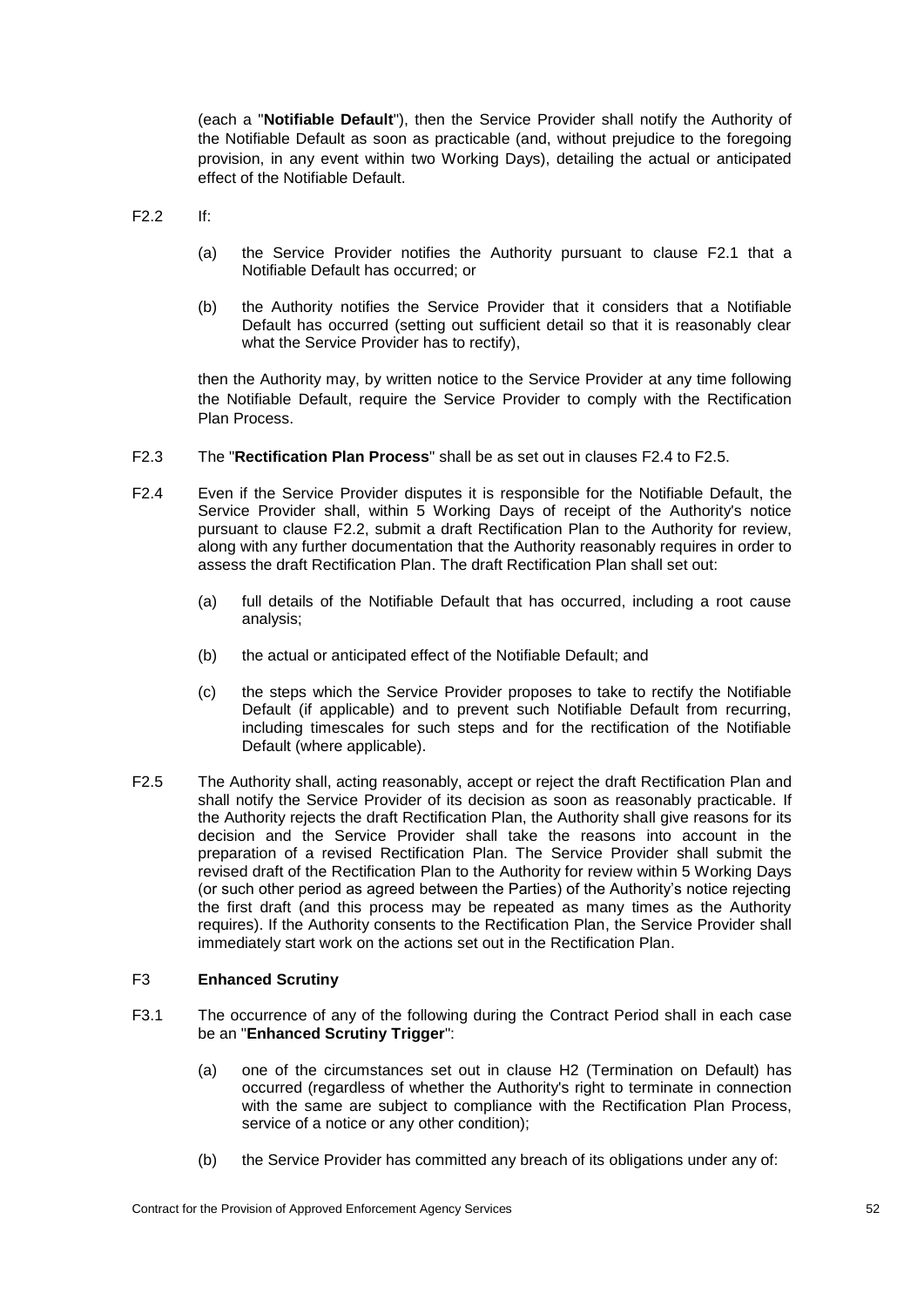- (i) clause [B3](#page-32-0) (Standard of Services);
- (ii) clause [E1](#page-47-0) (Authority Data);
- (iii) clause [E2](#page-48-4) (Data Protection) and/or Schedule 9 (Data Protection);
- (iv) clause [E4](#page-48-0) (Confidential Information);
- (v) clause [E5](#page-50-0) (Freedom of Information); or
- (vi) clause [E7](#page-51-4) (Security) and/or Schedule 8 (Information Assurance and Security)
- (c) the circumstances are considered by the Authority, acting reasonably, to constitute an emergency;
- (d) on the occurrence of any of the events set out in clause [H1.1](#page-77-0) in respect of the Service Provider; and/or
- (e) if there is, in the reasonable opinion of the Authority, a material risk of any of the circumstances listed in this paragraph [F3.1](#page-57-3) occurring.
- <span id="page-58-0"></span>F3.2 On the occurrence of any Enhanced Scrutiny Trigger the Authority may by written notice to the Service Provider increase the level of its monitoring of the Service Provider or require the Service Provider to increase the level of its monitoring and reporting of its own performance of its obligations under the Contract ("**Enhanced Monitoring**") in respect of the Services (or relevant part thereof) to which the Enhanced Scrutiny Trigger relates until such time as the circumstances giving rise to the Enhanced Scrutiny Trigger no longer apply but in any event for not more than a period of six (6) Months after the giving of such notice, unless the Service Provider has failed to satisfy the requirements of this paragraph during that six Month period, in which case the Authority may, at its sole discretion and without prejudice to its other rights, elect to extend the period of Enhanced Monitoring by, at most, a further six (6) Months.
- F3.3 Enhanced Monitoring that the Authority may require under clause [F3.2](#page-58-0) may include:
	- (a) increasing the frequency, depth or type(s) of any existing monitoring or reporting;
	- (b) adding new reporting and/or monitoring requirements;
	- (c) requiring the Service Provider to provide a reasonable number of appropriately qualified and senior staff to participate in an existing or dedicated governance board or other focus group established by the Authority; and/or
	- (d) the provision of Open Book Data

in relation to the obligations which gave rise to the Enhanced Monitoring.

- F3.4 Any such notice to the Service Provider (as referred to in clause [F3.2\)](#page-58-0) shall specify in reasonable detail the additional measures to be taken by the Authority or by the Service Provider (as the case may be) in monitoring or reporting on the performance of the Service Provider.
- F3.5 The Service Provider shall notify the Authority within five (5) Working Days of receipt of the notice referred to in clause [F3.2](#page-58-0) of any measures specified in such notice that the Service Provider (acting reasonably) believes are excessive or may prejudice the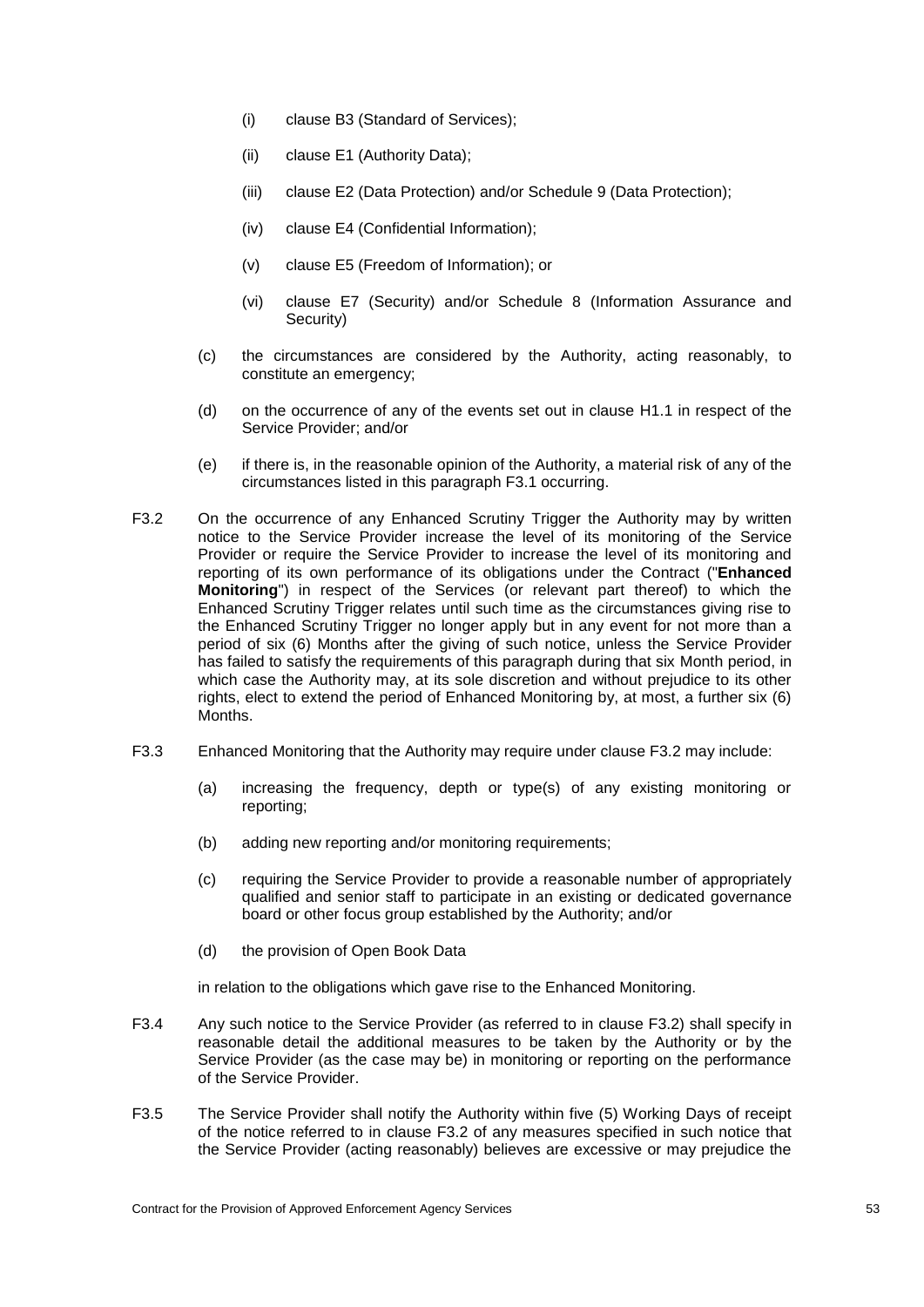Service Provider's performance of its obligations under the Contract, together with such alternative measures that the Service Provider may propose.

F3.6 The Service Provider shall bear its own costs and shall reimburse the Authority in respect of any additional costs that are directly incurred by the Authority in the taking of any action under this clause [F3.](#page-57-4)

## <span id="page-59-0"></span>F4 **Step-in**

- <span id="page-59-2"></span><span id="page-59-1"></span>F4.1 The occurrence of any of the following during the Contract Period shall in each case be a "**Step-in Trigger**":
	- (a) one of the circumstances set out in clause [H2](#page-79-0) (Termination on Default) has occurred (regardless of whether the Authority's right to terminate in connection with the same are subject to compliance with the Rectification Plan Process, service of a notice or any other condition);
	- (b) the circumstances are considered by the Authority, acting reasonably, to constitute an emergency;
	- (c) the Authority being advised by a Regulatory Body that the exercise by the Authority of its rights under this clause [F4](#page-59-0) is necessary or required;
	- (d) the existence of a serious risk to the health or safety of persons, property or the environment in connection with the Services;
	- (e) a need by the Authority to take action to discharge a statutory duty;
	- (f) a Rectification Plan Failure occurs; and/or
	- (g) the Authority has given notice to invoke Enhanced Monitoring pursuant to clause [F3.2](#page-58-0) and the circumstances giving rise to the Enhanced Scrutiny Trigger continue to apply six (6) Months after the giving of such notice.
- F4.2 On the occurrence of a Step-In Trigger, the Authority may serve notice on the Service Provider (a "**Step-In Notice**") that it will be taking action under this clause [F4,](#page-59-0) either itself or with the assistance (either fully or partially) of any third party (provided that the Service Provider may require any third parties to comply with a confidentiality undertaking equivalent to clause [E4\)](#page-48-0). For the avoidance of doubt, where the Service Provider is a Primary Service Provider the Authority may use the Secondary Service Provider to discharge its obligations (either fully or partially) under this clause [F4.](#page-59-0) The Step-In Notice shall set out the following:
	- (a) the action the Authority wishes to take and in particular the Services (or part thereof) that it wishes to control (the "**Required Action**");
	- (b) the Step-In Trigger that has occurred and whether the Authority believes that the Required Action is due to a Default by the Service Provider;
	- (c) the date on which it wishes to commence the Required Action;
	- (d) the time period which it believes will be necessary for the Required Action;
	- (e) whether the Authority will require access to any Premises of the Service Provider; and
	- (f) to the extent practicable, the impact that the Authority anticipates the Required Action will have on the Service Provider's obligations to provide the Services during the period that the Required Action is being taken.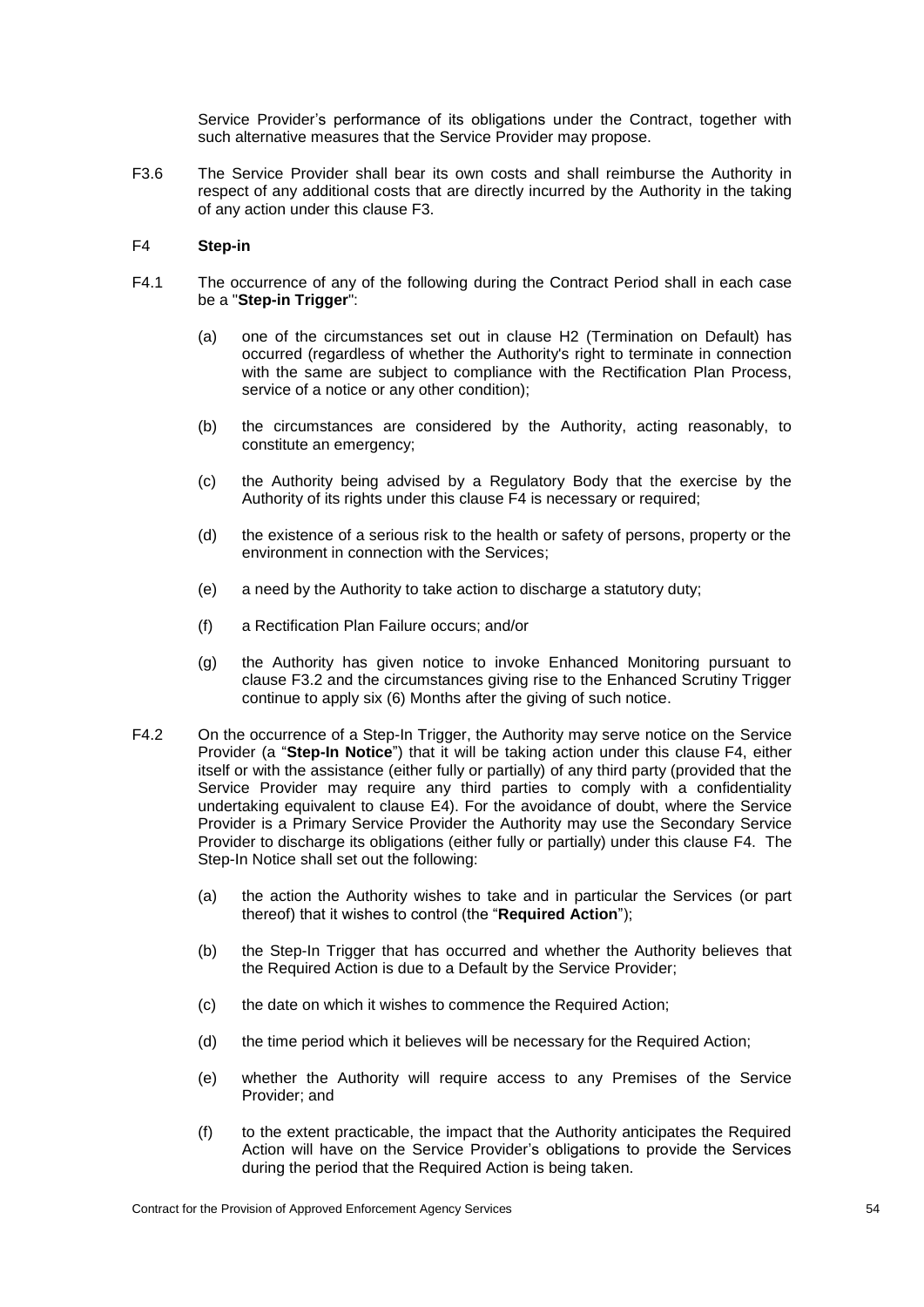- F4.3 Following service of a Step-In Notice, the Authority shall:
	- (a) take the Required Action set out in the Step-In Notice and any consequential additional action as it reasonably believes is necessary to achieve the Required Action;
	- (b) keep records of the Required Action taken and provide information about the Required Action to the Service Provider;
	- (c) co-operate wherever reasonable with the Service Provider in order to enable the Service Provider to continue to provide the Services in relation to which the Authority is not assuming control; and
	- (d) act reasonably in mitigating the cost that the Service Provider will incur as a result of the exercise of the Authority's rights under this clause [F4.](#page-59-0)
- F4.4 For so long as and to the extent that the Required Action is continuing, then:
	- (a) the Service Provider shall not be obliged to provide the Services to the extent that they are the subject of the Required Action;
	- (b) the Authority shall pay to the Service Provider the Price after subtracting the Authority's costs of taking the Required Action; and
	- (c) without prejudice to its rights under clause [C2](#page-41-0) (Recovery of Sums Due), the Authority may charge the Service Provider for any costs reasonably incurred and any reasonable administration costs in respect of the Required Action to the extent that such costs exceed the payment which would otherwise have been payable to the Service Provider for delivery of such part of the Services.
- F4.5 If the Service Provider demonstrates to the reasonable satisfaction of the Authority that the Required Action has resulted in the degradation of any Services not subject to the Required Action beyond that which would have been the case had the Authority not taken the Required Action, then the Service Provider shall be entitled to an agreed adjustment of the Price.
- F4.6 Before ceasing to exercise its step in rights under this clause [F4](#page-59-0) the Authority shall deliver a written notice to the Service Provider (a "**Step-Out Notice**"), specifying:
	- (a) the Required Action it has actually taken; and
	- (b) the date on which the Authority plans to end the Required Action (the "**Step-Out Date**") subject to the Authority being satisfied with the Service Provider's ability to resume the provision of the Services and the Service Provider's plan developed in accordance with clause [F4.7.](#page-60-0)
- <span id="page-60-0"></span>F4.7 The Service Provider shall, following receipt of a Step-Out Notice and not less than 20 Working Days prior to the Step-Out Date, develop for the Authority's Approval a draft plan (a "**Step-Out Plan**") relating to the resumption by the Service Provider of the Services, including any action the Service Provider proposes to take to ensure that the affected Services satisfy the requirements of the Contract.
- F4.8 If the Authority does not approve the draft Step-Out Plan, the Authority shall inform the Service Provider of its reasons for not approving it. The Service Provider shall then revise the draft Step-Out Plan taking those reasons into account and shall re-submit the revised plan to the Authority for the Authority's Approval. The Authority shall not withhold or delay its approval of the draft Step-Out Plan unnecessarily.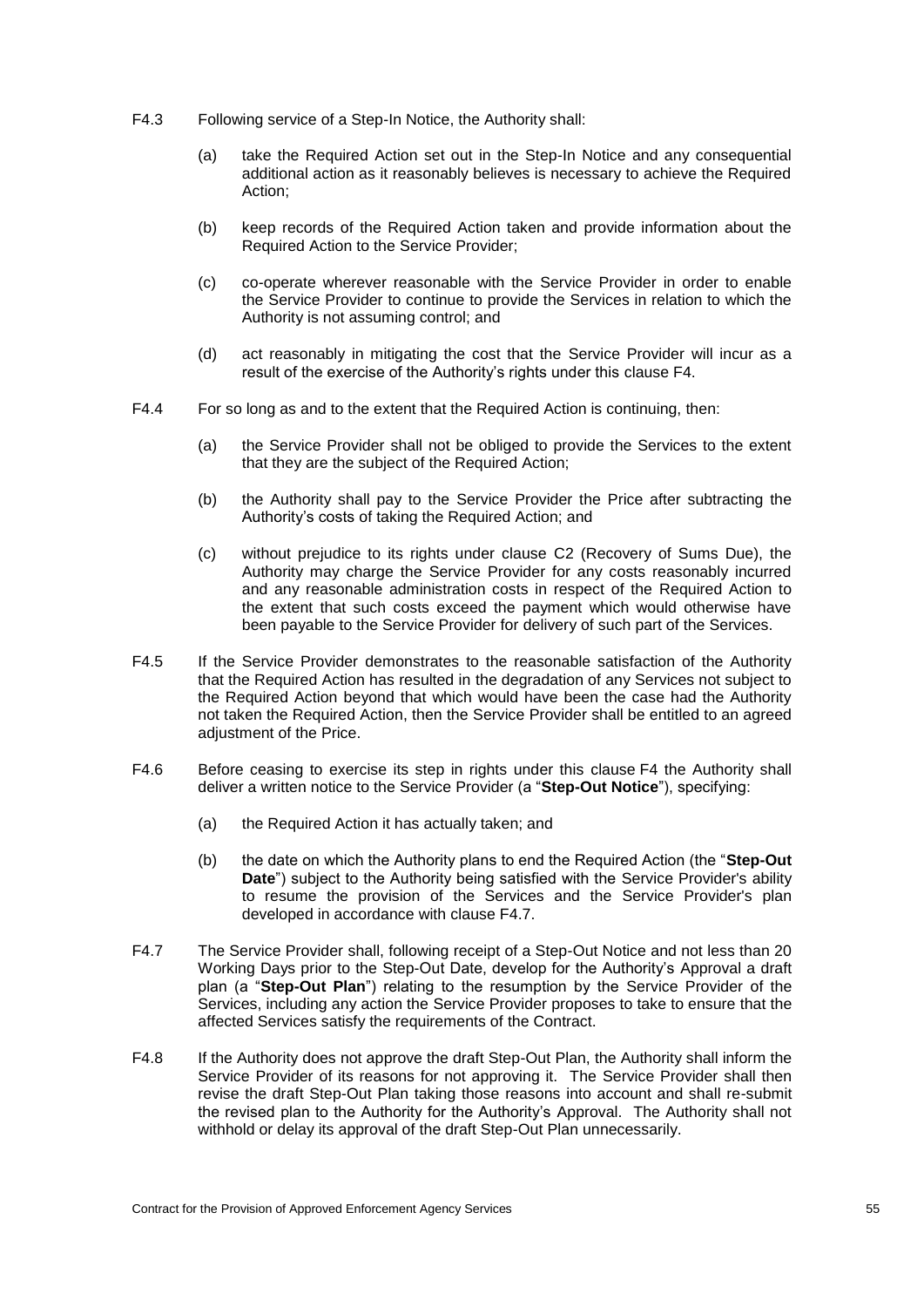F4.9 The Service Provider shall bear its own costs in connection with any step-in by the Authority under this clause [F4,](#page-59-0) provided that the Authority shall reimburse the Service Provider's reasonable and proven additional expenses incurred directly as a result of any step-in action taken by the Authority under clause [F4.1\(b\),](#page-59-1) [F4.1\(](#page-59-2)d) or (e) insofar as the primary cause of the Authority serving the Step-In Notice is identified as not being the result of the Service Provider's Default.

## F5 **Material Breach**

- F5.1 If the Authority reasonably believes the Service Provider has committed a Material Breach it may:
	- (a) without terminating the whole of the Contract, terminate or suspend the Contract in respect of part of the Services only (whereupon a corresponding reduction in the Price shall be made) and thereafter itself supply or procure a third party to supply such part of the Services;
	- (b) withhold or reduce payments to the Service Provider in such amount as the Authority reasonably deems appropriate in each particular case;
	- (c) exercise its rights to require a Rectification Plan pursuant to clause [F2.2;](#page-57-2) and/or
	- (d) terminate the Contract in accordance with clause [H2](#page-79-0) (Termination on Default).

## F6 **Transfer by the Authority**

- <span id="page-61-2"></span>F6.1 Subject to clause [F6.2,](#page-61-0) the Authority may assign, novate or otherwise dispose of its rights and obligations under the Contract or any part thereof to:
	- (a) any Contracting Authority;
	- (b) any other body established or authorised by the Crown or under statute in order substantially to perform any of the functions that had previously been performed by the Authority; or
	- (c) any private sector body which substantially performs the functions of the Authority,

provided that any such assignment, novation or other disposal shall not materially increase the burden of the Service Provider's obligations under the Contract.

- <span id="page-61-0"></span>F6.2 Any change in the legal status of the Authority such that it ceases to be a Contracting Authority shall not, subject to clause [F6.3,](#page-61-1) affect the validity of the Contract and the Contract shall bind and inure to the benefit of any successor body to the Authority.
- <span id="page-61-1"></span>F6.3 If the rights and obligations under the Contract are assigned, novated or otherwise disposed of pursuant to clause [F6.1](#page-61-2) to a body which is not a Contracting Authority or if there is a change in the legal status of the Authority such that it ceases to be a Contracting Authority (in clauses [F6.3](#page-61-1) and [F6.4](#page-62-0) both such bodies being referred to as the "**Transferee**"):
	- (a) the rights of termination of the Authority in clause [H1](#page-77-1) shall be available to the Service Provider in respect of the Transferee; and
	- (b) the Transferee shall only be able to assign, novate or otherwise dispose of its rights and obligations under the Contract or any part thereof with the prior consent in writing of the Service Provider (such consent not to be unreasonably withheld).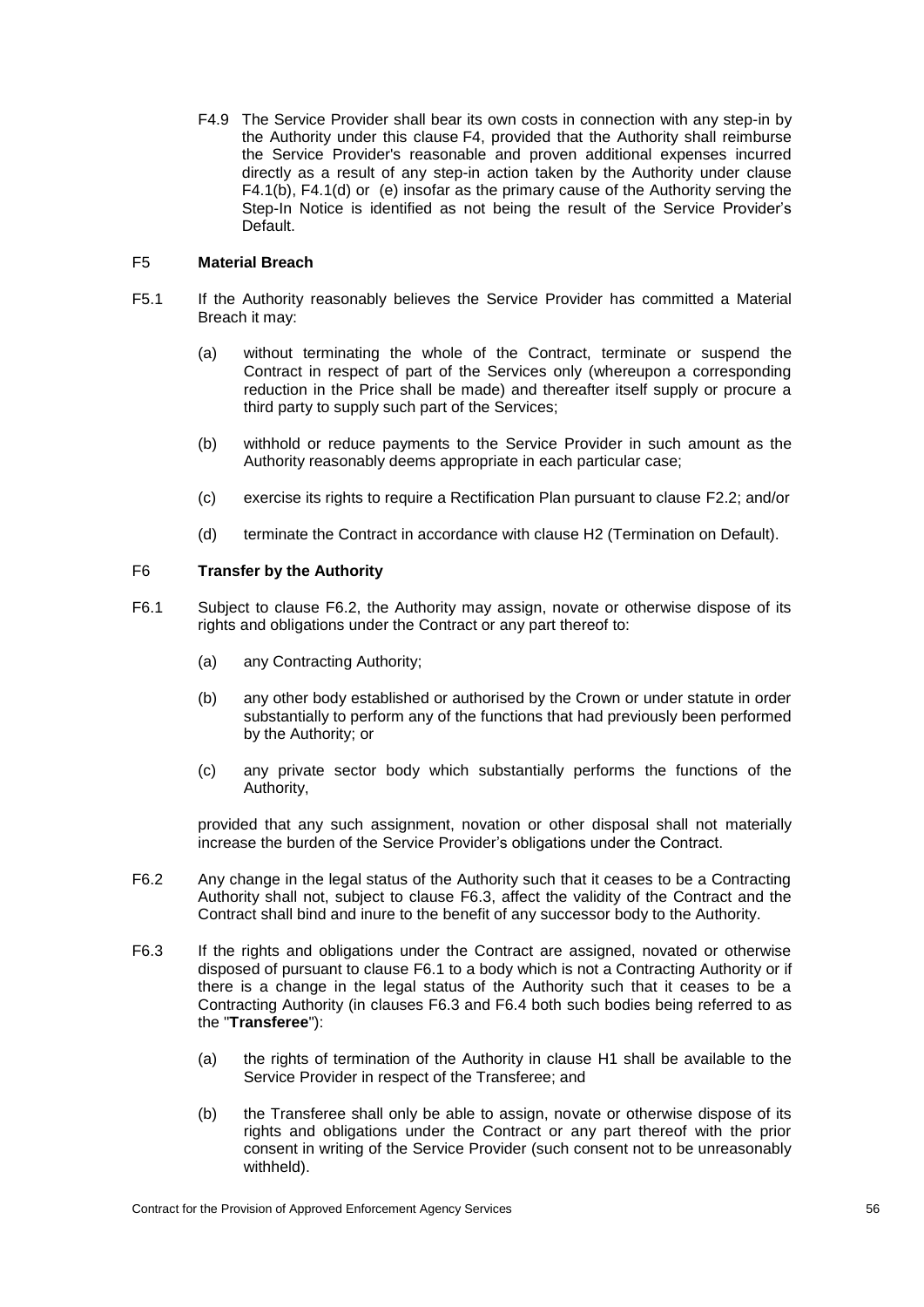- <span id="page-62-0"></span>F6.4 The Authority may disclose to any Transferee any Confidential Information of the Service Provider which relates to the performance of the Service Provider's obligations under the Contract. In such circumstances the Authority shall authorise the Transferee to use such Confidential Information only for purposes relating to the receipt of the Services and the discharge of the Transferee's obligations under the Contract and for no other purpose and shall take all reasonable steps to ensure that the Transferee gives a confidentiality undertaking in relation to such Confidential Information.
- F6.5 Each Party shall at its own cost and expense carry out, or use all reasonable endeavours to ensure the carrying out of, whatever further actions (including the execution of further documents) the other Party reasonably requires from time to time for the purpose of giving that other Party the full benefit of the provisions of the Contract.

### F7 **Transfer by the Service Provider**

- <span id="page-62-3"></span>F7.1 Except where both clauses [F7.2](#page-62-1) and [F7.3](#page-62-2) apply, the Service Provider shall not transfer, charge, assign, sub-contract or in any other way dispose of the Contract or any part of it without Approval. Sub-contracting any part of the Contract shall not relieve the Service Provider of any of its obligations or duties under the Contract.
- <span id="page-62-1"></span>F7.2 Notwithstanding clause [F7.1,](#page-62-3) the Service Provider may assign to a third party (the "**Assignee**") the right to receive payment of the Price or any part thereof due to the Service Provider (including any interest which the Authority incurs under paragraph 9.10 of Schedule 4 (Pricing and Performance). Any assignment under this clause [F7.2](#page-62-1) shall be subject to:
	- (a) reduction of any sums in respect of which the Authority exercises its right of recovery under clause [C2](#page-41-0) (Recovery of Sums Due);
	- (b) all related rights of the Authority under the Contract in relation to the recovery of sums due but unpaid; and
	- (c) the Authority receiving notification under both clauses [F7.3](#page-62-2) and [F7.4.](#page-62-4)
- <span id="page-62-2"></span>F7.3 If the Service Provider assigns the right to receive the Price under clause [F7.2,](#page-62-1) the Service Provider or the Assignee shall notify the Authority in writing of the assignment and the date upon which the assignment becomes effective.
- <span id="page-62-4"></span>F7.4 The Service Provider shall ensure that the Assignee notifies the Authority of the Assignee's contact information and bank account details to which the Authority shall make payment.
- F7.5 The provisions of paragraph 9 of Schedule 4 (Pricing and Performance) shall continue to apply in all other respects after an assignment under clause [F7.2](#page-62-1) and shall not be amended without Approval.

### <span id="page-62-5"></span>F8 **Sub-Contracting**

- F8.1 The remainder of this clause [F8](#page-62-5) is subject to the provisions of Schedule 9 (Data Protection) and specifically the terms relating to the appointment by the Service Provider of a Sub-Contractor with which Authority Data shall be shared and who shall Process the Authority Data as part of its performance of any services.
- F8.2 The Service Provider shall exercise due skill and care in the selection and appointment of any Sub-Contractors to ensure that the Service Provider is able to:
	- (a) manage any Sub-Contractors in accordance with Good Industry Practice;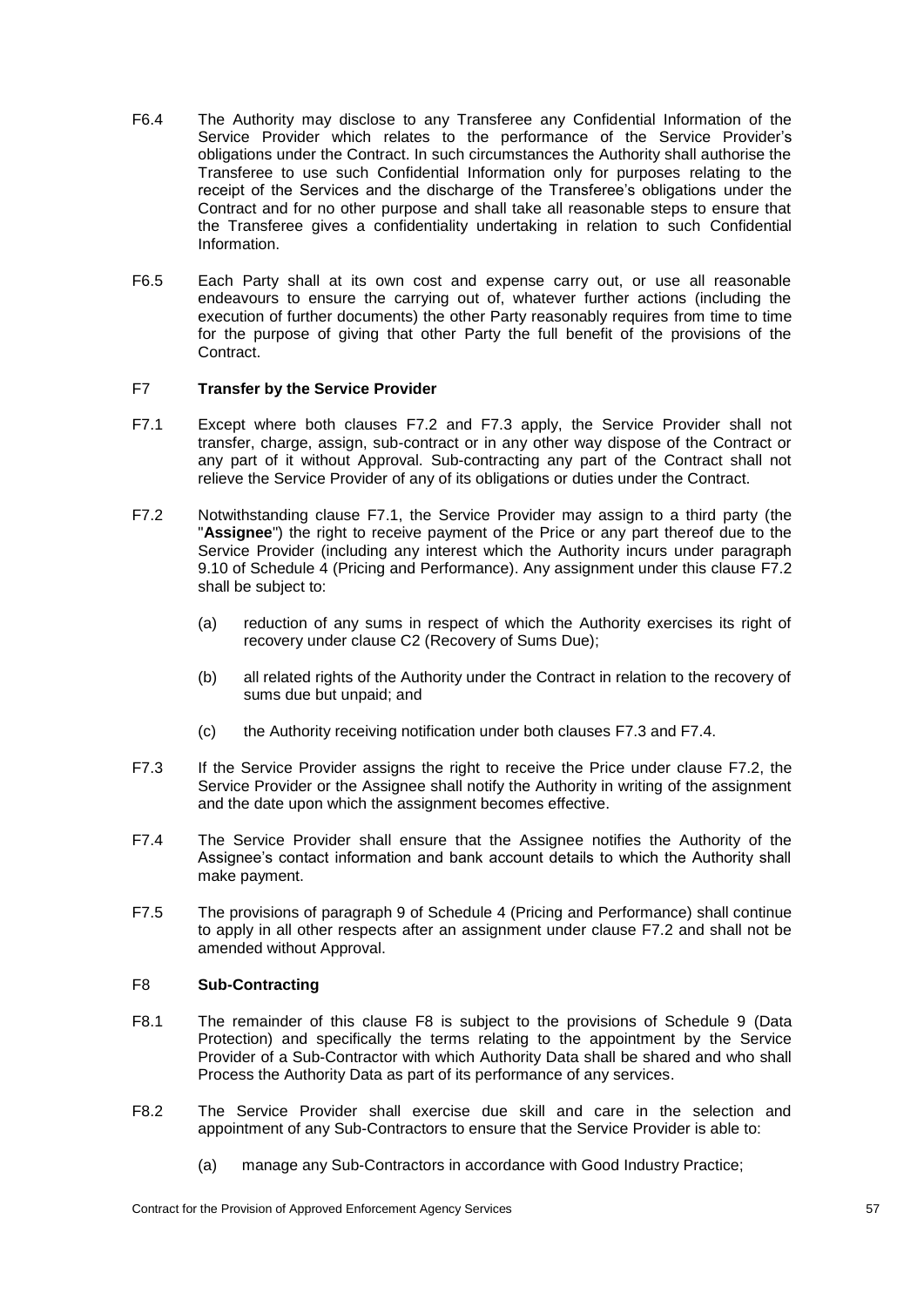- (b) comply with its obligations under the Contract in the delivery of the Services; and
- (c) assign, novate or otherwise transfer to the Authority its rights and/or obligations under each Sub-Contract that relates exclusively to this Contract.
- F8.3 The Parties agree that any Field Operative engaged in the delivery of the Services who is not employed directly by the Service Provider shall be deemed to be a Sub-Contractor.
- F8.4 Prior to sub-contracting any of its obligations under this Contract, the Service Provider shall notify the Authority in writing of:
	- (a) in the case of all Sub-Contractors, the proposed Sub-Contractor's name, registered office, company registration number and the scope of any Services to be provided by the proposed Sub-Contractor; and
	- (b) in the case of Field Operatives (in addition to the information in (a) above), full details of the certification held by the Field Operative and of any security vetting that has been carried out by the Service Provider.
- F8.5 The Service Provider shall provide copies of all Sub-Contracts to the Authority immediately following execution of each Sub-Contract and on request thereafter.
- F8.6 The Service Provider shall be responsible for the acts and/or omissions of its Sub-Contractors as though they are its own. If appropriate, the Service Provider shall provide each Sub-Contractor with a copy of the Contract and obtain written confirmation from them that they will provide the Services fully in accordance with the Contract.
- F8.7 The Service Provider shall ensure that its Sub-Contractors and suppliers retain all records relating to the Services for at least 6 years from the date of their creation and make them available to the Authority on request in accordance with the provisions of clause [E9](#page-54-0) (Audit). If any Sub-Contractor or supplier does not allow the Authority access to the records then the Authority shall have no obligation to pay any claim or invoice made by the Service Provider on the basis of such documents or work carried out by the Sub-Contractor or supplier.
- <span id="page-63-1"></span><span id="page-63-0"></span>F8.8 The Service Provider shall ensure that all Sub-Contracts contain:
	- (a) a right for the Service Provider to terminate the Sub-Contract if the relevant Sub-Contractor does not comply in the performance of its contract with legal obligations in environmental, social or labour law;
	- (b) a provision having the same effect as set out in clause [F8.8](#page-63-0)[\(a\)](#page-63-1) in any Sub-Contract which it awards; and
	- (c) a provision which requires payment to be made of all sums due to Sub-Contractors within 30 days from the receipt of a valid invoice.
- <span id="page-63-2"></span>F8.9 In addition to any other management information requirements set out in this Contract, the Service Provider agrees and acknowledges that it shall provide in a timely, full, accurate and complete reports incorporating the following data: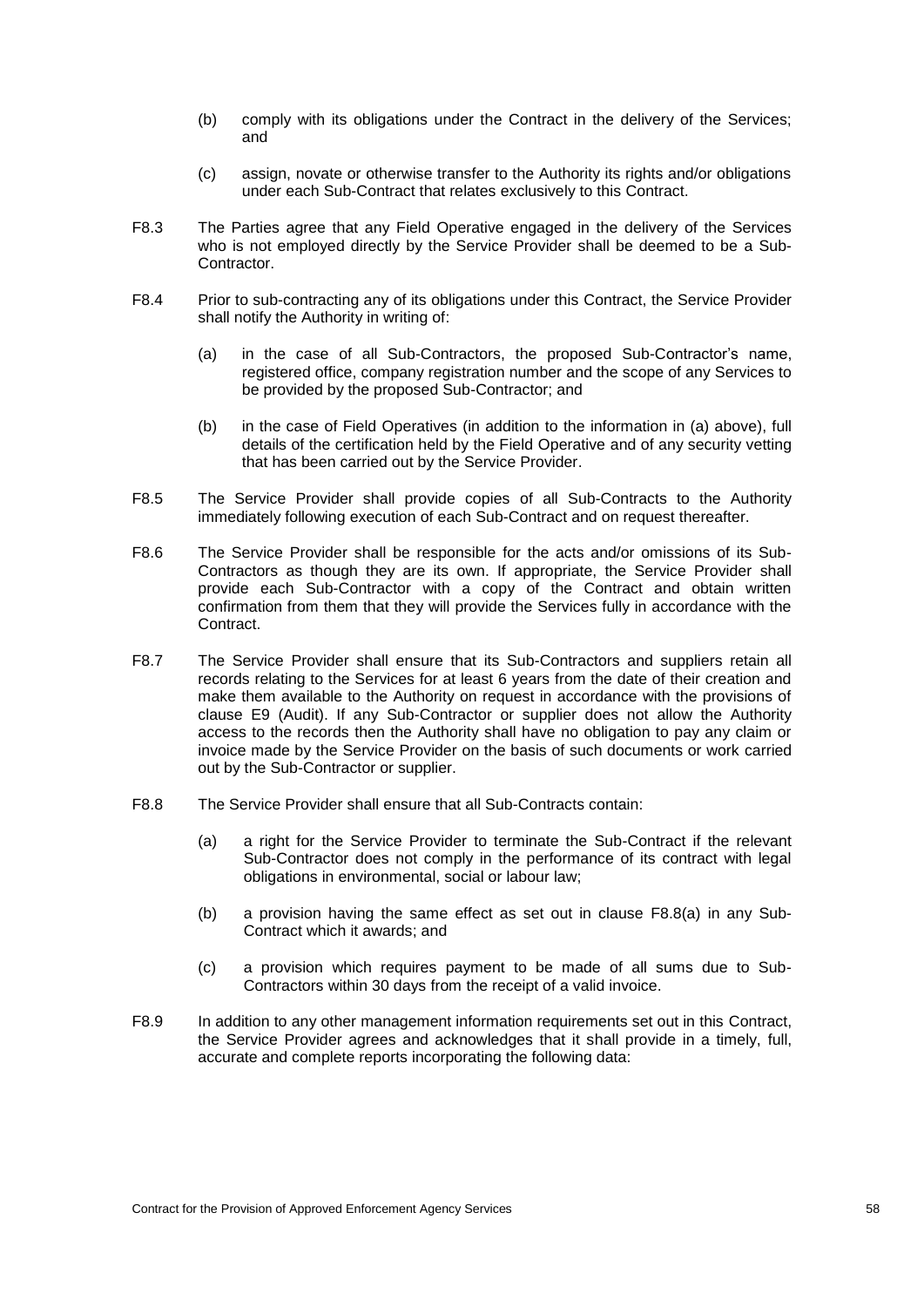- (a) the total revenue (including the Price) received pursuant to this Contract;
- (b) the total amount paid to Sub-Contractors pursuant to this Contract (including revenues for non-SMEs/non-VCSEs); and
- (c) the total amount paid to Sub-Contractors who are either SMEs or VCSEs

### **SME Management Information Reports**

- F8.10 The SME Management Information Reports shall be provided in the format of the SME MI Reporting Template and any guidance issued by the Authority from time to time. The Service Provider acknowledges that it may not make any amendment to the current MI Reporting Template with the Approval of the Authority.
- <span id="page-64-1"></span><span id="page-64-0"></span>F8.11 Except where otherwise Approved by the Authority, the Service Provider shall from the Commencement Date:
	- (a) advertise on Contracts Finder all Sub-Contract opportunities arising from or in connection with the provision of the Services above a minimum threshold of £25,000 that arise during the Contract Period;
	- (b) within 90 days of awarding a Sub-Contract to a Sub-Contractor, update the notice on Contracts Finder with details of the successful Sub-Contractor;
	- (c) monitor the number, type and value of the Sub-Contract opportunities placed on Contracts Finder advertised and awarded in its supply chain during the Contract Period;
	- (d) provide reports on the information at clause F8.1[1\(c\)](#page-64-0) to the Authority in the format and frequency as reasonably specified by the Authority; and
	- (e) promote Contracts Finder to its suppliers and encourage those organisations to register on Contracts Finder.
- F8.12 Each advert referred to in clause F8.1[1\(a\)](#page-64-1) above shall provide a full and detailed description of the Sub-Contract opportunity with each of the mandatory fields being completed on Contracts Finder by the Service Provider.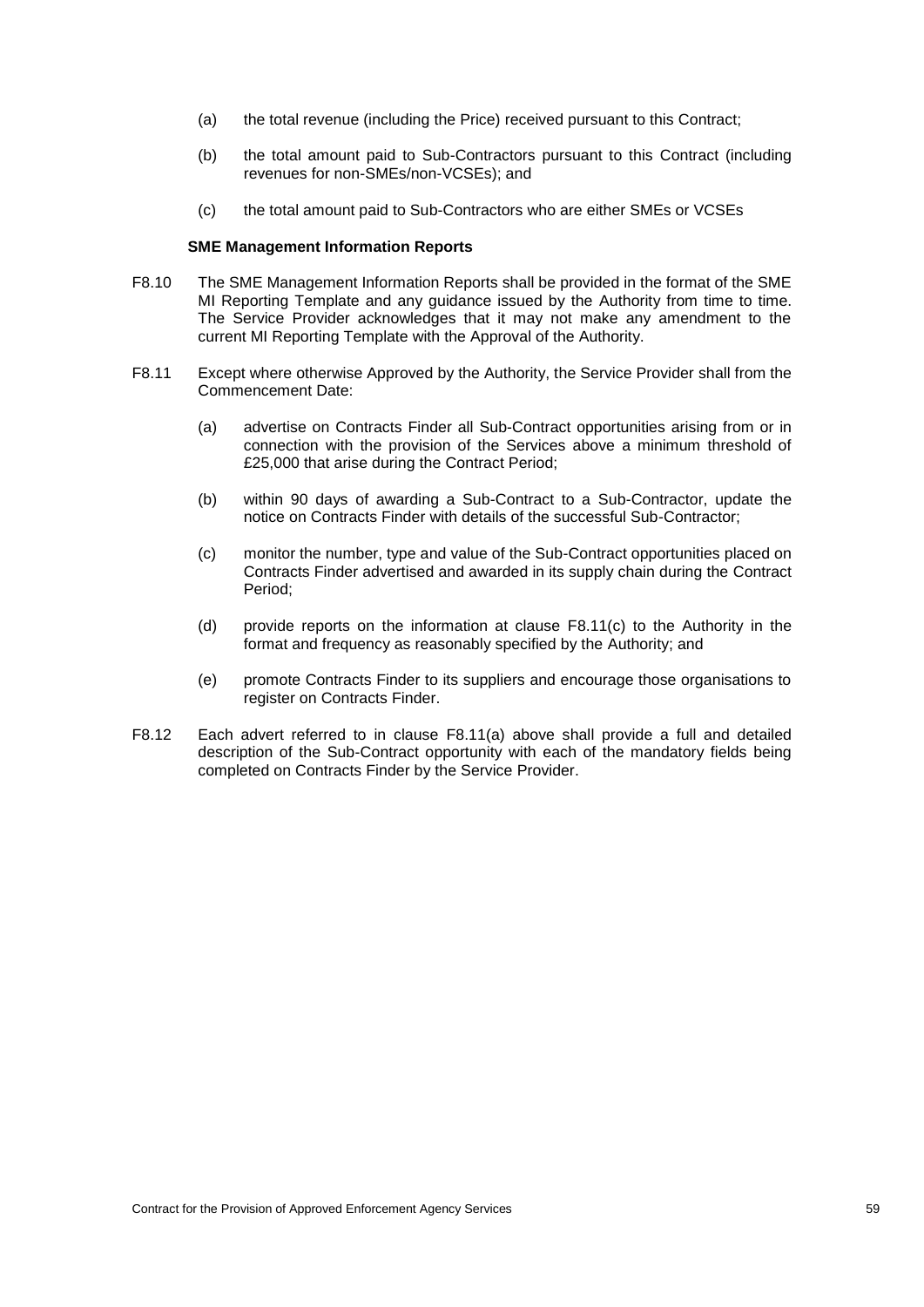- <span id="page-65-0"></span>F8.13 If the Authority believes:
	- (a) there are compulsory grounds for excluding a Sub-Contractor pursuant to regulation 57 of the Regulations, the Service Provider shall replace or not appoint the Sub-Contractor; or
	- (b) there are non-compulsory grounds for excluding a Sub-Contractor pursuant to regulation 57 of the Regulations,
	- (c) the appointment of a proposed Sub-Contractor may prejudice the provision of the Services and/or may be contrary to the interests of the Authority;
	- (d) the proposed Sub-Contractor is unreliable and/or has not provided reasonable services to its other customers; and/or
	- (e) the proposed Sub-Contractor employs unfit persons,

the Authority may require the Service Provider to replace or not appoint the Sub-Contractor and the Service Provider shall comply with such requirement.

#### **Key Sub-contractors**

- F8.14 Where the Service Provider wishes to enter into a Key Sub-contract or replace a Key Sub-contractor, it must obtain the Authority's Approval, such Approval not to be unreasonably withheld or delayed. For these purposes, the Authority may (without limitation) withhold its Approval to the appointment of a Key Sub-contractor if it reasonably considers that:
	- (a) the appointment of a proposed Key Sub-contractor may prejudice the provision of the Services or may be contrary to the interests of the Authority;
	- (b) the proposed Key Sub-contractor is unreliable and/or has not provided reasonable services to its other customers;
	- (c) the proposed Key Sub-contractor employs unfit persons; and/or
	- (d) the proposed Key Sub-contractor should (or may) be excluded in accordance with clause [F8.13.](#page-65-0)
- F8.15 The Authority consents to the appointment of the Key Sub-contractors listed in Schedule 18 (Notified Key Sub-contractors).
- F8.16 Except where the Authority has given its Approval, the Service Provider shall ensure that each Key Sub-contract shall include:
	- (a) provisions which will enable the Service Provider to discharge its obligations under this Contract;
	- (b) a right under CRTPA for the Authority to enforce any provisions under the Key Sub-contract which are capable of conferring a benefit upon the Authority;
	- (c) a provision enabling the Authority to enforce the Key Sub-contract as if it were the Service Provider;
	- (d) a provision enabling the Service Provider to assign, novate or otherwise transfer any of its rights and/or obligations under the Key Sub-contract to the Authority or any Replacement Service Provider without restriction (including any need to obtain any consent or approval) or payment by the Authority;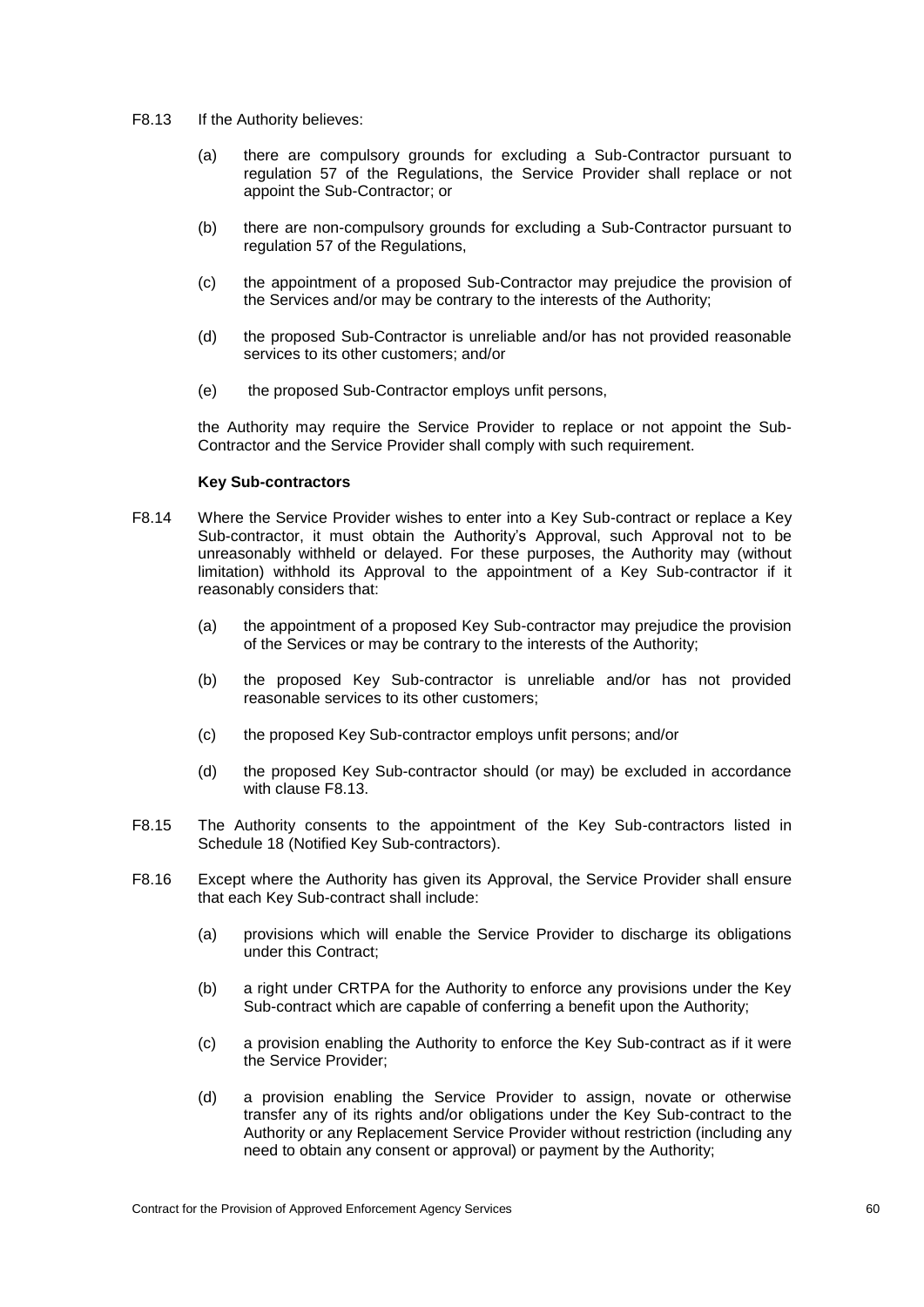- (e) obligations no less onerous on the Key Sub-contractor than those imposed on the Service Provider under this Contract in respect of:
	- (i) data protection requirements set out in clause [E1](#page-47-0) (Authority Data) and Schedule 9 (Data Protection);
	- (ii) confidentiality requirements set out in clause E4 (Confidential Information);
	- (iii) FOIA/EIR requirements set out in clause [E5](#page-50-0) (Freedom of Information);
	- (iv) the obligation not to embarrass the Authority or otherwise bring the Authority into disrepute set out in clause [B3.11](#page-34-0) (Standard of Services);
	- (v) the keeping of records in respect of the services being provided under the Key Sub-contract, including the maintenance of Open Book Data;
	- (vi) the conduct of Audits set out in clause [E9](#page-54-0) (Audit); and
	- (vii) provisions enabling the Service Provider to terminate the Key Subcontract on notice on terms no more onerous on the Service Provider than those imposed on the Authority under clause [H3](#page-80-1) (Termination on Notice);
- (f) a provision restricting the ability of the Key Sub-contractor to sub contract all or any part of the services provided to the Service Provider under the Key Subcontract without first seeking the written consent of the Authority;
- (g) a provision enabling the Service Provider, the Authority or any other person on behalf of the Authority to step in on substantially the same terms as are set out in clause [F4](#page-59-0) (Step-in);
- (h) a provision requiring the Key Sub-contractor to:
	- (i) promptly notify the Service Provider and the Authority in writing of any of the following of which it is, or ought to be, aware:
		- (1) the occurrence of a Financial Distress Event in relation to the Key Sub-contractor; or
		- (2) any fact, circumstance or matter of which it is aware which could cause the occurrence of a Financial Distress Event in relation to the Key Sub-contractor,

and in any event, provide such notification within 5 Working Days of the date on which the Key Sub-contractor first becomes aware of such; and

- (ii) co-operate with the Service Provider and the Authority in order to give full effect to the provisions of Schedule 14 (Financial Distress), including meeting with the Service Provider and the Authority to discuss and review the effect of the Financial Distress Event on the continued performance and delivery of the Services, and contributing to and complying with the Financial Distress Remediation Plan.
- F8.17 The Service Provider shall not terminate or materially amend the terms of any Key Sub-contract without the Authority's prior written consent, which shall not be unreasonably withheld or delayed.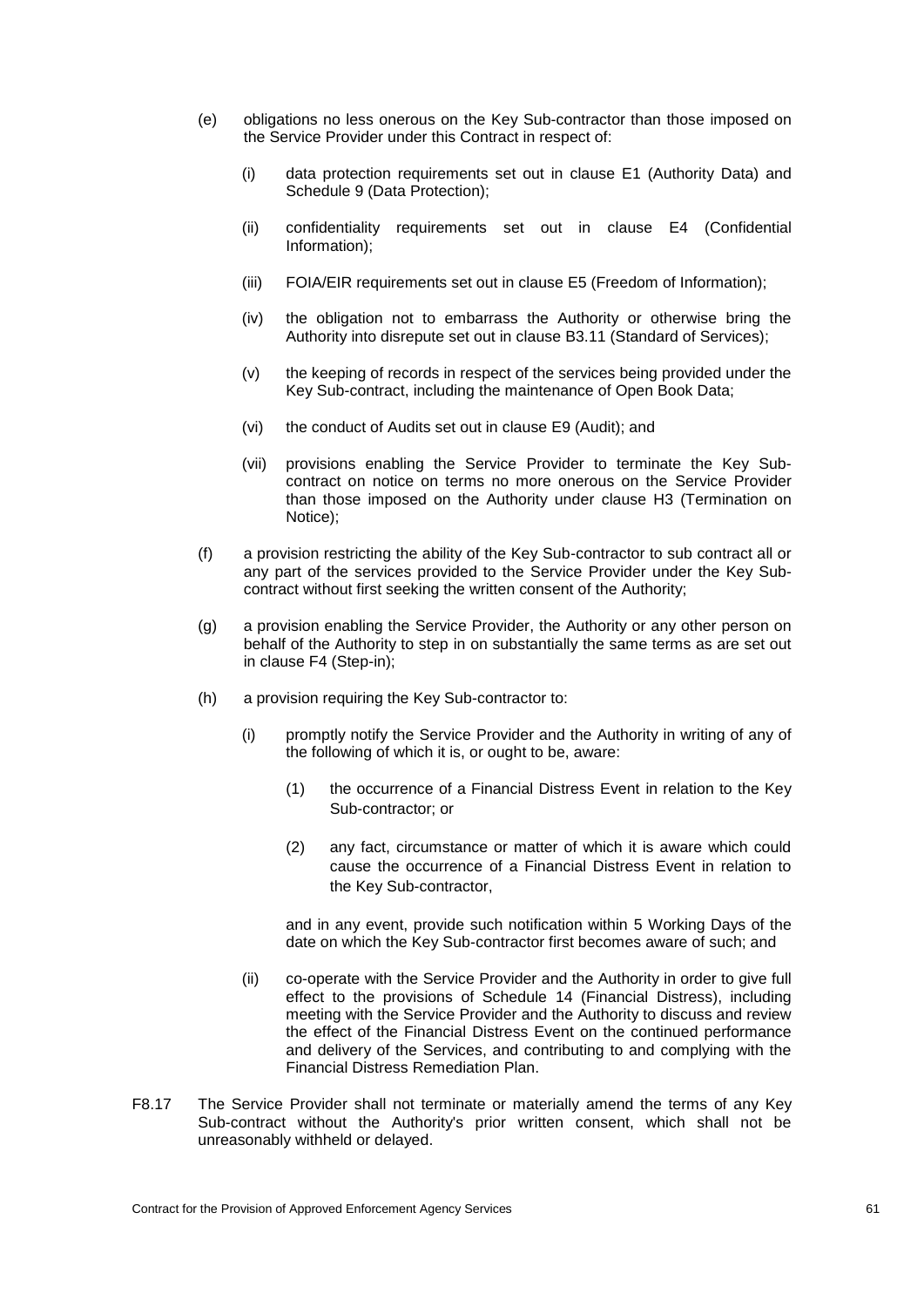- F8.18 The Authority may require the Service Provider to terminate a Key Sub-contract where:
	- (a) the acts or omissions of the relevant Sub-Contractor have caused or materially contributed to the Authority's right of termination pursuant to clause [H3](#page-80-1) (Termination on Notice);
	- (b) the relevant Sub-Contractor or any of its Affiliates have embarrassed the Authority or otherwise brought the Authority into disrepute by engaging in any act or omission which is reasonably likely to diminish the trust that the public places in the Authority, regardless of whether or not such act or omission is related to the Sub-Contractor's obligations in relation to the Services or otherwise;
	- (c) the relevant Sub-Contractor has failed to comply in the performance of its Sub-Contract with legal obligations in the fields of environmental, social or labour law; and/or
	- (d) the Authority has found grounds for exclusion of the Sub-Contractor in accordance with clause [F8.9;](#page-63-2) and
	- (e) where there is a Change of Control of the relevant Key Sub-contractor, unless:
		- (i) the Authority has given its prior written consent to the particular Change of Control, which subsequently takes place as proposed; or
		- (ii) the Authority has not served its notice of objection within 6 months of the later of the date the Change of Control took place or the date on which the Authority was given notice of the Change of Control.
- F8.19 The Service Provider shall pay any undisputed sums which are due from it to a Sub-Contractor contractor within thirty (30) days from the receipt of a valid invoice
- F8.20 Notwithstanding the Service Provider's right to sub-contract pursuant to this clause F8, the Service Provider shall remain responsible for all acts and omissions of its Sub-Contractors and the acts and omissions of those employed or engaged by the Sub-Contractors as if they were its own. Furthermore, the Service Provider shall not be relieved from its obligations under this Contract by virtue of entering into any Sub-Contract.

### <span id="page-67-0"></span>F9 **Variation**

- F9.1 The provisions of this clause [F9](#page-67-0) and Schedule 5 (Change Protocol) shall have effect in respect of any Variation, except as otherwise expressly provided in this Contract.
- F9.2 During the Contract Period, the Parties acknowledge that the Authority's operational and other requirements in respect of the Services may change from time to time, necessitating amendments to this Contract. Without limitation, the following is a nonexhaustive list of the circumstances in which those operational and other requirements may change: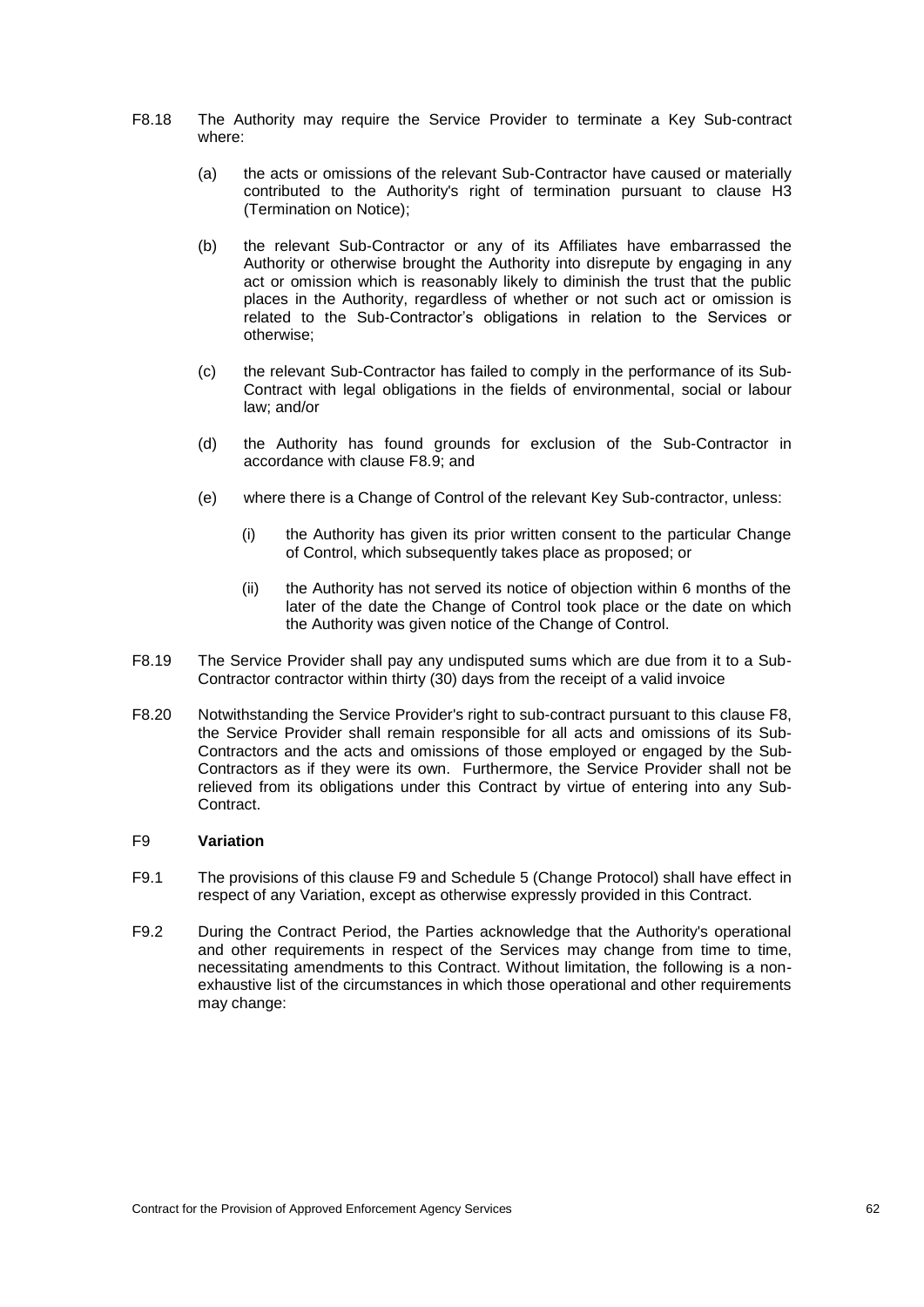(a) any changes to the Specification (including those resulting from changes from within HMCTS or their business requirements and/or any change to the way in which Warrants and/or Orders are executed);

- (b) a change arising from the mobilisation and transition approach and the associated activities to be performed under this Contract, including under Schedule 2 (Implementation Plan);
- (c) a change to the consents, approval, permissions and/or licences required to perform the Services;
- (d) a change to the performance mechanism (including applicable performance measures and associated performance measurement regime) as anticipated by Schedule 4 (Pricing and Performance);
- (e) a change to the security requirements of the Authority;
- (f) a change to the governance structure/arrangements set out in Schedule 12 (Governance);
- (g) change to the reporting requirements set out in Schedule 19 (Management Information and Reporting);
- (h) a change to the nature or scope of any ICT, or their associated infrastructure, including where driven by changes in the technology markets;
- (i) a change arising from any audits conducted by (or on behalf of) the Authority pursuant to this Contract
- (j) a change to the Policies and Standards or Good Industry Practice;
- (k) a change arising from a Change in Law;
- (l) a change to reflect the agreed arrangements in respect of any staff transfers as referred to in Schedule 13 (Staff Transfer);
- (m) giving effect to any Extension;
- (n) any implications of the introduction of an independent regulator (including additional obligations relating to complaints handling reporting, etc);
- (o) any changes to the Service Provider's ways of working resulting from the introduction of innovations and/or new technology;
- (p) if the Service Provider is a Secondary Service Provider, any changes required as a result of the Authority requiring any Optional Services in accordance with clause [B13.](#page-39-3)
- F9.3 Either Party may issue a Variation Request to the other Party at any time during the Contract Period.
- F9.4 If the Service Provider issues the Variation Request, it shall also provide an Impact Assessment to the Authority as soon as is reasonably practicable but in any event within 10 Working Days of the date of issuing the Variation Request.
- <span id="page-68-0"></span>F9.5 If the Authority issues the Variation Request, the Service Provider shall (i) with two Working Days provide the Authority with the estimated costs of producing an Impact Assessment and (ii) (if the Authority approves the cost estimate)as soon as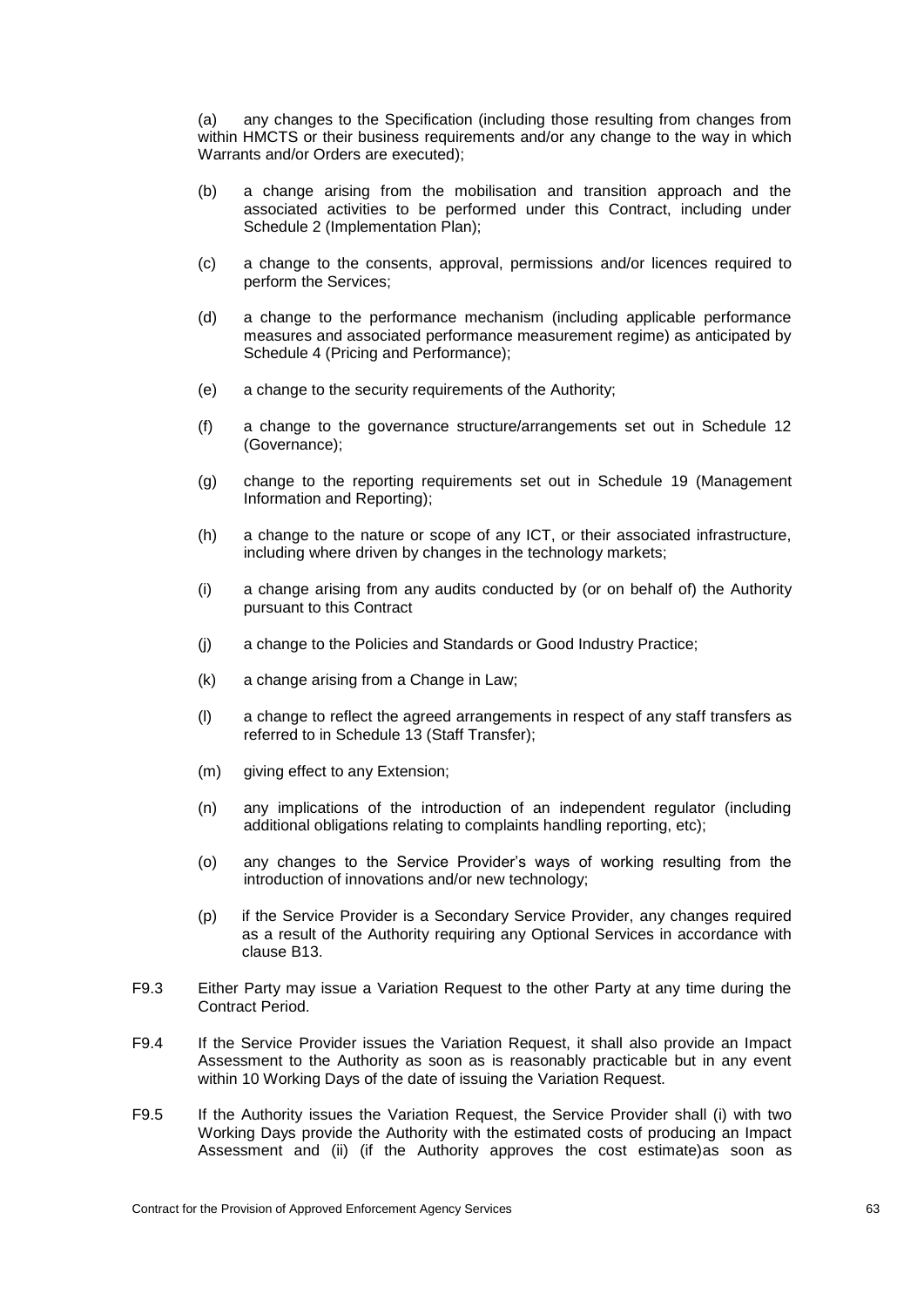reasonably practical and in any event within 10 Working Days of the date of receiving the Variation Request provide an Impact Assessment.

- F9.6 If the Service Provider requires any clarification in relation to the Variation Request issued by the Authority before it can deliver the Impact Assessment, it shall promptly make a request for clarification to the Authority and the time periods in clause [F9.5](#page-68-0) shall be extended accordingly.
- F9.7 Each Impact Assessment shall be completed in good faith and shall include such information as is required to enable the Authority to evaluate the impact of the proposed Variation, including:
	- (a) details of the proposed Variation including the reason for the Variation;
	- (b) details of the impact (if any) of the proposed Variation on the Services and/or the Key Performance Indicators;
	- (c) any changes to the terms of the Contract that will be required as a result of the Variation;
	- (d) any change to the Price that will be required as a result of the Variation;
	- (e) a timetable for the implementation of the Variation; and
	- (f) such other information as the Authority may reasonably request.
- F9.8 Within 15 Working Days of receiving the Impact Assessment from the Service Provider, the Authority shall evaluate the Variation Request and the Impact Assessment and shall at its sole discretion approve or reject the proposed Variation.
- F9.9 The Authority shall not reject any proposed Variation to the extent that the Variation is necessary for the Service Provider or the Services to comply with any Changes in Law.
- F9.10 The Service Provider shall be entitled to reject a proposed Variation if it reasonably believes that the Variation would:
	- (a) materially and adversely affect the risks to the health and safety of any person; or
	- (b) require the Services to be performed in a way that infringes any Law.
- <span id="page-69-0"></span>F9.11 No Variation will take effect unless and until it is recorded in a validly executed CCN. Execution of a CNN may be made via electronic signature as described in clause [A6.1.](#page-30-0)
- <span id="page-69-1"></span>F9.12 A CCN takes effect on the date on which both Parties communicate acceptance of the CCN via Bravo and, on the date it communicates its acceptance of the CCN in this way, the Service Provider shall be deemed to warrant and represent that the CNN has been executed by a duly authorised representative of the Service Provider in addition to the warranties and representations set out in clause [G3.](#page-75-1)
- F9.13 The provisions of clauses [F9.11](#page-69-0) and [F9.12](#page-69-1) may be varied by the Authority in an emergency if it is not practicable to obtain the Authorised Representative's approval within the time necessary to make the Variation in order to address the emergency. In an emergency, Variations may be approved by a different representative of the Authority. However, the Authorised Representative may review such a Variation and require a CCN to be entered into on a retrospective basis which may itself vary the emergency Variation.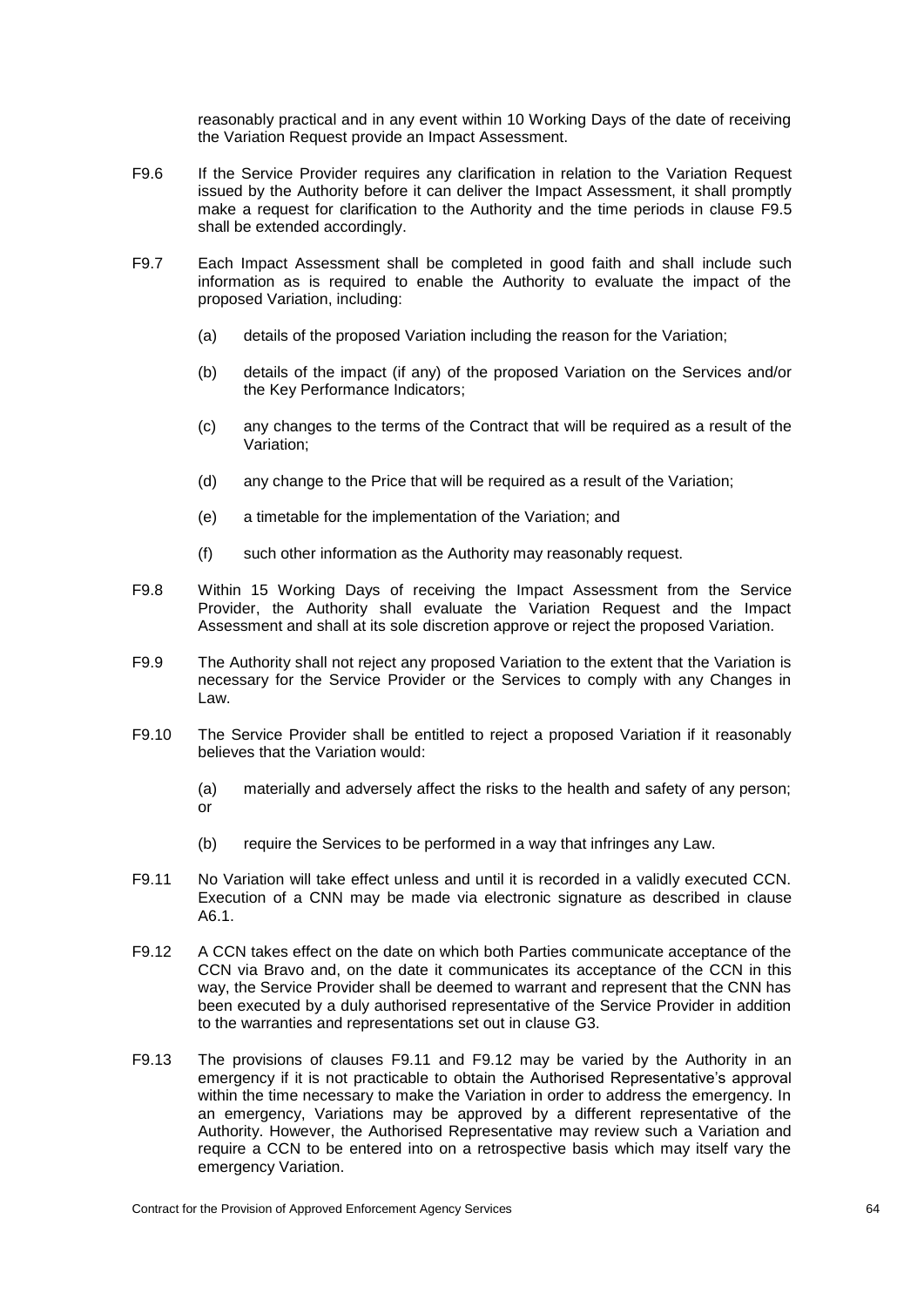- F9.14 The costs of preparing each Variation Request shall be borne by the Party making the Variation Request.
- F9.15 The reasonable and demonstrable costs incurred by the Service Provider in undertaking an Impact Assessment shall be borne by the Party making the Variation Request, provided that the Services Provider shall use reasonable endeavours to minimise its costs and the Authority shall not be required to pay any such costs if (i) the Service Provider is able (acting reasonably and in good faith) to undertake the Impact Assessment by using resources already deployed in the provision of the Services and/or (ii) such costs exceed the estimated costs for producing the Impact Assessment as communicated by the Service Provider to the Authority pursuant to clause [F9.5.](#page-68-0)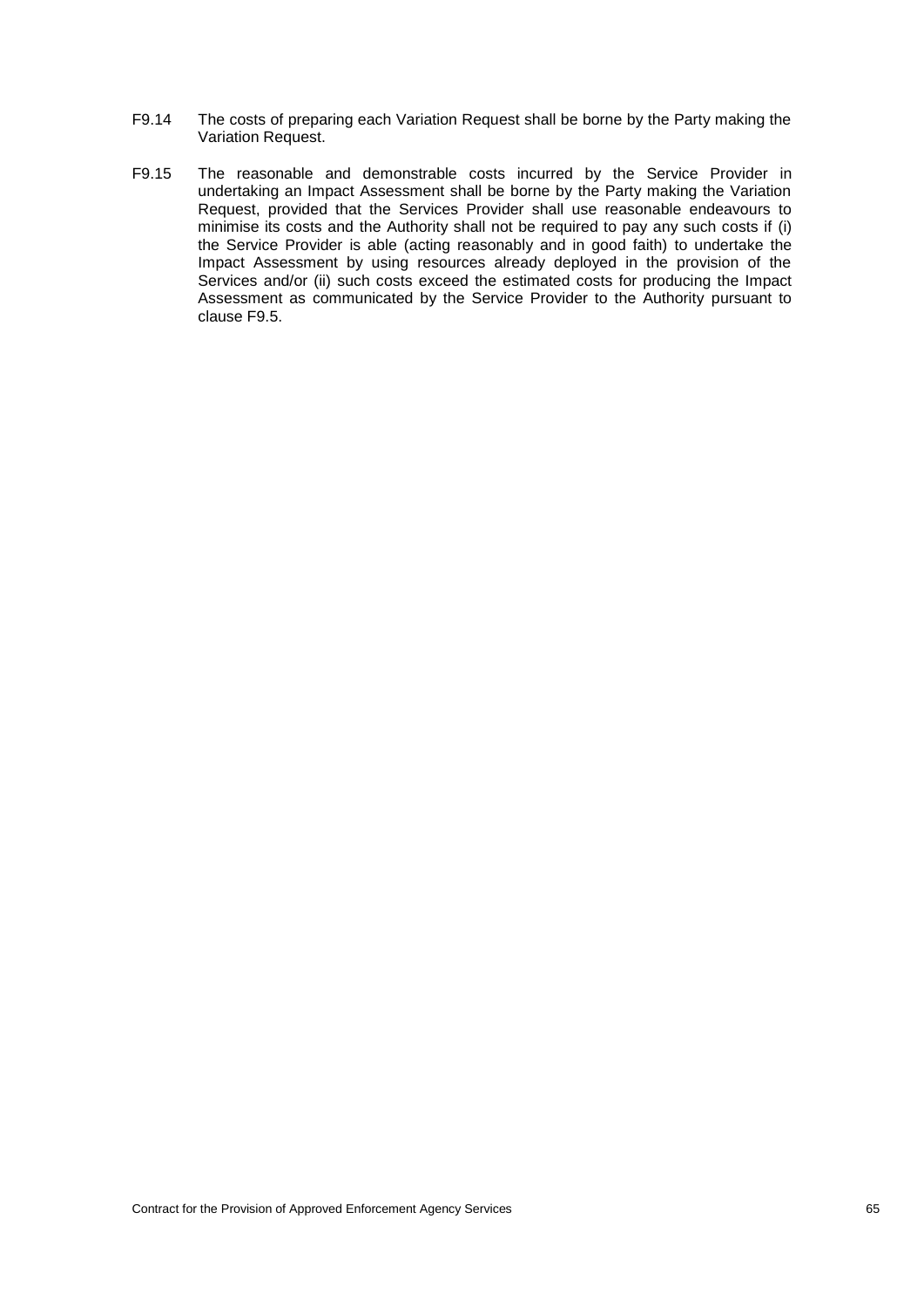# **G LIABILITIES**

## G1 **Liability and Indemnities**

<span id="page-71-0"></span>G1.1 Neither Party limits its liability for:

(a) death or personal injury caused by its negligence, or that of its employees, agents or Sub-Contractors;

- (b) fraud or fraudulent misrepresentation by it or its employees;
- (c) any breach of any obligations implied by section 12 of the Sale of Goods Act 1979 or section 2 of the Supply of Goods and Services Act 1982;
- (d) any liability to the extent it cannot be limited or excluded by Law.
- <span id="page-71-1"></span>G1.2 The Service Provider's liability shall be unlimited in respect of:
	- (a) any breach of:
		- (i) clause [D1](#page-43-6) (Prevention of Fraud and Bribery);
		- (ii) clause [E1](#page-47-0) (Authority Data) or Schedule 8 (Information Assurance and Security);
		- (iii) clause [E2](#page-48-4) (Personal Data) or Schedule 9 (Data Protection);
		- (iv) clause [E4](#page-48-0) (Confidential Information); and
	- (b) the indemnities referred to in:
		- (i) clause [C4.2\(](#page-42-0)b) (Tax Compliance);
		- (ii) clauses [E8.5\(](#page-52-1)d) and [E8.9](#page-53-0) (Intellectual Property Rights);
		- (iii) paragraph 11 of Schedule 4 (Pricing and Performance);
		- (iv) paragraph 7 of Schedule 9 (Data Protection) or any replacement provision which provides for the indemnification by the Service Provider to the Authority for breaches of Data Protection Laws;
		- (v) paragraph 3 of Part A of Schedule 13 (Staff Transfer);
		- (vi) paragraphs 3.2, 5 and 8(d) of the Annex to Part A of Schedule 13 (Staff Transfer);
		- (vii) paragraphs 3.2, 5 and 8(d) of the Annex to Part B of Schedule 13 (Staff Transfer);
		- (viii) paragraph 3 of Part B of Schedule 13 (Staff Transfer); and
		- (ix) paragraphs 2.3 and 2.8 of Part D of Schedule 13 (Staff Transfer).
- G1.3 The Authority's liability shall be unlimited in respect of the indemnity referred to in paragraph 2 of Part A of Schedule 13 (Staff Transfer).
- G1.4 Subject to clauses [G1.1,](#page-71-0) [G1.2](#page-71-1) and [G1.6,](#page-72-0) the Service Provider's aggregate liability in respect of loss of or damage to the Authority Premises or other property or assets of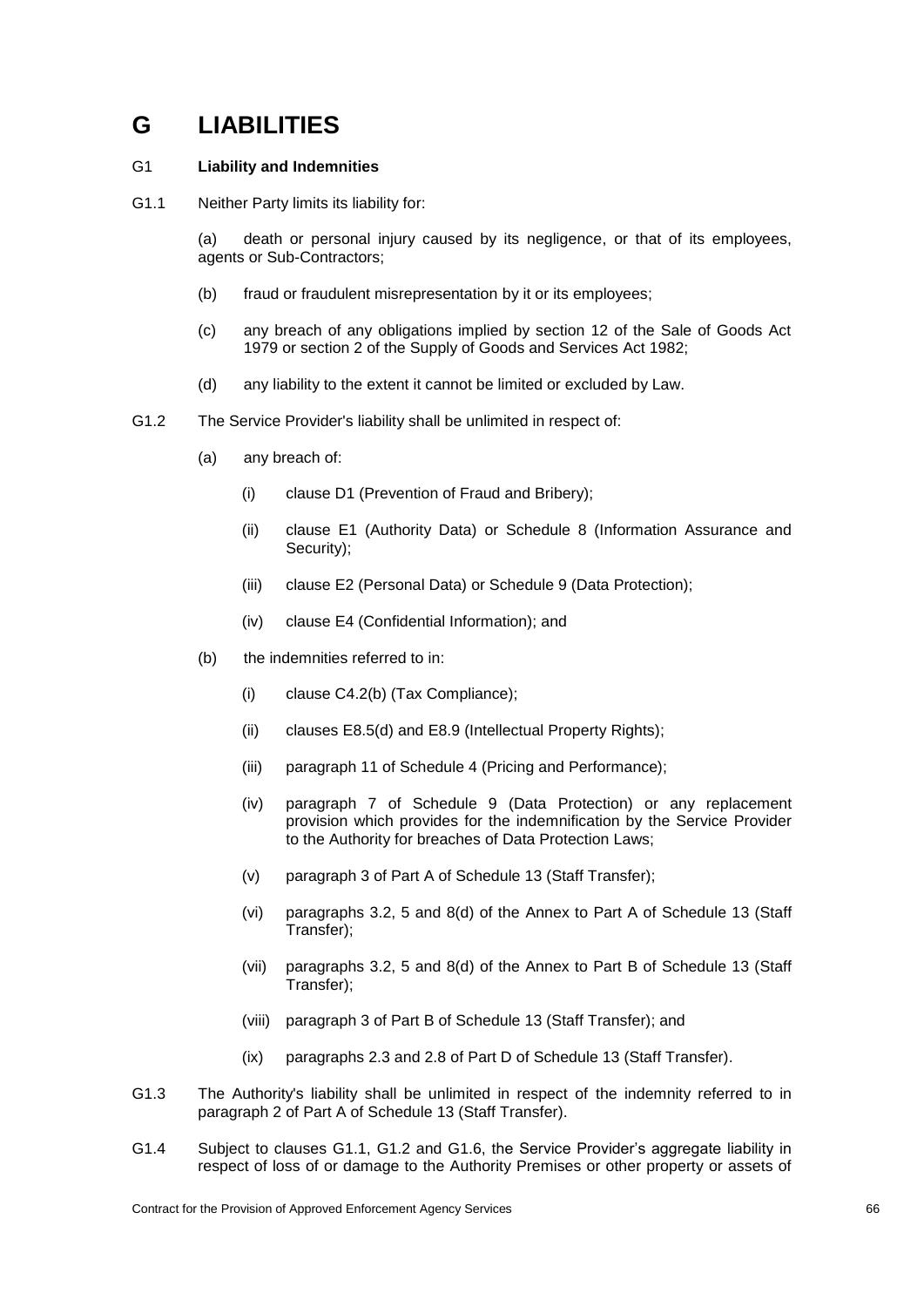the Authority (including technical infrastructure, assets or equipment but excluding any loss or damage to the Authority Data or any other data) that is caused by Defaults of the Service Provider occurring in each and any Contract Year shall in no event exceed £10,000,000.00 (ten million pounds);

<span id="page-72-1"></span>G1.5 Subject to clauses [G1.1,](#page-71-0) [G1.2](#page-71-1) and [G1.6,](#page-72-0) the Service Provider's aggregate liability in respect of Losses incurred by the Authority under or in connection with the Contract as a result of Defaults by the Service Provider in no event exceed:

(a) in relation to Defaults in the first Contract Year, an amount equal to the greater of (i) £2,000,000.00 (two million pounds) and (ii) one hundred and fifty per cent (150%) of the Potential Year 1 Service Provider Revenue;

(b) in relation to any Defaults occurring during any subsequent Contract Year, an amount equal to the greater of (i) £2,000,000.00 (two million pounds) and (ii) one hundred and fifty per cent (150%) of the Service Provider Revenue in the Contract Year immediately preceding the occurrence of the Default; and

(c) in relation to Defaults occurring after the end of the Contract Period, an amount equal to the greater of (i) £2,000,000.00 (two million pounds) and (ii) 150% of the Service Provider Revenue in the 12 month period immediately prior to the last day of the Contract Period,

provided that where any Losses referred to in clause [G1.5](#page-72-1) have been incurred by the Authority as a result of the Service Provider's abandonment of this Contract or the Service Provider's wilful default, wilful breach of a fundamental term of this Contract or wilful repudiatory breach of this Contract, the references in such clause to 150% shall be deemed to be references to 200%.

- <span id="page-72-0"></span>G1.6 Any amounts which are, or should be, covered by the Required Insurances the Service Provider is obligated to take out pursuant to clause [G2](#page-74-0) shall not be taken into consideration when calculating the Service Provider's liability under clauses [G1.4](#page-71-2) or [G1.5.](#page-72-1)
- G1.7 Subject to clauses [G1.1,](#page-71-0) [G1.3](#page-71-3) and [G1.8,](#page-72-2) the Authority's aggregate liability in respect of all Losses incurred by the Service Provider under or in connection with this Contract as a result of Defaults of the Authority shall in no event exceed:

(a) in relation to Defaults occurring in the first Contract Year, an amount equal to the Potential Year 1 Service Provider Revenue;

(b) in relation to Defaults occurring during any subsequent Contract Year, an amount equal to the Service Provider Revenue in the Contract Year immediately preceding the occurrence of the Default; and

(c) in relation to Defaults occurring after the end of the Contract Period, an amount equal to the Service Provider Revenue in the 12 month period immediately prior to the last day of the Contract Period.

<span id="page-72-2"></span>G1.8 The Service Provider shall only be entitled to make a claim against the Authority for Losses covered by the limit on liability set out in clause [G1.8](#page-72-2) if the Service Provider has provided the Authority with written notification of the Authority's breach of contract, specifying the provision of this Contract that has been breached and the estimated consequences and Losses associated with such breach, such notice to be provided as soon as reasonably practicable following the occurrence of such breach.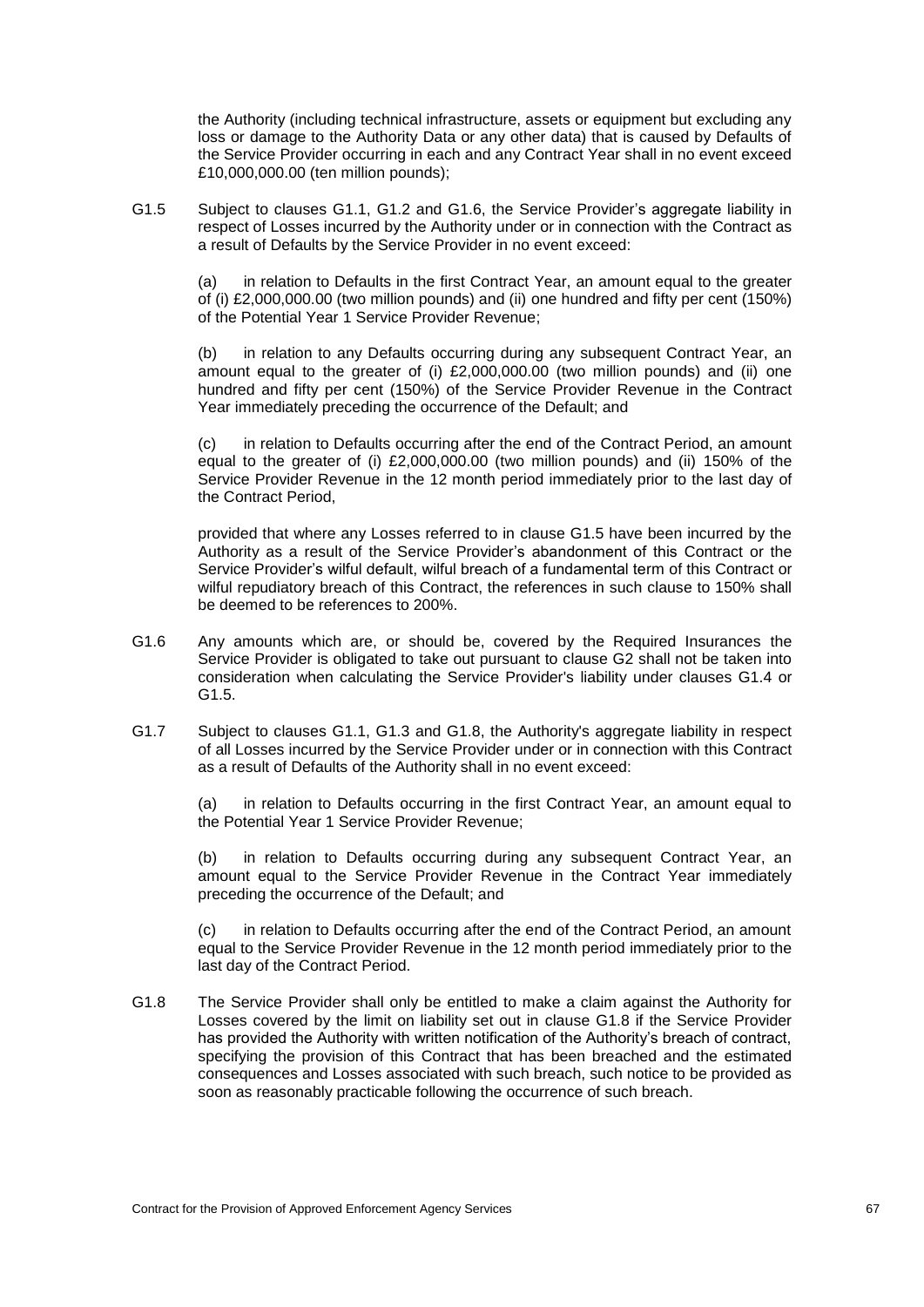- <span id="page-73-1"></span>G1.9 Notwithstanding clause [G1.10](#page-73-0) but subject to clause [G1.5,](#page-72-1) the Authority may, amongst other things, recover from the Service Provider the following Losses incurred by the Authority to the extent they arise as a result of a Default by the Service Provider:
	- (a) any additional operational and/or administrative costs and expenses incurred by the Authority, including costs relating to time spent by or on behalf of the Authority in dealing with the consequences of the Default;
	- (b) any wasted expenditure or charges;
	- (c) the additional costs of procuring a Replacement Service Provider for the remainder of the Contract Period and or replacement deliverables which shall include any incremental costs associated with the Replacement Service Provider and/or replacement deliverables above those which would have been payable under the Contract;
	- (d) any compensation or interest paid to a third party by the Authority; and
	- (e) any fine or penalty incurred by the Authority pursuant to Law and any costs incurred by the Authority in defending any proceedings which result in such fine or penalty.
- <span id="page-73-0"></span>G1.10 Subject to clauses [G1.1,](#page-71-0) [G1.2,](#page-71-1) [G1.3,](#page-71-3) [G1.8](#page-72-2) and [G1.9,](#page-73-1) neither Party shall be liable to the other for any:
	- (a) loss of profits, turnover, business opportunities or damage to goodwill (in each case whether direct or indirect); or
	- (b) indirect, special or consequential loss.
- G1.11 Subject to clause [G1.1,](#page-71-0) the Authority shall not be liable for any costs and/or expenses incurred by the Service Provider in relation to any Warrant or Order in the event that such Warrant or Order is withdrawn by the Authority prior to the completion of its execution by the Service Provider.
- <span id="page-73-2"></span>G1.12 Each Party shall use all reasonable endeavours to mitigate any loss or damage suffered arising out of or in connection with this Contract, including any Losses for which the relevant Party is entitled to bring a claim against the other Party pursuant to the indemnities in this Contract.
- G1.13 Subject to clause [G1.12,](#page-73-2) any amounts properly due from one Party to the other Party in respect of an indemnity set out in this Contract shall be deemed to be, and shall be recoverable as, a debt.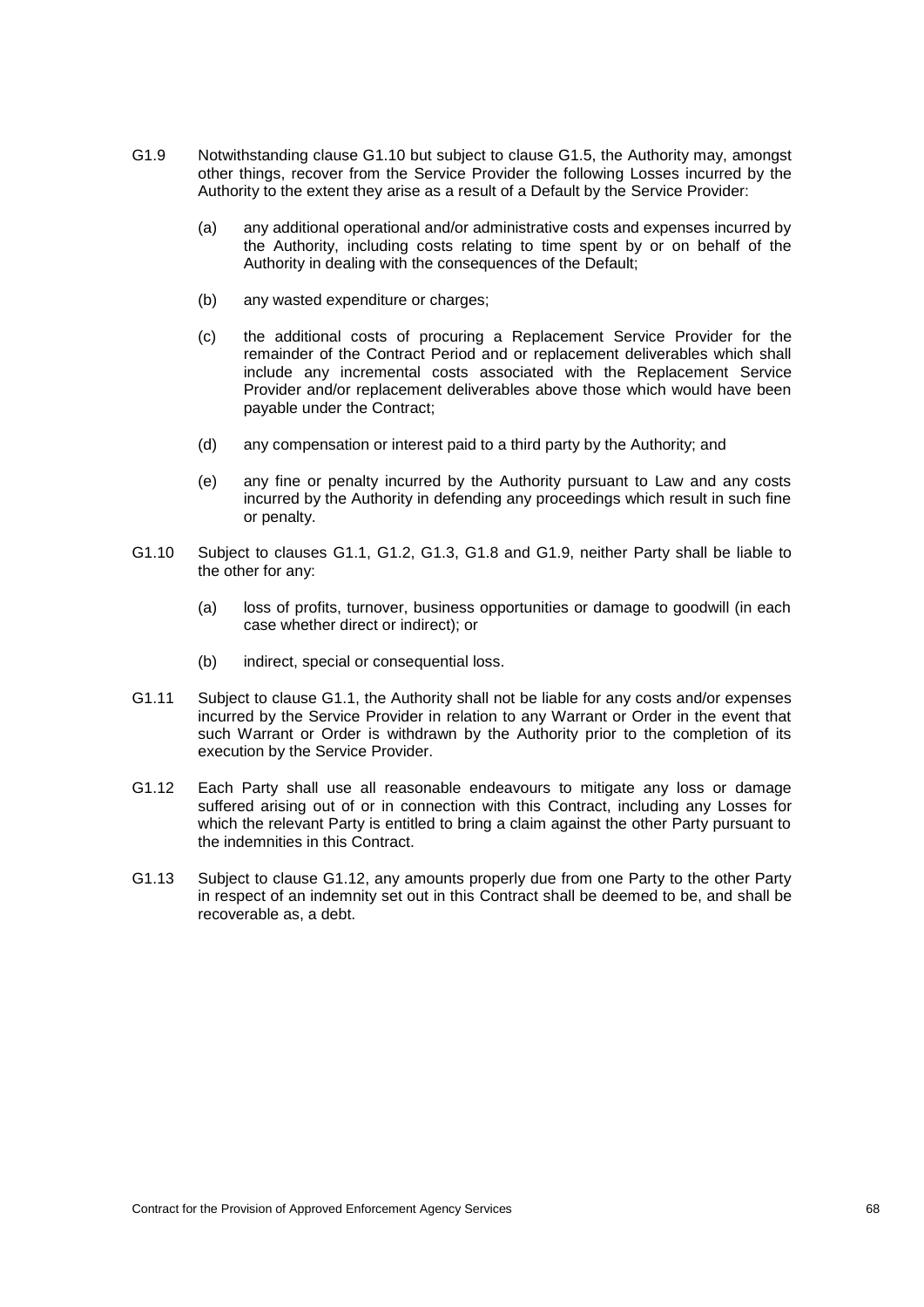# <span id="page-74-0"></span>G2 **Insurance**

- G2.1 Without prejudice to any liability it may have to the Authority under this Contract or otherwise, the Service Provider shall for the periods specified in Schedule 7 (Insurance) take out and maintain or procure the taking out and maintenance of the insurances as set out in Schedule 7 (Insurance) and any other insurances as may be required by Law (together the "**Required Insurances**"). The Service Provider shall ensure that each of the Required Insurances is effective not later than the date on which the relevant risk commences.
- G2.2 The Required Insurances shall be taken out and maintained with insurers who (in the reasonable opinion of the Authority) are of good financial standing and of good repute in the United Kingdom insurance market.
- G2.3 The Service Provider shall ensure in respect of the public and products liability and employer's liability insurances that the policies of insurance shall contain an indemnity to principals clause (or additional insureds equivalent) under which the Authority shall be indemnified in respect of claims, made against the Authority arising from death or bodily injury or property damage and for which the Service Provider is legally liable in respect of this Contract.
- G2.4 Without limiting the other provisions of this Contract, the Service Provider shall:
	- (a) take or procure the taking of all reasonable risk management and risk control measures in relation to the performance of this Contract as it would be reasonable to expect of a prudent contractor acting in accordance with Good Industry Practice including the investigation and reports of relevant claims to insurers; and
	- (b) hold all policies in respect of the Required Insurances and cause any insurance broker effecting the Required Insurances to hold any insurance slips and other evidence of placing cover representing any of the Required Insurances to which it is a part and for which it is responsible under this Contract.
- G2.5 The Service Provider shall not (and the Service Provider shall procure that no Sub-Contractor will) take any action or fail to take any action or (insofar as is reasonably within its power) permit anything to occur in relation to it which would entitle any insurer to refuse to pay any claim under any of the Required Insurances.
- G2.6 The Service Provider shall provide, on request to the Authority, and within twenty (20) days of the renewal of each of the Required Insurances, evidence, in a form satisfactory to the Authority, that the Required Insurances are in force and effect and meet in full the requirements in Schedule 7 (Insurance). Receipt of such evidence by the Authority shall not in itself constitute acceptance by the Authority or relieve the Service Provider of its liabilities and obligations under this Contract.
- G2.7 The Authority may elect (but shall not be obliged), where notice has been provided to the Service Provider, to purchase any insurance which the Service Provider is required to maintain pursuant to this Contract but has failed to maintain in full force and effect, and the Authority shall be entitled to recover the premium and other reasonable costs incurred in connection therewith as a debt due from the Service Provider.
- G2.8 The Service Provider shall notify the Authority at least five (5) days before the cancellation, suspension, termination or non-renewal of any of the Required **Insurances**
- G2.9 The Service Provider shall promptly notify to insurers any matter arising from, or in relation to, this Contract for which it may be entitled to claim under any of the Required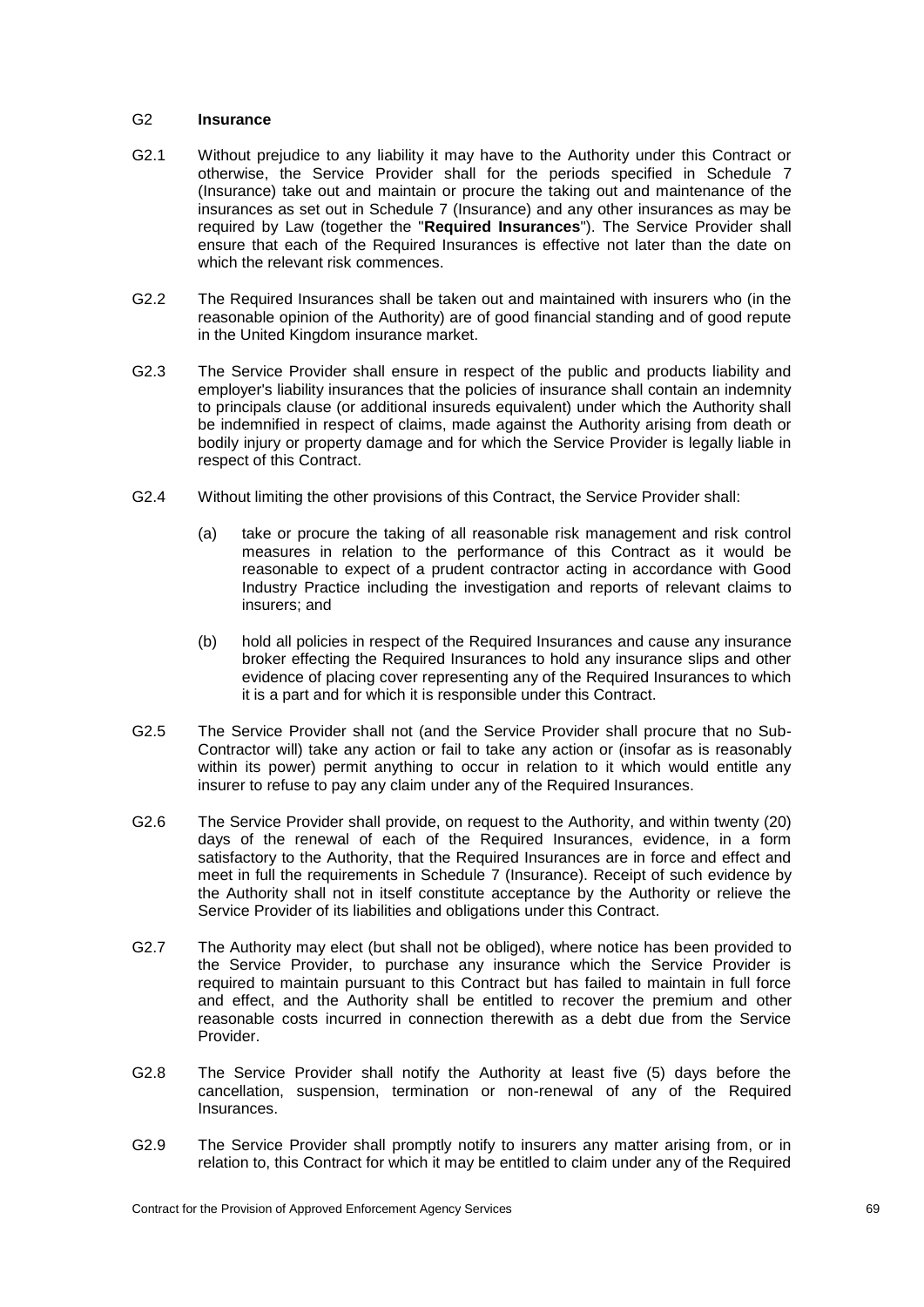Insurances. In the event that the Authority receives a claim relating to this Contract, the Service Provider shall cooperate with the Authority and assist it in dealing with such claims including providing information and documentation in a timely manner.

- G2.10 Except where the Authority is the claimant party, the Service Provider shall give the Authority notice within twenty (20) days after any insurance claim relating to this Contract or any of the Required Insurances or which, but for the application of the applicable policy excess, would be made on any of the Required Insurances and (if required by the Authority) full details of the incident giving rise to the claim.
- G2.11 Where any Required Insurances requires payment of a premium, the Service Provider shall be liable for such premium.
- G2.12 Where any Required Insurance is subject to an excess or deductible below which the indemnity from insurers is excluded, the Service Provider shall not be entitled to recover from the Authority any sum paid by way of excess or deductible under such Required Insurance.
- G2.13 The Service Provider shall discharge all its obligations under the Insurance Act 2015 when placing, renewing, amending or maintaining any insurances required by this Contract including complying with the duty of fair presentation to insurers and taking the actions needed to protect the Authority's separate interests.

# G3 **Not Used**

#### G4 **Warranties and Representations**

<span id="page-75-0"></span>G4.1 The Service Provider warrants and represents on the Commencement Date and for the Contract Period (including at the point of any Extension) that:

(a) it has full capacity and authority and all necessary consents and regulatory approvals to enter into and perform the Contract and that the Contract is executed by a duly authorised representative of the Service Provider;

(b) in entering the Contract it has not committed any fraud and it has full capacity and authority to enter into and to perform this Contract;

- (c) as at the Commencement Date, all information contained in the Tender or other offer made by the Service Provider to the Authority remains true, accurate and not misleading, save as may have been specifically disclosed in writing to the Authority prior to execution of the Contract and in addition, that it will advise the Authority of any fact, matter or circumstance of which it may become aware which would render such information to be false or misleading;
- (d) it has notified the Authority in writing of any claim being asserted and any litigation, arbitration or administrative proceeding that is in progress or, to the best of its knowledge and belief, pending or threatened against it or any of its assets which will or might have an effect on its ability to perform its obligations under the Contract;
- (e) it is not subject to any contractual obligation, compliance with which is likely to have a material adverse effect on its ability to perform its obligations under the Contract;
- (f) no proceedings or other steps have been taken and not discharged (or, to the best of its knowledge, are threatened) for the winding up of the Service Provider or for its dissolution or for the appointment of a receiver, administrative receiver, liquidator, manager, administrator or similar officer in relation to any of the Service Provider's assets or revenue;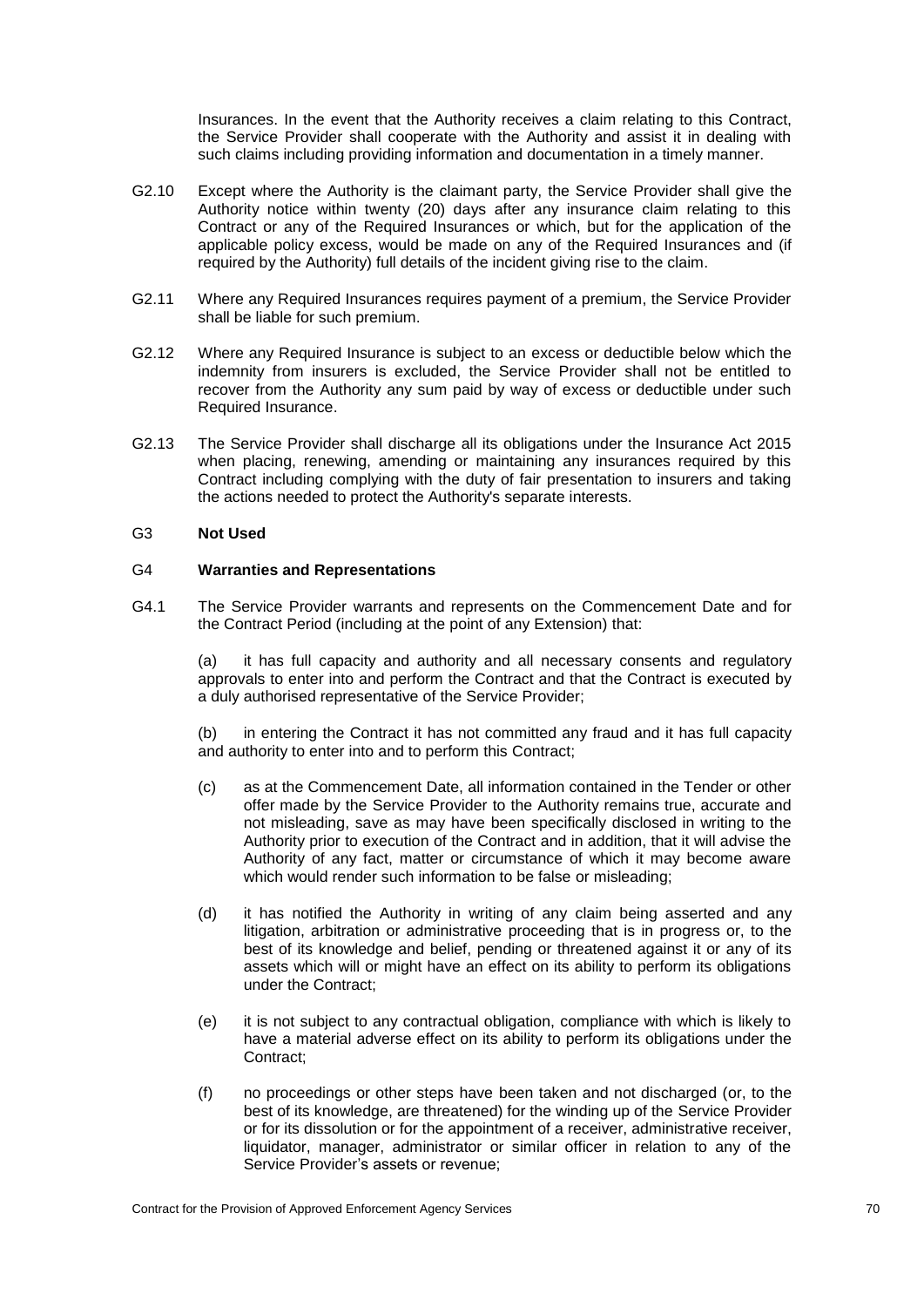- (g) it owns, or has obtained or is able to obtain valid licences for, all Intellectual Property Rights that are necessary for the performance of its obligations under the Contract;
- (h) any person engaged by the Service Provider shall be engaged on terms which do not entitle them to any Intellectual Property Right in any IP Materials;
- (i) in the 3 years (or period of existence if the Service Provider has not been in existence for 3 years) prior to the date of the Contract:
	- (i) it has conducted all financial accounting and reporting activities in compliance in all material respects with the generally accepted accounting principles that apply to it in any country where it files accounts;
	- (ii) it has been in full compliance with all applicable securities and tax laws and regulations in the jurisdiction in which it is established; and
	- (iii) it has not done or omitted to do anything which could have a material adverse effect on its assets, financial condition or position as an ongoing business concern or its ability to fulfil its obligations under the Contract;
- (j) it has and will continue to hold all necessary (if any) regulatory approvals from the Regulatory Bodies necessary to perform its obligations under the Contract;
- (k) it has notified the Authority in writing of any Occasions of Tax Non-Compliance and any litigation in which it is involved that is in connection with any Occasion of Tax Non-Compliance; and
- (l) within the previous 12 months, no Financial Distress Events have occurred or are subsisting (or any events that would be deemed to be Financial Distress Events under this Contract had this Contract been in force) and there are currently no matters that it is aware of that could cause a Financial Distress Event.
- G4.2 If at any time the Service Provider becomes aware that a representation or warranty given by it under clause [G4.1](#page-75-0) has been breached, is untrue or is misleading, it shall immediately notify the Authority of the relevant occurrence in sufficient detail to enable the Authority to make an accurate assessment of the situation.
- G4.3 The Service Provider confirms that in entering into the Contract it is not relying on any statements, warranties or representations given or made (whether negligently or innocently or whether express or implied), or any acts or omissions by or on behalf of the Authority in connection with the subject matter of the Contract except those expressly set out in the Contract and the Service Provider hereby waives and releases the Authority in respect thereof absolutely.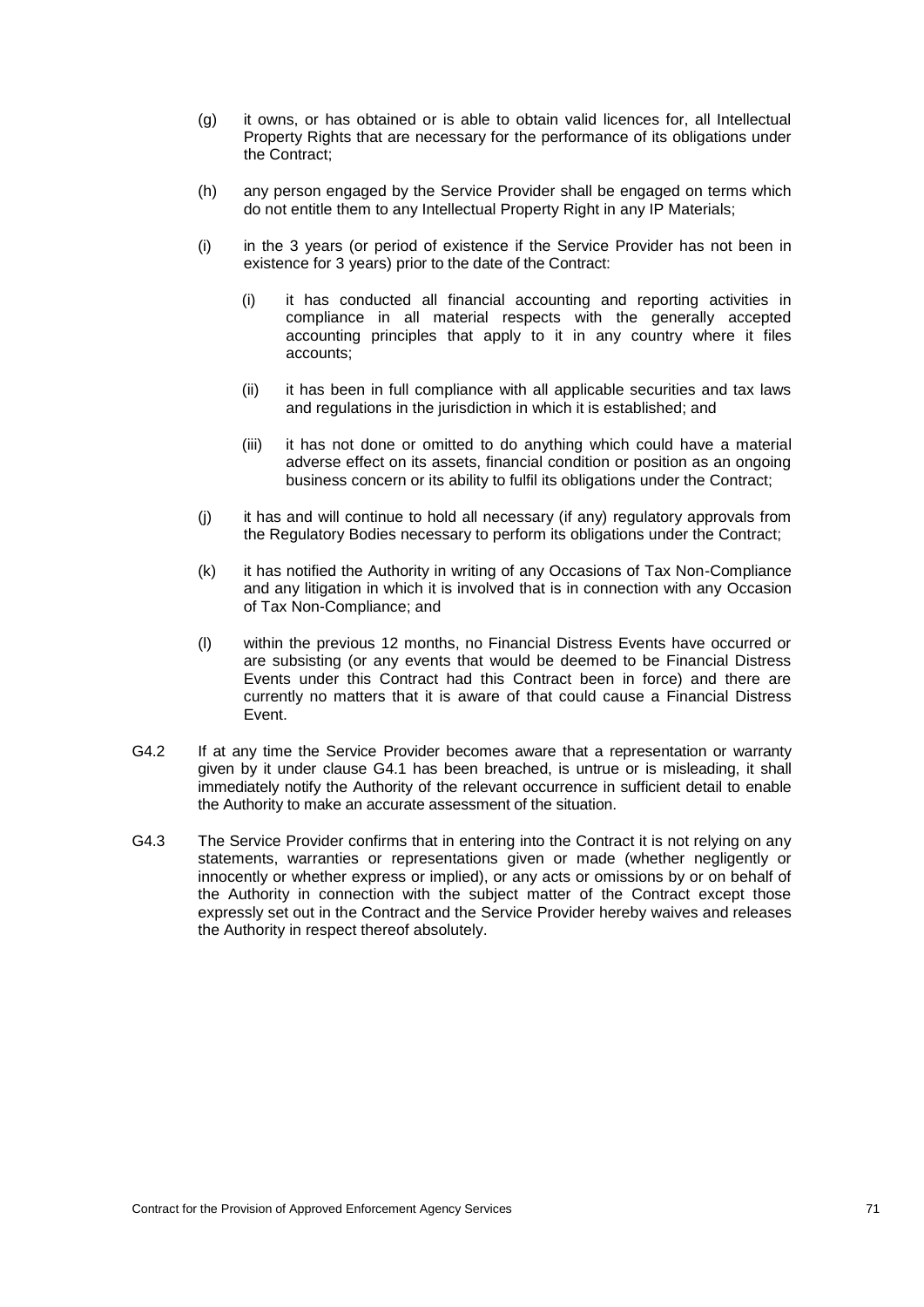# **H DEFAULT, DISRUPTION AND TERMINATION**

H1 **Termination on Insolvency, Guarantee Enforceability/Validity and Change of Control**

#### **Insolvency**

- <span id="page-77-0"></span>H1.1 The Authority may terminate the Contract with immediate effect by notice and without compensation to the Service Provider if the Service Provider is a company and in respect of the Service Provider:
	- (a) a proposal is made for a voluntary arrangement within Part I of the Insolvency Act 1986 or of any other composition scheme or arrangement with, or assignment for the benefit of, its creditors;
	- (b) a shareholders' meeting is convened for the purpose of considering a resolution that it be wound up or a resolution for its winding-up is passed (other than as part of, and exclusively for the purpose of, a bona fide reconstruction or amalgamation);
	- (c) a petition is presented for its winding up (which is not dismissed within 14 days of its service) or an application is made for the appointment of a provisional liquidator or has a decision sought from its creditors on the nomination of al liquidator;
	- (d) a receiver, administrative receiver or similar officer is appointed over the whole or any part of its business or assets;
	- (e) an application order is made either for the appointment of an administrator or for an administration order, an administrator is appointed, or notice of intention to appoint an administrator is given;
	- (f) it is or becomes insolvent within the meaning of section 123 of the Insolvency Act 1986;
	- (g) being a "small company" within the meaning of section 247(3) of the Companies Act 1985, a moratorium comes into force pursuant to Schedule A1 of the Insolvency Act 1986; or
	- (h) any event similar to those listed in  $H1.1(a)-(g)$  occurs under the law of any other jurisdiction.
- <span id="page-77-2"></span><span id="page-77-1"></span>H1.2 The Authority may terminate the Contract with immediate effect by notice and without compensation to the Service Provider if the Service Provider is an individual and:
	- (a) an application for an interim order is made pursuant to sections 252-253 of the Insolvency Act 1986 or a proposal is made for any composition scheme or arrangement with, or assignment for the benefit of, the Service Provider's creditors;
	- (b) an application is submitted by the Service Provider or an order is made for the Service Provider's bankruptcy;
	- (c) a receiver, or similar officer is appointed over the whole or any part of the Service Provider's assets or a person becomes entitled to appoint a receiver, or similar officer over the whole or any part of his assets;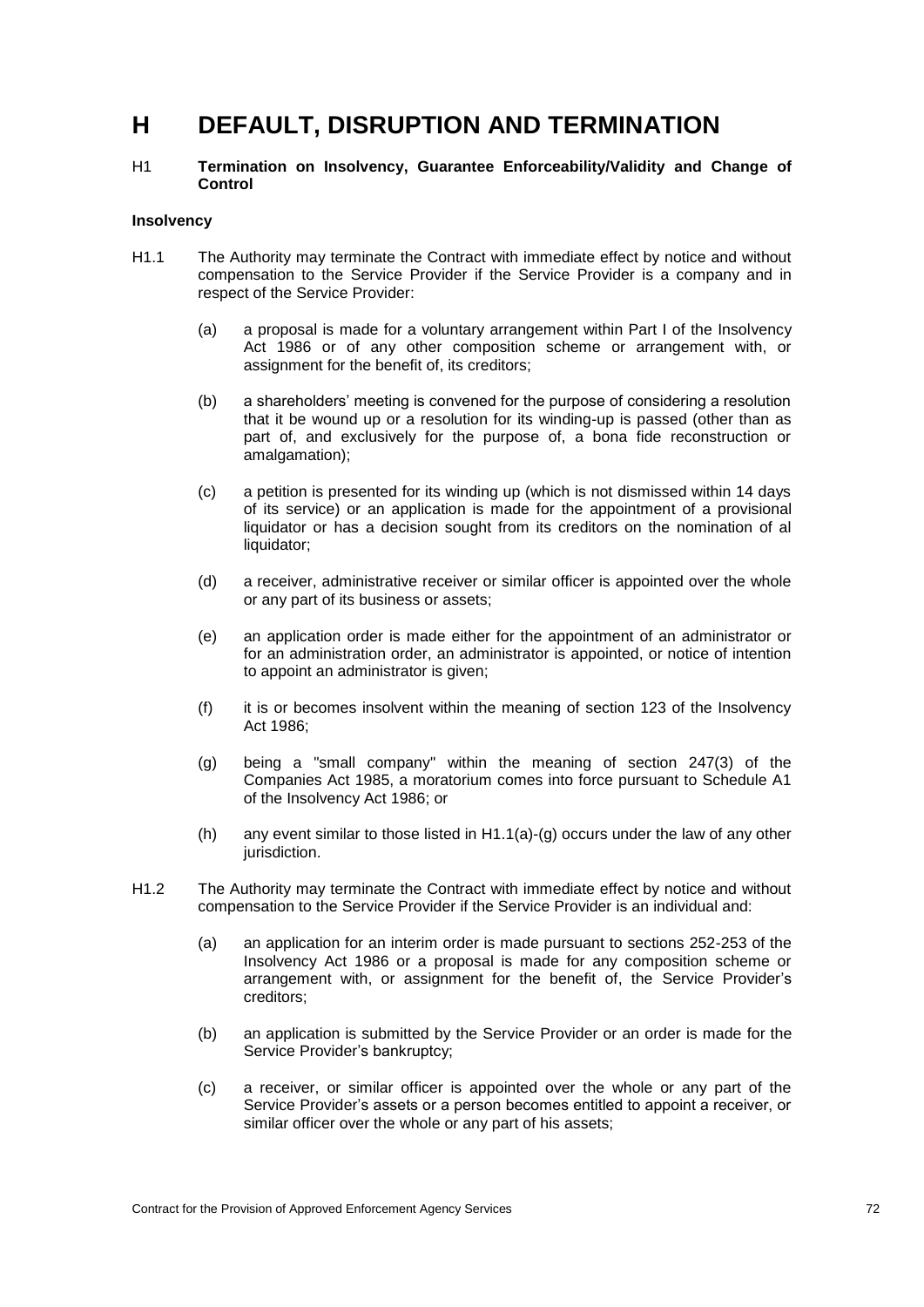- (d) he is unable to pay his debts or has no reasonable prospect of doing so, in either case within the meaning of section 268 of the Insolvency Act 1986;
- (e) a creditor or encumbrancer attaches or takes possession of, or a distress, execution, sequestration or other such process is levied or enforced on or sued against, the whole or any part of the Service Provider's assets and such attachment or process is not discharged within 14 days;
- (f) he dies or is adjudged incapable of managing his affairs within the meaning of Part VII of the Mental Capacity Act 2005;
- <span id="page-78-0"></span>(g) he suspends or ceases, or threatens to suspend or cease, to carry on all or a substantial part of his business; or
- (h) any event similar to those listed in clauses  $H1.2(a)$  $H1.2(a)$  to  $H1.2(g)$  $H1.2(g)$  occurs under the law of any other jurisdiction.
- <span id="page-78-2"></span><span id="page-78-1"></span>H1.3 The Authority may terminate the Contract with immediate effect by notice and without compensation to the Service Provider if the Service Provider is a partnership and:
	- (a) a proposal is made for a voluntary arrangement within Article 4 of the Insolvent Partnerships Order 1994 or a proposal is made for any other composition, scheme or arrangement with, or assignment for the benefit of, its creditors; or
	- (b) a petition is presented for its winding up or for the making of any administration order, or an application is made for the appointment of a provisional liquidator; or
	- (c) a receiver, or similar officer is appointed over the whole or any part of its assets; or
	- (d) the partnership is deemed unable to pay its debts within the meaning of section 222 or 223 of the Insolvency Act 1986 as applied and modified by the Insolvent Partnerships Order 1994; or
	- (e) any of the following occurs in relation to any of its partners:
		- (i) an application for an interim order is made pursuant to sections 252-253 of the Insolvency Act 1986 or a proposal is made for any composition scheme or arrangement with, or assignment for the benefit of, his creditors;
		- (ii) an application is submitted for his bankruptcy; or
		- (iii) a receiver, or similar officer is appointed over the whole or any part of his assets*;*
	- (f) any event similar to those listed in clauses [H1.3](#page-78-1)[\(a\)](#page-78-2) to [H1.3](#page-78-1)[\(e\)](#page-78-3) occurs under the law of any other jurisdiction.
- <span id="page-78-5"></span><span id="page-78-4"></span><span id="page-78-3"></span>H1.4 The Authority may terminate the Contract with immediate effect by notice and without compensation to the Service Provider if the Service Provider is a limited liability partnership and:
	- (a) a proposal is made for a voluntary arrangement within Part I of the Insolvency Act 1986 (and references to the Insolvency Act 1986 in this clause H1.4(a) shall be construed as being references to that Act as applied under the Limited Liability Partnerships Act 2000 subordinate legislation) or a proposal is made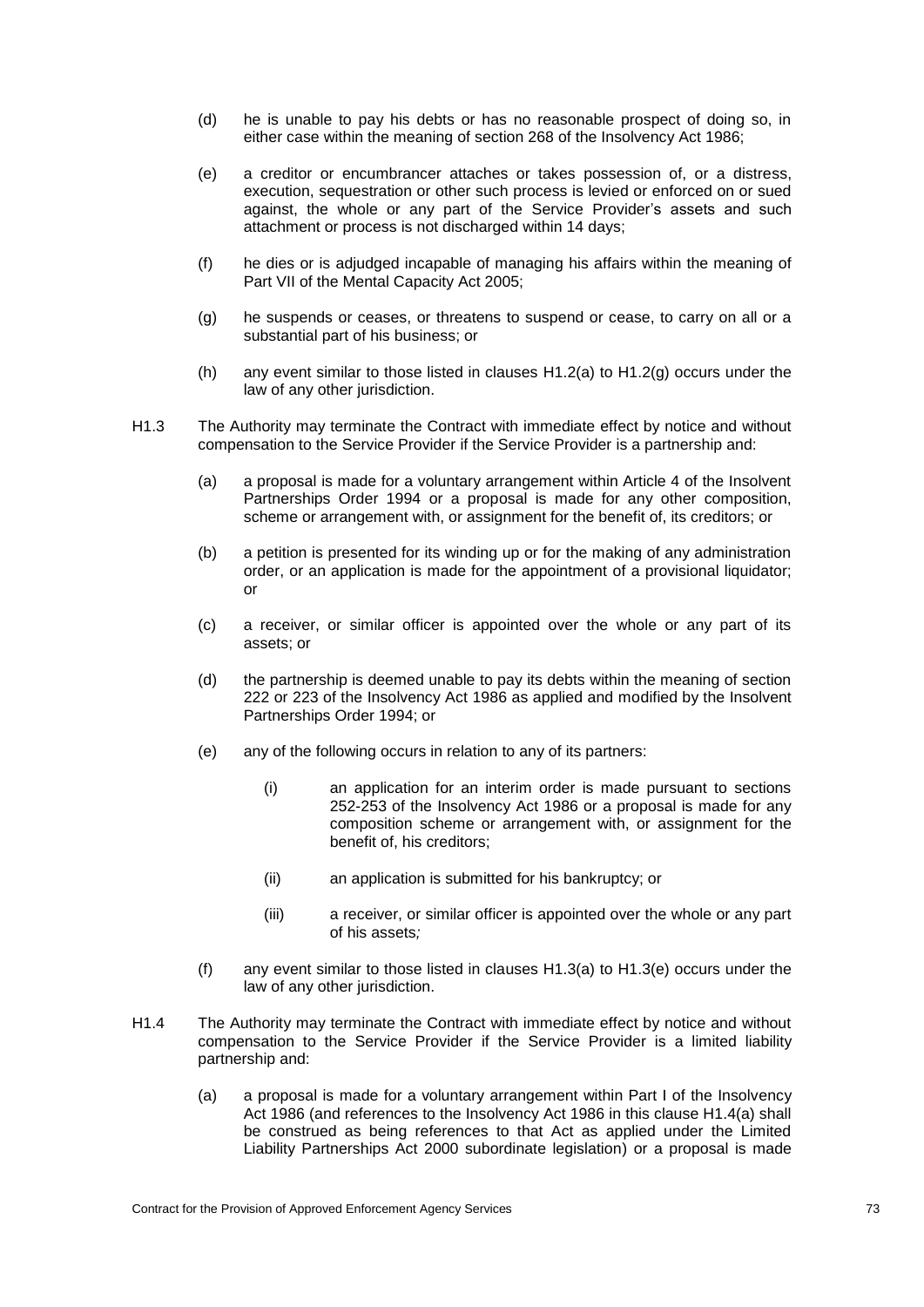for any other composition, scheme or arrangement with, or assignment for the benefit of, its creditors;

- (b) an application is made either for the appointment of an administrator or for an administration order, an administrator is appointed, or notice of intention to appoint an administrator is given within Part II of the Insolvency Act 1986;
- (c) any step is taken with a view to it being determined that it be wound up (other than as part of, and exclusively for the purpose of, a bona fide reconstruction or amalgamation) within Part IV of the Insolvency Act 1986;
- (d) a petition is presented for its winding up (which is not dismissed within 14 days of its service) or an application is made for the appointment of a provisional liquidator within Part IV of the Insolvency Act 1986;
- (e) a receiver, or similar officer is appointed over the whole or any part of its assets; or
- (f) it is or becomes unable to pay its debts within the meaning of section 123 of the Insolvency Act 1986;
- <span id="page-79-0"></span>(g) a moratorium comes into force pursuant to Schedule A1 of the Insolvency Act 1986; or
- (h) any event similar to those listed in clauses  $H1.4(a)$  $H1.4(a)$  to  $H1.4(q)$  occurs under the law of any other jurisdiction.

# **Guarantee Enforceability/Validity**

H1.5 The Authority may terminate the Contract with immediate effect by notice and without compensation to the Service Provider if the Guarantee ceases to be valid or enforceable for any reason (without the Guarantee being replaced with a comparable guarantee to the satisfaction of the Authority with the Guarantor or with another guarantor which is acceptable to the Authority).

# **Change of Control**

- H1.6 The Service Provider shall notify the Authority immediately following a merger, takeover, change of control, change of name or status including where the Service Provider undergoes a change of control within the meaning of section 1124 of the Corporation Taxes Act 2010 (**"Change of Control"**). The Authority may terminate the Contract with immediate effect by notice and without compensation to the Service Provider within 6 Months of:
	- (a) being notified that a Change of Control has occurred; or
	- (b) where no notification has been made, the date that the Authority becomes aware of the Change of Control,

but shall not be permitted to terminate where Approval was granted prior to the Change of Control.

# <span id="page-79-1"></span>H2 **Termination on Default**

<span id="page-79-2"></span>H2.1 Without prejudice to any other right of the Authority to terminate the Contract, the Authority may terminate the Contract with immediate effect by notice if the Service Provider commits a Default and: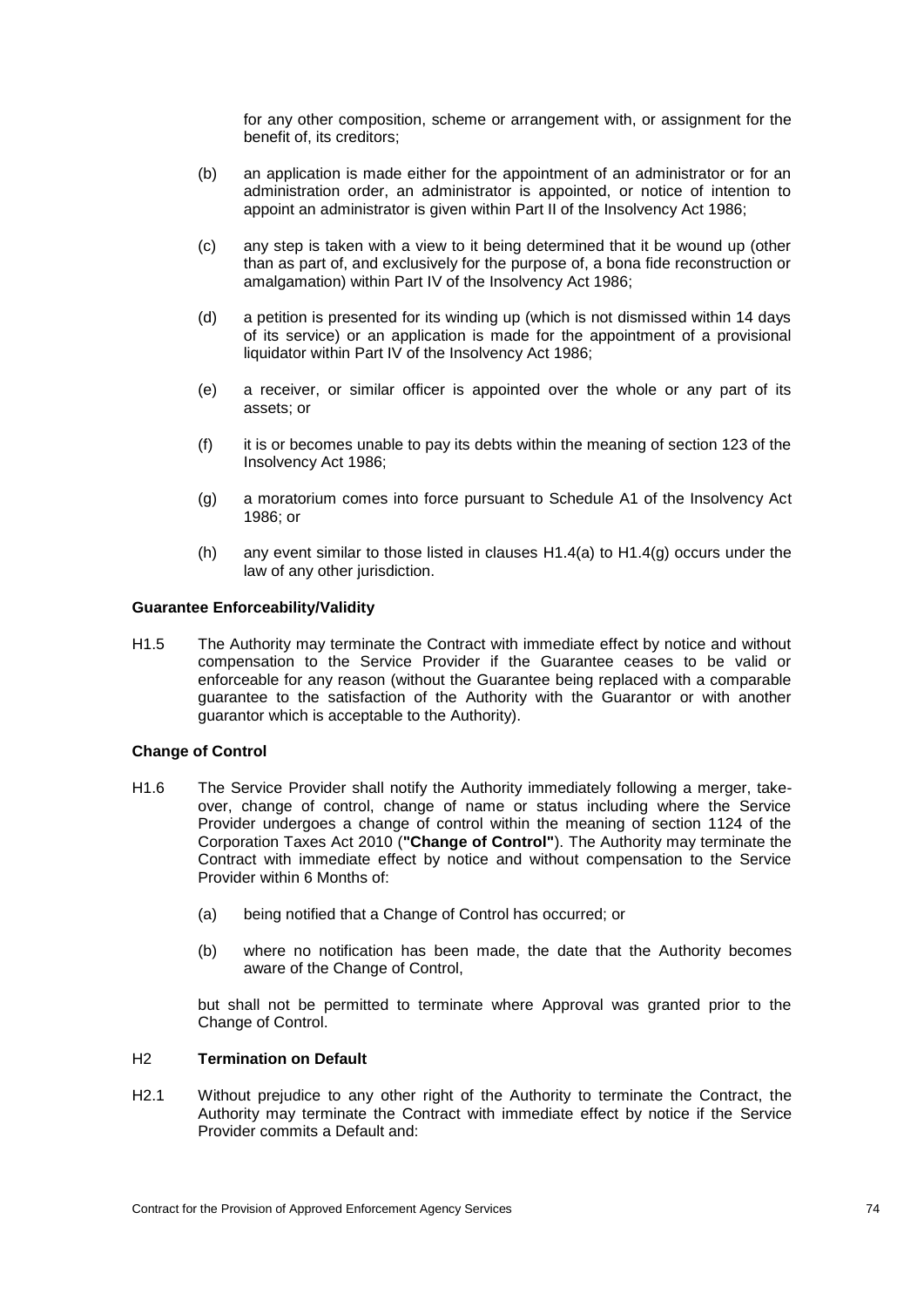- (a) the Service Provider has not remedied the Default to the satisfaction of the Authority within 20 Working Days (or such other period as may be specified by the Authority in writing) after issue of a notice specifying the Default and requesting it to be remedied;
- (b) the Default is not, in the opinion of the Authority, capable of remedy;
- (c) the Default is a Material Breach; or
- (d) where a right of termination is expressly reserved in this Contract, including
	- (i) paragraph 5 of Schedule 2 (Implementation Plan); and
	- (ii) paragraph 6 of Schedule 14 (Financial Distress).

# <span id="page-80-0"></span>H3 **Termination on Notice for Convenience**

<span id="page-80-2"></span>H3.1 The Authority may terminate the Contract for convenience at any time by giving 90 days' notice in writing to the Service Provider.

# H4 **Other Termination Grounds**

- H4.1 The Authority may terminate the Contract by notice and without compensation to the Service Provider if:
	- (a) the Contract has been subject to a substantial modification which requires a new procurement procedure pursuant to regulation 72(9) of the Regulations;
	- (b) the Service Provider was, at the time the Contract was awarded, in one of the situations specified in regulation 57(1) of the Regulations, including as a result of the application of regulation 57(2), and should therefore have been excluded from the procurement procedure which resulted in its award of the Contract;
	- (c) the Contract should not have been awarded to the Service Provider in view of a serious infringement of the obligations under the Treaties and the Regulations that has been declared by the Court of Justice of the European Union in a procedure under Article 258 of the TFEU;
	- (d) the Service Provider has not, in performing the Services, complied with its legal obligations in respect of environmental, social or labour law;

and this Contract shall terminate on the date specified in the Authority's notice.

# H5 **Partial Termination**

H5.1 Where the Authority has the right to terminate this Contract pursuant to clause [H2](#page-79-1) or [H3,](#page-80-0) it may, prior to, or instead of, terminating the whole of this Contract, serve a termination notice requiring the partial termination of this Contract and, where the termination is pursuant to clause [H2](#page-79-1) only, this shall to the extent that it relates to any part of the Services which are materially affected by the relevant circumstances.

# H6 **Termination by the Service Provider**

<span id="page-80-1"></span>H6.1 If the Authority fails to pay the Service Provider any material undisputed sums of money when due, the Service Provider shall give written notice to the Authority of its failure to pay with a copy of such notice to be simultaneously sent to the Authority's Contract Manager. If the Authority fails to pay such material undisputed sums within 90 days of the date of such written notices to the Authority as required pursuant to this clause [H6.1,](#page-80-1) the Service Provider may terminate the Contract with immediate effect,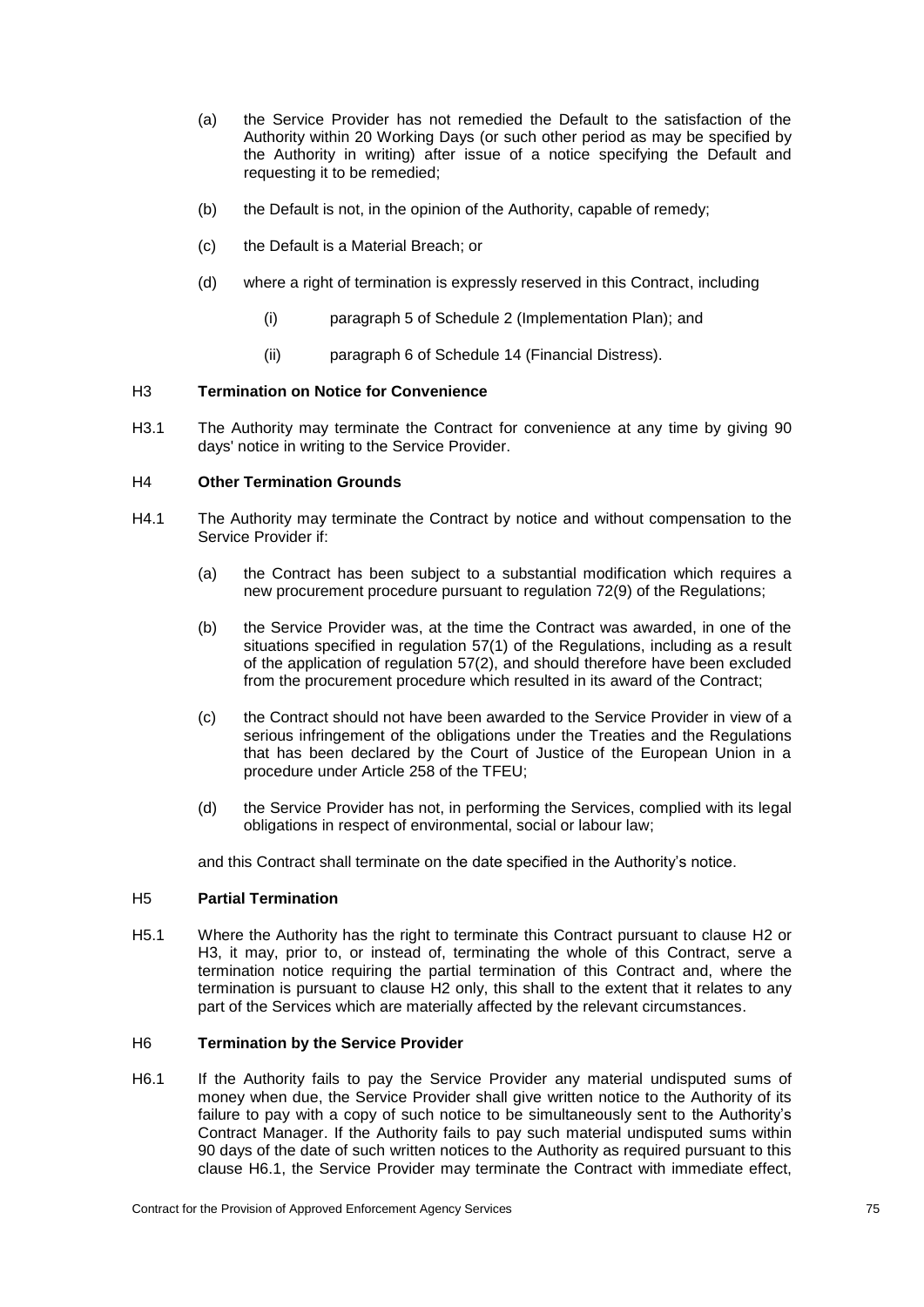save that such right of termination shall not apply where the failure to pay is due to (i) the Authority exercising its rights under clause [C2.1](#page-41-0) or (ii) to a Force Majeure Event.

H6.2 In determining whether a sum is material for the purposes of clause [H6.1,](#page-80-1) the Parties shall take into account all of the circumstances including the amount of the undisputed sum and the aggregate Service Provider Revenue that has accrued under the Contract.

# <span id="page-81-2"></span>H7 **Consequences of Expiry or Termination**

- <span id="page-81-0"></span>H7.1 If the Authority terminates the Contract under clause [H2](#page-79-1) and makes other arrangements for the supply of the Services (or part thereof) the Authority may recover from the Service Provider all costs and charges reasonably incurred in making those other arrangements and any additional or incremental costs and expenditure incurred by the Authority throughout the remainder of the Contract Period.
- H7.2 If Contract is terminated under clause [H2](#page-79-1) the Authority shall make no further payments to the Service Provider other than (where applicable) for Services supplied by the Service Provider prior to termination and in accordance with the Contract but where the payment has yet to be made by the Authority. The Authority shall not be obliged to make such payments until the Authority has established the final cost, charges and/or expenditure of making alternative arrangements envisaged under clause [H7.1.](#page-81-0)
- <span id="page-81-1"></span>H7.3 If the Authority terminates the Contract under clause [H3.1,](#page-80-2) the Authority shall indemnify the Service Provider against any commercially reasonable commitments, liabilities or expenditure which the Authority agrees (i) relate directly to the discharge of the Service Provider's obligations under this Contract and (ii) represent an unavoidable direct loss to the Service Provider by reason of the termination of the Contract (or part thereof), provided that the Service Provider shall take all reasonable steps to mitigate such loss (excluding any compensation payment payable to a third party pursuant to any contract between the Service Provider and such third party). Where the Service Provider holds insurance (and/or is obliged to take out insurance pursuant to this Contract), the Authority shall only indemnify the Service Provider for those unavoidable direct costs that are not covered by the insurance available (or wouldn't be covered if the Required Insurances had been taken out by the Service Provider). The Service Provider shall submit a fully itemised and costed list, with supporting evidence, of any unavoidable direct losses reasonably and actually incurred by the Service Provider as a result of termination under clause [H3.1,](#page-80-2) which it is seeking to recover from the Authority.
- H7.4 The Authority shall not be liable under clause [H7.3](#page-81-1) to pay any sum which:
	- (a) is claimable under insurance held by the Service Provider, and the Service Provider has failed to make a claim on its insurance, or has failed to make a claim in accordance with the procedural requirements of the insurance policy;
	- (b) should have been claimable under any Required Insurances that the Service Provider has failed to take out in accordance with this Contract;
	- (c) when added to any sums paid or due to the Service Provider under the Contract, exceeds the total sum that would have been payable to the Service Provider by the Authority if the Contract had not been terminated prior to the expiry of the Contract Period; or
	- (d) is a claim by the Service Provider for any losses falling under the heads of loss set out in clause [G1.10.](#page-73-0)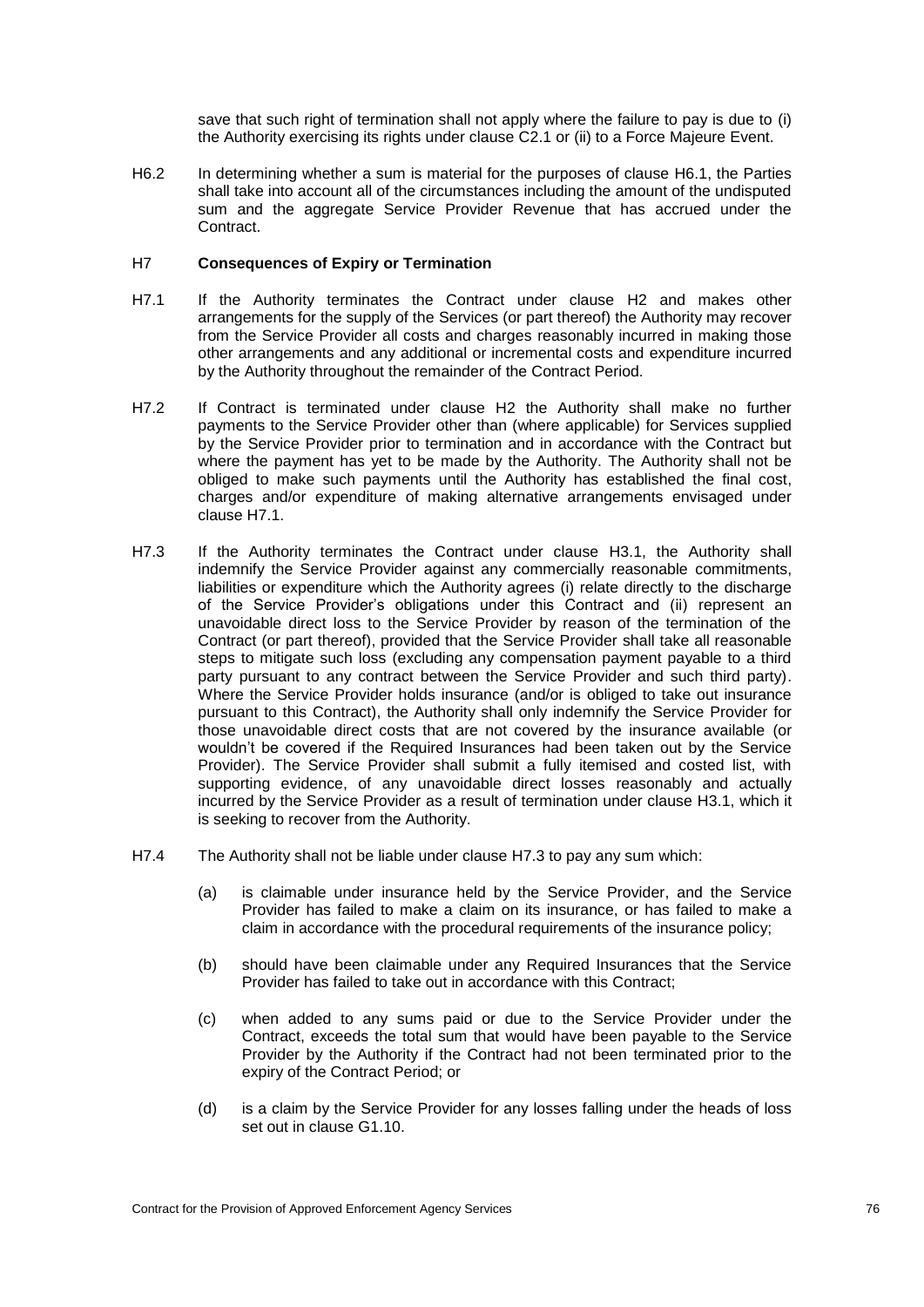- H7.5 Save as otherwise expressly provided in this clause [H7,](#page-81-2) the Authority shall have no liability to make further payments and/or compensation to the Service Provider as a result of the exercise of any right of termination by the Authority, other than for Services supplied by the Service Provider prior to termination and in accordance with the Contract but where the payment has yet to be made by the Authority.
- H7.6 Save as otherwise expressly provided in the Contract:
	- (a) termination or expiry of the Contract shall be without prejudice to any rights, remedies or obligations accrued under the Contract prior to termination or expiration and nothing in the Contract shall prejudice the right of either Party to recover any amount outstanding at such termination or expiry; and
	- (b) termination of the Contract shall not affect the continuing rights, remedies or obligations of the Authority or the Service Provider under clauses [A1](#page-6-0) (Definitions and Interpretation), [C1](#page-41-1) (Payment and VAT), [C2](#page-41-2) (Recovery of Sums Due), [C4](#page-42-0) (Tax Compliance), [D1](#page-43-0) (Prevention of Fraud and Bribery), [E2](#page-48-0) (Data Protection), [E3](#page-48-1) (Official Secrets Acts and Finance Act), [E4](#page-48-2) (Confidential Information), [E5](#page-50-0) (Freedom of Information), [E8](#page-51-0) (Intellectual Property Rights), [E9](#page-54-0) (Audit), [G1](#page-71-4) (Liability and Indemnities), [G2](#page-74-0) (Insurance), [H7](#page-81-2) (Consequences of Expiry or Termination), [H9](#page-82-0) (Recovery upon Termination), [H11](#page-84-0) (Exit Management), [I5](#page-89-0) (Rights of Third Parties), [I6](#page-90-0) (Remedies Cumulative), [I8](#page-90-1) (Severability), [I9](#page-91-0) (Entire Agreement) and I12 (Governing Law and Jurisdiction), and the provisions of Schedules 4 (Pricing and Performance), 9 (Data Protection), 12 (Governance) and 13 (Staff Transfer).

# H8 **Disruption**

- H8.1 The Service Provider shall take reasonable care to ensure that in the performance of its obligations under the Contract it does not disrupt the operations of the Authority, its employees or any other service provider or third party employed by the Authority.
- H8.2 The Service Provider shall immediately inform the Authority of any actual or potential industrial action, whether such action be by its own employees or others, which affects or might affect its ability at any time to perform its obligations under the Contract.
- <span id="page-82-1"></span>H8.3 If there is industrial action by Staff, the Service Provider shall seek Approval for its proposals to continue to perform its obligations under the Contract.
- H8.4 If the Service Provider's proposals referred to in clause [H8.3](#page-82-1) are considered insufficient or unacceptable by the Authority acting reasonably, the Contract may be terminated with immediate effect by the Authority.
- H8.5 If the Service Provider is unable to deliver the Services owing to disruption of the Authority's normal business, the Service Provider may request a reasonable allowance of time, and, in addition, the Authority will reimburse any additional expense reasonably incurred by the Service Provider as a direct result of such disruption.

# <span id="page-82-0"></span>H9 **Recovery upon Termination**

- <span id="page-82-3"></span><span id="page-82-2"></span>H9.1 On termination (including any partial termination(s)) or expiry of the Contract for any reason, the Service Provider shall, at its cost:
	- (a) cease to use the Authority Data;
	- (b) immediately return to the Authority all Authority Data, Confidential Information of the Authority, subject to paragraph 2.8 of Schedule 9 (Data Protection) Personal Data, and IP Materials in its possession or in the possession or under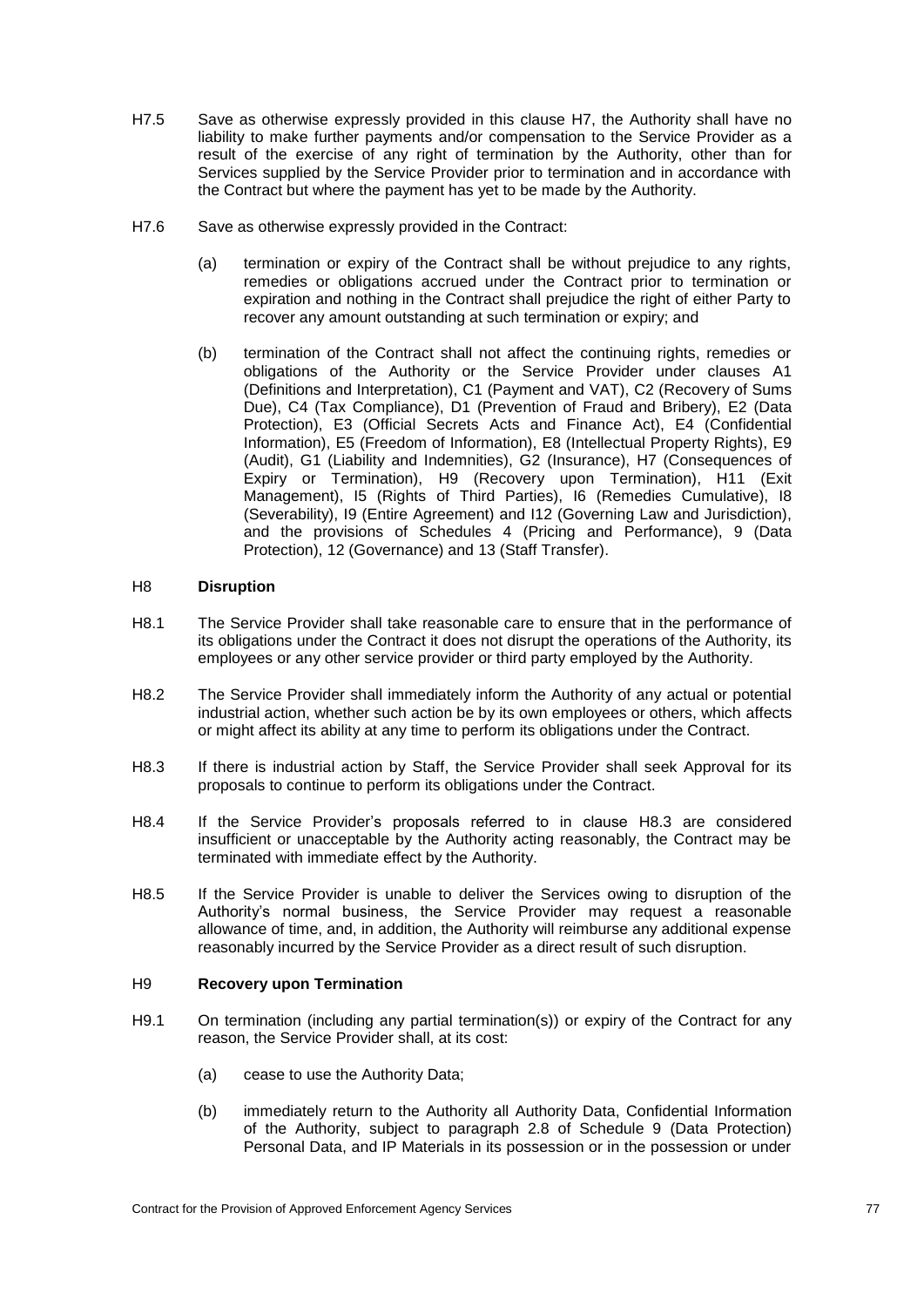the control of any permitted suppliers or Sub-Contractors, which was obtained or produced in the course of providing the Services;

- <span id="page-83-0"></span>(c) immediately deliver to the Authority all Property (including materials, documents, information and access keys) provided to the Service Provider in good working order and fit for purpose (fair wear and tear excepted);
- (d) immediately vacate any Authority Premises occupied by the Service Provider;
- (e) (unless required otherwise in writing by the Authority) erase from any computers, storage devices and storage media that are to be retained by the Service Provider after the Contract Period all Authority Data and promptly certify to the Authority that it has completed such deletion;
- (f) assist and co-operate with the Authority to ensure an orderly transition of the provision of the Services to any Replacement Service Provider(s) and the completion of any work in progress; and
- (g) promptly provide all information concerning the provision of the Services which may reasonably be requested by the Authority for the purposes of adequately understanding the manner in which the Services have been provided and/or for the purpose of allowing the Authority and/or the Replacement Service Provider to conduct due diligence.
- H9.2 Except where the Contract provides otherwise, all licences and authorisations granted by the Authority to the Service Provider in relation to the Services (including any licences to use the Authority Premises) shall be terminated with effect from the end of the Contract Period.
- H9.3 If the Service Provider does not comply with clauses [H9.1](#page-82-2)[\(a\)](#page-82-3) and [H9.1](#page-82-2)[\(c\),](#page-83-0) the Authority may recover possession thereof and the Service Provider grants a licence to the Authority and its appointed agents to enter (for the purposes of such recovery) any premises of the Service Provider or its suppliers or Sub-Contractors where any such items may be held.

# H10 **Retendering and Handover**

- <span id="page-83-1"></span>H10.1 Within 21 days of being requested by the Authority, the Service Provider shall provide, and thereafter keep updated, in a fully indexed and catalogued format, all the information necessary to enable the Authority to issue tender documents for the future provision of the Services, including:
	- (a) full and comprehensive details of the Services and how they are provided to the Authority;
	- (b) an inventory of the Authority Data and Property in the Service Provider's possession or control;
	- (c) a list of any ongoing and/or threatened disputes in relation to the Services;
	- (d) to the extent permitted by applicable Law, all information relating to Transferring Service Provider Employees required to be provided by the Service Provider under the Contract; and
	- (e) such other material and information as the Authority shall reasonably require.
- H10.2 The Authority shall take all necessary precautions to ensure that the information referred to in clause [H10.1](#page-83-1) is given only to potential providers who have qualified to tender for the future provision of Replacement Services.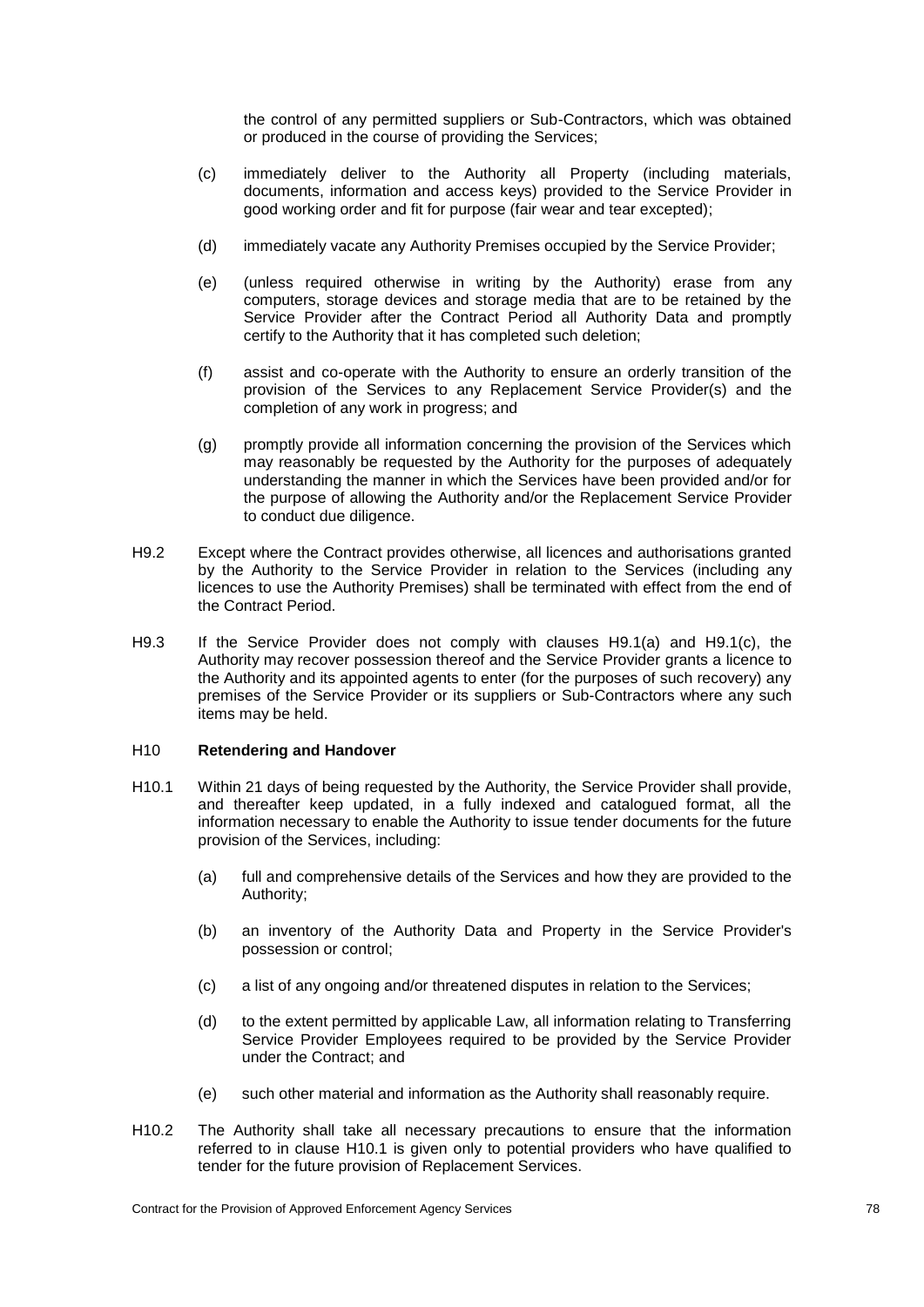- H10.3 The Authority shall require that all potential providers treat the information in confidence; that they do not communicate it except to such persons within their organisation and to such extent as may be necessary for the purpose of preparing a response to an invitation to tender issued by the Authority; and that they shall not use it for any other purpose.
- H10.4 The Service Provider indemnifies the Authority against any claim made against and Losses incurred by the Authority at any time by any person in respect of any liability incurred by the Authority arising from any deficiency or inaccuracy in information which the Service Provider is required to provide under clause [H10.1.](#page-83-1)

# <span id="page-84-0"></span>H11 **Exit Management**

- H11.1 Upon termination (including any partial termination(s)) or expiry of the Contract for any reason, the Service Provider shall render all reasonable assistance to the Authority to the extent necessary to effect an orderly assumption by the Authority or a Replacement Service Provider in accordance with the procedure set out in this clause [H11.](#page-84-0)
- H11.2 Where the Authority requires Replacement Services on expiry or termination of the Contract, either by performing them itself or by engaging a Replacement Service Provider to perform them, the Service Provider shall co-operate fully with the Authority and/or any Replacement Service Provider and shall take all reasonable steps to ensure the timely and effective transfer of the Services without disruption to routine operational requirements. This co-operation shall include allowing full access to, and providing copies of, all documents, reports, summaries and any other information necessary in order to achieve an effective transition without disruption to routine operational requirements.
- H11.3 The Service Provider shall co-operate fully with the Authority in order to enable an efficient and detailed knowledge transfer from the Service Provider to the Authority on the completion or earlier termination of the Contract and in addition, to minimise any disruption to routine operational requirements. To facilitate this transfer, the Service Provider shall provide the Authority free of charge with access to its Staff, and in addition, copies of all documents, reports, summaries and any other information requested by the Authority. The Service Provider shall comply with the Authority's request for information no later than 15 Working Days from the date that that request was made.
- H11.4 If, in the performance of its obligations under this clause [H11,](#page-84-0) the Service Provider does not have to use resources which are in addition to those normally and properly used to deliver the Services prior to termination or expiry, there shall be no change to the Price. If the Service Provider (acting reasonable and in good faith) believes it will incur additional costs in the performance of such obligations, the Parties shall seek to agree a Variation to the Price based on the Service Provider's rates either set out in Schedule 4 (Pricing and Performance) or forming the basis for the Price. The Service Provider shall not incur any additional costs without Approval from the Authority.

# H12 **Warrants and Orders on Expiry or Termination**

- <span id="page-84-1"></span>H12.1 The Service Provider shall:
	- (a) not less than 30 days prior to expiry or termination (including any partial termination(s)) of the Contract, provide a list to the Authority and to the issuing Courts of all Warrants and Orders in its possession (at any stage of execution); and
	- (b) subject to clause [H12.2,](#page-85-0) upon expiry or termination of the Contract, return all Warrants and Orders in its possession to the issuing Courts.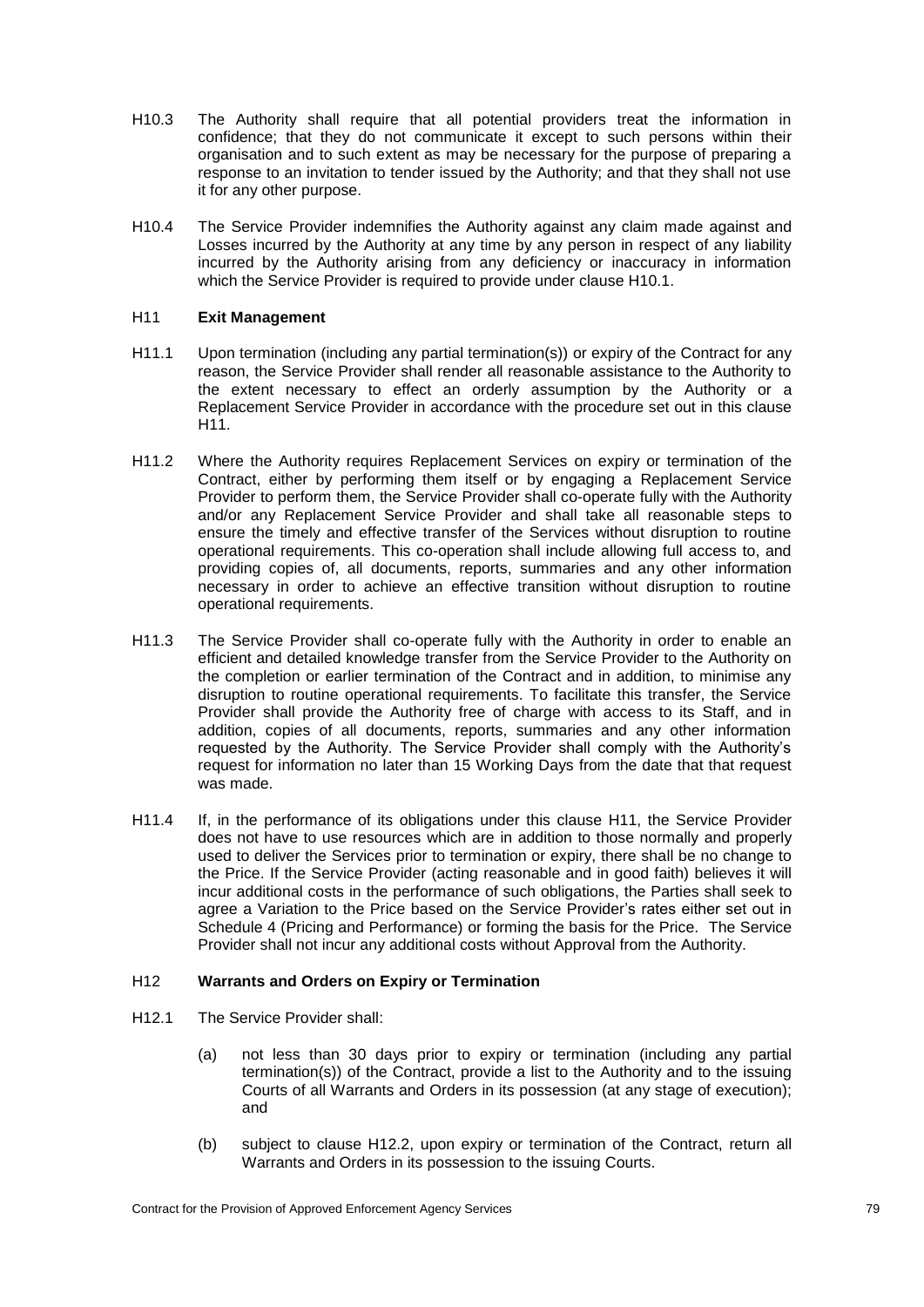- <span id="page-85-0"></span>H12.2 If the Service Provider has any unexpired Warrants and/or Orders in its possession as at the date of expiry or termination of the Contract, the Service Provider shall be entitled to request the consent of the issuing Court to continue to undertake execution activity in relation to such Warrants and/or Orders (an "**Execution Extension Period**").
- H12.3 Notwithstanding the expiry or termination of the Contract, the Service Provider may undertake execution activity against any Warrants or Orders in respect of which an Execution Extension Period has been granted and such execution activity shall be subject to the terms of this Contract.
- <span id="page-85-4"></span>H12.4 Subject to clauses [H12.6,](#page-85-1) [H12.7](#page-85-2) and [H12.8,](#page-85-3) any Execution Extension Period granted pursuant to the Service Provider's request under clause [H12.2](#page-85-0) shall expire on the earlier of:
	- (a) 180 days following the date of issue of the relevant Warrant or Order; or
	- (b) the successful execution of the Warrant or Order by the Service Provider.
- H12.5 On expiry of the Execution Extension Period in accordance with [H12.4,](#page-85-4) the Service Provider shall return the relevant Warrant or Order to the issuing Court, regardless of whether or not it has been executed.
- <span id="page-85-1"></span>H12.6 In relation to any Warrant or Order that is the subject of an agreed payment arrangement between the Service Provider and a debtor, if such payment arrangement will not be completed by the date referred to in clause [H12.4\(](#page-85-4)a), the Service Provider shall inform the issuing Court when providing the list referred to in clause [H12.1\(](#page-84-1)a) and the Court may, at its discretion, grant an Execution Extension Period with a duration of its choosing (in which case the expiry of the Warrant or Order shall be as directed by the Court and not in accordance with clause [H12.4\)](#page-85-4).
- <span id="page-85-2"></span>H12.7 If the Service Provider is appointed by the Authority as a Replacement Service Provider, clause [H12.4](#page-85-4) shall not apply to any Warrants or Orders in the possession of the Service Provider as at the date of such appointment.
- <span id="page-85-3"></span>H12.8 If the Service Provider fails to execute any Warrant or Order which is subject to an Execution Extension Period in accordance with the terms of the Contract, the Authority may require the Service Provider to return the Warrant or Order to the issuing court immediately, regardless of whether or not it has been executed.
- H12.9 If a Warrant or Order is sent to the Service Provider in error following expiry or termination of the Contract, the Contractor shall immediately return it to the issuing Court and shall not undertake any enforcement activities or other work in relation to the Warrant or Order.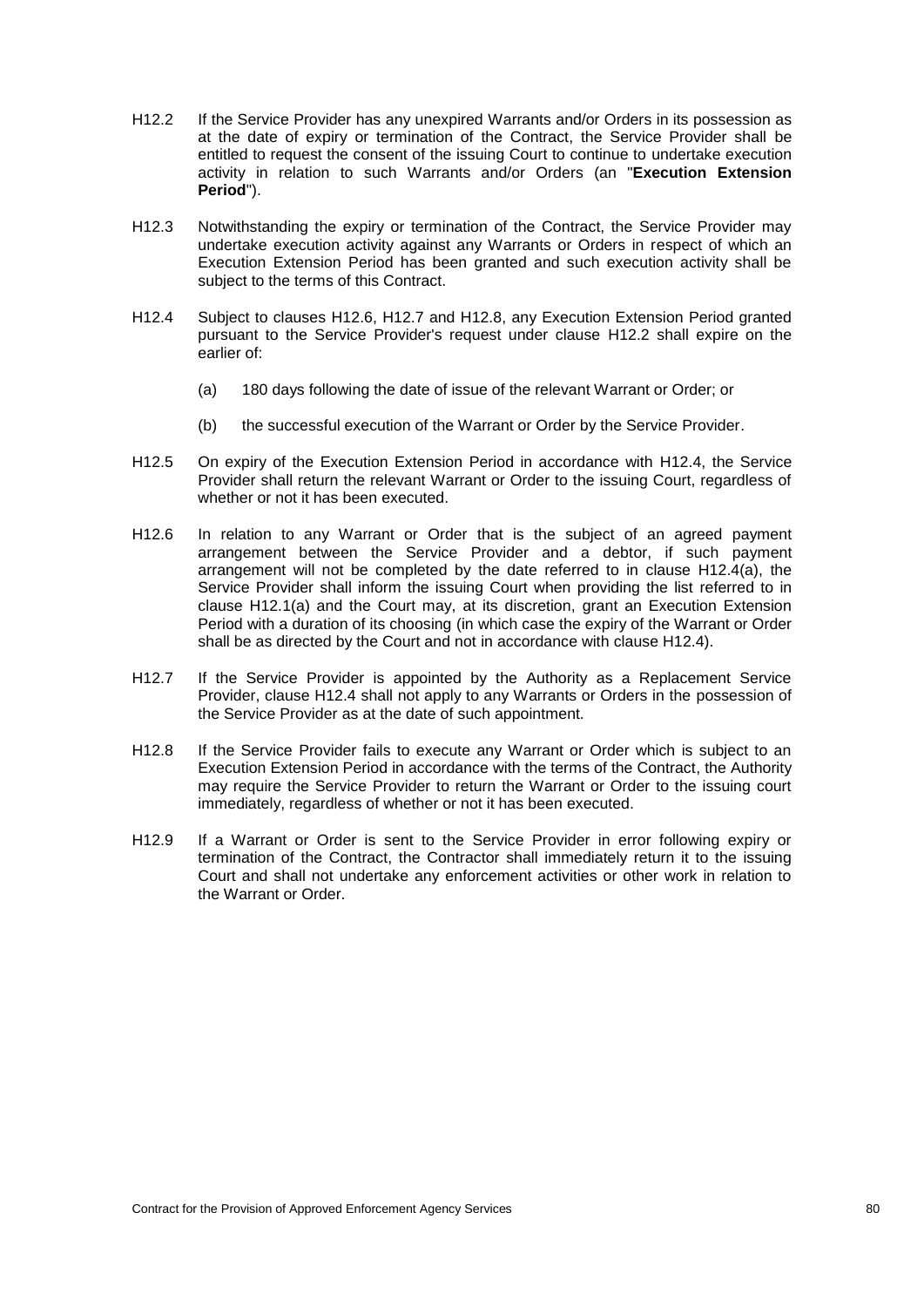# **I GENERAL**

# <span id="page-86-4"></span>I1 **Dispute Resolution**

- <span id="page-86-0"></span>I1.1 The Parties shall attempt in good faith to negotiate a settlement to any dispute between them arising out of or in connection with the Contract within 20 Working Days of either Party notifying the other of the dispute and such efforts shall involve the escalation of the dispute to the Director, Public Sector of the Service Provider and the HMCTS Director of Operations on behalf of the Authority.
- <span id="page-86-2"></span>I1.2 Nothing in this dispute resolution procedure shall prevent the Parties from seeking from any court of competent jurisdiction an interim order restraining the other Party from doing any act or compelling the other Party to do any act.
- <span id="page-86-3"></span>I1.3 If the dispute cannot be resolved by the Parties pursuant to clause [I1.1](#page-86-0) either Party may refer it to mediation pursuant to the procedure set out in clause [I1.5.](#page-86-1)
- I1.4 The obligations of the Parties under the Contract shall not cease, or be suspended or delayed by the reference of a dispute to mediation (or arbitration) and the Service Provider and the Staff shall comply fully with the requirements of the Contract at all times.
- <span id="page-86-1"></span>I1.5 The procedure for mediation and consequential provisions relating to mediation are as follows:
	- (a) a neutral adviser or mediator (the **"Mediator"**) shall be chosen by agreement between the Parties or, if they are unable to agree upon a Mediator (or if the chosen Mediator is unable or unwilling to act) either Party may within 10 Working Days from the date of the proposal to appoint a Mediator or within 10 Working Days of notice to either Party that he is unable or unwilling to act (as relevant), apply to the Centre for Effective Dispute Resolution to appoint a Mediator;
	- (b) the Parties shall within 10 Working Days of the appointment of the Mediator meet with him in order to agree a programme for the exchange of all relevant information and the structure to be adopted for negotiations. If appropriate, the Parties may at any stage seek assistance from the Centre for Effective Dispute Resolution to provide guidance on a suitable procedure;
	- (c) unless otherwise agreed, all negotiations connected with the dispute and any settlement agreement relating to it shall be conducted in confidence and without prejudice to the rights of the Parties in any future proceedings;
	- (d) if the Parties reach agreement on the resolution of the dispute, the agreement shall be recorded in writing and shall be binding on the Parties once it is signed by their duly authorised representatives;
	- (e) failing agreement, either of the Parties may invite the Mediator to provide a nonbinding but informative written opinion. Such an opinion shall be provided on a without prejudice basis and shall not be used in evidence in any proceedings relating to the Contract without the prior written consent of both Parties; and
	- (f) if the Parties fail to reach agreement within 60 Working Days of the Mediator being appointed, or such longer period as may be agreed by the Parties in writing, then any dispute or difference between them may be referred to the Courts unless the dispute is referred to arbitration pursuant to the procedures set out in clause [I1.6.](#page-87-0)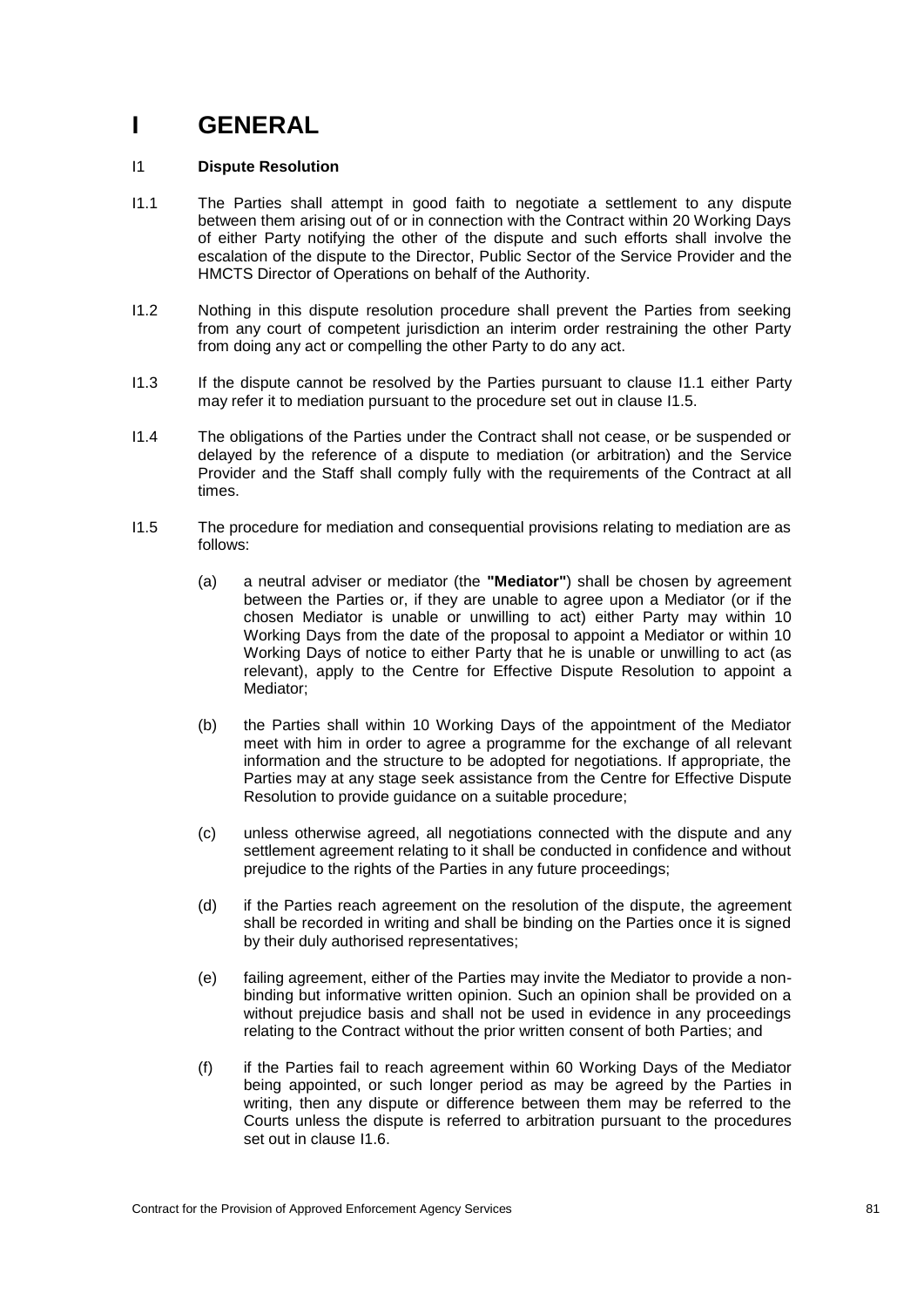- <span id="page-87-0"></span>I1.6 Subject to clause [I1.2,](#page-86-2) the Parties shall not institute court proceedings until the procedures set out in clauses [I1.1](#page-86-0) and [I1.3](#page-86-3) have been completed save that:
	- (a) the Authority may at any time before court proceedings are commenced, serve a notice on the Service Provider requiring the dispute to be referred to and resolved by arbitration in accordance with clause [I1.7;](#page-87-1)
	- (b) if the Service Provider intends to commence court proceedings, it shall serve notice on the Authority of its intentions and the Authority shall have 21 days following receipt of such notice to serve a reply on the Service Provider requiring the dispute to be referred to and resolved by arbitration in accordance with clause [I1.7;](#page-87-1) and
	- (c) the Service Provider may request by notice to the Authority that any dispute be referred and resolved by arbitration in accordance with clause [I1.7,](#page-87-1) to which the Authority may consent as it sees fit.
- <span id="page-87-2"></span><span id="page-87-1"></span>I1.7 If any arbitration proceedings are commenced pursuant to clause [I1.6:](#page-87-0)
	- (a) the arbitration shall be governed by the provisions of the Arbitration Act 1996 and the Authority shall give a notice of arbitration to the Service Provider (the "**Arbitration Notice**") stating:
		- (i) that the dispute is referred to arbitration; and
		- (ii) providing details of the issues to be resolved;
	- (b) the London Court of International Arbitration ("LCIA") procedural rules in force at the date that the dispute was referred to arbitration in accordance with I1.7 (b) shall be applied and are deemed to be incorporated by reference to the Contract and the decision of the arbitrator shall be binding on the Parties in the absence of any material failure to comply with such rules;
	- (c) the tribunal shall consist of a sole arbitrator to be agreed by the Parties;
	- (d) if the Parties fail to agree the appointment of the arbitrator within 10 days of the Arbitration Notice being issued by the Authority under clause [I1.7](#page-87-1)[\(a\)](#page-87-2) or if the person appointed is unable or unwilling to act, the arbitrator shall be appointed by the LCIA;
	- (e) the arbitration proceedings shall take place in London and in the English language; and
	- (f) the arbitration proceedings shall be governed by, and interpreted in accordance with, English Law.

# <span id="page-87-3"></span>I2 **Force Majeure**

I2.1 Subject to this clause [I2](#page-87-3) (and, in relation to the Service Provider, subject to its compliance with Schedule 15 (Service Continuity Plan and Corporate Resolution Planning), a Party may claim relief under this clause [I2](#page-87-3) from liability for failure to meet its obligations under the Contract for as long as and only to the extent that the performance of those obligations is directly affected by a Force Majeure Event. Any failure or delay by the Service Provider in performing its obligations under the Contract which results from a failure or delay by an agent, Sub-Contractor or supplier shall be regarded as due to a Force Majeure Event only if that agent, Sub-Contractor or supplier is itself impeded by a Force Majeure Event from complying with an obligation to the Service Provider.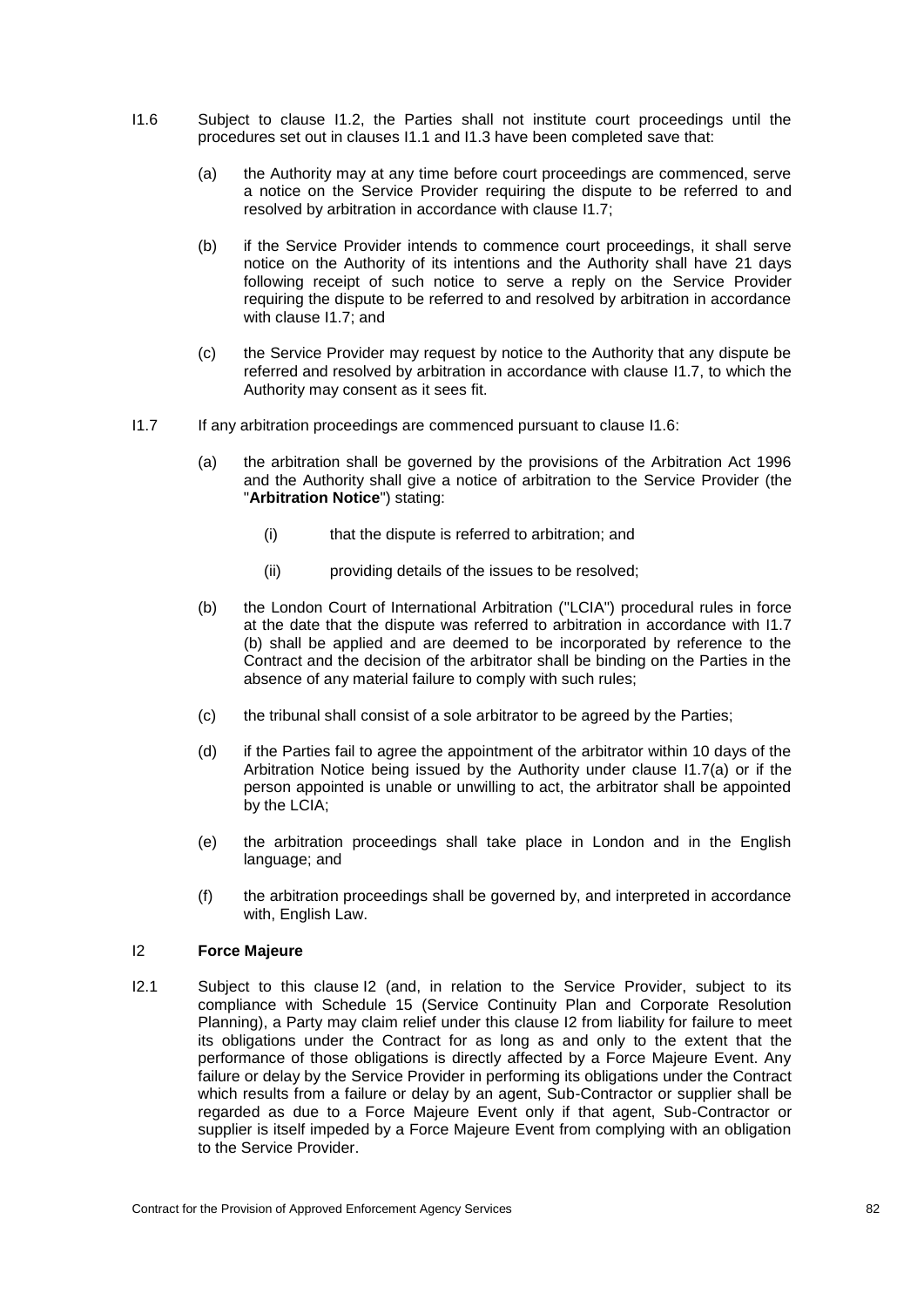- I2.2 The Affected Party shall as soon as reasonably practicable issue a notice, which shall include details of the Force Majeure Event, its effect on the obligations of the Affected Party and any action the Affected Party proposes to take to mitigate its effect (a "**Force Majeure Notice**").
- I2.3 If the Service Provider is the Affected Party, it shall not be entitled to claim relief under this clause [I2](#page-87-3) to the extent that consequences of the relevant Force Majeure Event:
	- (a) are capable of being mitigated by any of the Services, but the Service Provider has failed to do so; and/or
	- (b) should have been foreseen and prevented or avoided by a prudent provider of services similar to the Services, operating to the standards required by the **Contract.**
- I2.4 Subject to clause [I2.5,](#page-88-0) as soon as practicable after the Affected Party issues the Force Majeure Notice, and at regular intervals thereafter, the Parties shall consult in good faith and use reasonable endeavours to agree any steps to be taken and an appropriate timetable in which those steps should be taken, to enable continued provision of the Services affected by the Force Majeure Event.
- <span id="page-88-0"></span>I2.5 The Parties shall at all times following the occurrence of a Force Majeure Event and during its subsistence use their respective reasonable endeavours to prevent and mitigate the effects of the Force Majeure Event. Where the Service Provider is the Affected Party, it shall take all steps in accordance with Good Industry Practice to overcome or minimise the consequences of the Force Majeure Event.
- I2.6 If, as a result of a Force Majeure Event:
	- (a) an Affected Party fails to perform its obligations in accordance with the Contract, then during the continuance of the Force Majeure Event:
		- (i) the other Party shall not be entitled to exercise its rights to terminate the Contract in whole or in part as a result of such failure pursuant to clause [H2.1](#page-79-2) or [H6.1;](#page-80-1) and
		- (ii) neither Party shall be liable for any Default arising as a result of such failure;
	- (b) the Service Provider fails to perform its obligations in accordance with the Contract it shall be entitled to receive payment of the Price (or a proportional payment of it) only to the extent that the Services (or part of the Services) continue to be performed in accordance with the terms of the Contract during the occurrence of the Force Majeure Event.
- <span id="page-88-1"></span>I2.7 The Affected Party shall notify the other Party as soon as practicable after the Force Majeure Event ceases or no longer causes the Affected Party to be unable to comply with its obligations under the Contract.
- I2.8 Relief from liability for the Affected Party under this clause [I2](#page-87-3) ends as soon as the Force Majeure Event no longer causes the Affected Party to be unable to comply with its obligations under the Contract and is not dependent on the serving of a notice under clause [I2.7.](#page-88-1)

# <span id="page-88-2"></span>I3 **Notices and Communications**

I3.1 Subject to clause [I3.3,](#page-89-1) where the Contract states that a notice or communication between the Parties must be "written" or "in writing" it is not valid unless it is made by letter (sent by hand, first class post, recorded delivery or special delivery) or by email.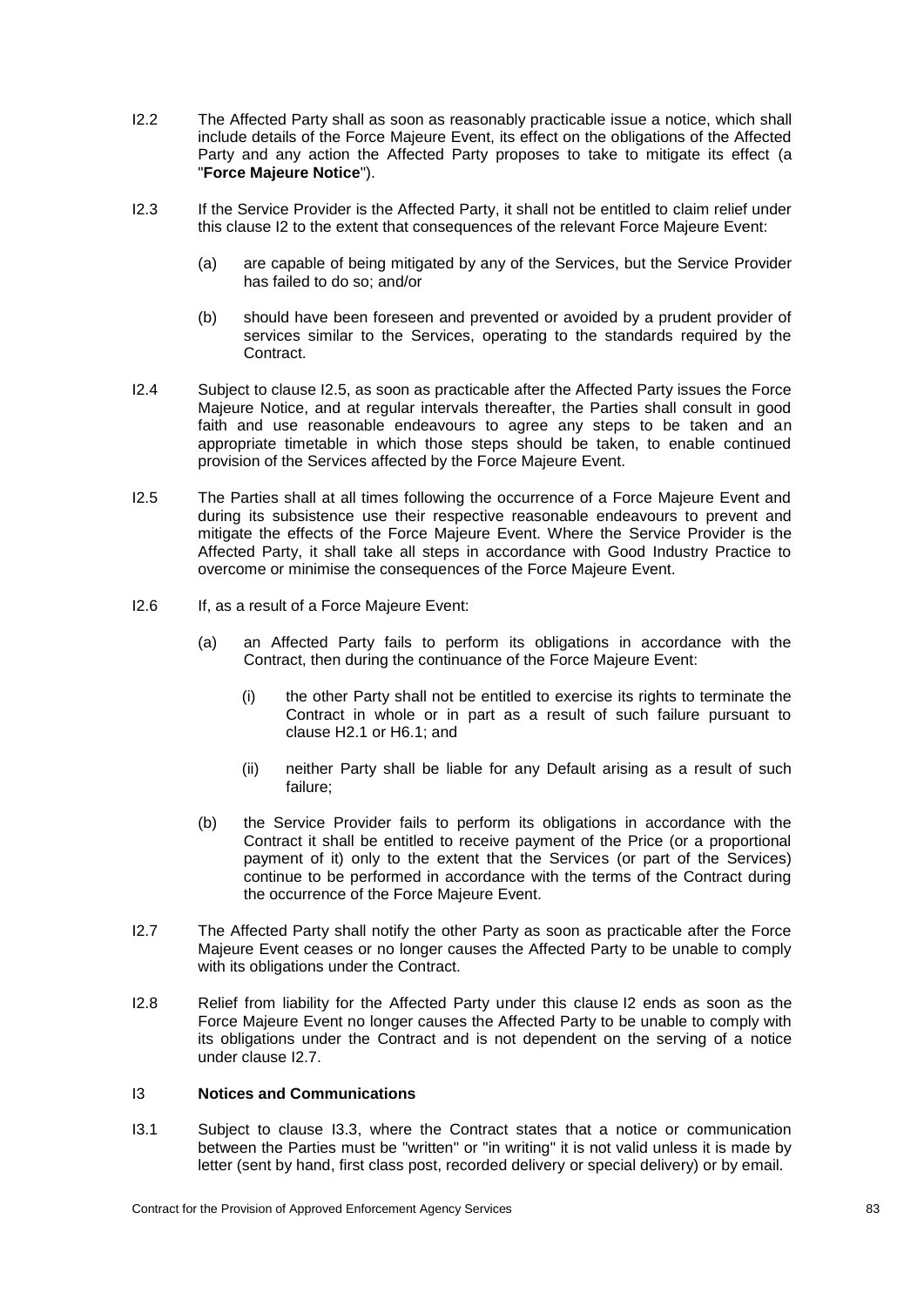I3.2 If it is not returned as undelivered a notice served in:

(a) a letter is deemed to have been received 2 Working Days after the day it was sent; and

(b) an email is deemed to have been received 4 hours after the time it was sent provided it was sent on a Working Day (and, if sent on a day other than a Working Day, is deemed to have been received at 9am on the next Working Day after the day it was sent),

or when the other Party acknowledges receipt, whichever is the earlier.

- <span id="page-89-1"></span>I3.3 Notices pursuant to clauses [I2](#page-87-3) (Force Majeure), [I1](#page-86-4) (Dispute Resolution) or to terminate the Contract or any part of the Services are valid only if served in a letter by hand, recorded delivery or special delivery.
- I3.4 Notices shall be sent to the addresses set out below or at such other address as the relevant Party may give written notice to the other Party for the purpose of service of notices under the Contract:



# <span id="page-89-2"></span>I4 **Conflicts of Interest**

- I4.1 The Service Provider shall take appropriate steps to ensure that neither the Service Provider nor any Staff is placed in a position where, in the reasonable opinion of the Authority, there is or may be an actual conflict, or a potential conflict, between the pecuniary or personal interests of the Service Provider and the duties owed to the Authority under the provisions of the Contract. The Service Provider will notify the Authority immediately giving full particulars of any such conflict of interest which may arise.
- I4.2 The Authority may terminate the Contract immediately by notice and/or take or require the Service Provider to take such other steps it deems necessary if, in the Authority's reasonable opinion, there is or may be an actual conflict, or a potential conflict, between the pecuniary or personal interests of the Service Provider and the duties owed to the Authority under the provisions of the Contract. The actions of the Authority pursuant to this clause [I4](#page-89-2) shall not prejudice or affect any right of action or remedy which shall have accrued or shall thereafter accrue to the Authority.

# <span id="page-89-0"></span>I5 **Rights of Third Parties**

<span id="page-89-3"></span>I5.1 The provisions of:

Contract for the Provision of Approved Enforcement Agency Services 84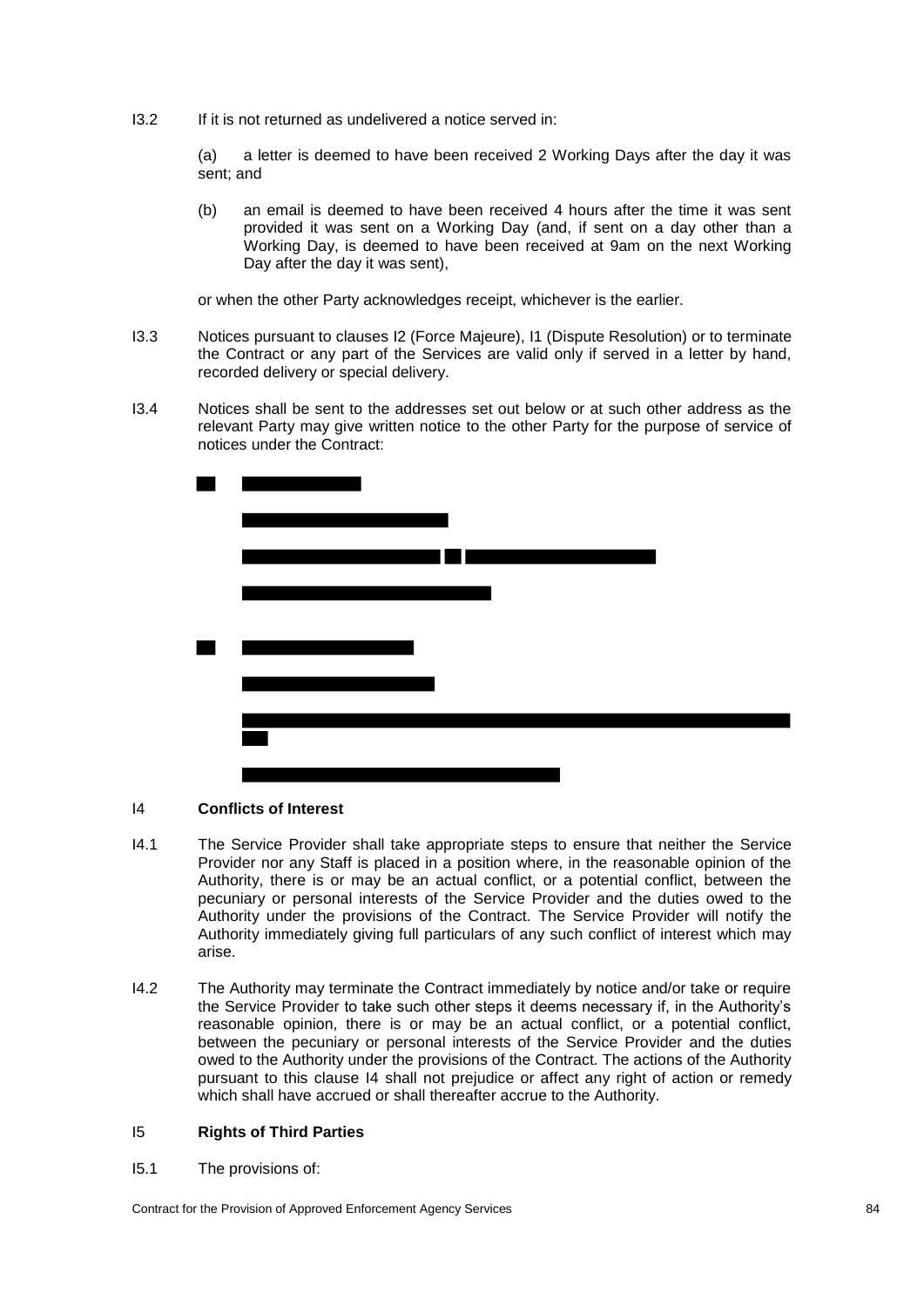- (a) clauses [E8](#page-51-0) (Intellectual Property Rights) and [F7.2](#page-62-0) (Transfer by the Service Provider); and
- (b) paragraphs 2.1 and 2.6 of Part A, paragraphs 2.1, 2.6 and 3.1 of Part B, paragraphs 2.1(a), 2.1(b) and 2.3 of Part C, and paragraphs 2.3 and 2.8 of Part D of Schedule 13 (Staff Transfer),

confer benefits on persons named in such provisions (together "**Third Party Provisions**" and each person a "**Third Party Beneficiary**") other than the Parties and are intended to be enforceable by Third Party Beneficiaries by virtue of the Contracts (Rights of Third Parties) Act 1999 ("**CRTPA**").

- I5.2 Subject to clause [I5.1,](#page-89-3) a person who is not a Party has no right under the CRTPA to enforce any provisions of the Contract but this does not affect any right or remedy of any person which exists or is available otherwise than pursuant to the CRTPA and does not apply to the Crown.
- I5.3 No Third Party Beneficiary may enforce or take steps to enforce any Third Party Provision without Approval.
- I5.4 Any amendments to the Contract may be made by the Parties without the consent of any Third Party Beneficiary.

# <span id="page-90-0"></span>I6 **Remedies Cumulative**

I6.1 Except as expressly provided in the Contract all remedies available to either Party for breach of the Contract are cumulative and may be exercised concurrently or separately, and the exercise of any one remedy shall not be deemed an election of such remedy to the exclusion of other remedies.

# I7 **Waiver**

- I7.1 The failure of either Party to insist upon strict performance of any provision of the Contract, or the failure of either Party to exercise, or any delay in exercising, any right or remedy shall not constitute a waiver of that right or remedy and shall not cause a diminution of the obligations established by the Contract.
- I7.2 No waiver shall be effective unless it is expressly stated to be a waiver and communicated to the other Party in writing in accordance with clause [I3](#page-88-2) (Notices and Communications).
- I7.3 A waiver of any right or remedy arising from a breach of the Contract shall not constitute a waiver of any right or remedy arising from any other or subsequent breach of the Contract.

# <span id="page-90-1"></span>I8 **Severability**

- <span id="page-90-2"></span>I8.1 If any provision of the Contract is held invalid, illegal or unenforceable for any reason by any court of competent jurisdiction, such provision shall be severed and the remainder of the provisions of the Contract shall continue in full force and effect as if the Contract had been executed with the invalid, illegal or unenforceable provision eliminated.
- I8.2 In the event that any deemed deletion under clause [I8.1](#page-90-2) is so fundamental as to prevent the accomplishment of the purpose of the Contract or materially alters the balance of risks and rewards in the Contract, either Party may give notice to the other Party requiring the Parties to commence good faith negotiations to amend the Contract so that, as amended, it is valid and enforceable, preserves the balance of risks and rewards in the Contract and, to the extent that is reasonably possible,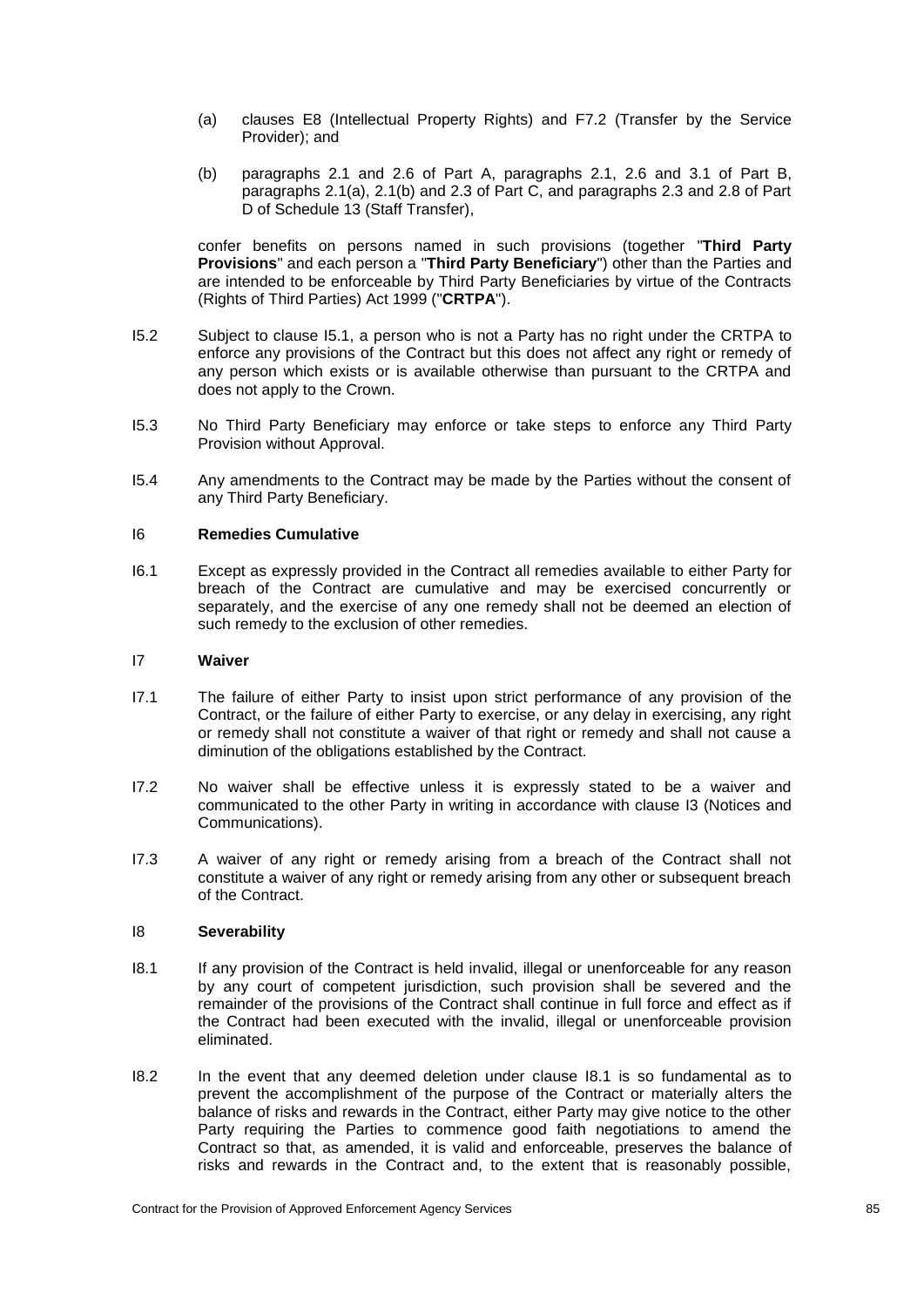achieves the Parties' original commercial intention. If the Parties are unable to agree on the revisions to the Contract within 10 Working Days of the date of the notice given pursuant to clause [I8.1,](#page-90-2) the matter shall be dealt with in accordance with clause [I1](#page-86-4) (Dispute Resolution).

# <span id="page-91-0"></span>I9 **Entire Agreement**

I9.1 The Contract constitutes the entire agreement between the Parties in respect of the matters dealt with therein. The Contract supersedes all prior negotiations between the Parties and all representations and undertakings made by one Party to the other, whether written or oral, except that this clause shall not exclude liability in respect of any fraudulent misrepresentation.

# I10 **Change in Law**

- <span id="page-91-1"></span>I10.1 The Service Provider shall neither be relieved of its obligations to supply the Services in accordance with the terms and conditions of the Contract nor be entitled to an increase in the Price as the result of:
	- (a) a General Change in Law; or
	- (b) a Specific Change in Law where the effect of that Specific Change in Law on the Services is reasonably foreseeable at the Commencement Date.
- <span id="page-91-2"></span>I10.2 If a Specific Change in Law occurs or will occur during the term of the Contract (other than as referred to in clause [I10.1](#page-91-1)[\(b\),](#page-91-2) the Service Provider shall (acting reasonably at all times):
	- (a) notify the Authority as soon as reasonably practicable of the likely effects of that change, including:
		- (i) whether any Change is required to the Services, the Price or the Contract; and
		- (ii) whether any relief from compliance with the Service Provider's obligations is required; and
	- (b) provide the Authority with evidence:
		- (i) that the Service Provider has minimised any increase in costs or maximised any reduction in costs, including in respect of the costs of its Sub-Contractors;
		- (ii) as to how the Specific Change in Law has affected the cost of providing the Services; and
			- (iii) demonstrating that any expenditure that has been avoided has been taken into account in amending the Price.
- I10.3 Any variation in the Price or relief from the Service Provider's obligations resulting from a Specific Change in Law (other than as referred to in clause [I10.1](#page-91-1)[\(b\)\)](#page-91-2) shall be implemented in accordance with clause [F9.](#page-67-0)

# I11 **Counterparts**

I11.1 The Contract may be executed in counterparts, each of which when executed and delivered shall constitute an original but all counterparts together shall constitute one and the same instrument.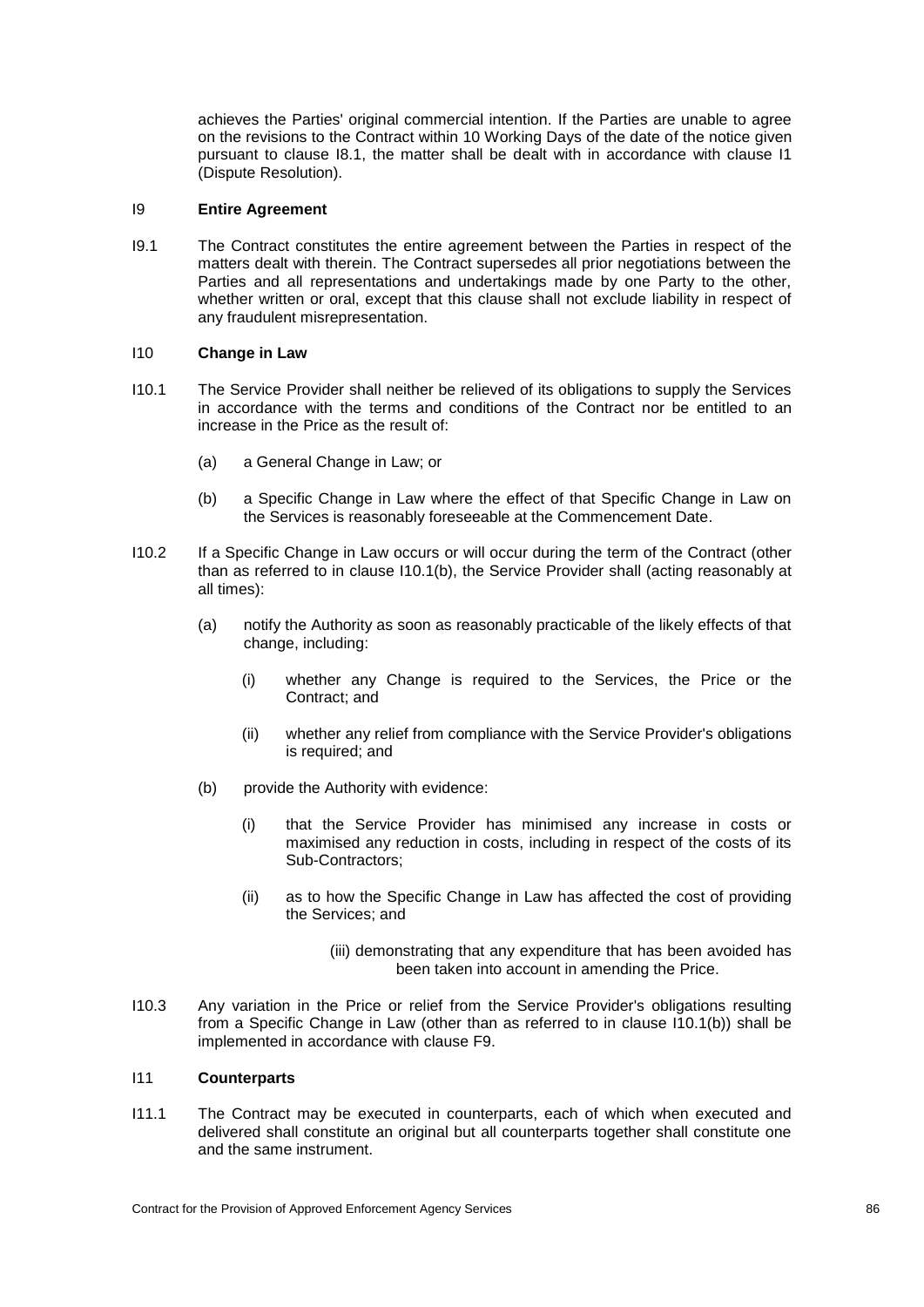#### $112$ Governing Law and Jurisdiction

- $112.1$ This Contract and any issues, disputes or claims (whether contractual or non contractual) arising out of or in connection with it or its subject matter or formation shall be governed by and construed in accordance with the laws of England and Wales.
- $112.2$ Subject to the provisions of clause 11, the Parties agree that the Courts of England and Wales shall have jurisdiction to settle any dispute or claim (whether contractual or non-contractual) that arises out of or in connection with this Contract or its subject matter or formation. Notwithstanding the preceding provisions of this clause 112.2, the submission to such jurisdiction shall not limit the right of the Authority to take proceedings against the Service Provider in any other court of competent jurisdiction. and the taking of proceedings in any other court of competent jurisdiction shall not preclude the taking of proceedings in any other jurisdiction whether concurrently or not.

This document is executed as a deed and delivered on the date stated at the beginning of this document.

Signed as a deed by **JBW Group Ltd** acting by one director in the presence of: Signature of director Witness Signature: Witness Name: Witness Address: **EXECUTED** (but not delivered until the date  $\lambda$ hereof) AS A DEED by THE SECRETARY سىرىيەكىر OF STATE FOR JUSTICE by affixing hereto  $\mathcal{F}$ its common seal in the presence of a P. HooRR witness: 24 KOI 2020 ハーマイニ Witness (signature): Witness (printed name): Witness address: Witness occupation:

Contract for the Provision of Approved Enforcement Agency Services